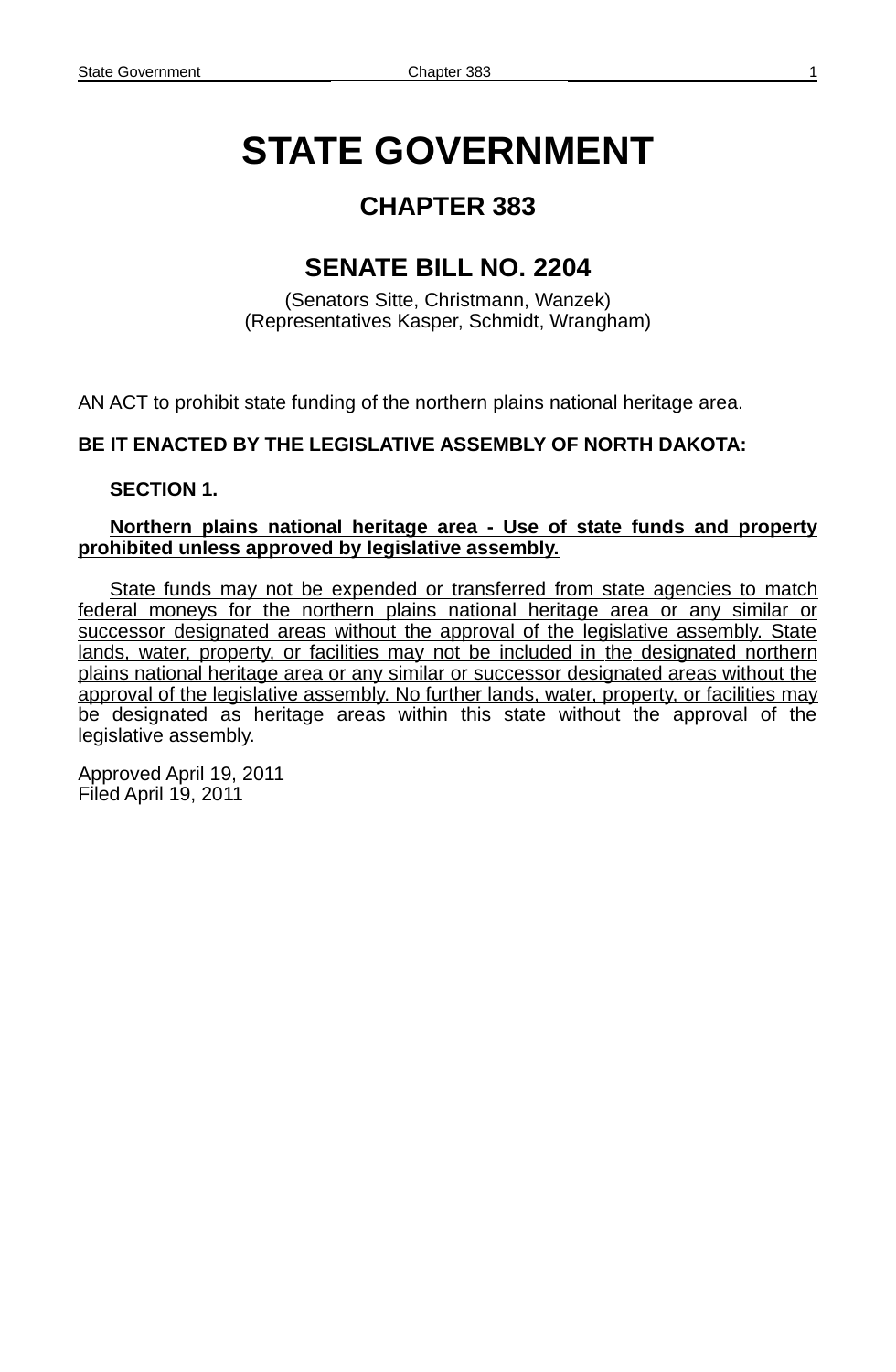### **HOUSE BILL NO. 1097**

(Government and Veterans Affairs Committee) (At the request of the State Historical Society of North Dakota)

AN ACT to amend and reenact section 54-02-02 of the North Dakota Century Code, relating to the state flag.

#### **BE IT ENACTED BY THE LEGISLATIVE ASSEMBLY OF NORTH DAKOTA:**

**SECTION 1. AMENDMENT.** Section 54-02-02 of the North Dakota Century Code is amended and reenacted as follows:

#### **54-02-02. State flag.**

The flag of North Dakota must consist of a field of blue silk or material which will withstand the elements four feet four inches [132.08 centimeters] on the pike and five feet six inches [167.64 centimeters] on the fly, with a border of knotted yellow fringe two and one-half inches [6.35 centimeters] wide. On each side of said flag in the center thereof, must be embroidered or stamped an eagle with outspread wings and with opened beak. The eagle must be three feet four inches [101.6 centimeters] from tip to tip of wing, and one foot ten inches [55.88 centimeters] from top of head to bottom of olive branch hereinafter described. The left foot of the eagle shall grasp a sheaf of arrows, the right foot shall grasp an olive branch showing three red berries. On the breast of the eagle must be displayed a shield, the lower part showing seven red and six white stripes placed alternately. Through the open beak of the eagle must pass a scroll bearing the words "E Pluribus Unum". Beneath the eagle there must be a scroll on which must be borne the words "North Dakota". Over the scroll carried through the eagle's beak must be shown thirteen five-pointed stars, the whole device being surmounted by a sunburst. The flag must conform in all respects as to color, form, size, and device with the regimental flag carried by the First North Dakota Infantry in the Spanish American War and Philippine Insurrection, except in the words shown on the scroll below the eagle. To ensure historical accuracy, reproductions of the flag of North Dakota must adhere to the official design and industry color chart codes provided by the state historical society . A description in writing of the flag must be made available to the public by the state historical society. Flags purchased by a state entity or a political subdivision must substantially meet the requirements of this section. This section does not apply to the purchase of an item that is not a flag but which portrays a likeness of the flag of North Dakota, for example, a miniature flag, food, clothing, a lapel pin, a paper product, or other nonflag item.

Approved April 8, 2011 Filed April 11, 2011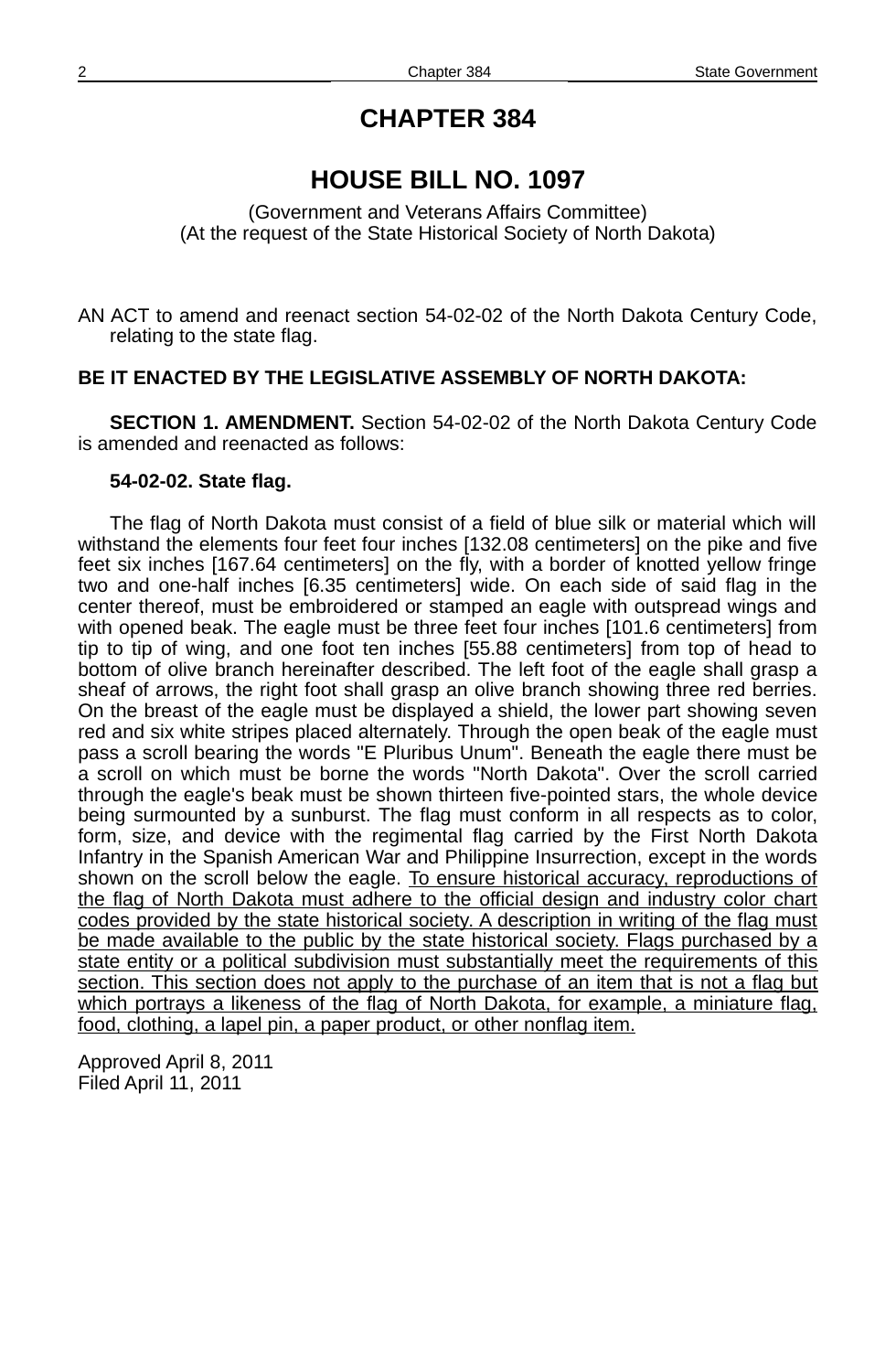# **HOUSE BILL NO. 1346**

(Representatives Heilman, Maragos, Sanford) (Senators J. Lee, Sorvaag, Nelson)

AN ACT to create and enact a new section to chapter 54-02 of the North Dakota Century Code, relating to the state Latin motto.

#### **BE IT ENACTED BY THE LEGISLATIVE ASSEMBLY OF NORTH DAKOTA:**

**SECTION 1.** A new section to chapter 54-02 of the North Dakota Century Code is created and enacted as follows:

#### **State Latin motto.**

"Serit ut alteri saeclo prosit" is the North Dakota state Latin motto. "One sows for the benefit of another age" is the English translation.

Approved April 8, 2011 Filed April 11, 2011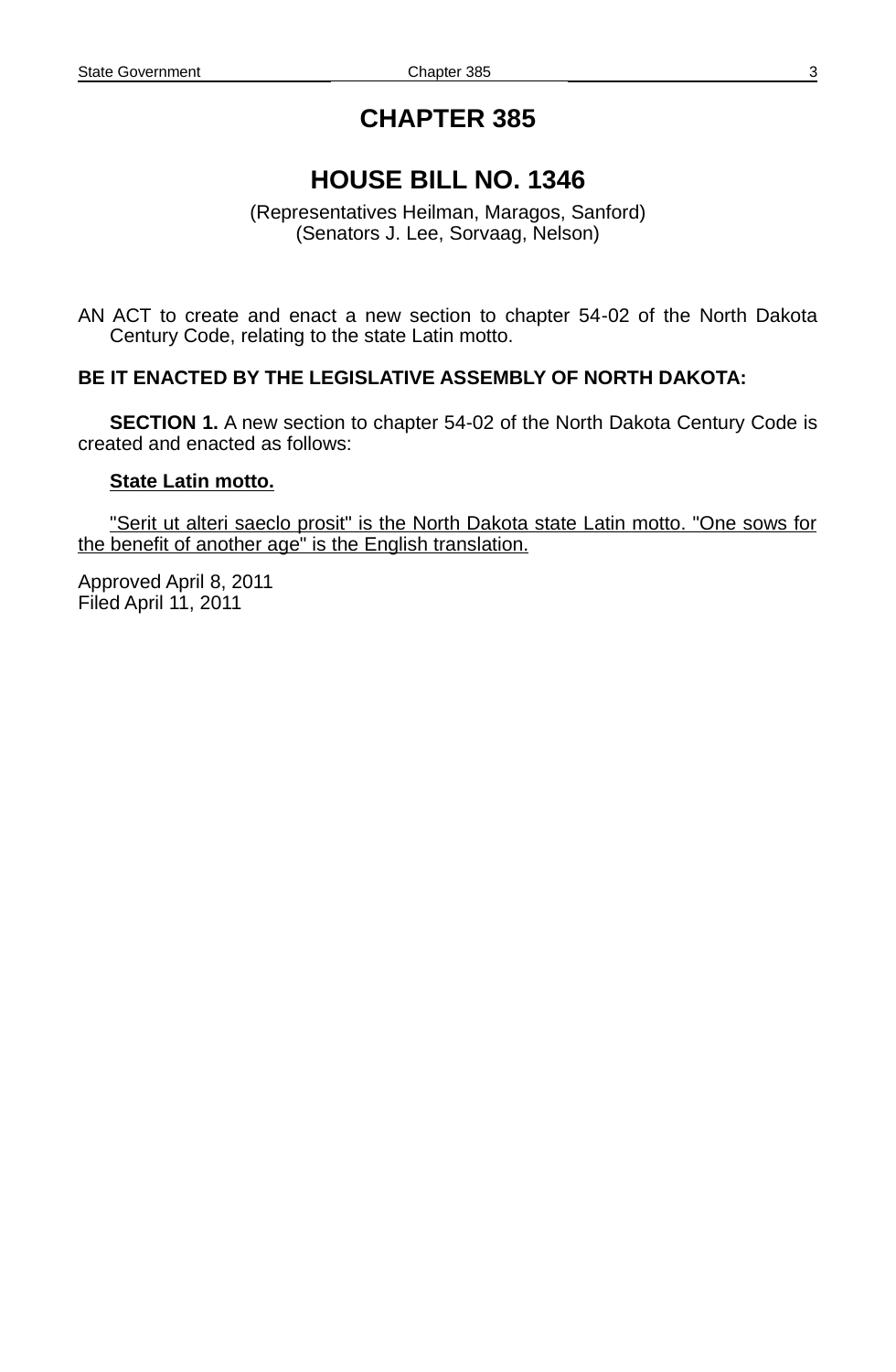# **HOUSE BILL NO. 1219**

(Representatives Froseth, Hatlestad, Kreidt) (Senator Krebsbach)

AN ACT to create and enact a new section to chapter 54-02 of the North Dakota Century Code, relating to the designation of the ladybug as the official state insect.

#### **BE IT ENACTED BY THE LEGISLATIVE ASSEMBLY OF NORTH DAKOTA:**

**SECTION 1.** A new section to chapter 54-02 of the North Dakota Century Code is created and enacted as follows:

#### **State insect.**

The convergent lady beetle, hippodamia convergens, commonly known as a ladybug, is the official insect of the state of North Dakota.

Approved March 15, 2011 Filed March 15, 2011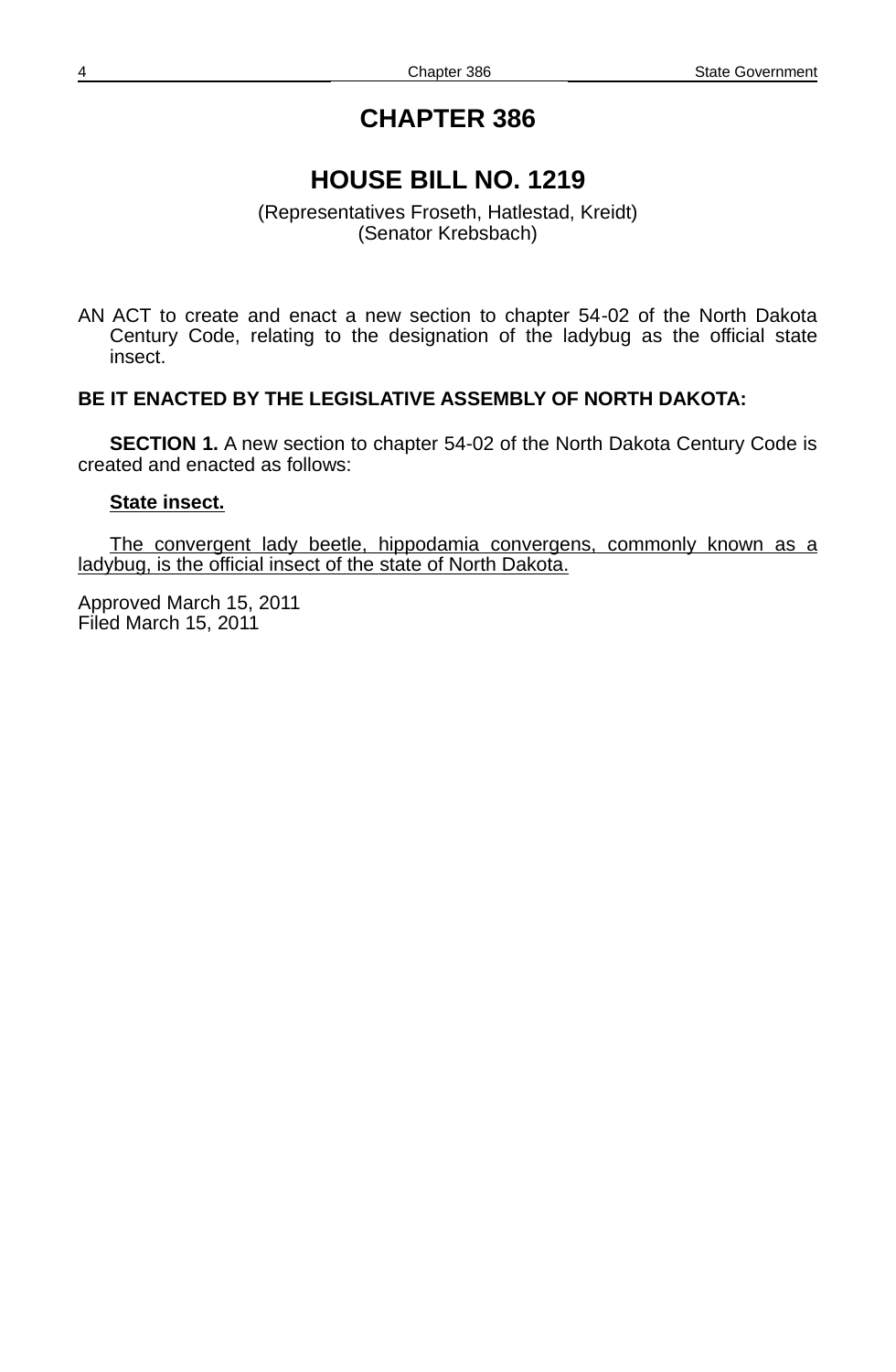### **HOUSE BILL NO. 1261**

(Representatives Carlson, Belter, DeKrey, Kasper) (Senator Christmann)

AN ACT to repeal sections 54-03-19.1 and 54-03-19.2 of the North Dakota Century Code, relating to the legislative compensation commission.

#### **BE IT ENACTED BY THE LEGISLATIVE ASSEMBLY OF NORTH DAKOTA:**

**SECTION 1. REPEAL.** Sections 54-03-19.1 and 54-03-19.2 of the North Dakota Century Code are repealed.

Approved April 4, 2011 Filed April 4, 2011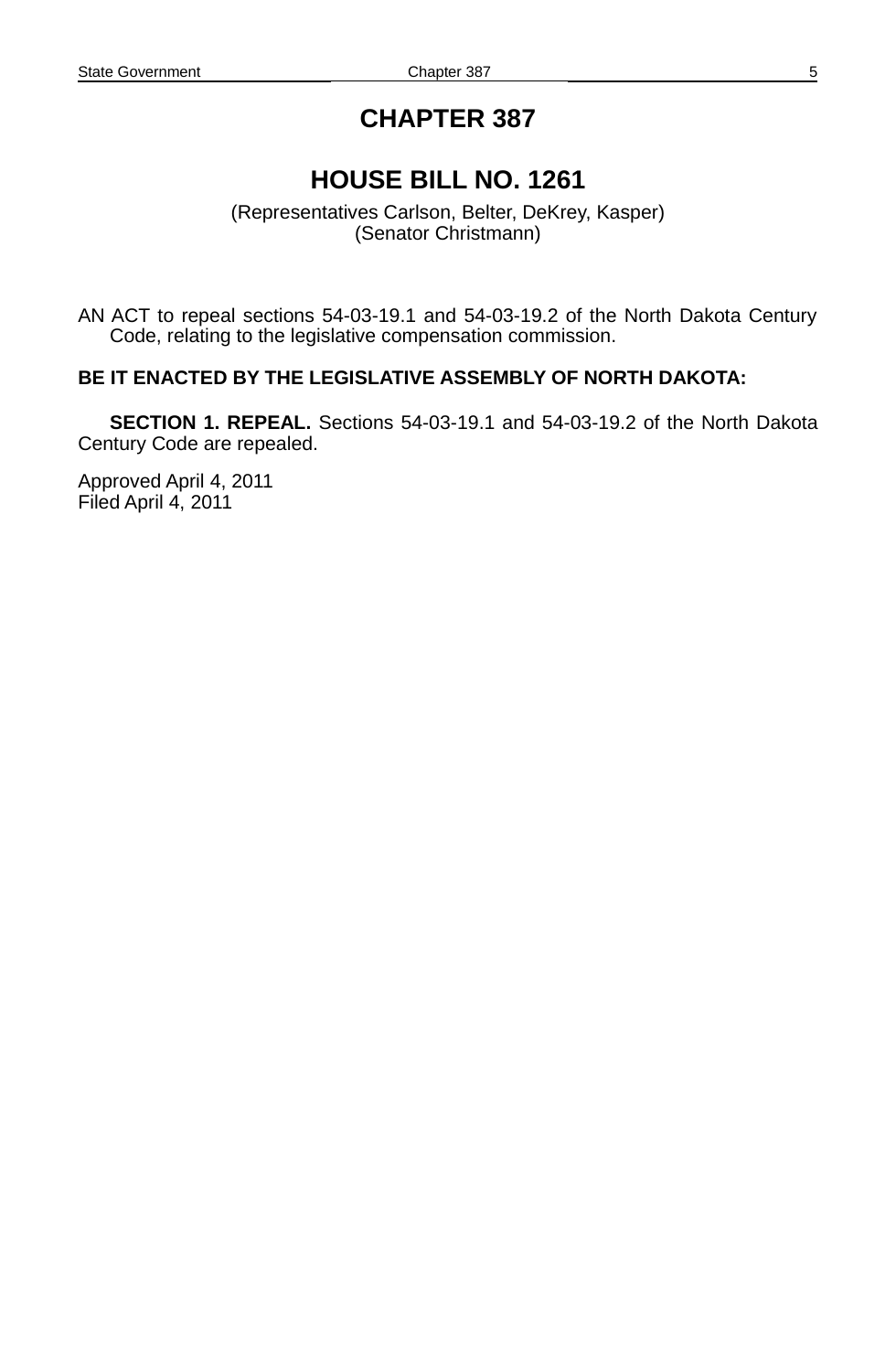### **SENATE BILL NO. 2169**

(Senators Murphy, Lyson, Nodland, Schneider) (Representatives R. Kelsch, S. Meyer)

AN ACT to create and enact a new section to chapter 54-03 of the North Dakota Century Code, relating to audio recording of floor sessions of the legislative assembly.

#### **BE IT ENACTED BY THE LEGISLATIVE ASSEMBLY OF NORTH DAKOTA:**

**SECTION 1.** A new section to chapter 54-03 of the North Dakota Century Code is created and enacted as follows:

#### **Audio recording of floor sessions.**

The senate shall adopt rules regarding the recording of senate floor sessions and the house of representatives shall adopt rules regarding the recording of house floor sessions. The legislative council shall archive all audio recordings of floor sessions. Audio recordings of floor sessions are public records that must be open and accessible for inspection during reasonable office hours.

Approved April 26, 2011 Filed April 26, 2011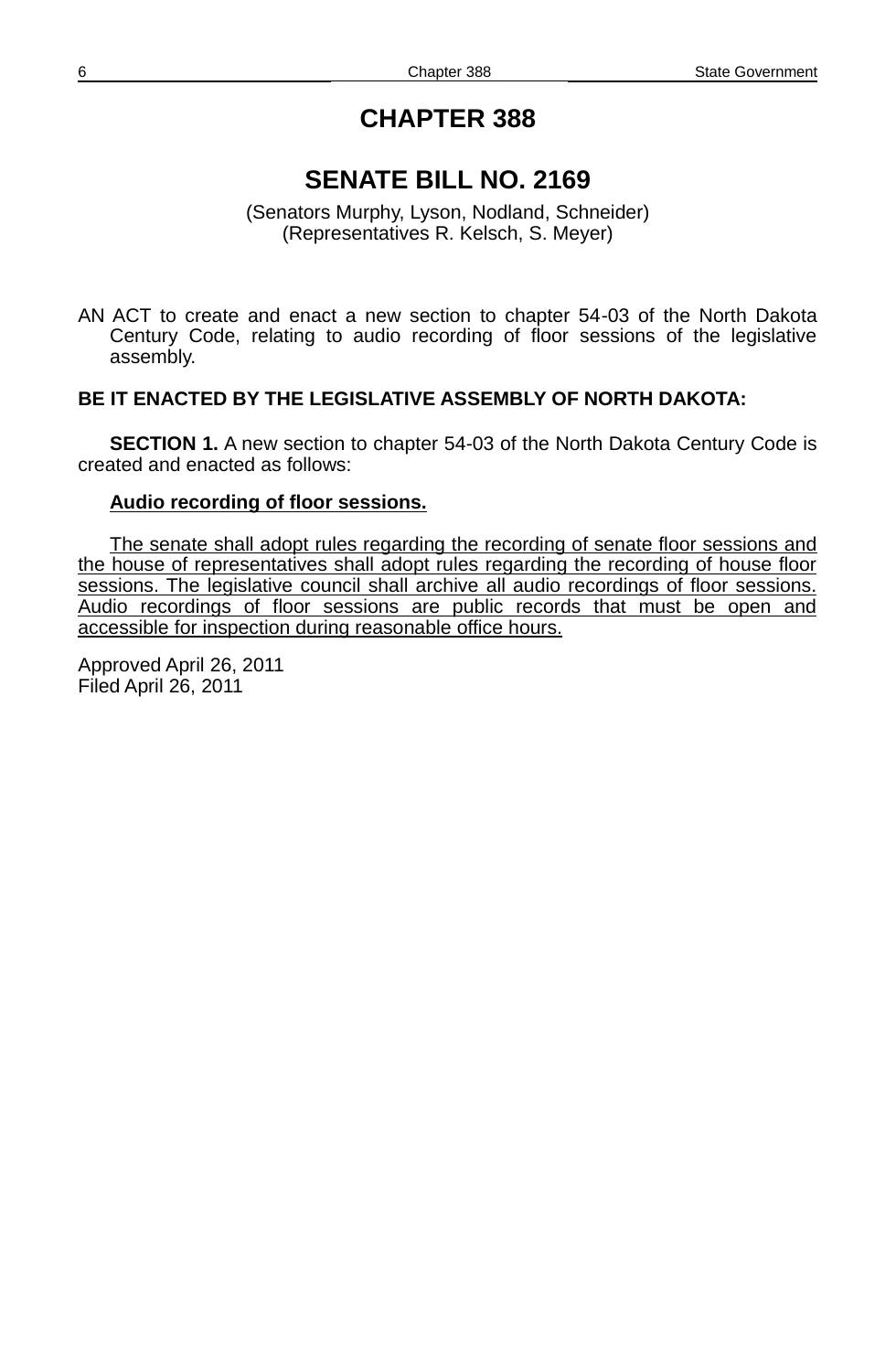# **SENATE BILL NO. 2309**

(Senators Sitte, Berry, Dever) (Representatives Kasper, Keiser, Ruby)

AN ACT to create and enact a new section to chapter 54-03 of the North Dakota Century Code, relating to federal health care reform legislation.

#### **BE IT ENACTED BY THE LEGISLATIVE ASSEMBLY OF NORTH DAKOTA:**

**SECTION 1.** A new section to chapter 54-03 of the North Dakota Century Code is created and enacted as follows:

#### **Federal health care reform law.**

- 1. The legislative assembly declares that the federal laws known as the Patient Protection and Affordable Care Act [Pub. L. 111 - 148] and the Health Care and Education Reconciliation Act of 2010 [Pub. L. 111-152] likely are not authorized by the United States Constitution and may violate its true meaning and intent as given by the founders and ratifiers.
- 2. The legislative assembly shall consider enacting any measure necessary to prevent the enforcement of the Patient Protection and Affordable Care Act and the Health Care and Education Reconciliation Act of 2010 within this state.
- 3. No provision of the Patient Protection and Affordable Care Act or the Health Care and Education Reconciliation Act of 2010 may interfere with an individual's choice of a medical or insurance provider except as otherwise provided by the laws of this state.

Approved April 27, 2011 Filed April 27, 2011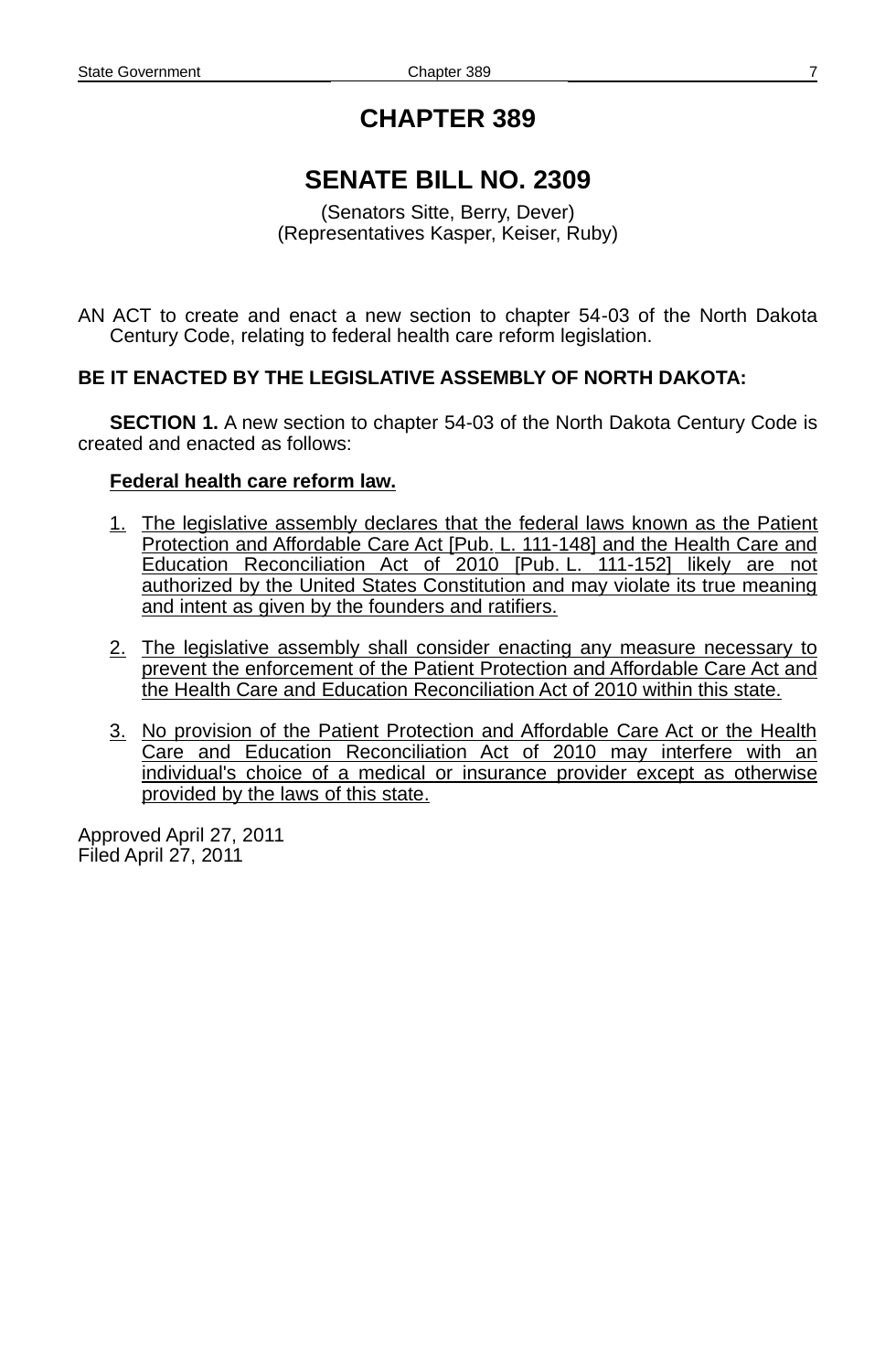# **HOUSE BILL NO. 1314**

(Representatives Maragos, Glassheim) (Senators Andrist, Burckhard)

AN ACT to amend and reenact subdivision a of subsection 1 of section 54-05.1-03 and section 54-05.1-07 of the North Dakota Century Code, relating to a duplicate lobbyist badge and to a civil penalty for persons lobbying without registration with the secretary of state; and to provide a penalty.

### **BE IT ENACTED BY THE LEGISLATIVE ASSEMBLY OF NORTH DAKOTA:**

**SECTION 1. AMENDMENT.** Subdivision a of subsection 1 of section 54-05.1-03 of the North Dakota Century Code is amended and reenacted as follows:

a. Before engaging in any of the activities listed in section 54-05.1-02, an individual shall register with the secretary of state and receive a certificate of registration and a distinctive lobbyist identification badge that must be prominently worn by the lobbyist when engaged in any of the activities listed in section 54-05.1-02 while on the capitol grounds. In lieu of wearing the official badge provided by the secretary of state, a lobbyist may wear a reasonable reproduction of the official badge that contains the name of the lobbyist and any of the following: the word lobbyist, the registration number of the lobbyist, or the organization name of the lobbyist in characters no smaller than one-quarter inch [6.35 millimeters]. If a lobbyist's official badge is lost or destroyed, the lobbyist may obtain a duplicate badge by applying to the secretary of state and paying a fee of ten dollars.

**SECTION 2. AMENDMENT.** Section 54-05.1-07 of the North Dakota Century Code is amended and reenacted as follows:

#### **54-05.1-07. Penalty.**

Any person who violates any provisions of this chapter is guilty of a class B misdemeanor except that a violation of section 54-05.1-02 or 54-05.1-03 is an infraction. Whether a person is subjected to criminal prosecution under this section, and in addition to the registration fee that may be assessed when the person submits the registration to the secretary of state, the person may be assessed a civil penalty by the secretary of state, following written notice to the person of an intent to assess the penalty, in an amount not to exceed two times the amount set forth in subdivision e of subsection 1 of section 54-05.1-03 which is chargeable to a lobbyist. Any civil penalty must be assessed and collected before a person is issued a certificate of registration. The assessment of a civil penalty may be appealed to the district court of the person's county of residence or Burleigh County, but only on the basis that the secretary of state's administrative determination that the person acted as a lobbyist when not registered as a lobbyist was clearly erroneous.

Approved April 19, 2011 Filed April 19, 2011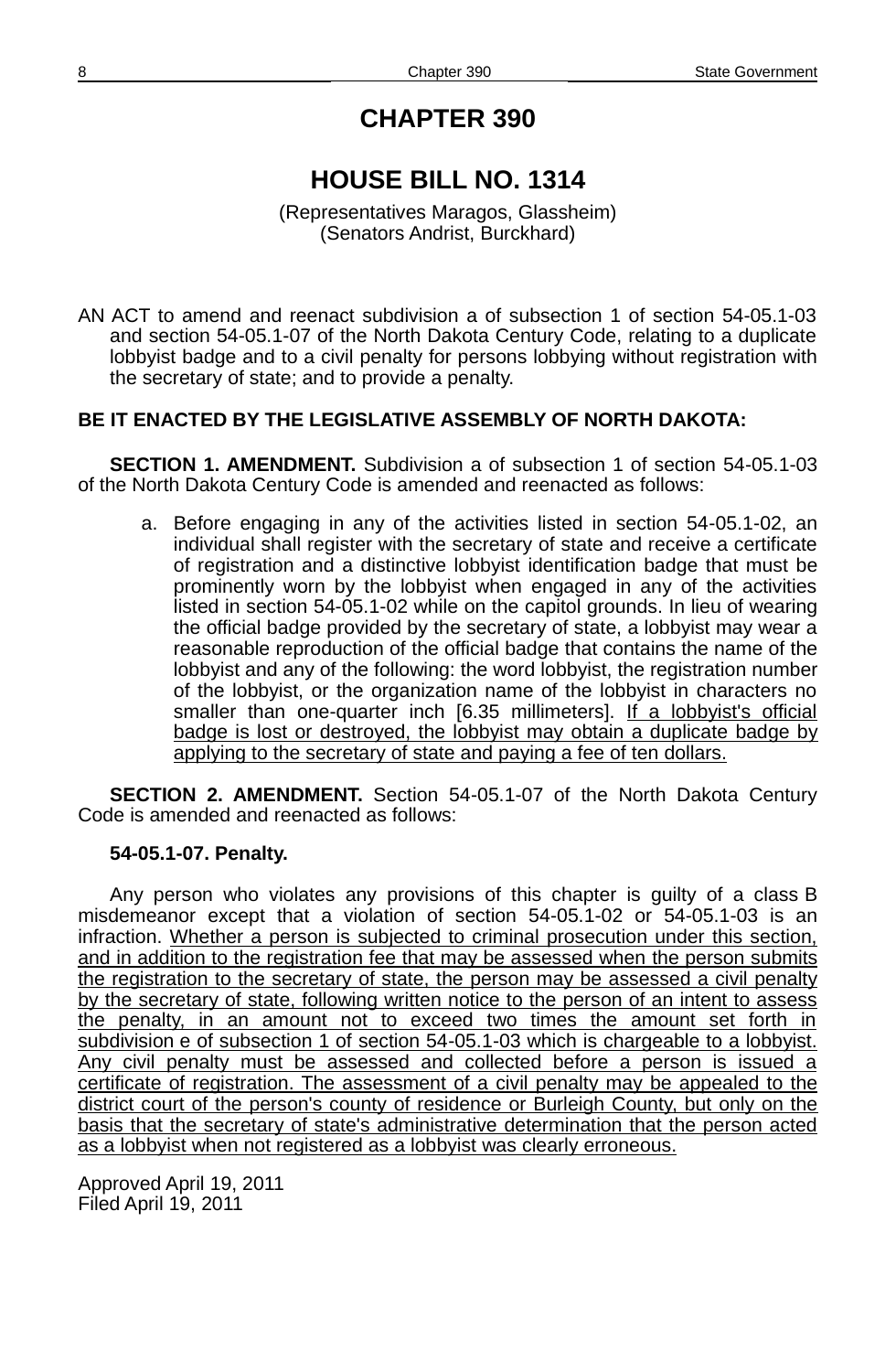# **HOUSE BILL NO. 1098**

(Government and Veterans Affairs Committee) (At the request of the Office of Management and Budget)

AN ACT to amend and reenact section 54-06-08.2 and subdivision c of subsection 1 of section 54-06-09 of the North Dakota Century Code, relating to the office of management and budget adopting and amending policies.

#### **BE IT ENACTED BY THE LEGISLATIVE ASSEMBLY OF NORTH DAKOTA:**

**SECTION 1. AMENDMENT.** Section 54-06-08.2 of the North Dakota Century Code is amended and reenacted as follows:

#### **54-06-08.2. Payment by credit or debit card or by electronic fund transfer - State credit card processor - Fees.**

- 1. A state agency, board, or commission, the judicial branch, or any political subdivision may accept payment by credit or debit card or by electronic fund transfer of any fee, interest, penalty, tax, or other payment that is due or collectible by the agency, board, or commission. The judicial branch may accept payment by credit or debit card or by electronic fund transfer for any fees, costs, or other assessments required or imposed under state law or court rule.
- 2. The Bank of North Dakota is the state credit card administrator for credit card transactions of state agencies, boards, or commissions. The Bank of North Dakota shall select a credit card processor or processors to provide credit card services to state agencies, boards, and commissions. All funds from credit card transactions must be deposited in the respective entity's account in the Bank of North Dakota.
- 3. Except as otherwise provided under section 20.1-03-32, in accordance with rules adopted by the office of management and budget, an executive branch agency may charge a fee to be added to a payment as a service charge for the acceptance of a payment made by a credit or debit card or an electronic fund transfer. The office of management and budget shall adopt rules establishing the terms under which executive agencies may charge a service fee under this subsection. The Bank of North Dakota shall adopt rules establishing the terms under which executive agencies may charge a service fee under this subsection to be in compliance with a credit card company's rules and shall approve the amount that may be charged by an executive agency.

**SECTION 2. AMENDMENT.** Subdivision c of subsection 1 of section 54-06-09 of the North Dakota Century Code is amended and reenacted as follows:

c. The director of the office of management and budget shall adopt rulespolicies establishing mileage reimbursement for actual and necessary travel in the performance of official duty when the travel is by motor vehicle, the use of which is required by the employing entity. The director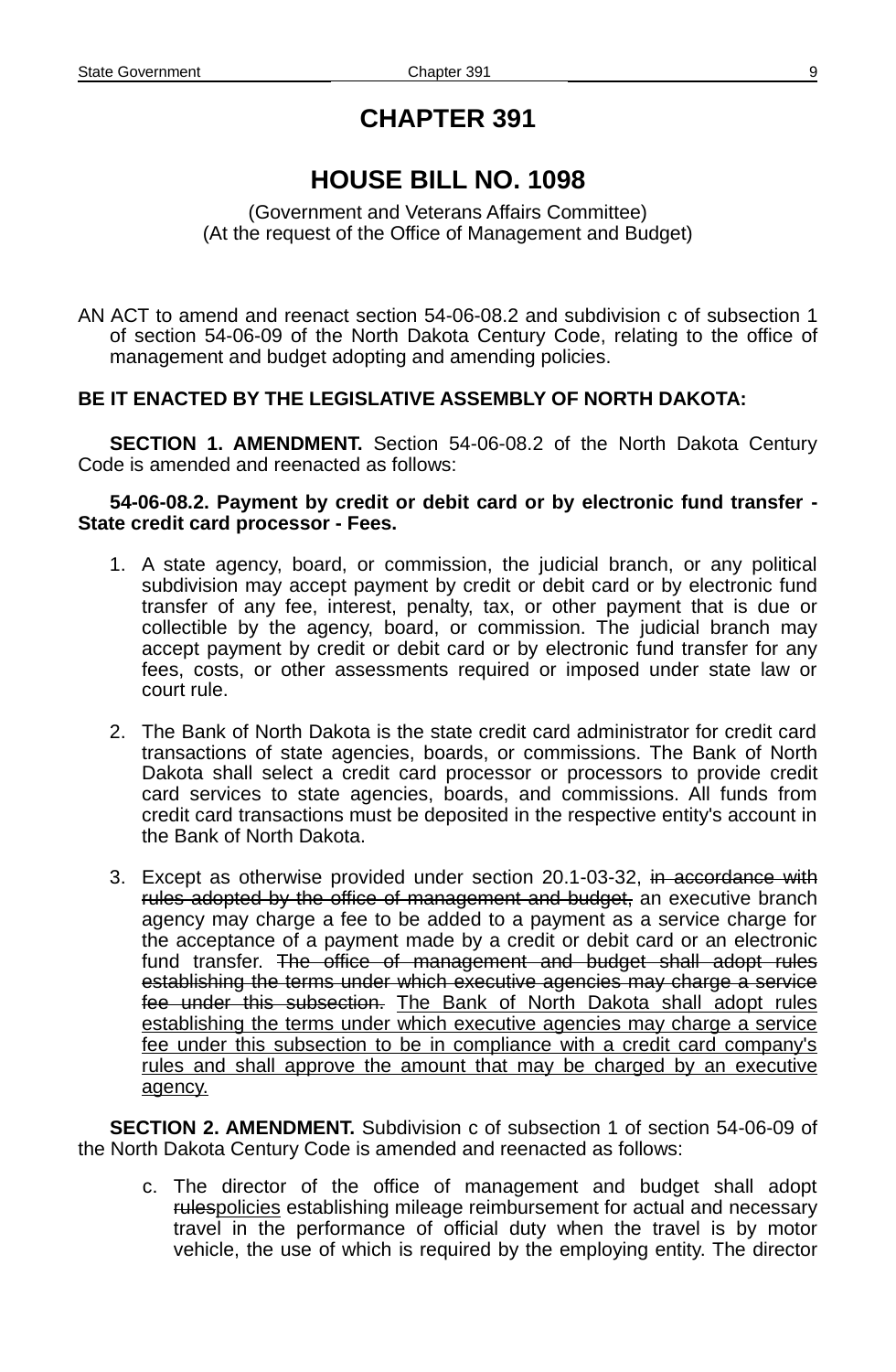shall amend the rulespolicies when necessary to set reimbursement at the same rate as established by the United States general services administration for privately owned vehicles.

Approved March 29, 2011 Filed March 29, 2011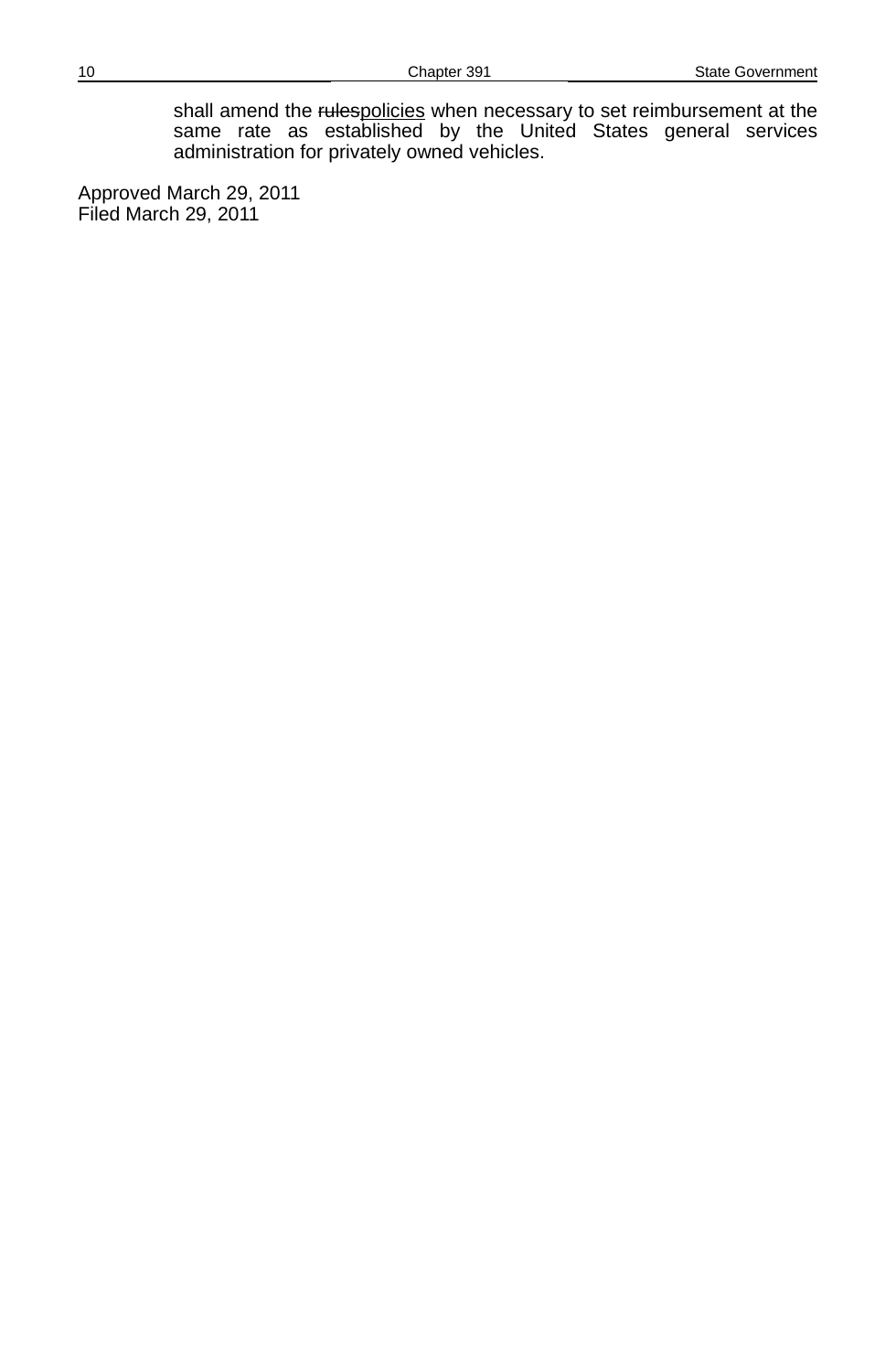# **SENATE BILL NO. 2060**

(Senators Lyson, Nodland, G. Lee) (Representatives DeKrey, D. Johnson, Klemin)

AN ACT to create and enact a new section to chapter 54-06 of the North Dakota Century Code, relating to honor guard leave for state employees.

### **BE IT ENACTED BY THE LEGISLATIVE ASSEMBLY OF NORTH DAKOTA:**

**SECTION 1.** A new section to chapter 54-06 of the North Dakota Century Code is created and enacted as follows:

#### **Honor guard leave.**

 Honor guard leave is an approved absence from work, with pay, of up to twenty -four working hours per calendar year for an employee to participate in an honor guard for a funeral service of a veteran. A governmental entity may grant a request for honor guard leave even if the absence of the employee might interfere with the normal operations of the agency. This section applies to each governmental entity that employs an individual in a position classified by human resource management services.

Approved April 20, 2011 Filed April 20, 2011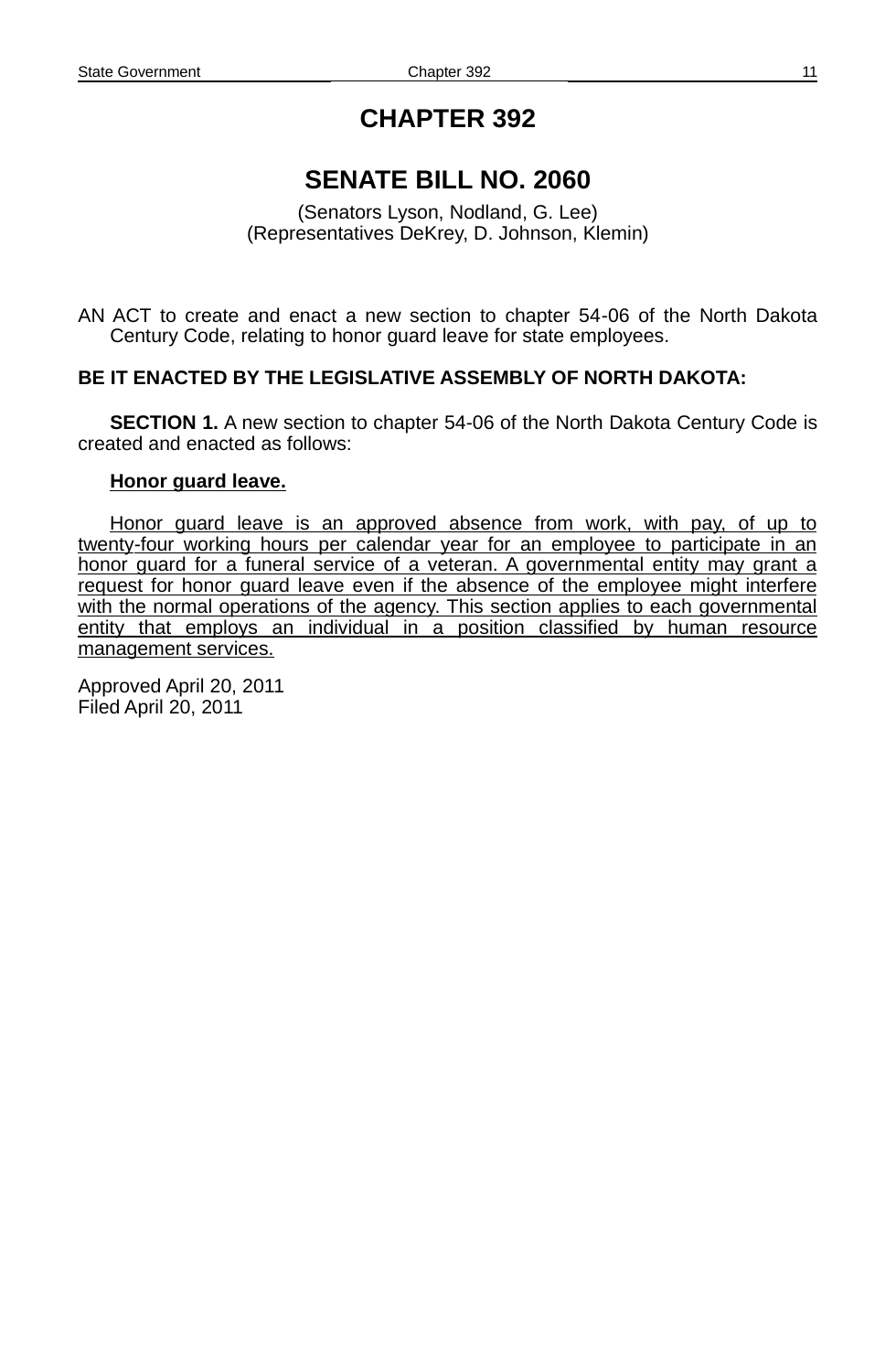# **HOUSE BILL NO. 1355**

#### (Representatives Beadle, Boehning, Klemin) (Senators Sitte, Sorvaag)

AN ACT to create and enact section 54-09-02.1 of the North Dakota Century Code, relating to certificates and certified copies issued by the secretary of state; and to amend and reenact sections 10-34-09, 43-07-13, 54-09-04, and 54-09-07 of the North Dakota Century Code, relating to the fees collected by the secretary of state from real estate investment trusts, fees collected by the secretary of state for certified copies, fees charged and collected by the secretary of state, and service of process on the secretary of state.

### **BE IT ENACTED BY THE LEGISLATIVE ASSEMBLY OF NORTH DAKOTA:**

**SECTION 1. AMENDMENT.** Section 10-34-09 of the North Dakota Century Code is amended and reenacted as follows:

#### **10-34-09. Fees.**

The secretary of state shall charge and collect the following fees with respect to real estate investment trusts:

- 1. Filing a registration of a real estate investment trust, one hundred ten dollars.
- 2. Filing any amendment changing the registered agent or registered office, the fee provided in section 10-01.1-03.
- 3. Filing a renewal or amendment of registration of a real estate investment trust, forty dollars.
- 4. Issuing a certificate of good standing, twenty-fivefifteen dollars.
- 5. Furnishing a certified copy of any record, instrument, or paper relating to a real estate investment trust, the fee provided in section 54-09-04 for copying a record and fifteen dollars for the certificate and affixing the seal thereto.

**SECTION 2. AMENDMENT.** Section 43-07-13 of the North Dakota Century Code is amended and reenacted as follows:

#### **43-07-13. Records and certified copies thereof.**

The registrar shall maintain in the registrar's office, open to public inspection during office hours, a complete indexed record of all applications, licenses, certificates of renewal, revocations, and other information maintained on contractors. The registrar may dispose of an inactive contractor file after two years if no attempts have been made to apply for a new license or renew the license. Disposal of the license will proceed according to the provisions of chapter 54-46. Before disposal and upon request, the registrar shall furnish a certified copy of any information maintained upon receipt of the sum of ten dollars fees prescribed in section 54-09-04. Such certified copy must be received in all courts and elsewhere as prima facie evidence of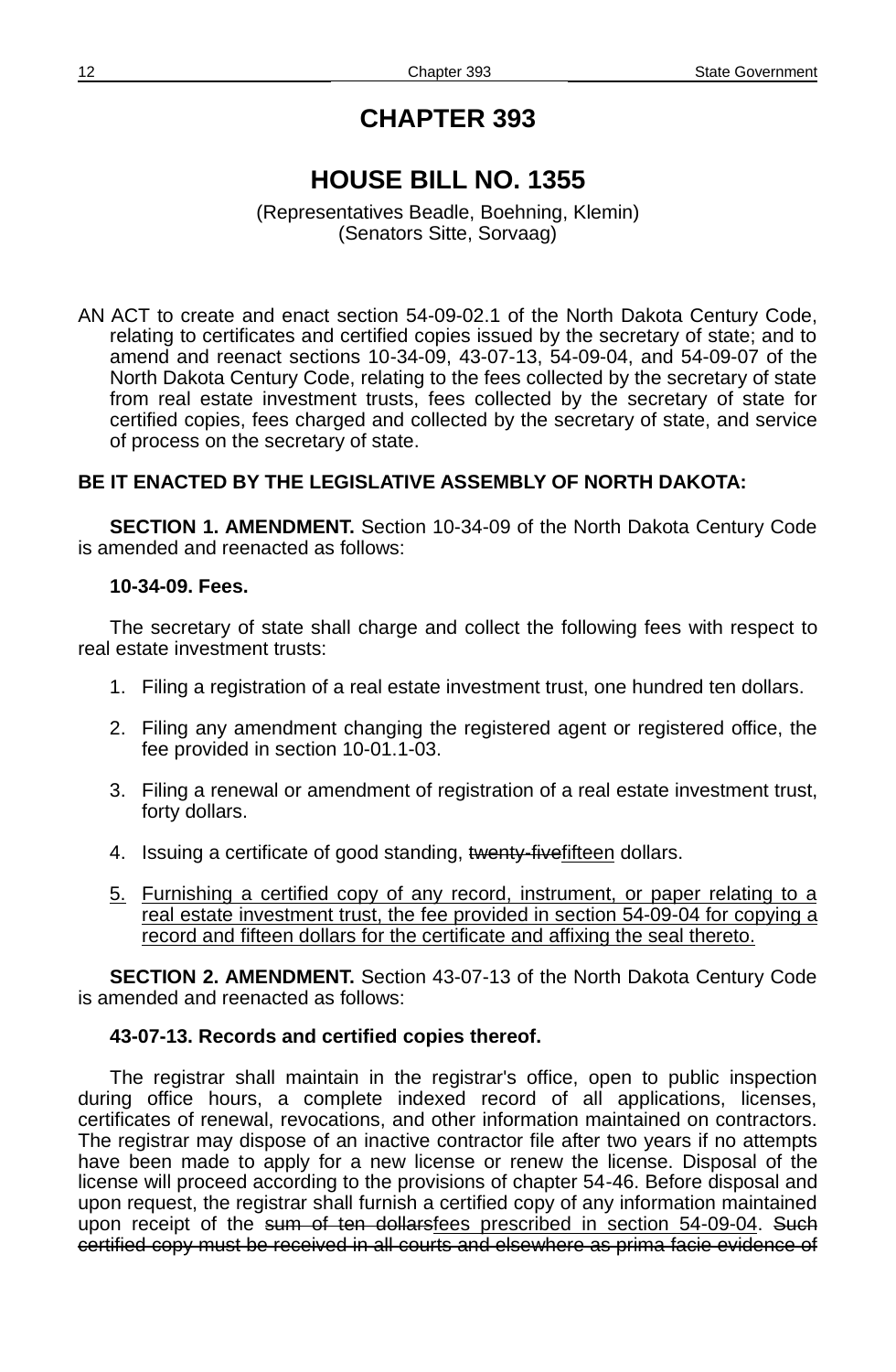| Chapter 393<br>State Government |  |
|---------------------------------|--|
|---------------------------------|--|

the facts stated therein.Any certificate or certified copy issued by the secretary of state under this section has the same force and effect as provided in section 54-09-02.1.

**SECTION 3.** Section 54-09-02.1 of the North Dakota Century Code is created and enacted as follows:

#### **54- 09 - 02.1. Secretary of state - Certificates and certified copies to be received in evidence.**

- 1. All certificates issued by the secretary of state and all copies of records filed in accordance with this chapter or any other chapter, when certified by the secretary of state, may be taken and received in all courts, public offices, and official bodies as evidence of the facts stated.
- 2. A certificate by the secretary of state under the great seal of this state, as to the existence or nonexistence of the facts relating to records filed by the secretary in accordance with this chapter or any other chapter which would not appear from a certified copy of any of the foregoing records or certificates, may be taken and received in all courts, public offices, and official bodies as evidence of the existence or nonexistence of the facts stated.
- 3. Any certificate or certified copy issued by the secretary of state under this section may be created and disseminated as an electronic record with the same force and effect as if produced in a paper form.

**SECTION 4. AMENDMENT.** Section 54-09-04 of the North Dakota Century Code is amended and reenacted as follows:

#### **54-09-04. Fees.**

The secretary of state, unless otherwise provided by law, shall charge and collect the following fees:

- 1. For a copy of any law, resolution, record, or other document or paper on file in the secretary of state's office, fifty cents per page.
- 2. For Unless otherwise provided by law, for affixing the signature of the secretary of state, certificate, or seal, or combination thereof to any document, ten dollars.
- 3. For filing a certificate of appointment of attorney, five dollars.
- 4. For searching records and archives of the state, five dollars. For the purposes of this section, a search of records conducted by the secretary of state for which a fee must be collected includes the following:
	- a. A search of a filed document that is active or archived, an archived index, or an index of business name changes to identify specific information to satisfy a request;
	- b. A search of any record for which written verification of the facts of the search is required; and
	- c. For every search of records when the request for the search is contained in a list compiled by the requester.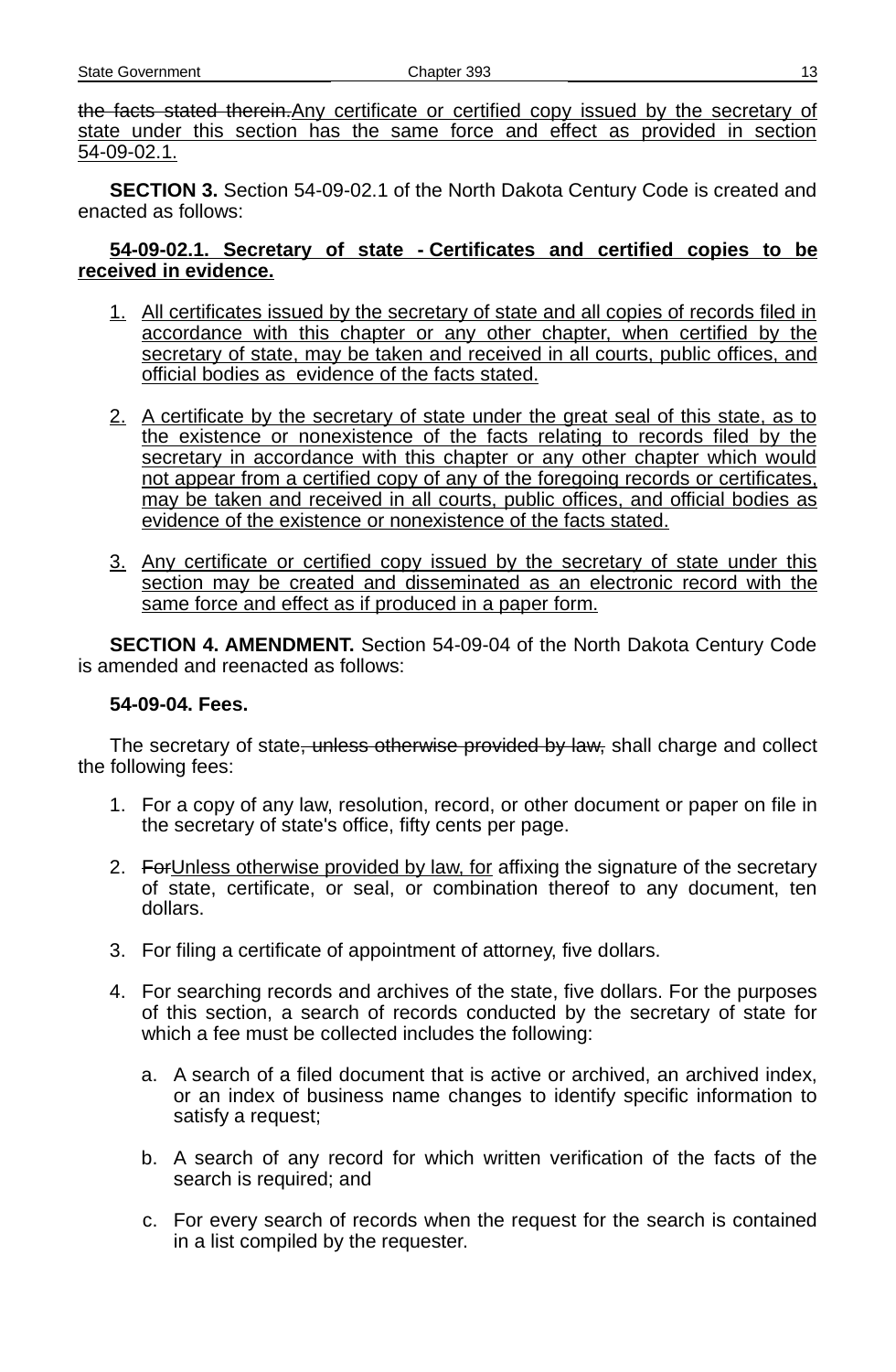The secretary of state may provide, at no charge, information from publications or reference materials published or maintained by the secretary of state and verbal confirmation of any element of information maintained in a computer data base.

- 5. For filing any paper not otherwise provided for, ten dollars.
- 6. For filing utility property transfers, five dollars, and issuing a certificate of filing, five dollars.
- 7. For filing any process, notice, or demand for service, the fee provided in section 10-01.1-03.
- 8.7. For preparing any listing or compilation of any information recorded or filed in the office of the secretary of state, thirty-five dollars plus the actual cost for assembling and providing the information on the medium requested.

An individual required to file an oath of office with the secretary of state may not be charged for filing the oath of office, nor may a state or county officer be charged for filing any document with the secretary of state when acting in the officer's official capacity. All fees when collected must be paid by the secretary of state into the state treasury at the end of each month and placed to the credit of the state. Unless otherwise provided by law, the secretary of state shall retain a handling charge from filing fees tendered when a document submitted to the secretary of state under any law is rejected and not perfected. The handling charge is five dollars or fifty percent of the filing fee, whichever is greater, but may not exceed one hundred dollars.

If, upon due presentment, any check, draft, money order, or other form of lawful payment provisionally accepted in payment of any filing fee authorized to be charged and collected by the secretary of state, is not honored or paid, or if no lawful form of payment accompanies the filing, any record of credit or payment must be canceled or reversed as though no credit had been given or payment attempted and the filing or action is void. The secretary of state may return to the last-known address of the filer any record or document that was attempted to be filed or may retain as unfiled the record or document for a reasonable time to permit proper payment and filing.

This section does not apply to fees submitted for filing in, or information obtained from, the computerized central notice system, to the computerized Uniform Commercial Code central filing data base, or to the computerized statutory liens data base.

**SECTION 5. AMENDMENT.** Section 54-09-07 of the North Dakota Century Code is amended and reenacted as follows:

#### **54-09-07. Service of process on secretary of state if agent not found or if secretary of state appointed as agent for individual.**

If an agent other than the secretary of state has been appointed for receipt of service, but the affidavit of a sheriff or of an adult who is not a party to a proceeding establishes that diligent inquiry has been made and that personal service cannot be accomplished upon any registered agent, officer, or superintending, managing, or general agent of an entity, then the secretary of state may be deemed the agent of the entity for receiving service of process. Service on the secretary of state must be made as provided in section 10-01.1-13. Except as otherwise provided by law, if the secretary of state is appointed as agent for service of process for any individual under any provision of this code, then service on the secretary of state and the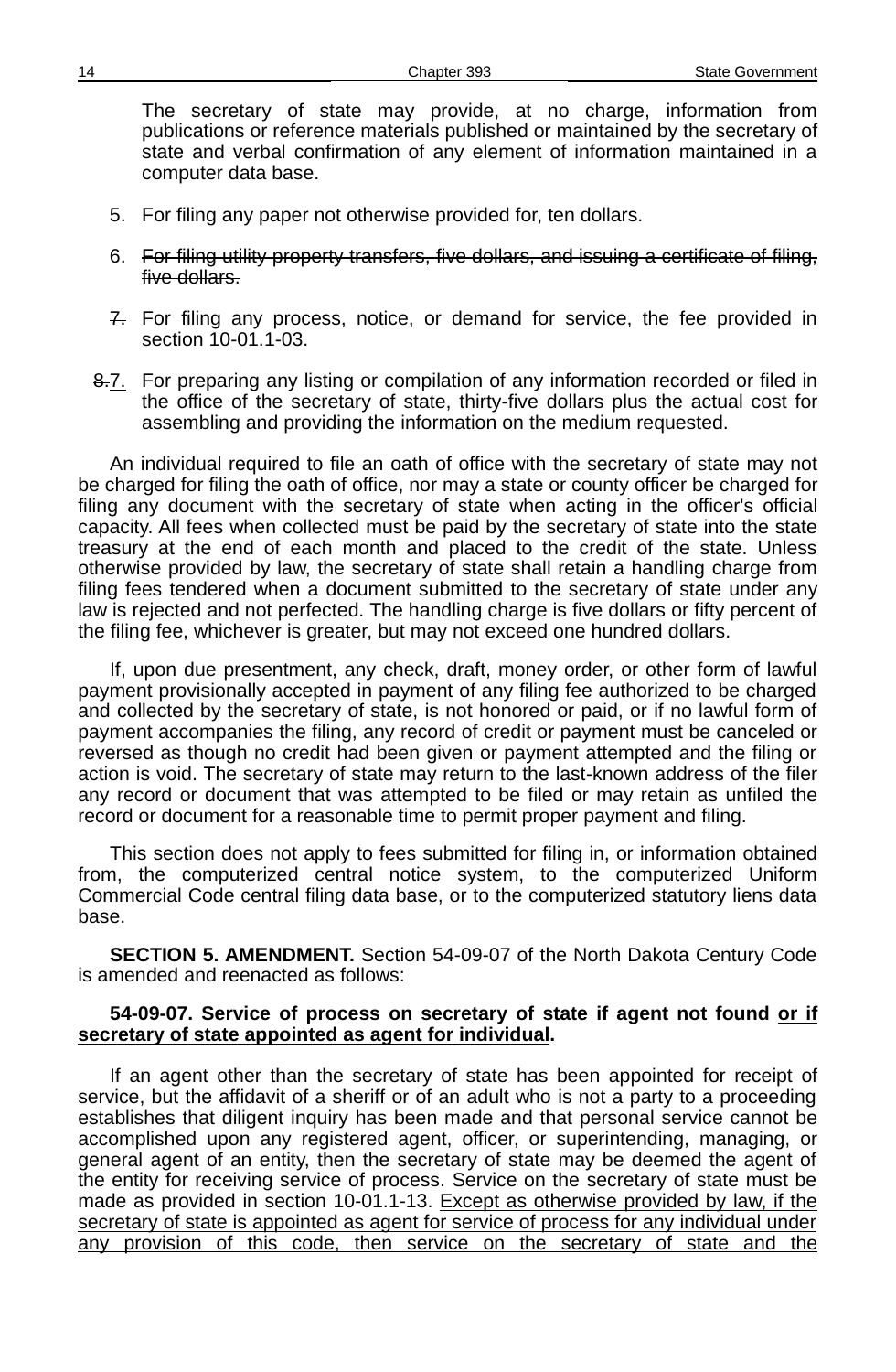responsibilities of the secretary of state with respect to the service shall be made or executed in the manner provided in section 10-01.1-13, to the extent practicable.

Approved April 19, 2011 Filed April 20, 2011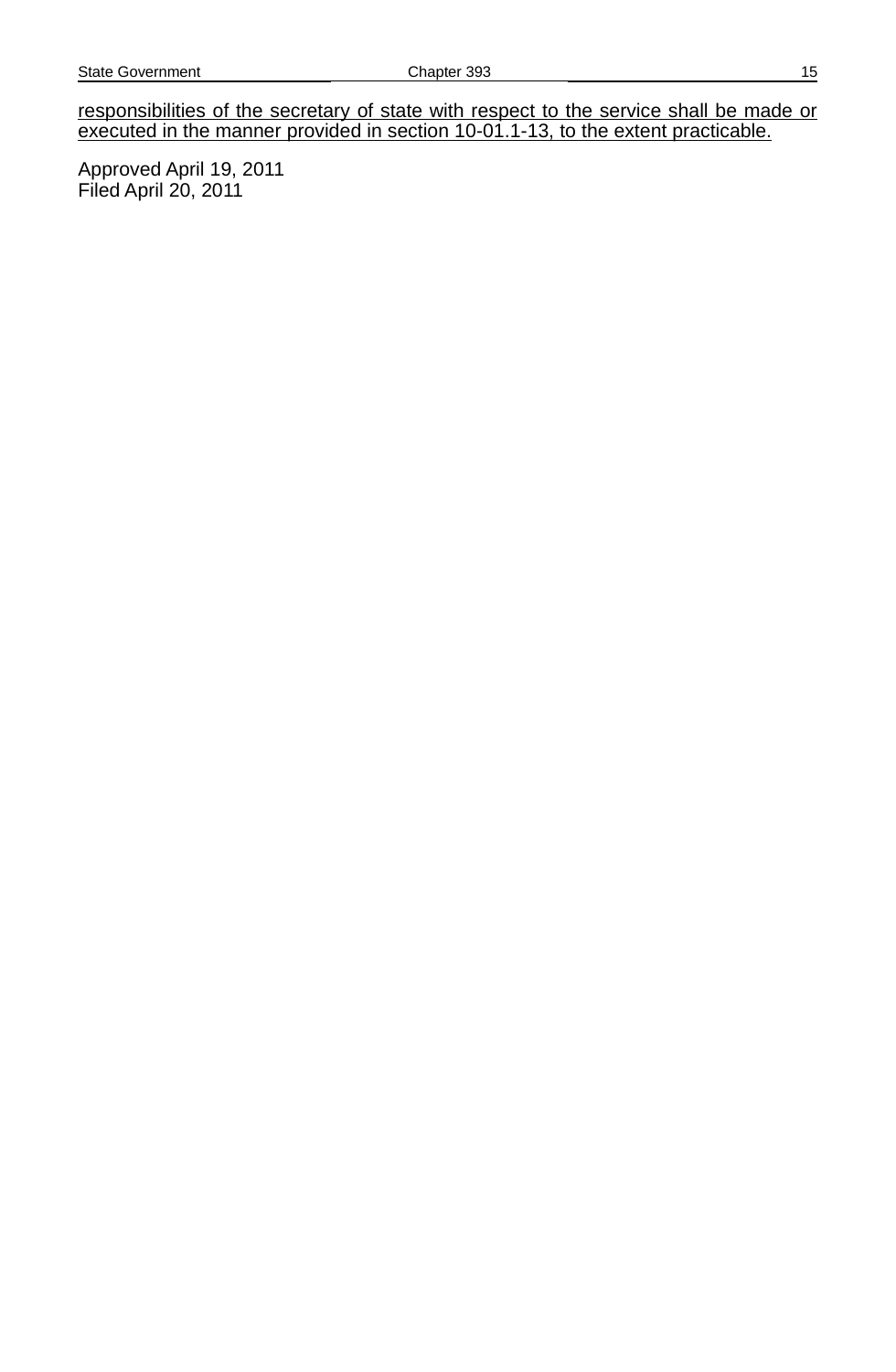# **HOUSE BILL NO. 1145**

(Representatives Drovdal, Pietsch) (Senator Andrist)

AN ACT to amend and reenact section 54-10-14 of the North Dakota Century Code, relating to political subdivision reports in lieu of audits.

### **BE IT ENACTED BY THE LEGISLATIVE ASSEMBLY OF NORTH DAKOTA:**

[130](#page-15-0) **SECTION 1. AMENDMENT.** Section 54-10-14 of the North Dakota Century Code is amended and reenacted as follows:

#### **54-10-14. Political subdivisions - Audits - Fees - Alternative audits and reports.**

- 1. The state auditor shall audit the following political subdivisions once every two years, except as provided in this section or otherwise by law:
- 4. a. Counties.
- 2. b. Cities.
- 3. c. Park districts.
- 4. d. School districts.
- 5. e. Firefighters relief associations.
- 6. f. Airport authorities.
- 7. g. Public libraries.
- 8. h. Water resource districts.
- 9. i. Garrison Diversion Conservancy District.
- 40. j. Rural fire protection districts.
- **11.** k. Special education districts.
- 42. I. Area career and technology centers.
- 43. m. Correction centers.
	- 44. n. Recreation service districts.
	- 45. o. Weed boards.

<span id="page-15-0"></span><sup>130</sup> Section 54-10-14 was also amended by section 27 of Senate Bill No. 2015, chapter 41.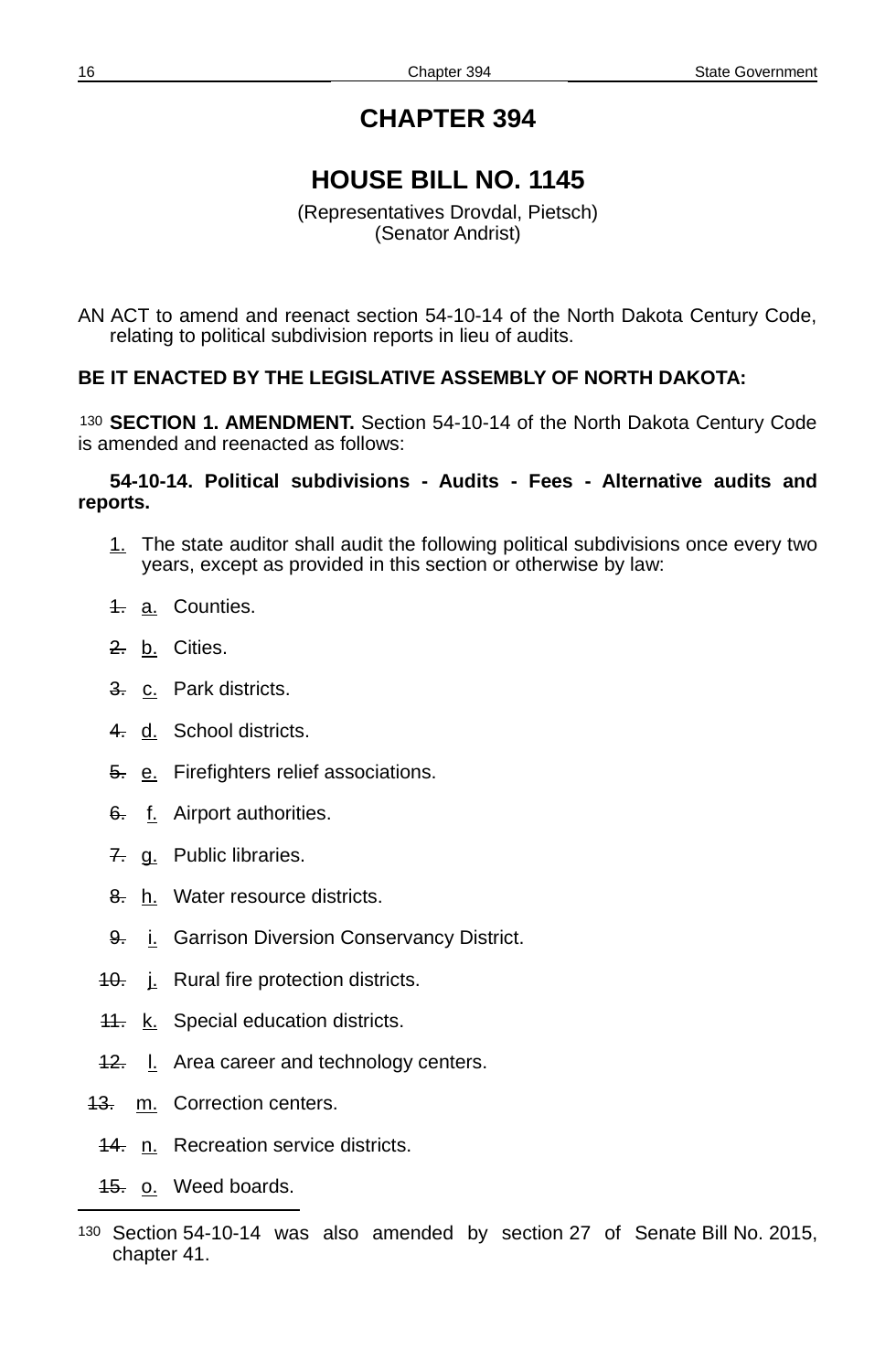- **16.** p. Irrigation districts.
- 47. q. Rural ambulance service districts.
- **18.** r. Southwest water authority.
- **19.** s. Regional planning councils.
- 20. t. Soil conservation districts.
- $2.$  The state auditor shall charge the political subdivision an amount equal to the fair value of the audit and any other services rendered. The fees must be deposited in the state auditor operating account. The state treasurer shall credit the state auditor operating account with the amount of interest earnings attributable to the deposits in that account. Expenses relating to political subdivision audits must be paid from the state auditor operating account, within the limits of legislative appropriation.
- 3. In lieu of conducting an audit every two years, the state auditor may require annual reports from school districts with less than one hundred enrolled students; cities with less than five hundred population; park districts and soil conservation districts with less than two hundred thousand dollars of annual receipts; and other political subdivisions subject to this section, or otherwise provided by law, with less than onetwo hundred thousand dollars of annual receipts, excluding any federal funds passed through the political subdivision to another entity. If any federal agency performs or requires an audit of a political subdivision that receives federal funds to pass through to another entity, the political subdivision shall provide a copy to the state auditor upon request by the state auditor. The reports must contain the financial information required by the state auditor. The state auditor also may make any additional examination or audit determined necessary in addition to the annual report. When a report is not filed, the state auditor may charge the political subdivision an amount equal to the fair value of the additional examination or audit and any other services rendered. The state auditor may charge a political subdivision a fee not to exceed eighty dollars an hour for the costs of reviewing the annual report.
- 4. A political subdivision, at the option of its governing body, may be audited by a certified public accountant or licensed public accountant rather than by the state auditor. The public accountant shall comply with generally accepted government auditing standards for audits of political subdivisions. The report must be in the form and content required by the state auditor. The number of copies of the audit report requested by the state auditor must be filed with the state auditor when the public accountant delivers the audit report to the political subdivision. The state auditor shall review the audit report to determine if the report is in the required form and has the required content, and if the audit meets generally accepted government auditing standards. The state auditor also may periodically review the public accountant's workpapers to determine if the audit meets generally accepted government auditing standards. If the report is in the required form and has the required content, and the report and workpapers comply with generally accepted government auditing standards, the state auditor shall accept the audit report. The state auditor may charge the political subdivision a fee of up to eighty dollars an hour, but not to exceed five hundred dollars per review, for the related costs of reviewing the audit report and workpapers.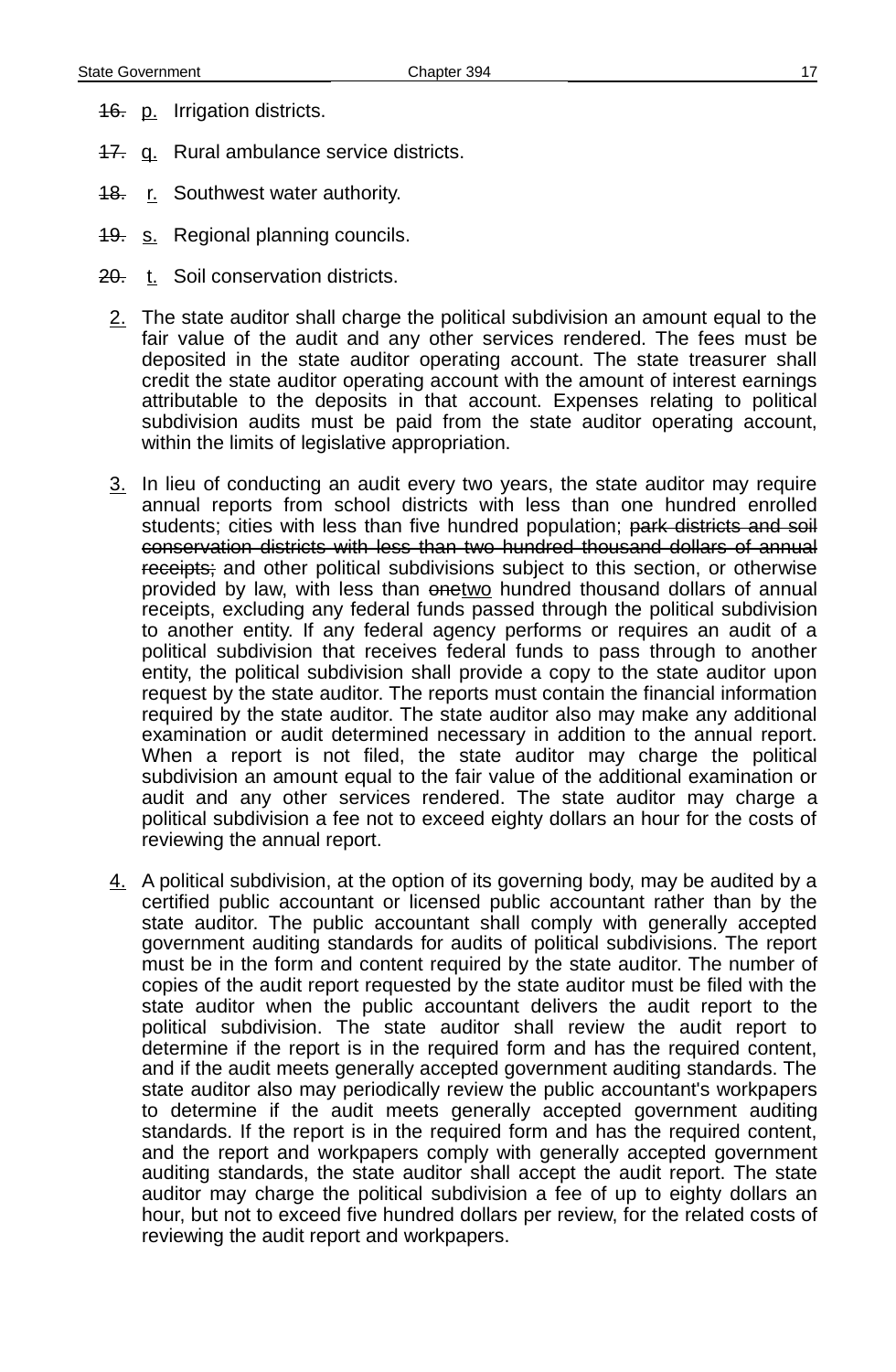- 5. A political subdivision may not pay a public accountant for an audit until the state auditor has accepted the audit. However, a political subdivision may make progress payments to the public accountant. A political subdivision shall retain twenty percent of any progress payment until the audit report is accepted by the state auditor.
- 6. The state auditor may require the correction of any irregularities, objectionable accounting procedures, or illegal actions on the part of the governing board, officers, or employees of the political subdivision disclosed by the audit report or workpapers, and failure to make the corrections must result in audits being resumed by the state auditor until the irregularities, objectionable accounting procedures, or illegal actions are corrected.

Approved April 8, 2011 Filed April 11, 2011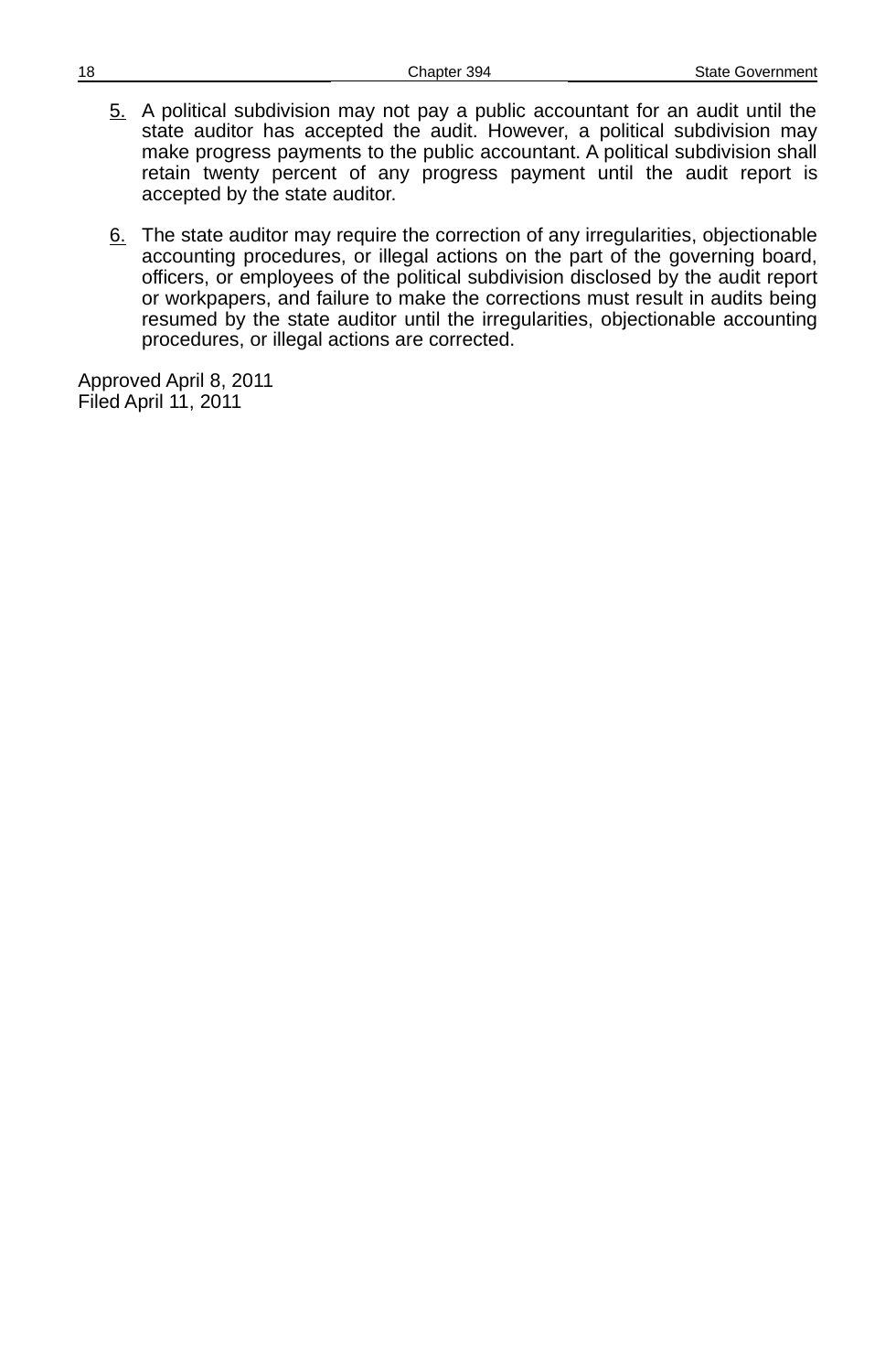# **HOUSE BILL NO. 1088**

(Government and Veterans Affairs Committee) (At the request of the State Treasurer)

AN ACT to amend and reenact section 54-11-01 of the North Dakota Century Code, relating to duties of the state treasurer.

#### **BE IT ENACTED BY THE LEGISLATIVE ASSEMBLY OF NORTH DAKOTA:**

**SECTION 1. AMENDMENT.** Section 54-11-01 of the North Dakota Century Code is amended and reenacted as follows:

#### **54-11-01. Duties and powers of state treasurer.**

The state treasurer:

- 1. Shall receive and safely keep all public moneys which must be deposited into the state treasury and pay out the same as directed by law.
- 2. Shall collect a record for each deposit of money into the treasury. The record must show the amount, the source from which the money accrued, and the funds into which it is paid. The records must be numbered in order.
- 3. Shall pay warrants drawn by the office of management and budget and signed by the state auditor and state treasurer out of the funds upon which they are drawn and in the order in which they are presented.
- 4. Shall keep an account of all moneys received and disbursed.
- 5. Shall keep separate accounts of the different funds.
- 6. Shall keep a record of all revenues and expenditures of state agencies and all moneys received and disbursed by the treasurer in accordance with the requirements of the state's central accounting system.
- 7. Shall receive in payment of public dues the warrants drawn by the office of management and budget and signed by the state auditor and state treasurer in conformity with law.
- 8. Shall redeem warrants drawn by the office of management and budget and signed by the state auditor and state treasurer in conformity with law, if there is money in the treasury appropriated for that purpose.
- 9. Shall maintain a report of the payment of warrants during the month. The report must show:
	- a. The date and number of each warrant;
	- b. The fund out of which each was paid; and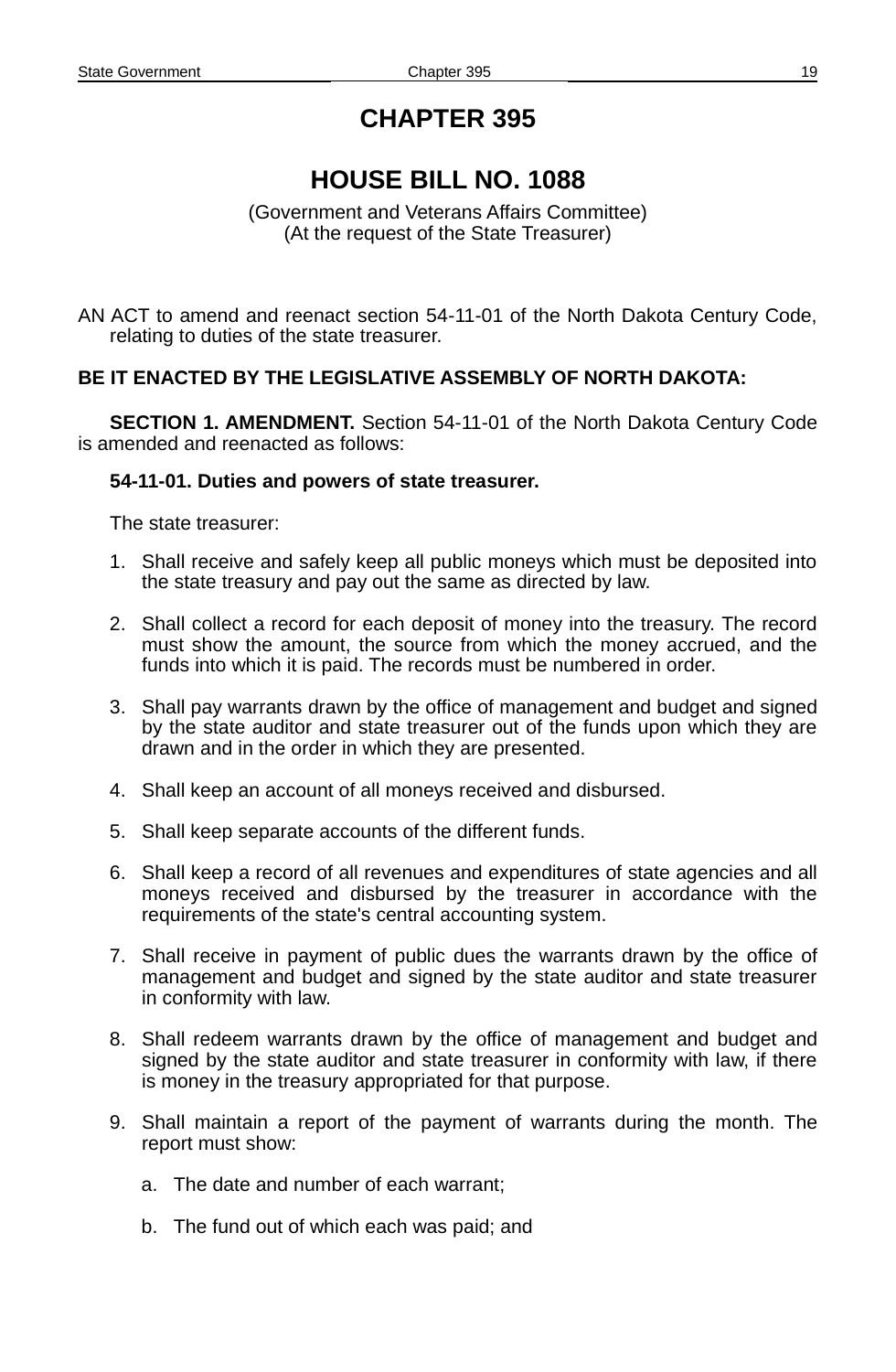- c. The balance in cash on hand in the treasury to the credit of each fund.
- 10. Within ninety days of the beginning of each fiscal year, shall provide a report to the budget section of the legislative assembly of all warrants and checks outstanding for more than ninety days and less than three years.
- 11. At the request of either house of the legislative assembly, or of any committee thereof, shall give information in writing as to the condition of the treasury, or upon any subject relating to the duties of office.
- 44.12. Shall submit a biennial report to the governor and the secretary of state in accordance with section 54-06-04. In addition to any requirements established pursuant to section 54-06-04, the report must show the exact balance in the treasury to the credit of the state. The report also must show in detail the receipts and disbursements, together with a summary thereof, the balances in the various funds at the beginning and ending of the biennium, and also must show where the funds of the state are deposited. It must be certified by the state treasurer and approved by the governor.
- 12.13. Shall authenticate with the official state seal all writings and papers issued from the treasurer's office.
- 43.14. Shall keep and disburse all moneys belonging to the state in the manner provided by law.
- 14.15. Shall keep books of the state treasurer open at all times for the inspection of the governor, the state auditor, the commissioner of financial institutions, the office of management and budget, and any committee appointed to examine them by either house of the legislative assembly.
- 15.16. Unless otherwise specified by law, shall credit all income earned on the deposit or investment of all state moneys to the state's general fund. This subsection does not apply to:
	- a. Income earned on state moneys that are deposited or invested to the credit of the industrial commission or any agency, utility, industry, enterprise, or business project operated, managed, controlled, or governed by the industrial commission.
	- b. Income earned by the Bank of North Dakota for its own account on state moneys that are deposited in or invested with the Bank.
	- c. Income earned on college and university funds not deposited in the state treasury.
- **16.17.** Shall perform all other duties as are prescribed by law.
- 47.18. Shall correct any underpayment, overpayment, or erroneous payment of tax distribution funds made by the state treasurer in a timely manner. Unless otherwise provided by law, adjustments may be made from the general fund. This authority is limited to one hundred dollars per biennium, unless approved by the emergency commission. An adjustment of an insignificant amount need not be made at the discretion of the state treasurer. The state treasurer shall adopt a written policy identifying what is considered insignificant.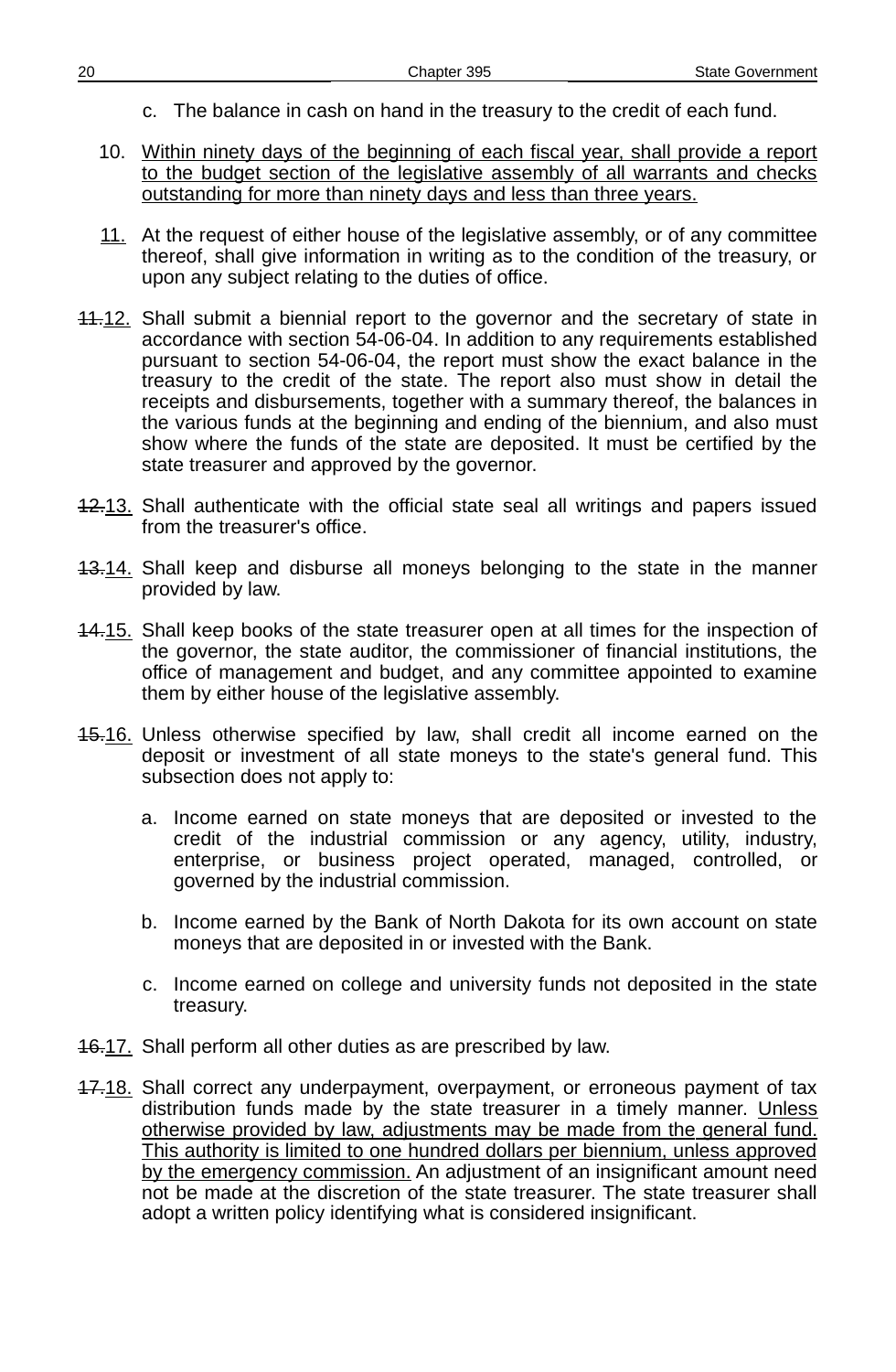18.19. May work to promote access to financial education tools that can help all North Dakotans make wiser choices in all areas of personal financial management.

Approved March 28, 2011 Filed March 28, 2011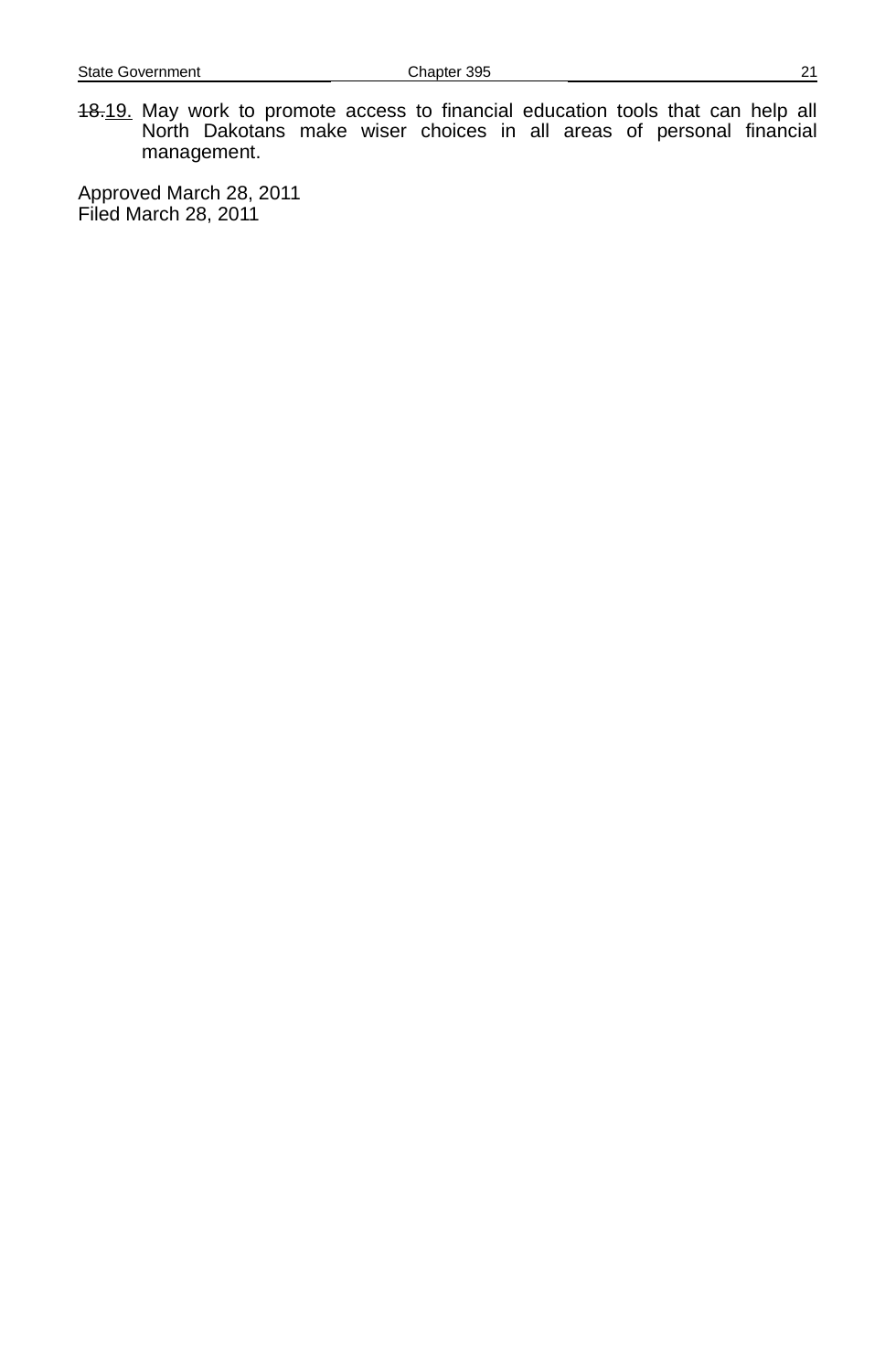# **SENATE BILL NO. 2070**

(Government and Veterans Affairs Committee) (At the request of the Attorney General)

AN ACT to amend and reenact sections 4 and 5 of chapter 3 of the 2009 Session Laws, relating to the fire and tornado fund and the petroleum release compensation fund; and to declare an emergency.

#### **BE IT ENACTED BY THE LEGISLATIVE ASSEMBLY OF NORTH DAKOTA:**

**SECTION 1. AMENDMENT.** Section 4 of chapter 3 of the 2009 Session Laws is amended and reenacted as follows:

**SECTION 4. FIRE AND TORNADO FUND - FEES.** The attorney general shall charge and collect fees for services provided by the state fire marshal program to entities covered by the fire and tornado fund under chapter 26.1-22. Fees under this section may be collected in amounts of up to a total of \$310,000\$450,000 for the biennium beginning July 1, 2009, and ending June 30, 2011. All fees collected under this section must be deposited in the attorney general's operating fund.

**SECTION 2. AMENDMENT.** Section 5 of chapter 3 of the 2009 Session Laws is amended and reenacted as follows:

**SECTION 5. PETROLEUM RELEASE COMPENSATION FUND - FEES.** The attorney general shall charge and collect fees for services provided by the state fire marshal program to entities covered by the petroleum release compensation fund under chapter 23-37. Fees under this section may be collected in amounts of up to a total of \$35,000\$95,000 for the biennium beginning July 1, 2009, and ending June 30, 2011. All fees collected under this section must be deposited in the attorney general's operating fund.

**SECTION 3. EMERGENCY.** This Act is declared to be an emergency measure.

Approved April 25, 2011 Filed April 25, 2011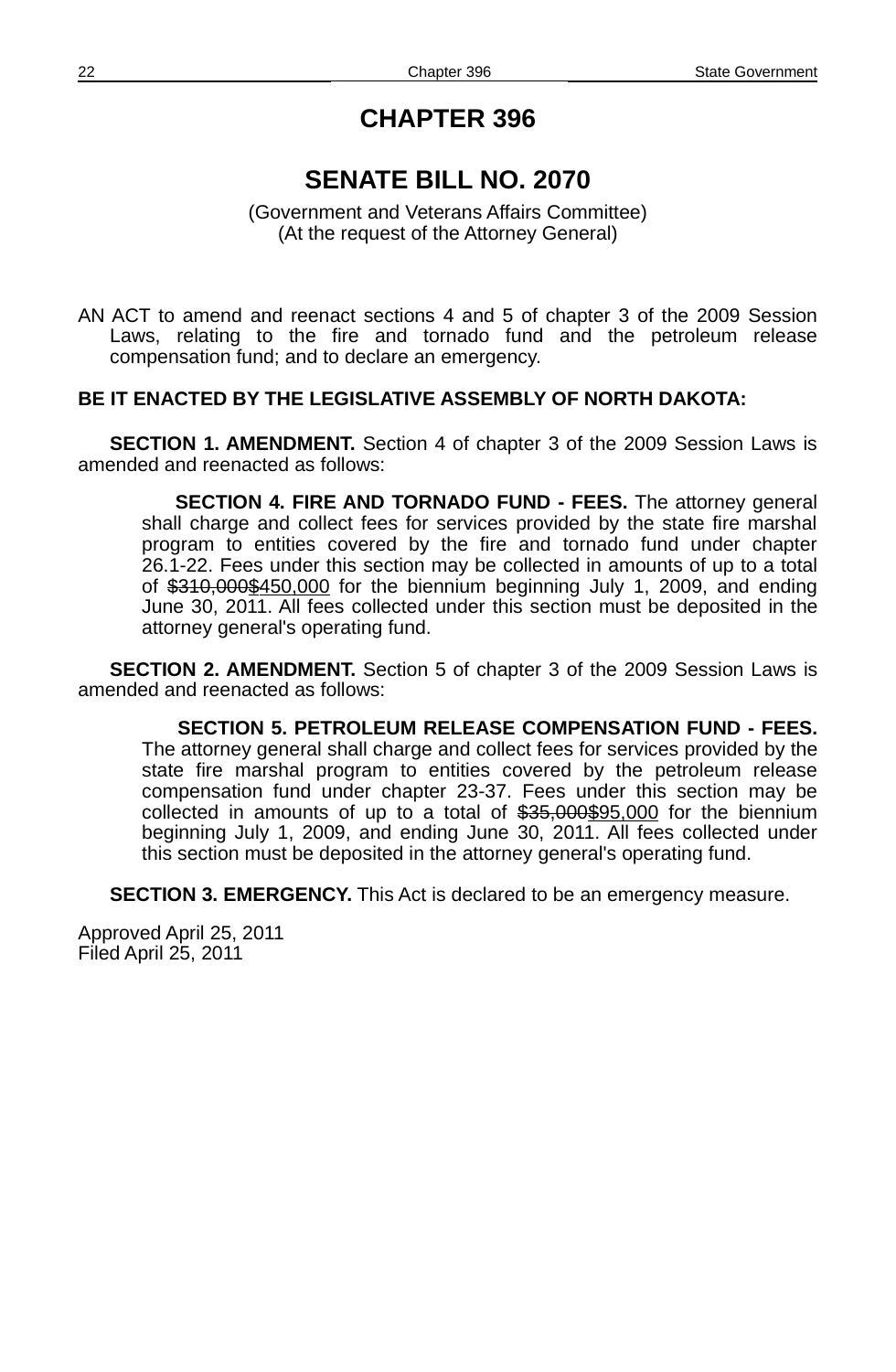# **HOUSE BILL NO. 1117**

(Judiciary Committee) (At the request of the Attorney General)

AN ACT to repeal section 54-12-01.2 of the North Dakota Century Code, relating to the authority to regulate gaming schools.

### **BE IT ENACTED BY THE LEGISLATIVE ASSEMBLY OF NORTH DAKOTA:**

**SECTION 1. REPEAL.** Section 54-12-01.2 of the North Dakota Century Code is repealed.

Approved April 4, 2011 Filed April 4, 2011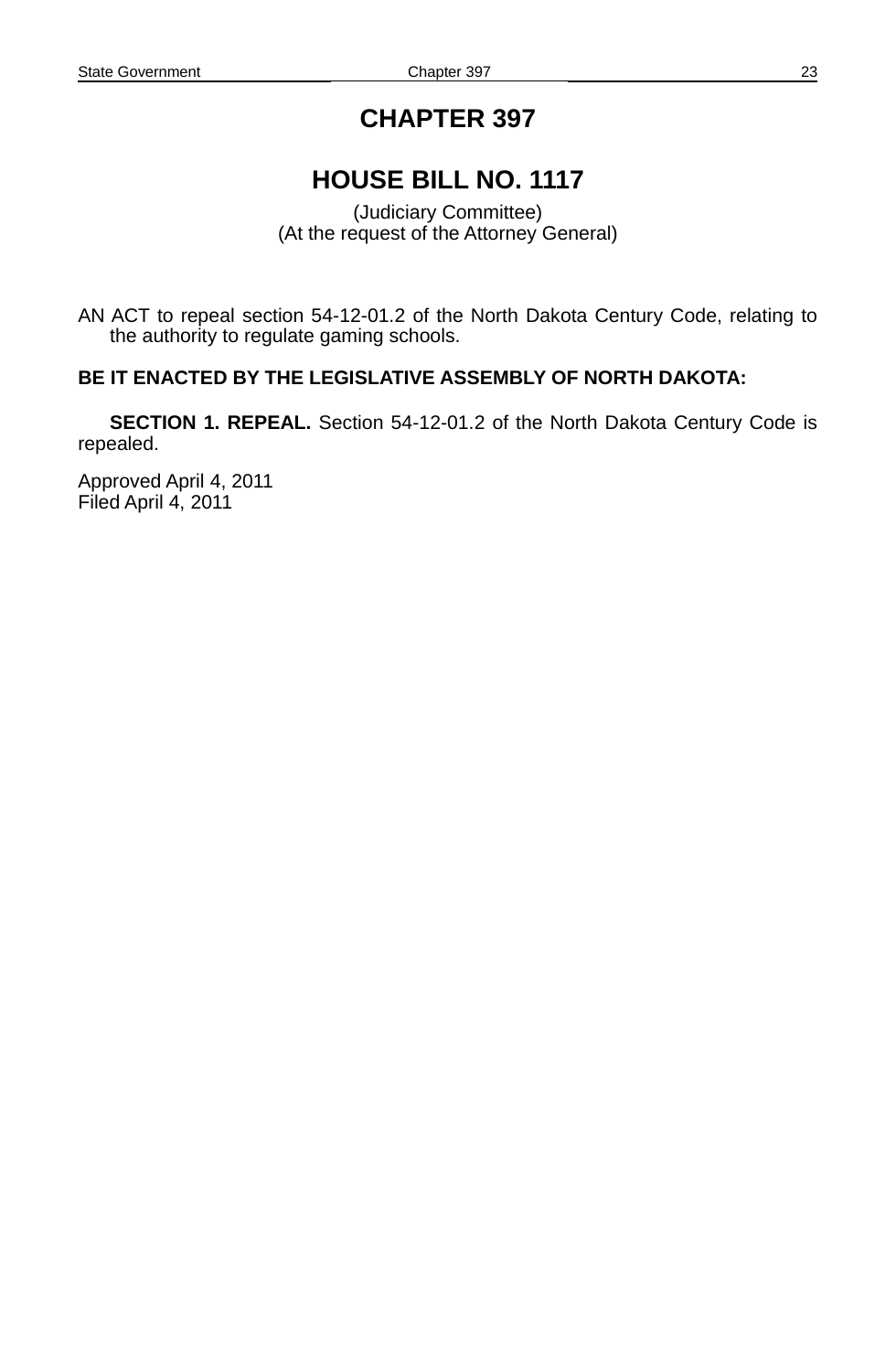# **SENATE BILL NO. 2210**

(Senators Wardner, Lyson, Krebsbach) (Representatives Hawken, Keiser, Winrich)

AN ACT to create and enact two new sections to chapter 54-17, a new subdivision to subsection 2 of section 54-60.1-01, a new subsection to section 57-35.3-05, a new section to chapter 57-38, and a new subdivision to subsection 7 of section 57-38-30.3 of the North Dakota Century Code, relating to a housing incentive fund and tax credits for contributions to the fund; to amend and reenact subsection 2 of section 54-17-07.2 and section 57-35.3-07 of the North Dakota Century Code, relating to the definition of multifamily housing facility and payment of the financial institutions tax; to provide a continuing appropriation; to provide an effective date; and to provide an expiration date.

### **BE IT ENACTED BY THE LEGISLATIVE ASSEMBLY OF NORTH DAKOTA:**

**SECTION 1. AMENDMENT.** Subsection 2 of section 54-17-07.2 of the North Dakota Century Code is amended and reenacted as follows:

2. "Multifamily housing facility" means any facility containing fivefour or more residential dwelling units; provided, that at least twenty percent of the units in each facility must be held for occupancy by persons or families of low and moderate income for suchthe period of time as the industrial commission may determine and may include such the related public or private facilities intended for commercial, cultural, recreational, community, or other civic purpose as the commission may approve.

**SECTION 2.** Two new sections to chapter 54-17 of the North Dakota Century Code are created and enacted as follows:

### **Housing incentive fund - Continuing appropriation.**

- 1. The housing incentive fund is created as a special revolving fund at the Bank of North Dakota. The housing finance agency may direct disbursements from the fund and a continuing appropriation from the fund is provided for that purpose.
- 2. After a public hearing, the housing finance agency shall create an annual allocation plan for the distribution of the fund. At least twenty-five percent of the fund must be used to assist developing communities with a population of not more than ten thousand individuals to address an unmet housing need or alleviate a housing shortage. At least fifty percent of the fund must be used to benefit households with incomes at not more than fifty percent of the area median income. The agency may collect a reasonable administrative fee from the fund.
- 3. The housing finance agency shall adopt guidelines for the fund so as to address unmet housing needs in this state. Assistance from the fund may be used solely for: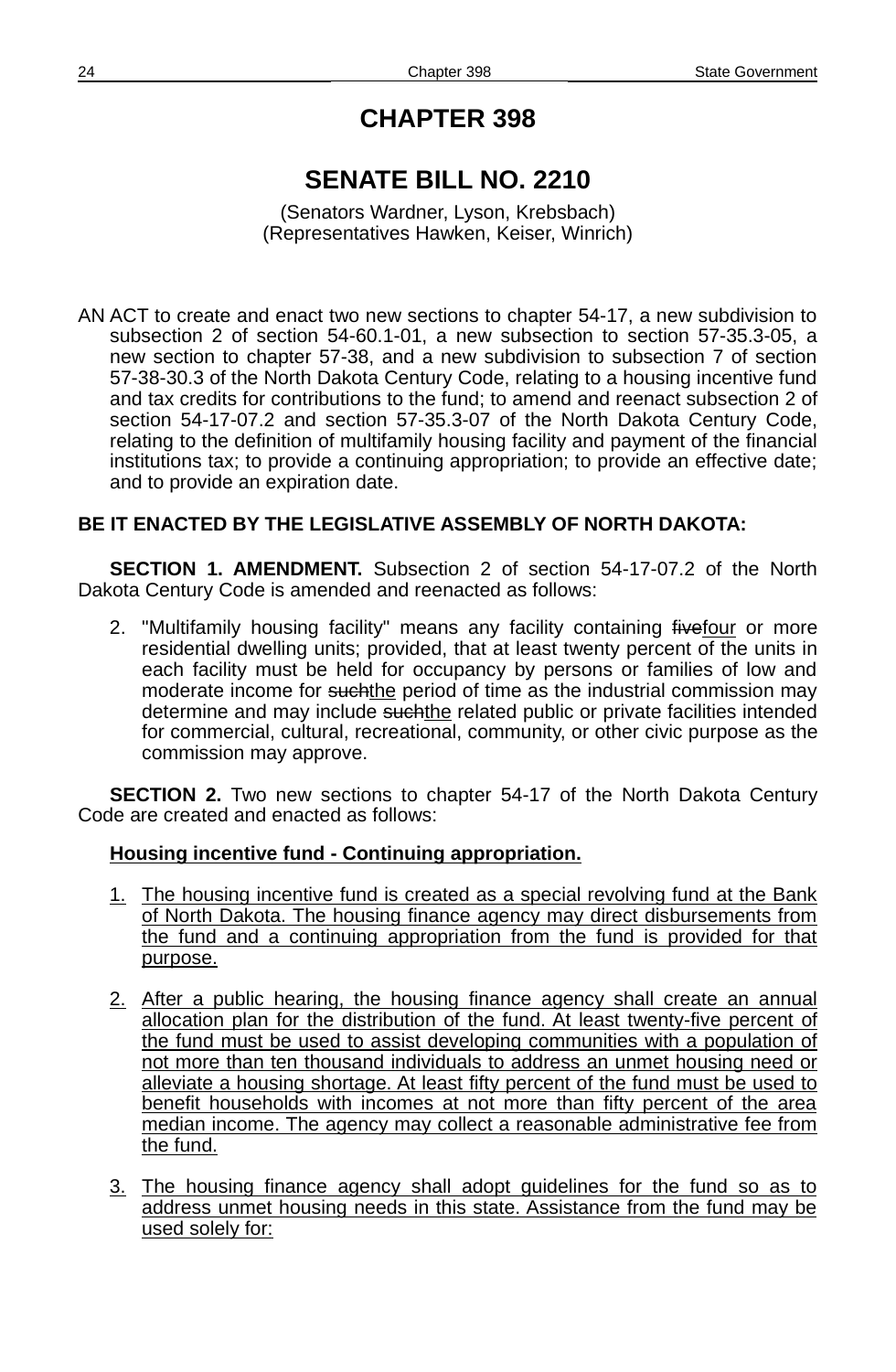- a. New construction, rehabilitation, or acquisition of a multifamily housing project;
- b. Gap assistance, matching funds, and accessibility improvements;
- c. Assistance that does not exceed the amount necessary to qualify for a loan using underwriting standards acceptable for secondary market financing or to make the project feasible; and
- d. Rental assistance, emergency assistance, or targeted supportive services designated to prevent homelessness.
- 4. Eligible recipients include units of local, state, and tribal government; local and tribal housing authorities; community action agencies; regional planning councils; and nonprofit organizations and for-profit developers of multifamily housing. Individuals may not receive direct assistance from the fund.
- 5. Except for subdivision d of subsection 3, assistance is subject to repayment or recapture under the guidelines adopted by the housing finance agency. Any assistance that is repaid or recaptured must be deposited in the fund and is appropriated on a continuing basis for the purposes of this section.

### **Report.**

Upon request, the housing finance agency shall report to the industrial commission on the activities of the housing incentive fund.

**SECTION 3.** A new subdivision to subsection 2 of section 54-60.1-01 of the North Dakota Century Code is created and enacted as follows:

> Assistance from the housing finance agency through housing incentive funds.

[131](#page-24-0) **SECTION 4.** A new subsection to section 57-35.3-05 of the North Dakota Century Code is created and enacted as follows:

There is allowed a credit against the tax imposed by sections 57-35.3-01 through 57-35.3-12 in an amount equal to the contribution to the housing incentive fund under section 2 of this Act. The taxpayer may not claim more than twenty percent of the credit for each separate contribution made in any taxable year. For the purposes of the credit allowed in this subsection, subsections 2 through 8 of section 6 of this Act apply.

[132](#page-24-1) **SECTION 5. AMENDMENT.** Section 57-35.3-07 of the North Dakota Century Code is amended and reenacted as follows:

<span id="page-24-0"></span><sup>131</sup> Section 57-35.3-05 was also amended by section 1 of Senate Bill No. 2160, chapter 458, section 3 of House Bill No. 1047, chapter 457, and section 1 of House Bill No. 1124, chapter 459.

<span id="page-24-1"></span><sup>132</sup> Section 57-35.3-07 was also amended by section 4 of House Bill No. 1047, chapter 457, section 2 of House Bill No. 1124, chapter 459, and section 2 of Senate Bill No. 2160, chapter 458.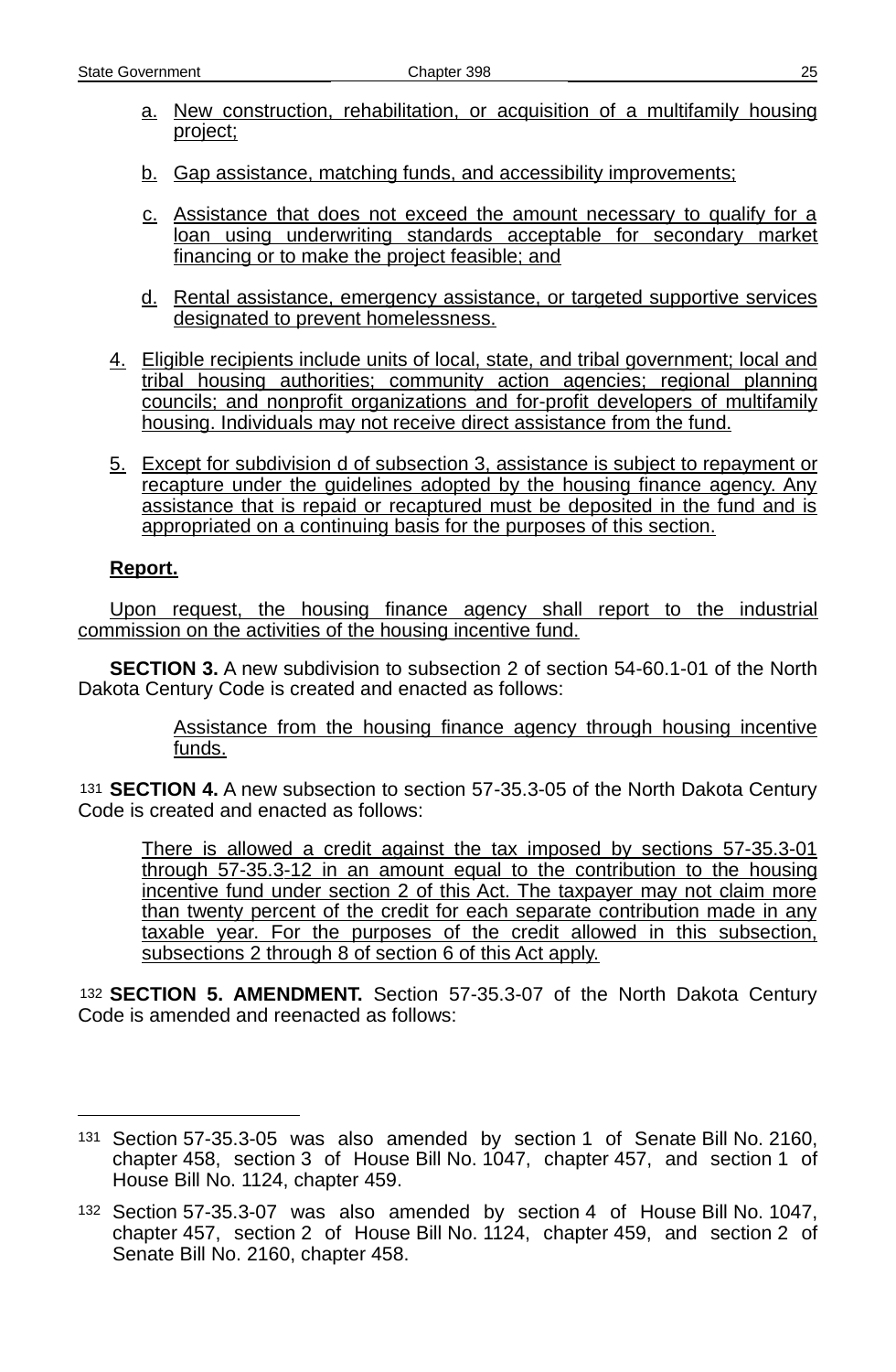#### **57-35.3-07. Payment of tax.**

Two-sevenths of the tax before credits allowed under section 57-35.3-05, less the creditcredits allowed under subsection 1 of section 57-35.3-05 and section 4 of this Act, must be paid to the commissioner on or before April fifteenth of the year in which the return is due, regardless of any extension of the time for filing the return granted under section 57-35.3-06. Five-sevenths of the tax before credits allowed under section 57-35.3-05, less the credit allowed under subsection 2 of section 57-35.3-05, must be paid to the commissioner on or before January fifteenth of the year after the return is due. Payment must be made by check, draft, or money order, payable to the commissioner, or as prescribed by the commissioner under subsection 15 of section 57-01-02.

**SECTION 6.** A new section to chapter 57-38 of the North Dakota Century Code is created and enacted as follows:

#### **Housing incentive fund tax credit.**

- 1. A taxpayer is entitled to a credit as determined under this section against state income tax liability under section 57-38-30 or 57-38-30.3 for contributing to the housing incentive fund under section 2 of this Act. The amount of the credit is equal to the amount contributed to the fund during the taxable year. The taxpayer may not claim more than twenty percent of the credit for each separate contribution made in any taxable year.
- 2. North Dakota taxable income must be increased by the amount of the contribution upon which the credit under this section is computed but only to the extent the contribution reduced federal taxable income.
- 3. The contribution amount used to calculate the credit under this section may not be used to calculate any other state income tax deduction or credit allowed by law.
- 4. If the amount of the credit exceeds the taxpayer's tax liability for the taxable year, the excess may be carried forward to each of the ten succeeding taxable years.
- 5. The aggregate amount of tax credits allowed to all eligible contributors is limited to four million dollars per biennium. This limitation applies to all contributions for which tax credits are claimed under section 57-35.3-05 and this section.
- 6. Within thirty days after the date on which a taxpayer makes a contribution to the housing incentive fund, the housing finance agency shall file with each contributing taxpayer, and a copy with the tax commissioner, completed forms that show as to each contribution to the fund by that taxpayer the following:
	- a. The name, address, and social security number or federal employer identification number of the taxpayer that made the contribution.
	- b. The dollar amount paid for the contribution by the taxpayer.
	- c. The date the payment was received by the fund.
- 7. To receive the tax credit provided under this section, a taxpayer shall claim the credit on the taxpayer's state income or financial institutions tax return in the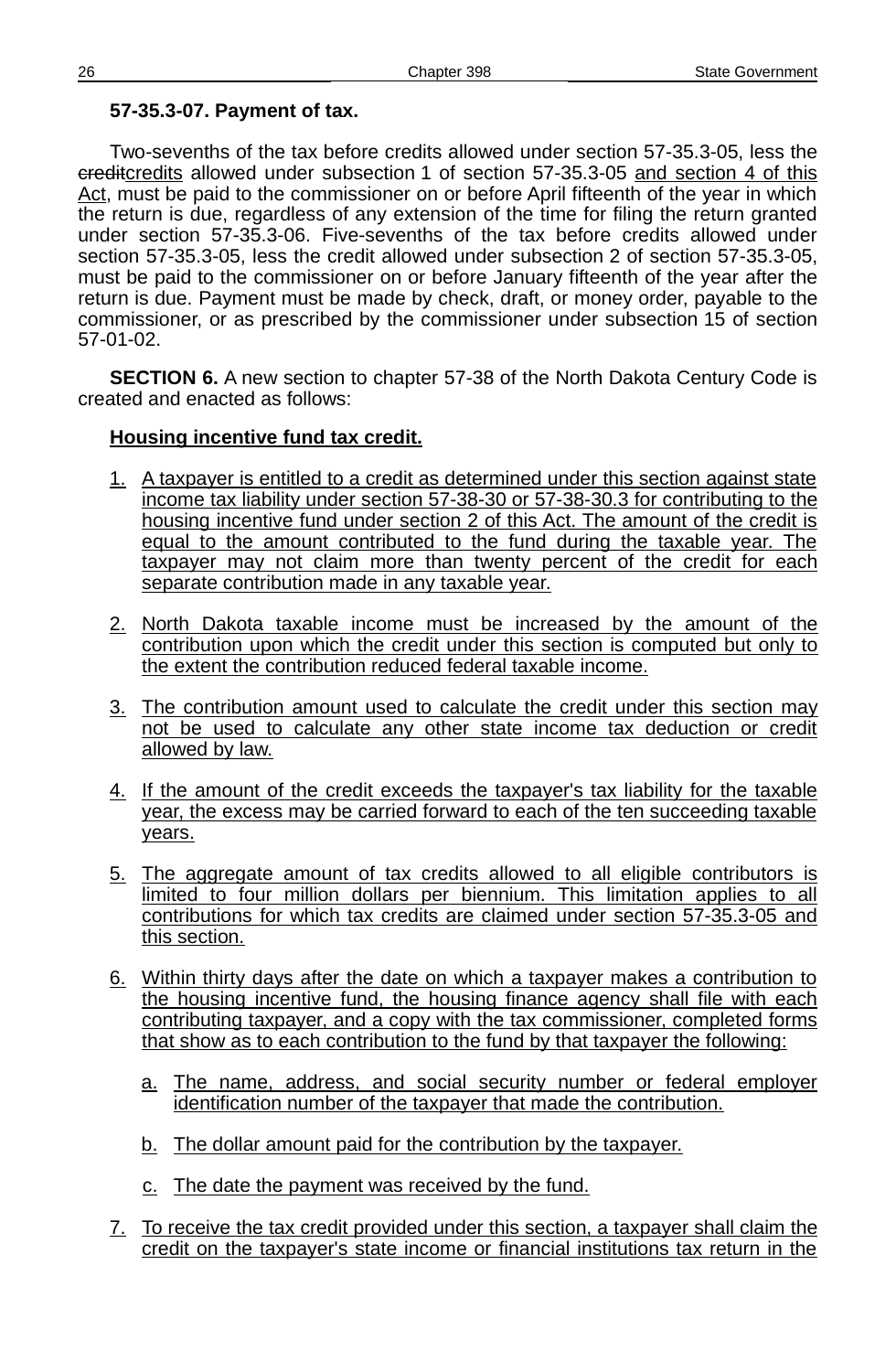manner prescribed by the tax commissioner and file with the return a copy of the form issued by the housing finance agency under subsection 6.

- 8. Notwithstanding the time limitations contained in section 57-38-38, this section does not prohibit the tax commissioner from conducting an examination of the credit claimed and assessing additional tax due under section 57-38-38.
- 9. A partnership, subchapter S corporation, limited partnership, limited liability company, or any other passthrough entity making a contribution to the housing incentive fund under this section is considered to be the taxpayer for purposes of this section, and the amount of the credit allowed must be determined at the passthrough entity level. The amount of the total credit determined at the entity level must be passed through to the partners, shareholders, or members in proportion to their respective interests in the passthrough entity.

[133](#page-26-0) **SECTION 7.** A new subdivision to subsection 7 of section 57-38-30.3 of the North Dakota Century Code is created and enacted as follows:

#### Housing incentive fund tax credit under section 6 of this Act.

**SECTION 8. EFFECTIVE DATE - EXPIRATION DATE.** Sections 1, 2, and 3 of this Act are effective through June 30, 2013, and are thereafter ineffective. Sections 4, 5, 6, and 7 of this Act are effective for the first two taxable years beginning after December 31, 2010, and are thereafter ineffective.

Approved April 26, 2011 Filed April 26, 2011

<span id="page-26-0"></span><sup>133</sup> Section 57-38-30.3 was also amended by section 1 of House Bill No. 1072, chapter 462, section 13 of Senate Bill No. 2057, chapter 50, section 7 of House Bill No. 1047, chapter 457, section 8 of House Bill No. 1124, chapter 459, section 10 of Senate Bill No. 2034, chapter 460, and section 1 of Senate Bill No. 2208, chapter 463.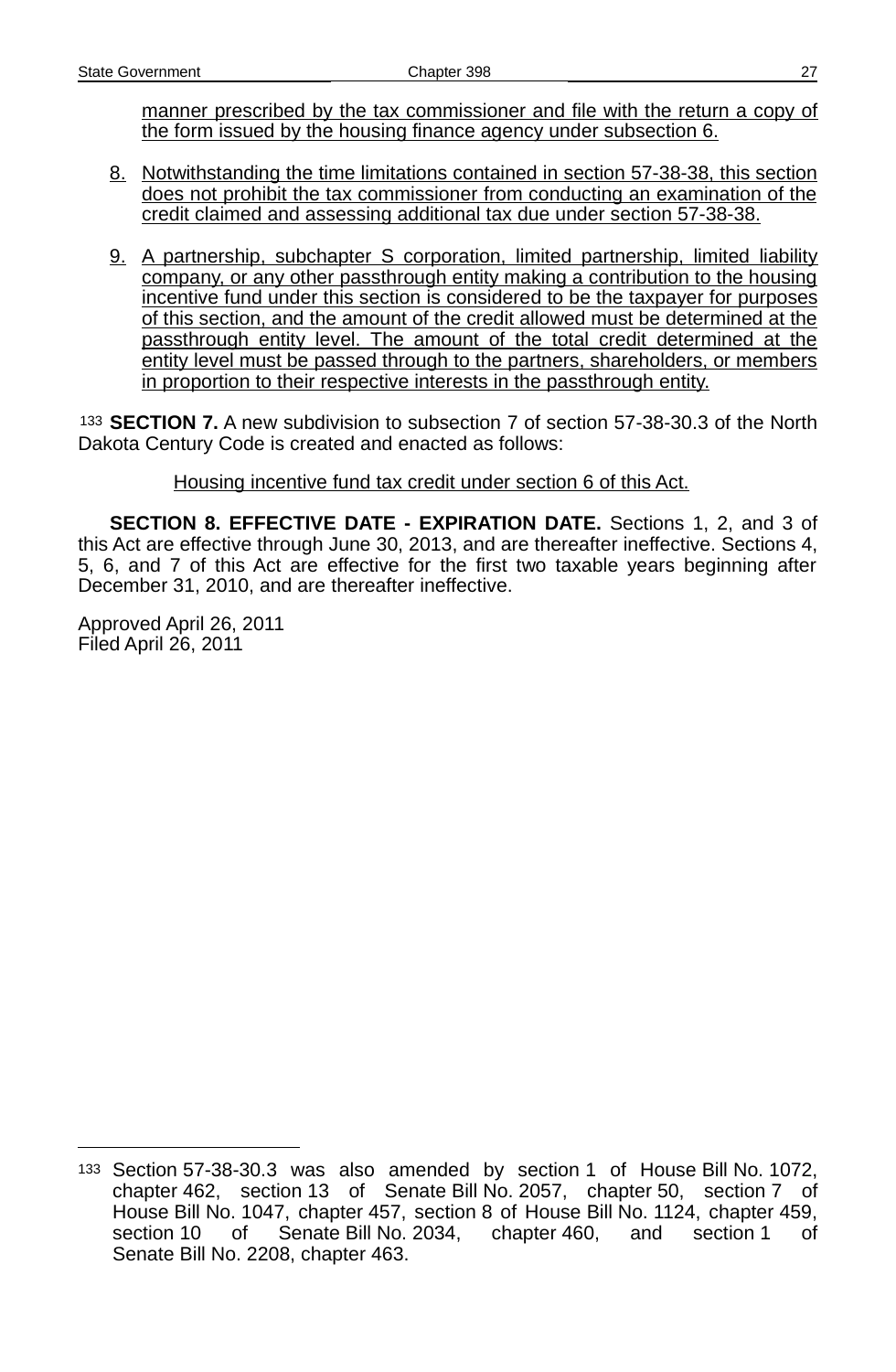# **SENATE BILL NO. 2032**

#### (Legislative Management) (Energy Development and Transmission Committee)

AN ACT to amend and reenact sections 54-17.6-02 and 54-17.6-04 of the North Dakota Century Code, relating to the purposes of the oil and gas research council and powers of the industrial commission.

#### **BE IT ENACTED BY THE LEGISLATIVE ASSEMBLY OF NORTH DAKOTA:**

**SECTION 1. AMENDMENT.** Section 54-17.6-02 of the North Dakota Century Code is amended and reenacted as follows:

#### **54-17.6-02. Oil and gas research council purposes.**

There is created the oil and gas research council. The purpose of the council is to coordinate a program designed to demonstrate to the general public the importance of the state oil and gas exploration and production industry, to encourage and promote the wise and efficient use of energy, to promote environmentally sound exploration and production methods and technologies, to develop the state's oil and gas resources, and to support research and educational activities concerning the oil and natural gas exploration and production industry, and to promote innovation in safety, enhancement of environment, and increase in education concerning the distribution of petroleum products.

**SECTION 2. AMENDMENT.** Section 54-17.6-04 of the North Dakota Century Code is amended and reenacted as follows:

#### **54-17.6-04. Powers and duties of commission in managing and operating council.**

The commission is granted all the powers necessary or appropriate to carry out and effectuate the purposes of this chapter, including the power to:

- 1. Make grants or loans, and to provide other forms of financial assistance as necessary or appropriate, to qualified persons for research, development, marketing, and educational projects, and processes or activities directly related to the oil and gas exploration and, production, or refining industry, or the petroleum marketing industry;
- 2. Enter into contracts or agreements to carry out the purposes of this chapter, including authority to contract for the administration of the oil and gas research, development, marketing, and educational program;
- 3. Keep accurate records of all financial transactions performed under this chapter;
- 4. Cooperate with any private, local, state, or national commission, organization, or agent, or group and to make contracts and agreements for programs benefiting the oil and gas industry;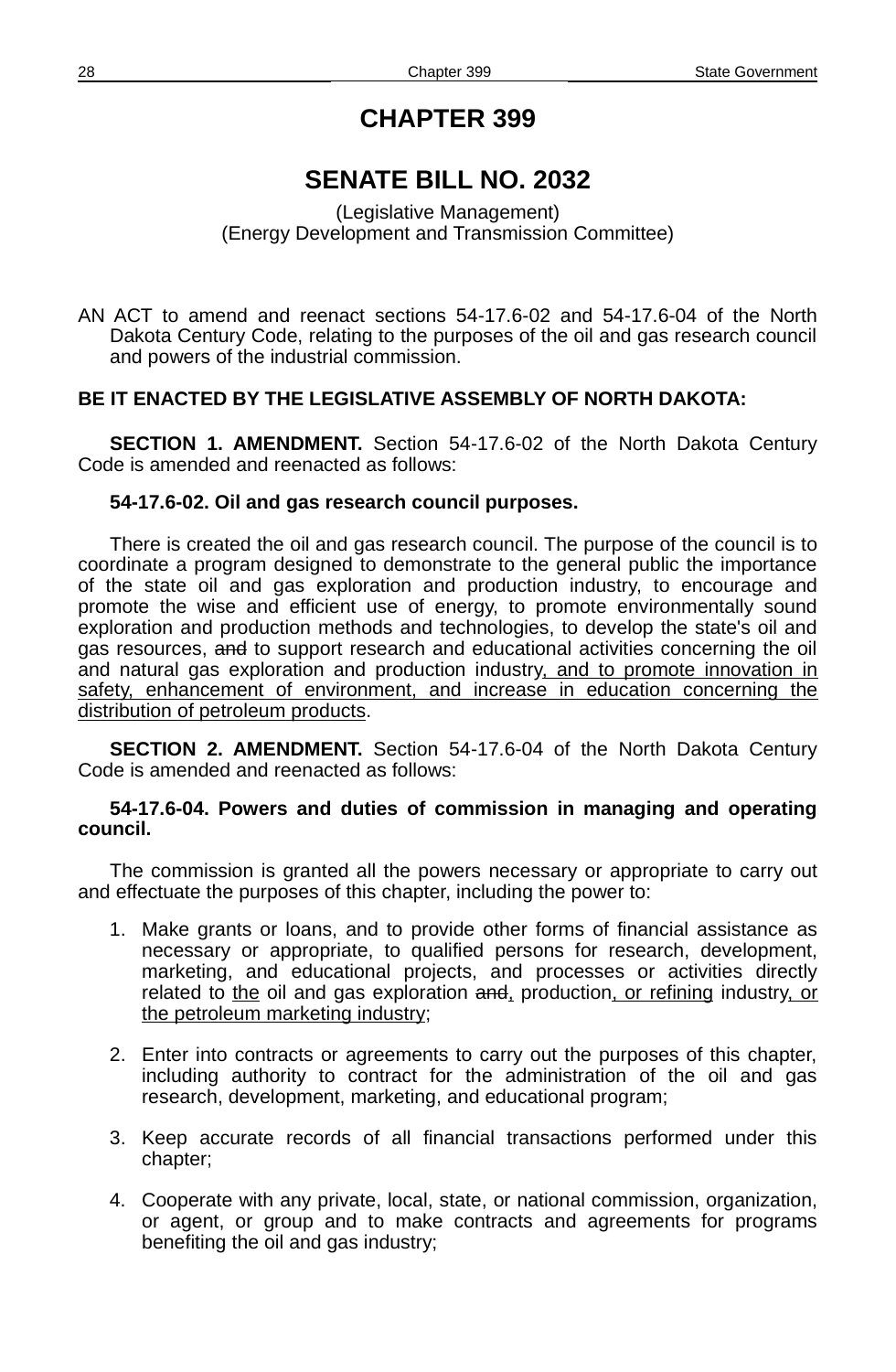- 5. Accept donations, grants, contributions, and gifts from any public or private source and deposit such in the oil and gas research fund; and
- 6. Make and explore orders, rules, and regulations necessary to effectuate the purposes of this chapter.

Approved April 25, 2011 Filed April 25, 2011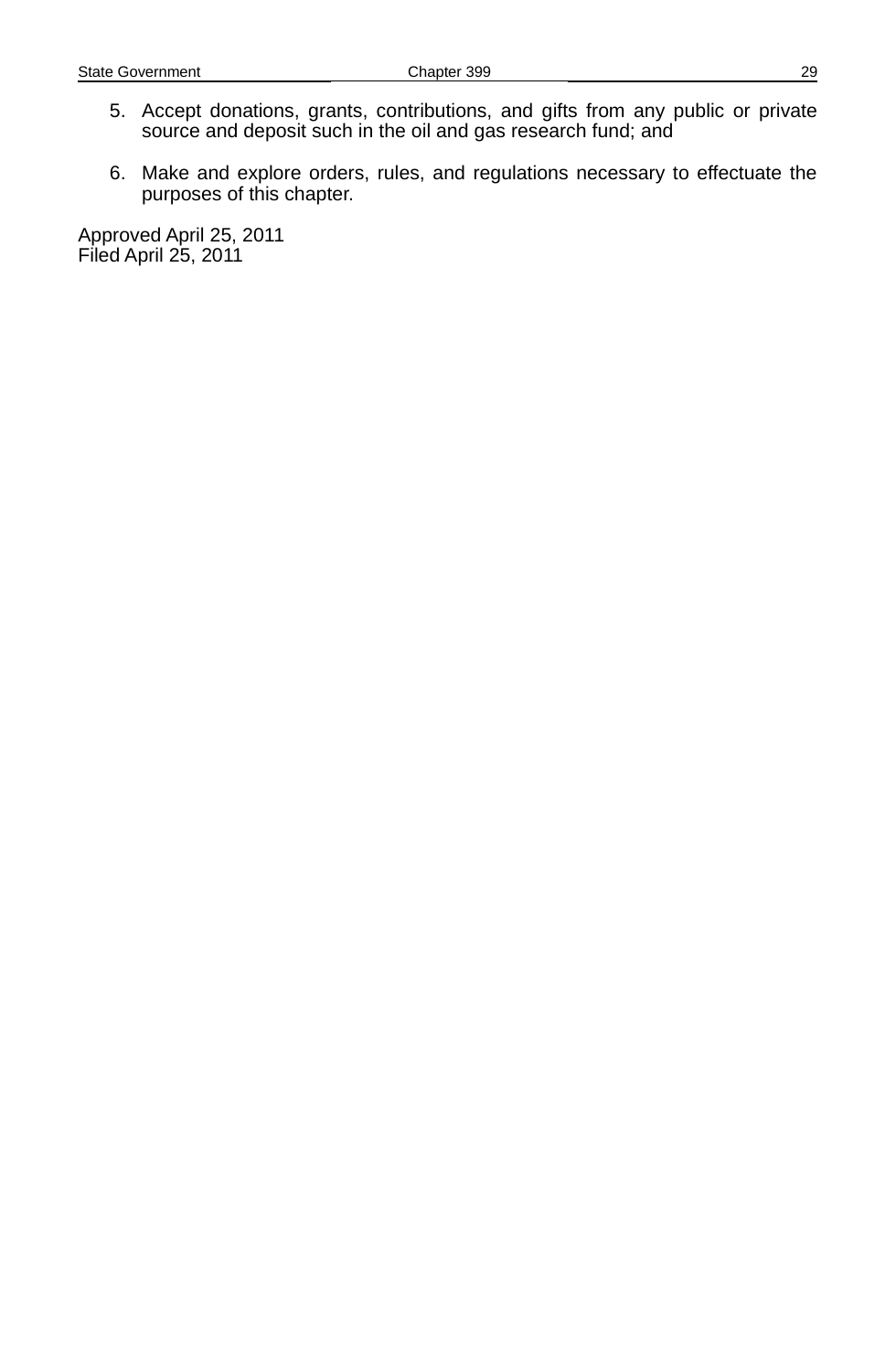# **SENATE BILL NO. 2198**

(Senators Grindberg, Laffen, Robinson) (Representatives Beadle, Keiser, Metcalf)

AN ACT to create and enact a new section to chapter 54-21.2 of the North Dakota Century Code, relating to heating, ventilation, and air-conditioning interoperability standards; and to provide an effective date.

### **BE IT ENACTED BY THE LEGISLATIVE ASSEMBLY OF NORTH DAKOTA:**

**SECTION 1.** A new section to chapter 54-21.2 of the North Dakota Century Code is created and enacted as follows:

#### **Heating, ventilation, and air-conditioning interoperability standards for public buildings.**

Except as provided in subsection 2 of section 54-21.2-02, any new construction or any remodeling of a public building which affects the heating, ventilation, or air -conditioning systems in the building and which is paid for using any state funds must be constructed to include open protocol heating, ventilation, and air - conditioning systems that provide for interoperability of the systems.

**SECTION 2. EFFECTIVE DATE.** This Act becomes effective on January 1, 2012.

Approved April 20, 2011 Filed April 20, 2011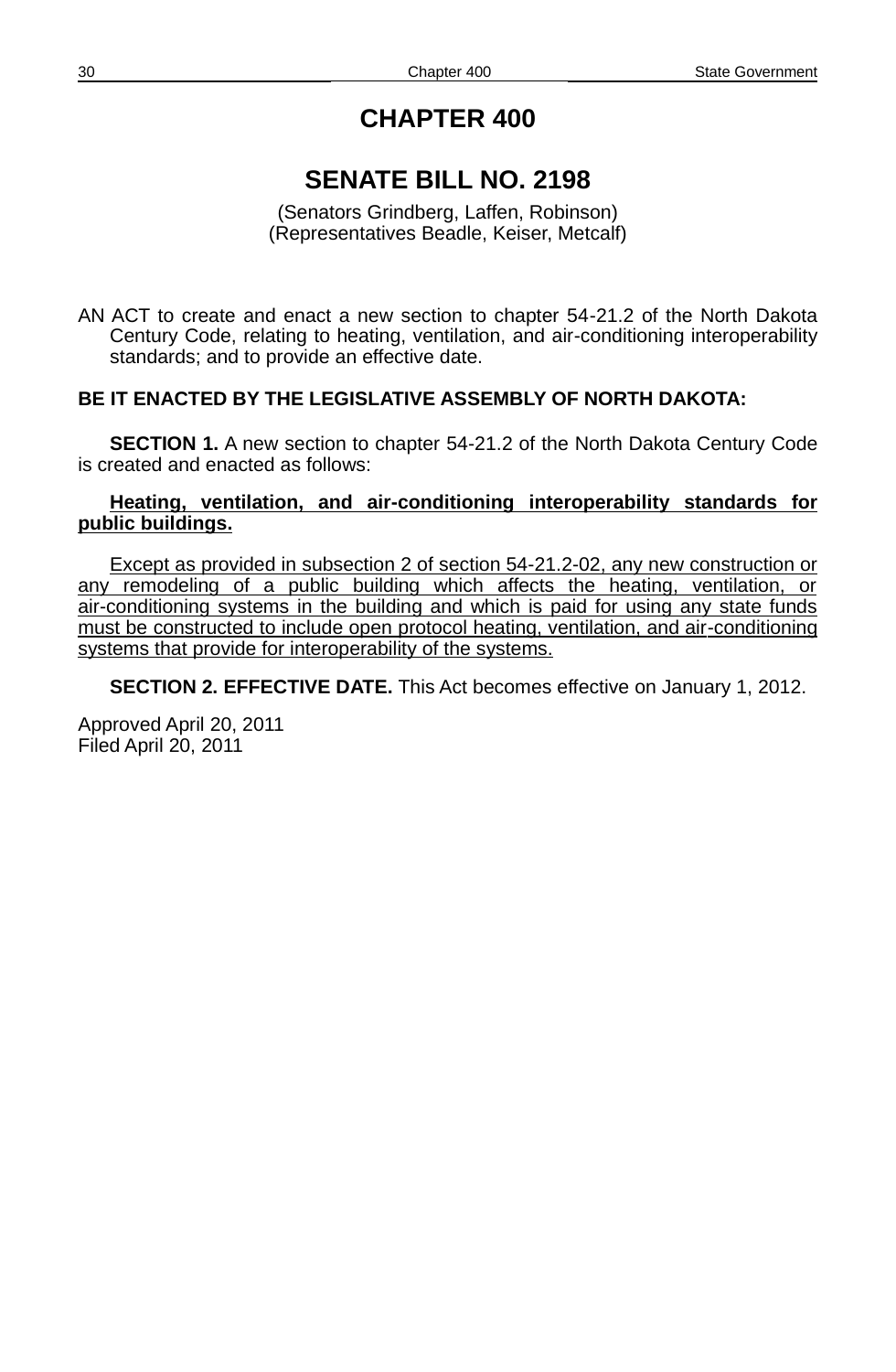# **SENATE BILL NO. 2361**

(Senators Lyson, Hogue) (Representatives Hatlestad, Sukut)

AN ACT to create and enact two new subsections to section 54-21.3-02 and a new section to chapter 54-21.3 of the North Dakota Century Code, relating to definitions under the State Building Code and used temporary work camp housing exemptions; to amend and reenact section 54-21.3-04 of the North Dakota Century Code, relating to applicability of the State Building Code to other state or local government codes; and to declare an emergency.

### **BE IT ENACTED BY THE LEGISLATIVE ASSEMBLY OF NORTH DAKOTA:**

**SECTION 1.** Two new subsections to section 54-21.3-02 of the North Dakota Century Code are created and enacted as follows:

"Temporary work camp housing" includes a modular residential structure used to house workers on a temporary basis for a maximum period of five years.

"Code enforcement agency" means an agency of the state or local government with authority to inspect buildings and enforce the law, ordinances, and regulations which establish standards and requirements applicable to the construction, installation, alteration, repair, or relocation of buildings.

**SECTION 2. AMENDMENT.** Section 54-21.3-04 of the North Dakota Century Code is amended and reenacted as follows:

#### **54-21.3-04. Exemptions.**

- 1. The Except as specifically provided in this chapter, the following statewide codes are exempt from this chapter:
	- a. The Standards for Electrical Wiring and Equipment, as contained in North Dakota Administrative Code article 24-02.
	- b. The State Plumbing Code, as contained in North Dakota Administrative Code article 62-03.
	- c. The State Fire Code, as contained in the rules of the state fire marshal as provided in section 18-01-04.
- 2. The following buildings are exempt from this chapter:
	- a. Buildings which are neither heated nor cooled.
	- b. Buildings used whose peak design rate of energy usage is less than one watt per square foot [929.0304 square centimeters] or three and four-tenths British thermal units an hour per square foot [929.0304 square centimeters] of floor area.
	- c. Restored or reconstructed buildings deliberately preserved beyond their normal term of use because of historical associations, architectural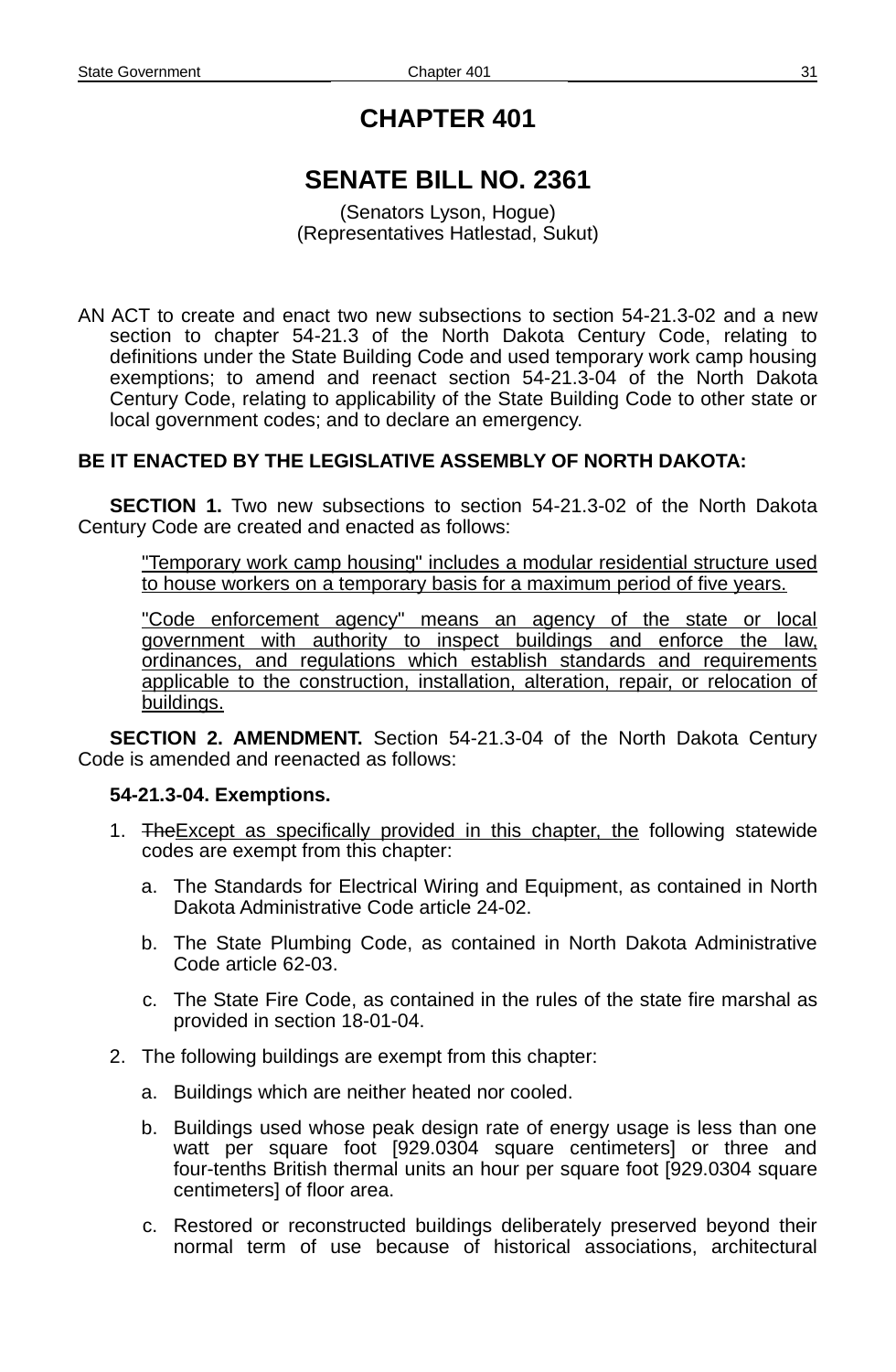interests, or public policy, or buildings otherwise qualified as a pioneer building, historical site, state monument, or other similar designation pursuant to state or local law.

3. Any building used for agricultural purposes, unless a place of human habitation or for use by the public, is exempt from this chapter.

**SECTION 3.** A new section to chapter 54-21.3 of the North Dakota Century Code is created and enacted as follows:

#### **Used temporary work camp housing - Exemption.**

State or local government code enforcement agencies may allow exemptions or accept alternate methods for construction and placement of temporary work camp housing that has been previously used as housing or temporary work camp housing in a different location, provided that the waiver does not substantially compromise the health or safety of workers. This authority is granted to code enforcement agencies enforcing the State Building Code, the State Electrical Code, and the State Plumbing Code when acting within their existing jurisdiction. This section does not apply to newly constructed temporary work camp housing.

- 1. State or local government code enforcement agencies, acting within their existing jurisdiction, may conduct a nondestructive walkthrough inspection of previously used temporary work camp housing to ensure compliance with applicable codes, including the State Building Code, State Electrical Code, and State Plumbing Code. If the housing is found to be compliant with these codes, or to not substantially compromise the health or safety of workers pursuant to a waiver under this section, the code enforcement agency may issue a limited certificate of inspection, which is effective for a period of five years. Residents may not be permitted to move into or live in temporary work camp housing unless the housing has a current limited certificate of inspection or has been found to meet all applicable codes and requirements by any code enforcement agency having jurisdiction.
- 2. The applicable codes, including the State Building Code, the State Electrical Code, and the State Plumbing Code, are applicable as a standard for liability in legal actions against owners or operators of temporary work camp housing if exemptions are granted.
- 3. An owner of temporary work camp housing has the duty to remove that housing and all related above-grade and below-grade infrastructure within one hundred twenty days after the temporary work camp housing is vacated. Any city or county may abate any public nuisance caused by vacated temporary work camp housing within its jurisdiction. An owner of temporary work camp housing shall provide the city or county where the temporary work camp housing is installed with a surety bond, letter of credit, or other security instrument in the form and in an amount specified by the city or county. These funds must be used to cover actual expenses that may be incurred by the city or county in removal of the temporary work camp housing, including any above-grade or below-grade infrastructure. The owner is liable for any expenses that are reasonably incurred by the city or county which exceed the amount of the security.

**SECTION 4. EMERGENCY.** This Act is declared to be an emergency measure.

Approved April 26, 2011 Filed April 26, 2011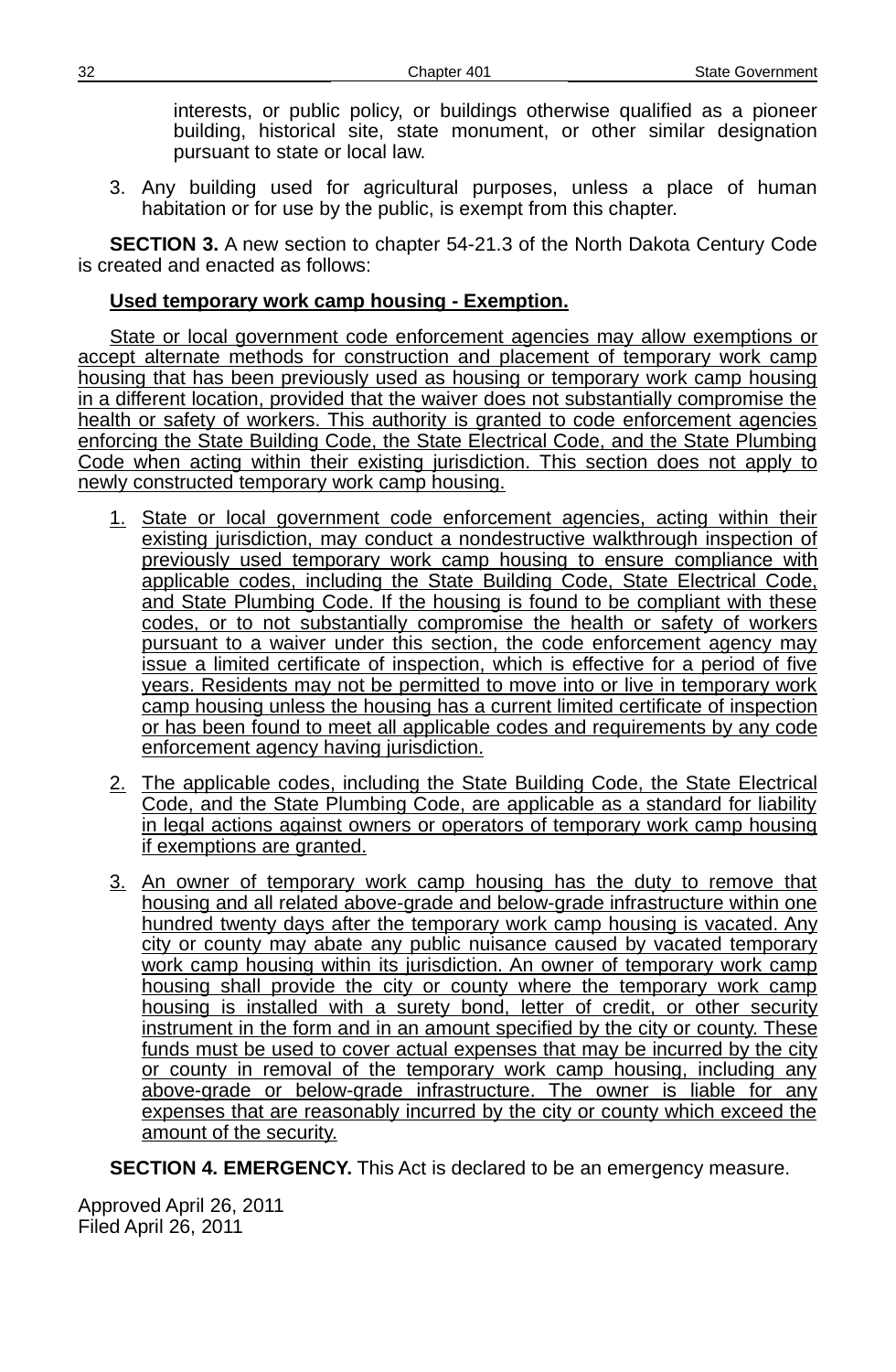# **HOUSE BILL NO. 1425**

(Representatives Wieland, Brabandt, Koppelman, Sukut) (Senators Burckhard, J. Lee)

AN ACT to amend and reenact subsection 4 of section 54-21.3-03 of the North Dakota Century Code, relating to the state building code.

#### **BE IT ENACTED BY THE LEGISLATIVE ASSEMBLY OF NORTH DAKOTA:**

**SECTION 1. AMENDMENT.** Subsection 4 of section 54-21.3-03 of the North Dakota Century Code is amended and reenacted as follows:

4. Neither the The state building code noror a building code adopted by a city, township, or county may not include  $\overline{a}$  requirement that fire sprinklers be installed in a single family dwelling or a residential building that contains no more than two dwelling units. The state building code, plumbing code, electrical code, or an equivalent code adopted by a political subdivision must provide that a building designed for and used as a school portable classroom may be constructed and inspected as a temporary structure as defined by the state building code or may be permitted as a permanent school portable classroom. The foundation system of such a structure must comply with the recommendations of the manufacturer's engineering report for a preengineered unit or a structural engineer's report. Frost-free footings may not be required for a temporary structure that meets the requirements of the state building code unless required by an engineering report. Temporary electrical and plumbing installations may be allowed for any structure by the governmental entities governing those areas of construction or the applicable codes.

Approved April 25, 2011 Filed April 25, 2011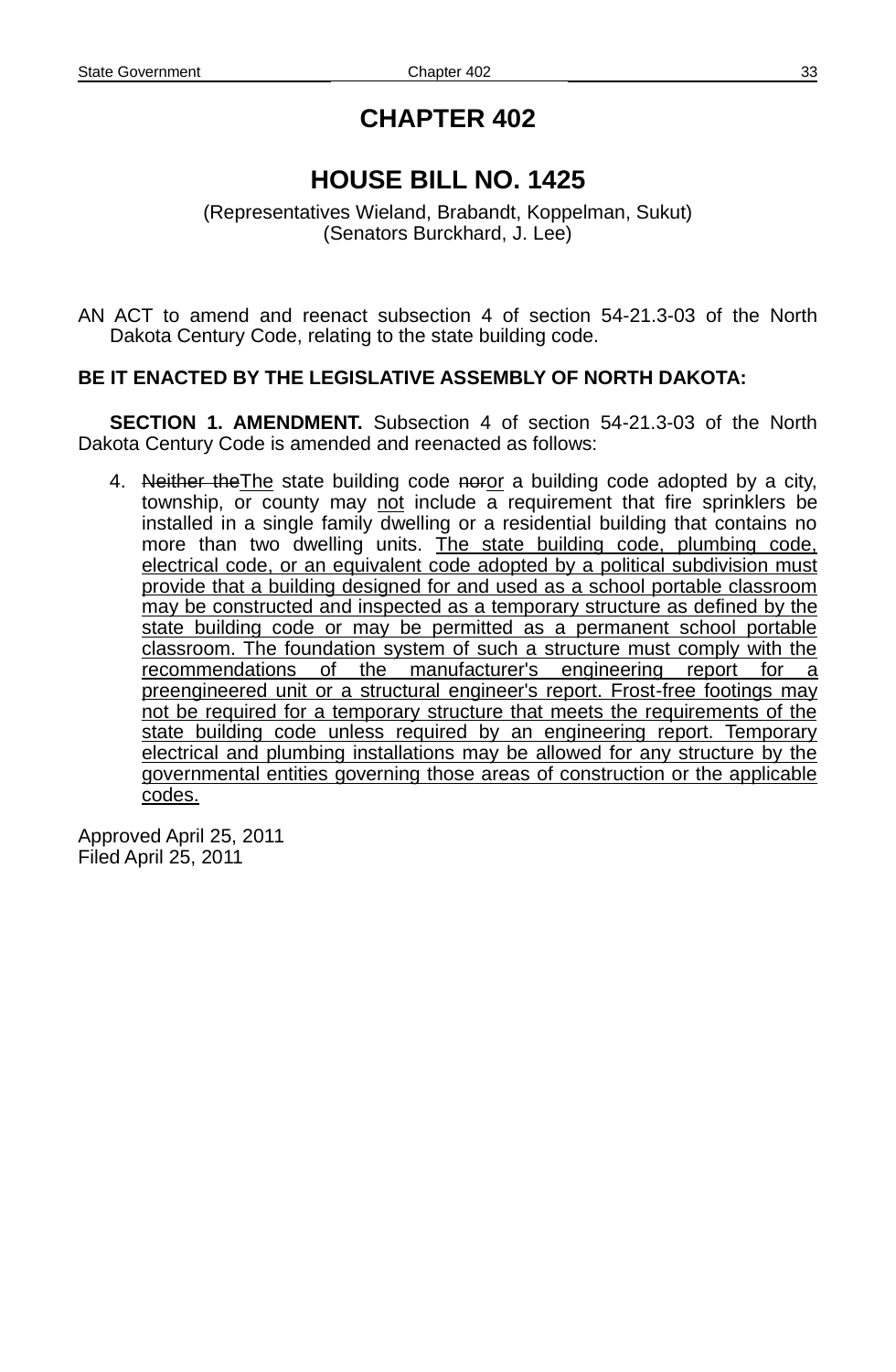### **SENATE BILL NO. 2366**

(Senators Dotzenrod, Freborg) (Representatives Froseth, Mueller)

AN ACT to amend and reenact section 54-21.3-07 of the North Dakota Century Code, relating to inspections of modular structures.

#### **BE IT ENACTED BY THE LEGISLATIVE ASSEMBLY OF NORTH DAKOTA:**

**SECTION 1. AMENDMENT.** Section 54-21.3-07 of the North Dakota Century Code is amended and reenacted as follows:

#### **54-21.3-07. Modular residential and commercial structures - Third-party inspections - Rules.**

The manufacturer of a modular residential or commercial structure that is built in a factory shall contract with a third party for the inspection of the structure for compliance with all applicable building, electrical, fire, and plumbing codes and standards during the manufacturing process in the factory. A third party that conducts inspections and certifies compliance with all applicable codes and standards must be approved as a certified third-party inspector by the division of community services. The department of commerce shall adopt rules for the certification of inspectors and for the procedures to be followed in conducting inspections of modular residential and commercial structures. When a manufacturer of modular residential or commercial structures contracts with a certified third-party inspector to monitor compliance with all applicable building, electrical, fire, and plumbing codes and standards for a modular residential or commercial structure, no further inspection by state or local building, electrical, fire, or plumbing inspectors may be required for that structure during the manufacturing process in the factory. This section does not apply to a factory manufacturing fewer than sixtwo residential or commercial structures per year.

Approved April 19, 2011 Filed April 20, 2011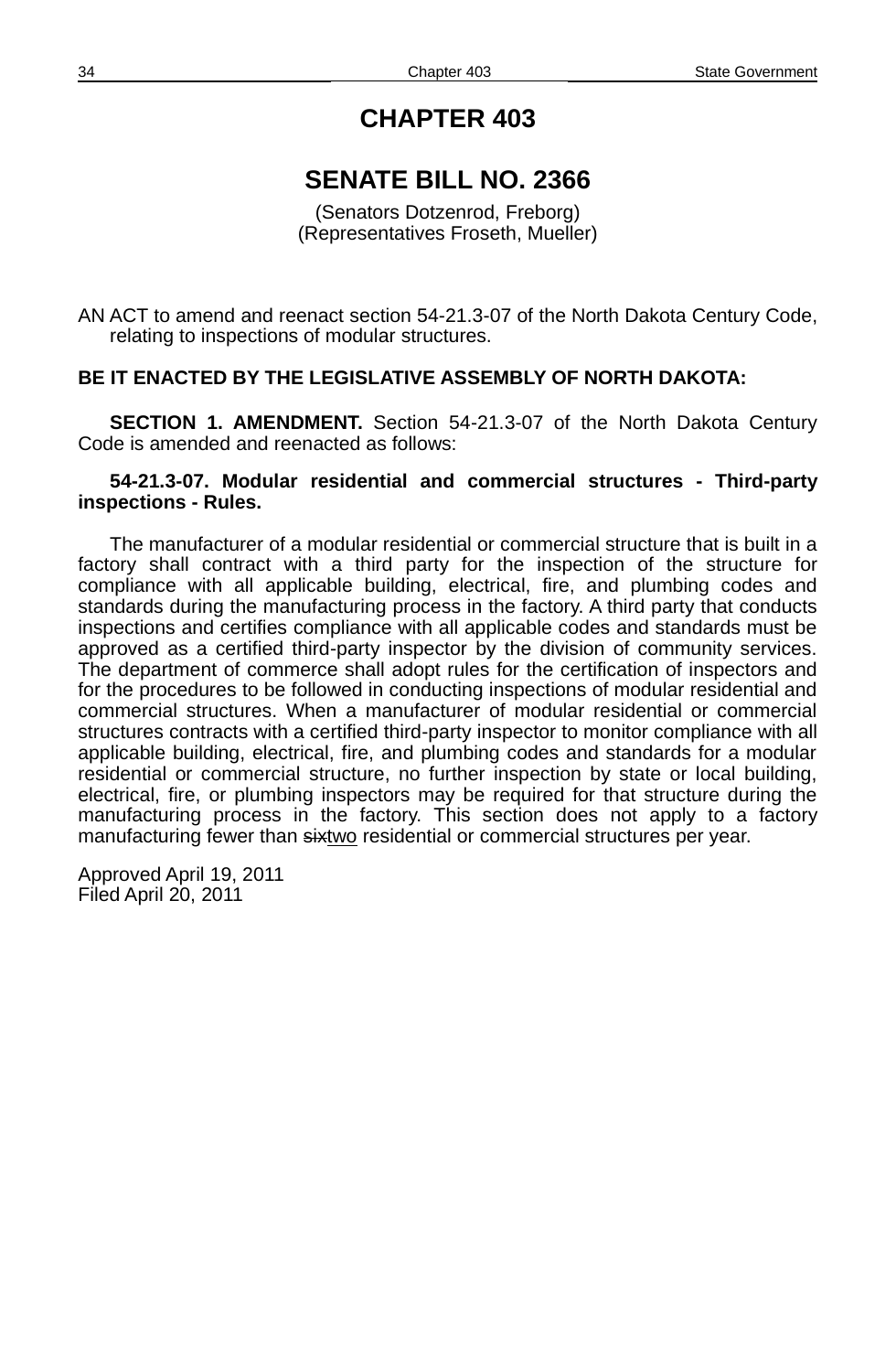# **SENATE BILL NO. 2284**

(Senators Lyson, Wardner) (Representatives Rust, Steiner)

AN ACT to provide for an interstate compact on industrialized or modular buildings.

### **BE IT ENACTED BY THE LEGISLATIVE ASSEMBLY OF NORTH DAKOTA:**

#### **SECTION 1.**

#### **Compact on industrialized or modular buildings.**

The interstate compact on industrialized or modular buildings is entered with all jurisdictions legally joining the compact in the form substantially as follows:

#### **ARTICLE I - FINDINGS AND DECLARATIONS OF POLICY**

- 1. The compacting states find that:
	- a. Industrialized or modular buildings are constructed in factories in the various states and are a growing segment of the nation's affordable housing and commercial building stock.
	- b. The regulation of industrialized or modular buildings varies from state to state and locality to locality, which creates confusion and burdens state and local building officials and the industrialized or modular building industry.
	- c. Regulation by multiple jurisdictions imposes additional costs, which are ultimately borne by the owners and users of industrialized or modular buildings, restricts market access, and discourages the development and incorporation of new technologies.
- 2. It is the policy of each of the compacting states to:
	- a. Provide the states which regulate the design and construction of industrialized or modular buildings with a program to coordinate and uniformly adopt and administer the states' rules and regulations for such buildings, all in a manner to assure interstate reciprocity.
	- b. Provide to the United States Congress assurances that would preclude the need for a voluntary preemptive federal regulatory system for modular housing, as outlined in section 572 of the Housing and Community Development Act of 1987, including development of model standards for modular housing construction, such that design and performance will ensure quality, durability, and safety; will be in accordance with lifecycle cost-effective energy conservation standards; all to promote the lowest total construction and operating costs over the life of such housing.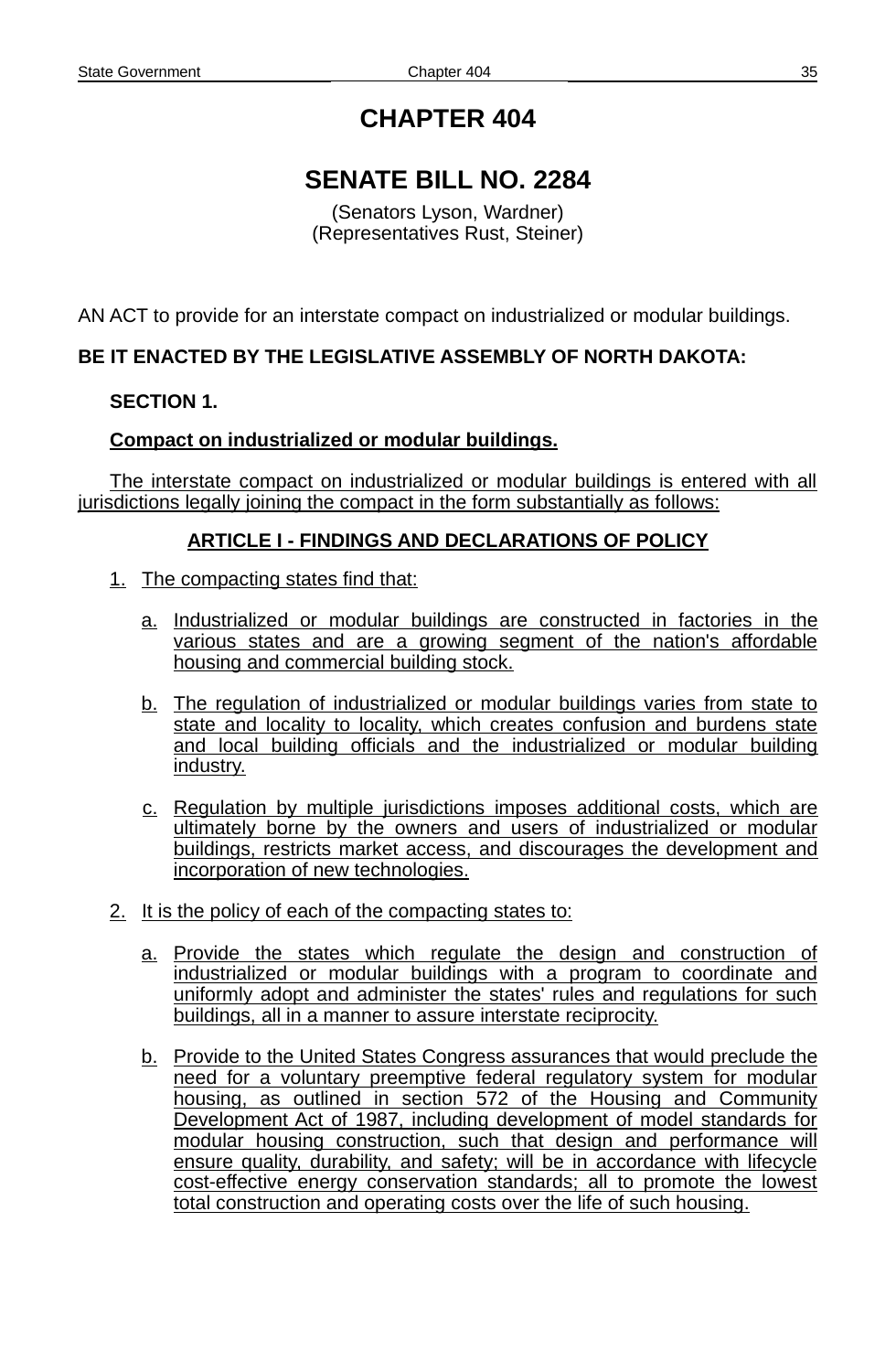### **ARTICLE II - DEFINITIONS**

As used in this compact, unless the context clearly requires otherwise:

- 1. "Commission" means the interstate industrialized or modular buildings commission.
- 2. "Industrialized or modular building" means any building which is of closed construction, i.e., constructed in such a manner that concealed parts or processes of manufacture cannot be inspected at the site, without disassembly, damage or destruction, and which is made or assembled in manufacturing facilities, off the building site, for installation, or assembly and installation, on the building site. "Industrialized or modular building" includes modular housing which is factory-built single-family and multifamily housing, including closed wall panelized housing, and other modular, nonresidential buildings. "Industrialized or modular building" does not include any structure subject to the requirements of the National Manufactured Home Construction and Safety Standards Act of 1974.
- 3. "Interim reciprocal agreement" means a formal reciprocity agreement between a noncompacting state wherein the noncompacting state agrees that labels evidencing compliance with the model rules and regulations for industrialized or modular buildings, as authorized in article VIII, section 9, shall be accepted by the state and its subdivisions to permit installation and use of industrialized or modular buildings. Further, the noncompacting state agrees that by legislation or regulation, and appropriate enforcement by uniform administrative procedures, the noncompacting state requires all industrialized or modular building manufacturers within that state to comply with the model rules and regulations for industrialized or modular buildings.
- 4. "State" means a state of the United States, territory or possession of the United States, the District of Columbia, or the Commonwealth of Puerto Rico.
- 5. "Uniform administrative procedures" means the procedures adopted by the commission, after consideration of any recommendations from the rules development committee, which state and local officials, and other parties, in one state, will utilize to assure state and local officials, and other parties in other states, of the substantial compliance of industrialized or modular building construction with the construction standard of requirements of such other states; to assess the adequacy of building systems; and to verify and assure the competency and performance of evaluation and inspection agencies.
- 6. "Model rules and regulations for industrialized or modular buildings" means the construction standards adopted by the commission, after consideration of any recommendations from the rules development committee, which govern the design, manufacture, handling, storage, delivery, and installation of industrialized or modular buildings and building components. The construction standards and any amendments thereof shall conform insofar as practicable to model building codes and referenced standards generally accepted and in use throughout the United States.

### **ARTICLE III - CREATION OF COMMISSION**

The compacting states hereby create the interstate industrialized or modular buildings commission, hereinafter called commission. Said commission shall be a body corporate of each compacting state and an agency thereof. The commission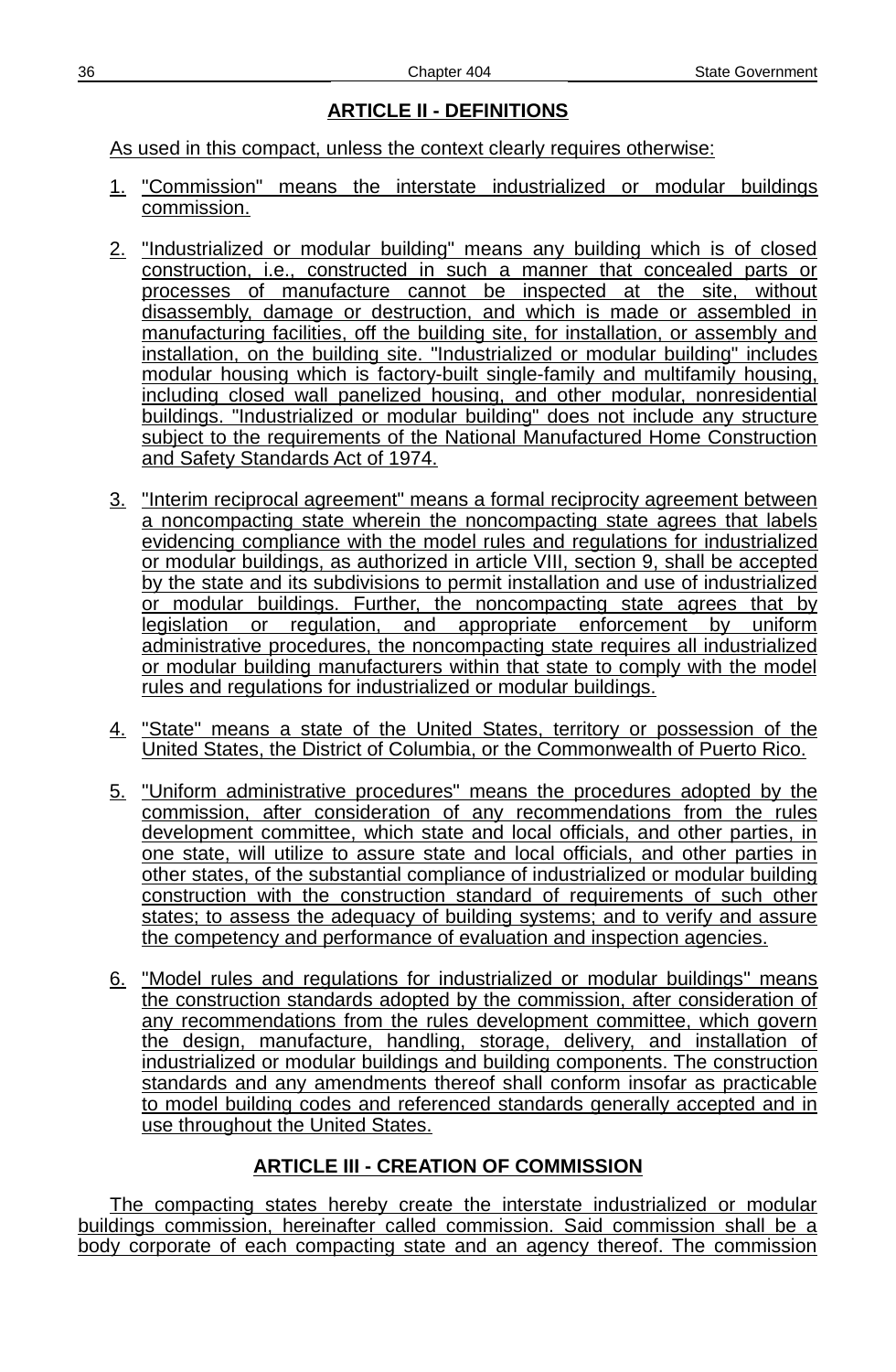shall have all the powers and duties set forth herein and such additional powers as may be conferred upon it by subsequent action of the respective legislatures of the compacting states.

### **ARTICLE IV - SELECTION OF COMMISSIONERS**

The commission shall be selected as follows. As each state becomes a compacting state, one resident shall be appointed as commissioner. The commissioner shall be selected by the governor of the compacting state, being designated from the state agency charged with regulating industrialized or modular buildings or, if such state agency does not exist, being designated from among those building officials with the most appropriate responsibilities in the state. The commissioner may designate another official as an alternate to act on behalf of the commissioner at commission meetings which the commissioner is unable to attend.

Each state commissioner shall be appointed, suspended, or removed and shall serve subject to and in accordance with the laws of the state which said commissioner represents; and each vacancy occurring shall be filled in accordance with the laws of the state wherein the vacancy exists.

When three state commissioners have been appointed in the manner described, those state commissioners shall select one additional commissioner who shall be a representative of manufacturers of industrial- or commercial-use industrialized or modular buildings. When six state commissioners have been appointed in the manner described, the state commissioners shall select a second additional commissioner who shall be a representative of consumers of industrialized or modular buildings. With each addition of three state commissioners, the state commissioners shall appoint one additional representative commissioner, alternating between a representative of manufacturers of industrialized or modular buildings and consumers of industrialized or modular buildings. The ratio between state commissioners and representative commissioners shall be three to one. In the event states withdraw from the compact or, for any other reason, the number of state commissioners is reduced, the state commissioners shall remove the last added representative commissioner as necessary to maintain a ratio of state commissioners to representative commissioners of three to one.

Upon a majority vote of the state commissioners, the state commissioners may remove, fill a vacancy created by, or replace any representative commissioner, provided that any replacement is made from the same representative group and a three- to - one ratio is maintained. Unless provided otherwise, the representative commissioners have the same authority and responsibility as the state commissioners.

In addition, the commission may have as a member one commissioner representing the United States government if federal law authorizes such representation. Such commissioner shall not vote on matters before the commission. Such commission shall be appointed by the President of the United States, or in such other manner as may be provided by Congress.

### **ARTICLE V - VOTING**

Each commissioner, except the commissioner representing the United States government, shall be entitled to one vote on the commission. A majority of the commissioners shall constitute a quorum for the transaction of business. Any business transacted at any meeting of the commission must be by affirmative vote of a majority of the quorum present and voting.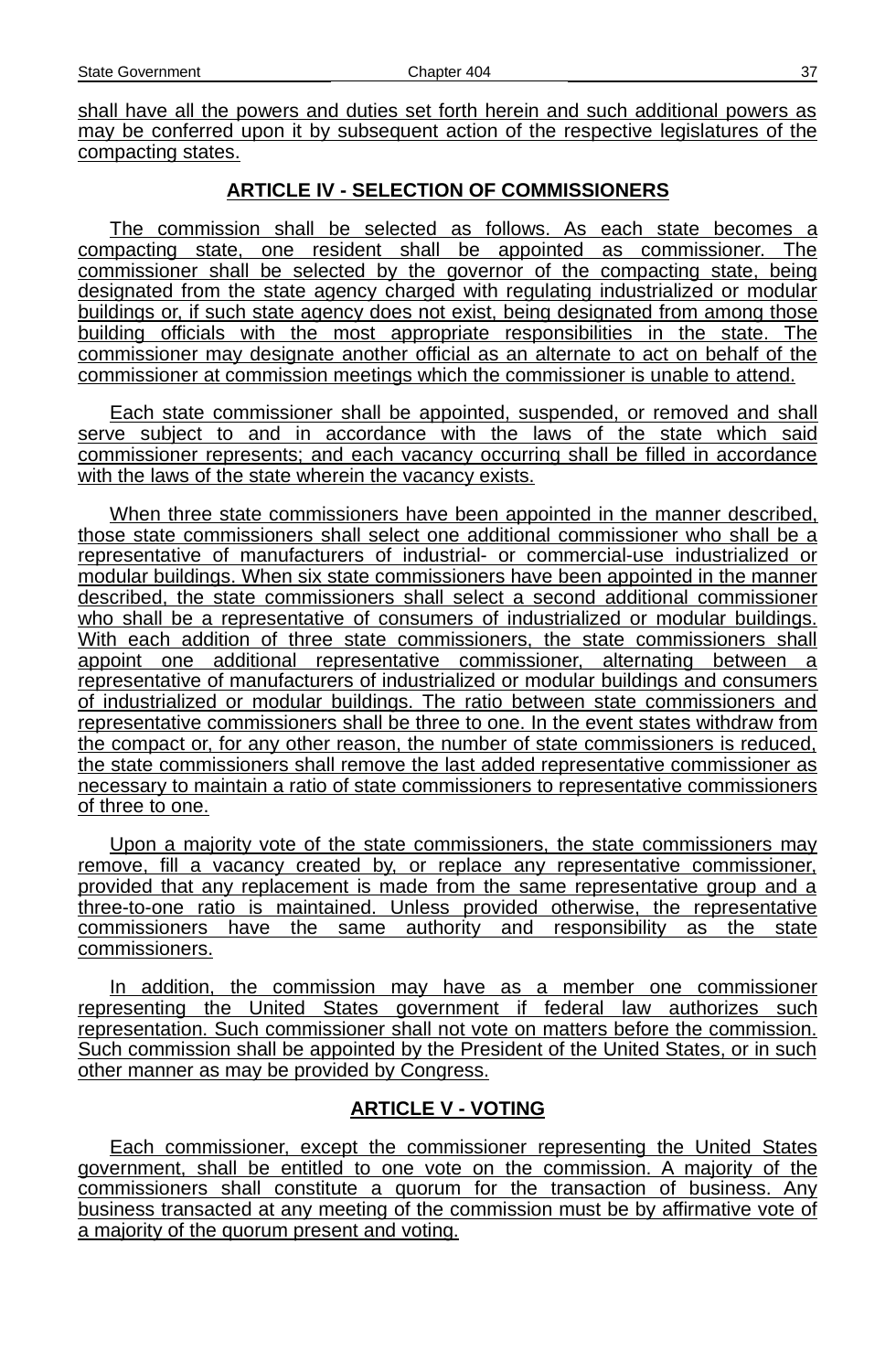### **ARTICLE VI - ORGANIZATION AND MANAGEMENT**

The commission shall elect annually, from among its members, a chairman, a vice chairman, and a treasurer. The commission shall also select a secretariat, which shall provide an individual who shall serve as secretary of the commission. The commission shall fix and determine the duties and compensation of the secretariat.

The commissioners shall serve without compensation, but shall be reimbursed for their actual and necessary expenses from the funds of the commission.

The commission shall adopt a seal.

The commission shall adopt bylaws, rules, and regulations for the conduct of its business, and shall have the power to amend and rescind these bylaws, rules, and regulations.

The commission shall establish and maintain an office at the same location as the office maintained by the secretariat for the transaction of its business and may meet at any time, but in any event must meet at least once a year. The chairman may call additional meetings and upon the request of a majority of the commissioners of three or more of the compacting states shall call an additional meeting.

The commission annually shall make the governor and legislature of each compacting state a report covering its activities for the preceding year. Any donation or grant accepted by the commission or services borrowed shall be reported in the annual report of the commission and shall include the nature, amount, and conditions, if any, of the donation, gift, grant, or services borrowed and the identity of the donor or lender. The commission may make additional reports as it may deem desirable.

### **ARTICLE VII - COMMITTEES**

The commission will establish such committees as it deems necessary, including the following:

- 1. An executive committee which functions when the full commission is not meeting, as provided in the bylaws of the commission. The executive committee will ensure that proper procedures are followed in implementing the commission's programs and in carrying out the activities of the compact. The executive committee shall be elected by vote of the commission. It shall be comprised of at least three and no more than nine commissioners, selected from those commissioners who are representatives of the governor of their respective state.
- 2. A rules development committee appointed by the commission. The committee shall be consensus-based and consist of not less than seven nor more than twenty-one members. Committee members will include state building regulatory officials; manufacturers of industrialized or modular buildings; private, third-party inspection agencies; and consumers. This committee may recommend procedures which state and local officials, and other parties in one state may utilize to assure state and local officials, and other parties in other states of the substantial compliance of industrialized or modular building construction with the construction standard requirements of such other states; to assess the adequacy of building systems; and to verify and assure the competency and performance of evaluation and inspection agencies. This committee may also recommend construction standards for the design, manufacture, handling, storage, delivery, and installation of industrialized or modular buildings and building components. The committee will submit its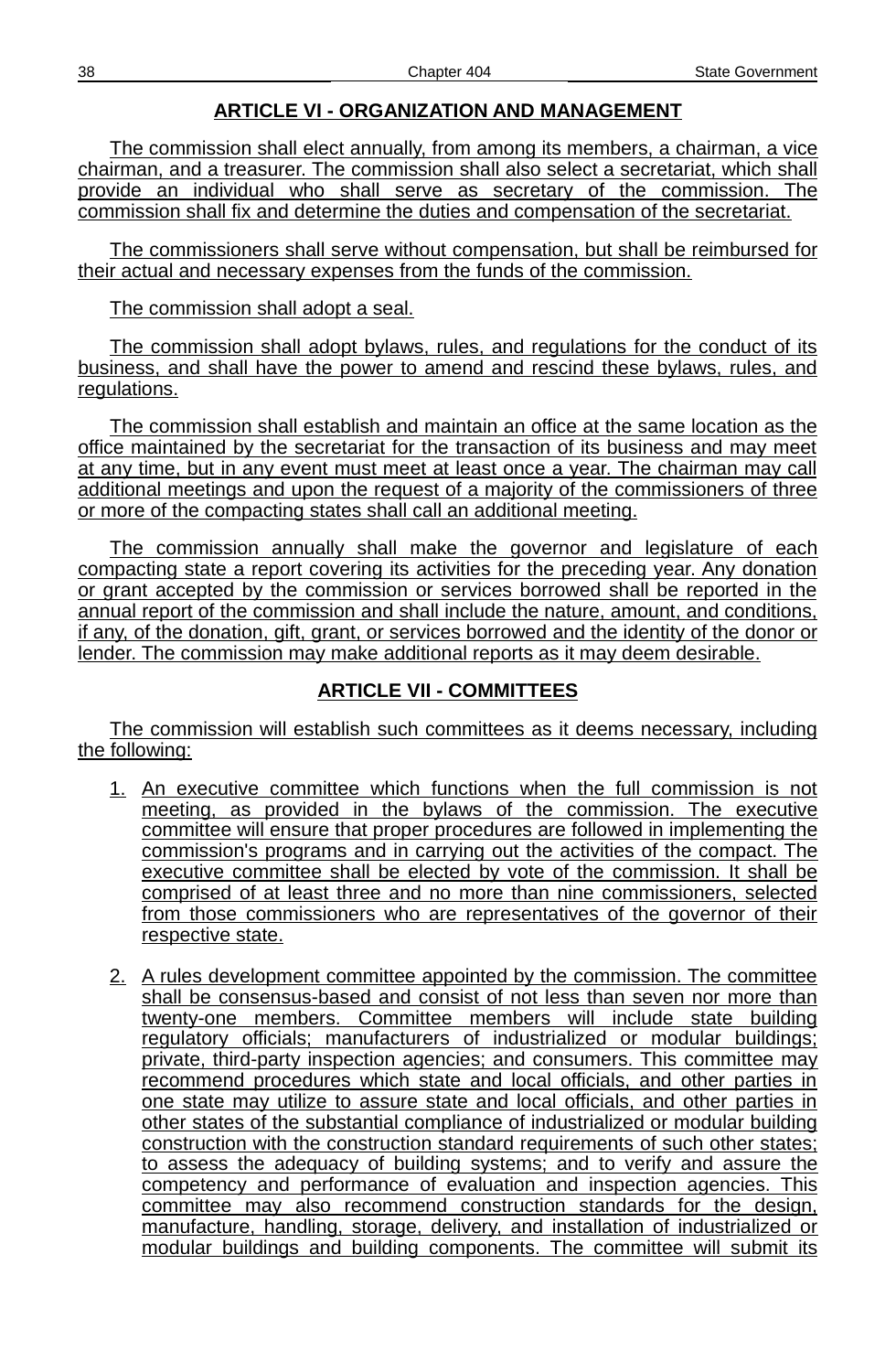recommendations to the commission, for the commission's consideration in adopting and amending the uniform administrative procedures and the model rules and regulations for industrialized or modular buildings. The committee may also review the regulatory programs of the compacting states to determine whether those programs are consistent with the uniform administrative procedures or the model rules and regulations for industrialized or modular buildings and may make recommendations concerning the states' programs to the commission. In carrying out its functions, the rules committee may conduct public hearings and otherwise solicit public input and comment.

- 3. Any other advisory, coordinating, or technical committees, membership on which may include private persons, public officials, associations, or organizations. Such committees may consider any matter of concern to the commission.
- 4. Such additional committees as the commission's bylaws may provide.

## **ARTICLE VIII - POWER AND AUTHORITY**

In addition to the powers conferred elsewhere in this compact, the commission shall have power to:

- 1. Collect, analyze, and disseminate information relating to industrialized or modular buildings.
- 2. Undertake studies of existing laws, codes, rules and regulations, and administrative practices of the states relating to industrialized or modular buildings.
- 3. Assist and support committees and organizations which promulgate, maintain, and update model codes or recommendations for uniform administrative procedures or model rules and regulations for industrialized or modular buildings.
- 4. Adopt and amend uniform administrative procedures and model rules and regulations for industrialized or modular buildings.
- 5. Make recommendations to compacting states for the purpose of bringing such states' laws, codes, rules and regulations, and administrative practices into conformance with the uniform administrative procedures or the model rules and regulations for industrialized or modular buildings, provided that such recommendations shall be made to the appropriate state agency with due consideration for the desirability of uniformity while also giving appropriate consideration to special circumstances which may justify variations necessary to meet unique local conditions.
- 6. Assist and support the compacting states with monitoring of plan review programs and inspection programs, which will assure that the compacting states have the benefit of uniform industrialized or modular building plan review and inspection programs.
- 7. Assist and support organizations which train state and local government and other program personnel in the use of uniform industrialized or modular building plan review and inspection programs.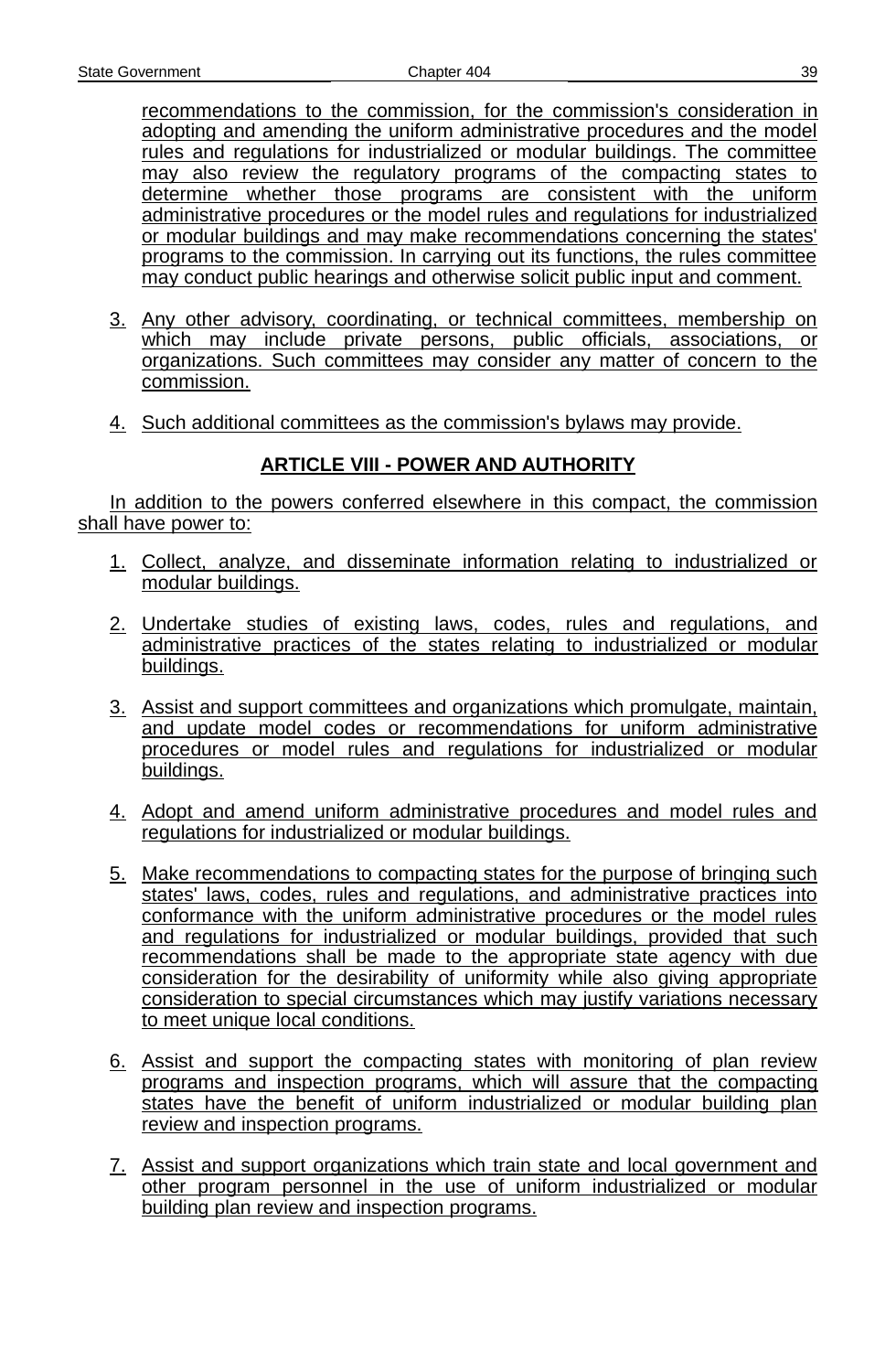- 8. Encourage and promote coordination of state regulatory action relating to manufacturers, public, or private inspection programs.
- 9. Create and sell labels to be affixed to industrialized or modular building units, constructed in or regulated by compacting states, where such labels will evidence compliance with the model rules and regulations for industrialized or modular buildings, enforced in accordance with the uniform administrative procedures. The commission may use receipts from the sale of labels to help defray the operating expenses of the commission.
- 10. Assist and support compacting states' investigations into and resolutions of consumer complaints which relate to industrialized or modular buildings constructed in one compacting state and sited in another compacting state.
- 11. Borrow, accept, or contract for the services of personnel from any state or the United States or any subdivision or agency thereof, from any interstate agency, or from any institution, association, person, firm, or corporation.
- 12. Accept for any of its purposes and functions under this compact any and all donations, and grants of money, equipment, supplies, materials, and services, conditional or otherwise, from any state or the United States or any subdivision or agency thereof, from any interstate agency, or from any institution, person, firm, or corporation, and may receive, utilize, and dispose of the same.
- 13. Establish and maintain such facilities as may be necessary for the transacting of its business. The commission may acquire, hold, and convey real and personal property and any interest therein.
- 14. Enter into contracts and agreements, including interim reciprocal agreements with noncompacting states.

### **ARTICLE IX - FINANCE**

The commission shall submit to the governor or designated officer or officers of each compacting state a budget of its estimated expenditures for such period as may be required by the laws of that state for presentation to the legislature thereof.

Each of the commission's budgets of estimated expenditures shall contain specific recommendations of the amounts to be appropriated by each of the compacting states. The total amount of appropriations requested under any such budget shall be apportioned among the compacting states as follows: one-half in equal shares; one -fourth among the compacting states in accordance with the ratio of their populations to the total population of the compacting states, based on the last decennial federal census; and one-fourth among the compacting states in accordance with the ratio of industrialized or modular building units manufactured in each state to the total of all units manufactured in all of the compacting states.

The commission shall not pledge the credit of any compacting state. The commission may meet any of its obligations in whole or in part with funds available to it by donations, grants, or sale of labels: provided that the commission takes specific action setting aside such funds prior to incurring any obligation to be met in whole or in part in such manner. Except if the commission makes use of funds available to it by donations, grants, or sale of labels, the commission shall not incur any obligation prior to the allotment of funds by the compacting states adequate to meet the same.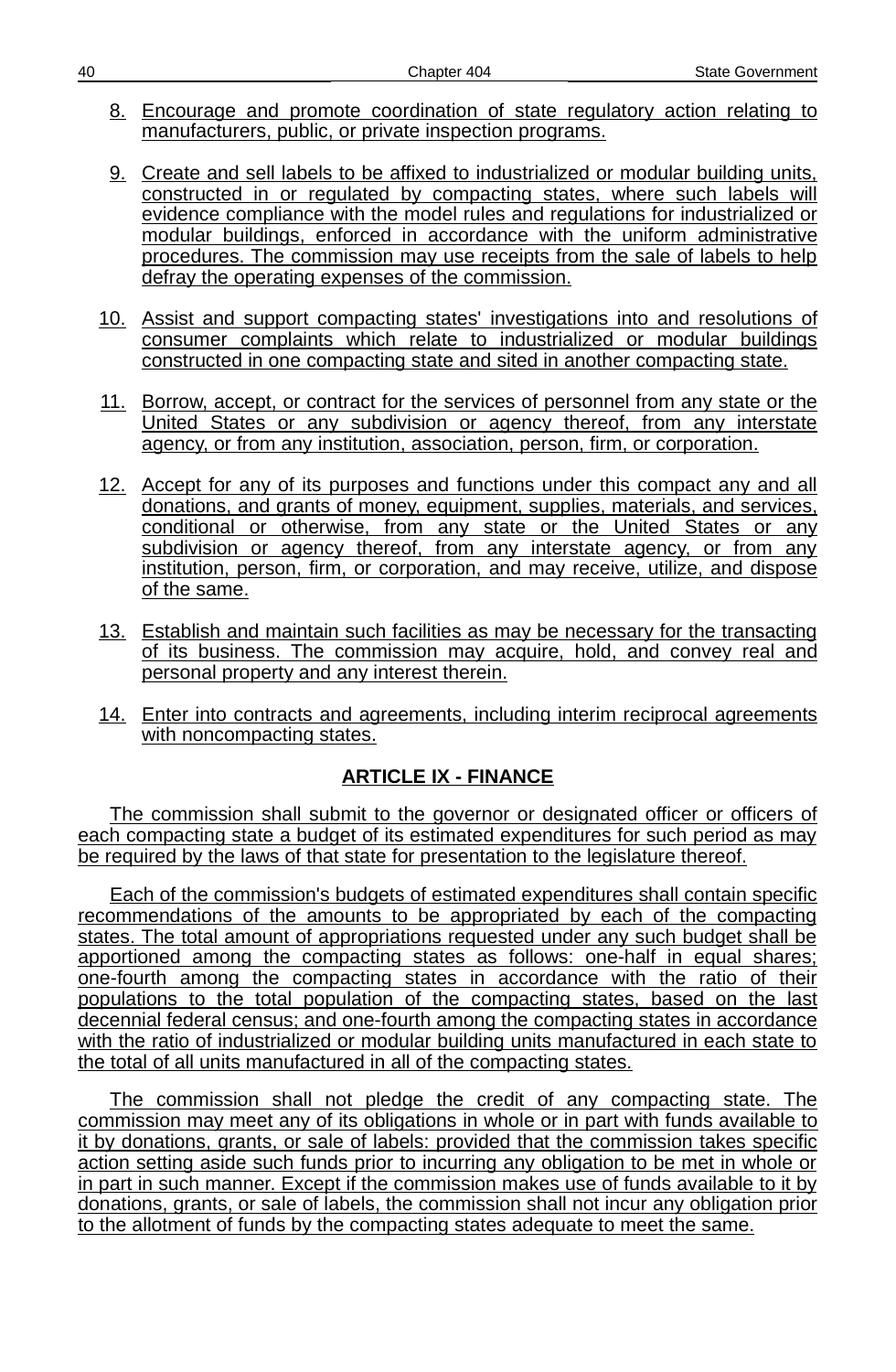The commission shall keep accurate accounts of all receipts and disbursements. The receipts and disbursements of the commission shall be subject to the audit and accounting procedures established under its bylaws. All receipts and disbursements of funds handled by the commission shall be audited yearly by a certified or licensed public accountant, and the report of the audit shall be included in and become part of the annual report of the commission.

The accounts of the commission shall be open at any reasonable time for inspection by duly constituted officers of the compacting states and any person authorized by the commission.

Nothing contained in this article shall be construed to prevent commission compliance relating to audit or inspection of accounts by or on behalf of any government contributing to the support of the commission.

### **ARTICLE X - ENTRY INTO FORCE AND WITHDRAWAL**

This compact shall enter into force when enacted into law by any three states. Thereafter, this compact shall become effective as to any other state upon its enactment thereof. The commission shall arrange for notification of all compacting states whenever there is a new enactment of the compact.

Any compacting state may withdraw from this compact by enacting a statute repealing the same. No withdrawal shall affect any liability already incurred by or chargeable to a compacting state prior to the time of such withdrawal.

### **ARTICLE XI - RECIPROCITY**

If the commission determines that the standards for industrialized or modular buildings prescribed by statute, rule, or regulation of compacting state are at least equal to the commission's model rules and regulations for industrialized or modular buildings, and that such state standards are enforced by the compacting state in accordance with the uniform administrative procedures, industrialized or modular buildings approved by such a compacting state shall be deemed to have been approved by all the compacting states for placement in those states in accordance with procedures prescribed by the commission.

### **ARTICLE XII - EFFECT ON OTHER LAWS AND JURISDICTION**

Nothing in this compact shall be construed to:

- 1. Withdraw or limit the jurisdiction of any state or local court or administrative officer or body with respect to any person, corporation, or other entity or subject matter, except to the extent that such jurisdiction pursuant to this compact, is expressly conferred upon another agency or body.
- 2. Supersede or limit the jurisdiction of any court of the United States.

### **ARTICLE XIII - CONSTRUCTION AND SEVERABILITY**

This compact shall be liberally construed so as to effectuate the purposes thereof. The provisions of this compact shall be severable and if any phrase, clause, sentence, or provision of this compact is declared to be contrary to the constitution of any state or of the United States or the applicability thereof to any government, agency, person, or circumstances is held invalid, the validity of the remainder of this compact and the applicability thereof to any government, agency, person, or circumstance shall not be affected thereby. If this compact shall be held contrary to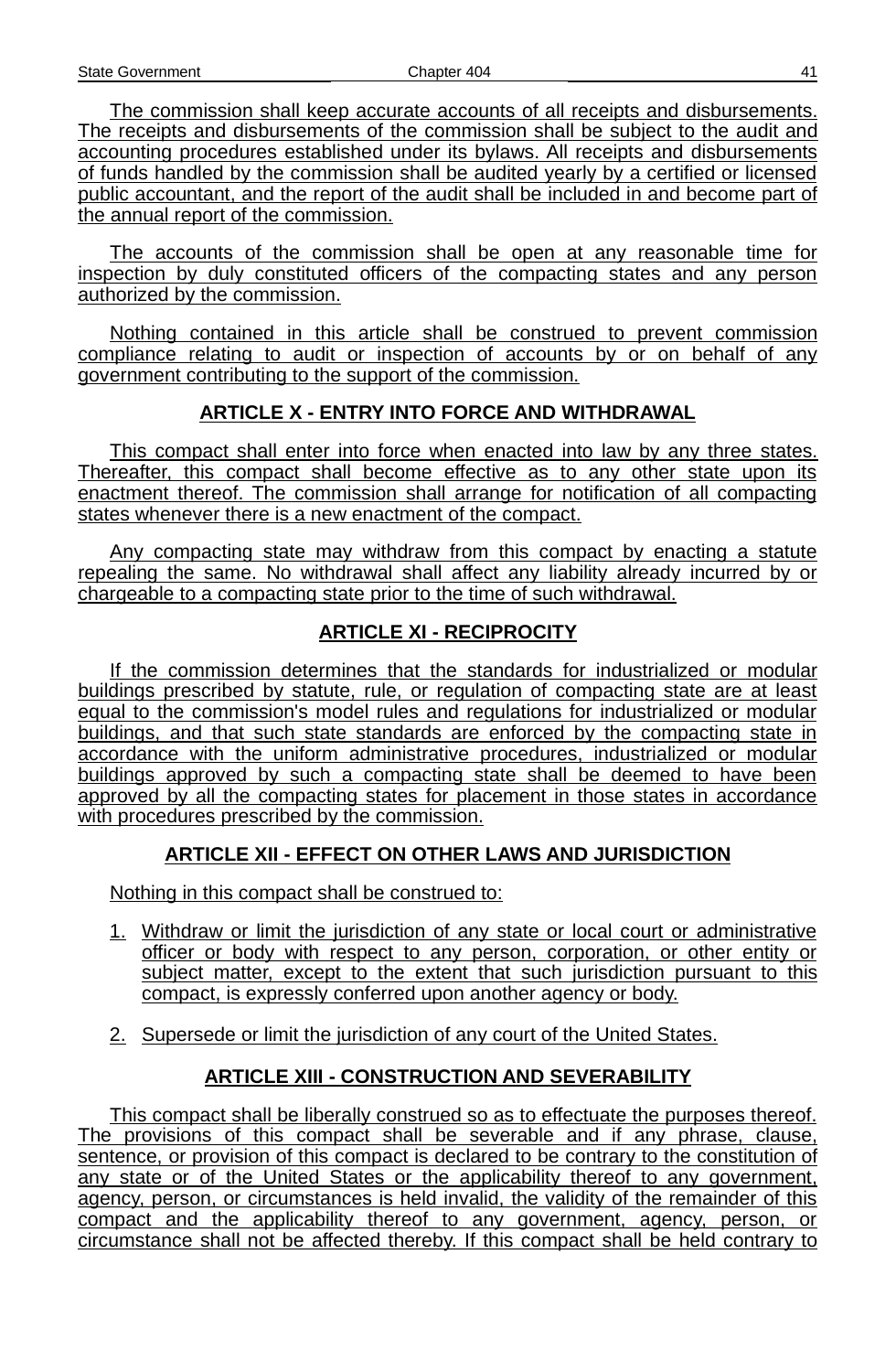the constitution of any state participating therein, the compact shall remain in full force and effect as to the remaining party states and in full force and effect as to the state affected as to all severable matters. If this compact shall be held contrary to the constitution of any state participating therein, the compact shall remain in full force and effect as to the remaining party states and in full force and effect as to the state affected as to all severable matters.

Approved April 19, 2011 Filed April 19, 2011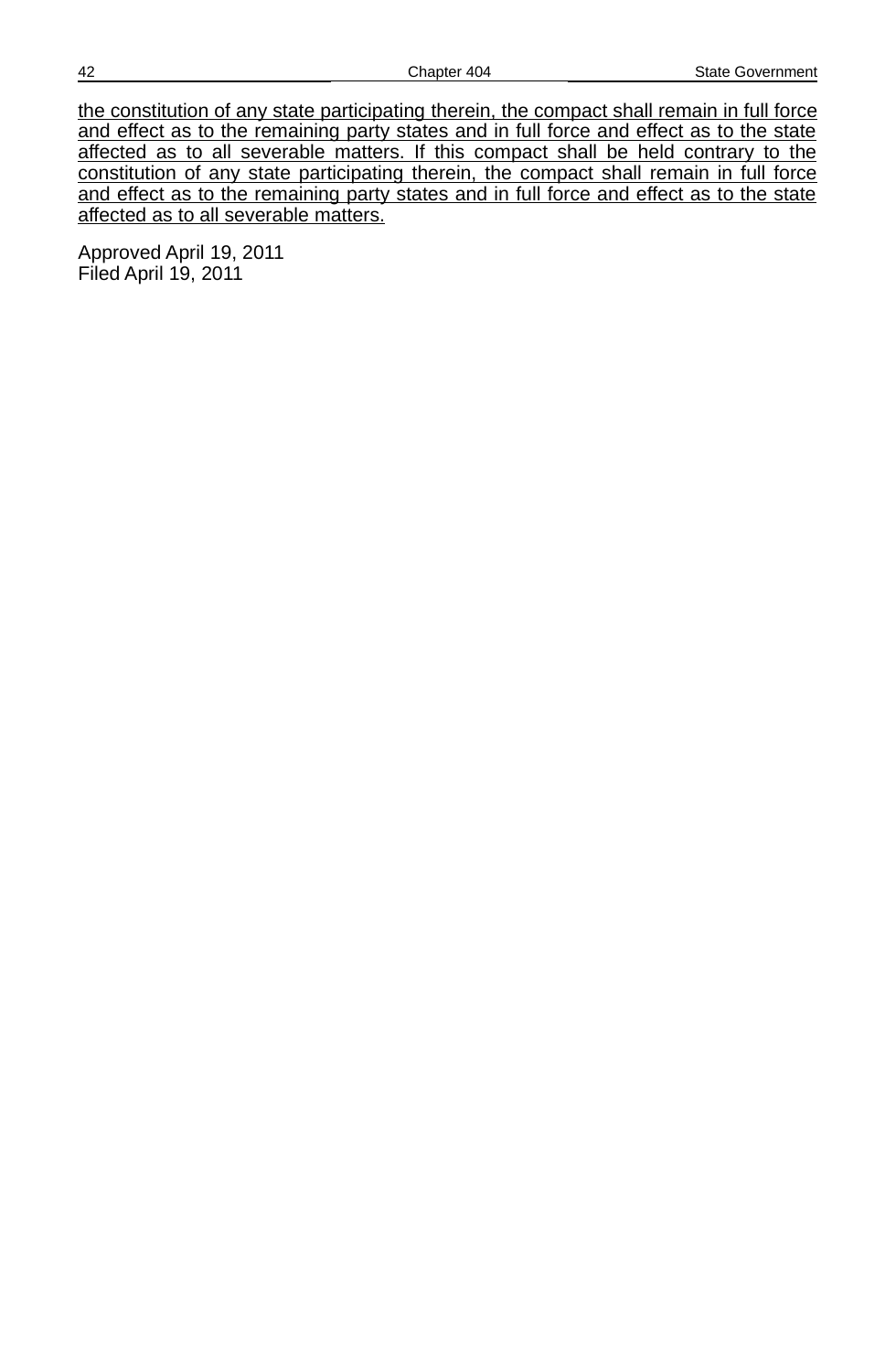# **SENATE BILL NO. 2190**

(Senators Nething, Lyson) (Representatives DeKrey, Kretschmar)

AN ACT to create a new subsection to section 54-23.3-04 of the North Dakota Century Code, relating to the powers and duties of the director of the department of corrections and rehabilitation; to amend and reenact section 12-59-20 of the North Dakota Century Code, relating to probation and parole officers; and to declare an emergency.

### **BE IT ENACTED BY THE LEGISLATIVE ASSEMBLY OF NORTH DAKOTA:**

**SECTION 1. AMENDMENT.** Section 12-59-20 of the North Dakota Century Code is amended and reenacted as follows:

#### **12-59-20. Probation and parole officers as peace officers.**

Probation and parole officers have the power of a peace officer for the purpose of enforcing probation and parole laws, and shall provide assistance to and receive assistance from other law enforcement officers in securing and jailing probation and parole violators and other offenders and in preventing and controlling of criminal activity. Probation and parole officers may supervise sexually dangerous individuals released to community placement on an outpatient basis in accordance with section 25-03.3-24.

**SECTION 2.** A new subsection to section 54-23.3-04 of the North Dakota Century Code is created and enacted as follows:

To employ personnel and to establish policies and procedures to supervise sexually dangerous individuals released to community placement on an outpatient basis in accordance with section 25-03.3-24.

**SECTION 3. EMERGENCY.** This Act is declared to be an emergency measure.

Approved April 19, 2011 Filed April 19, 2011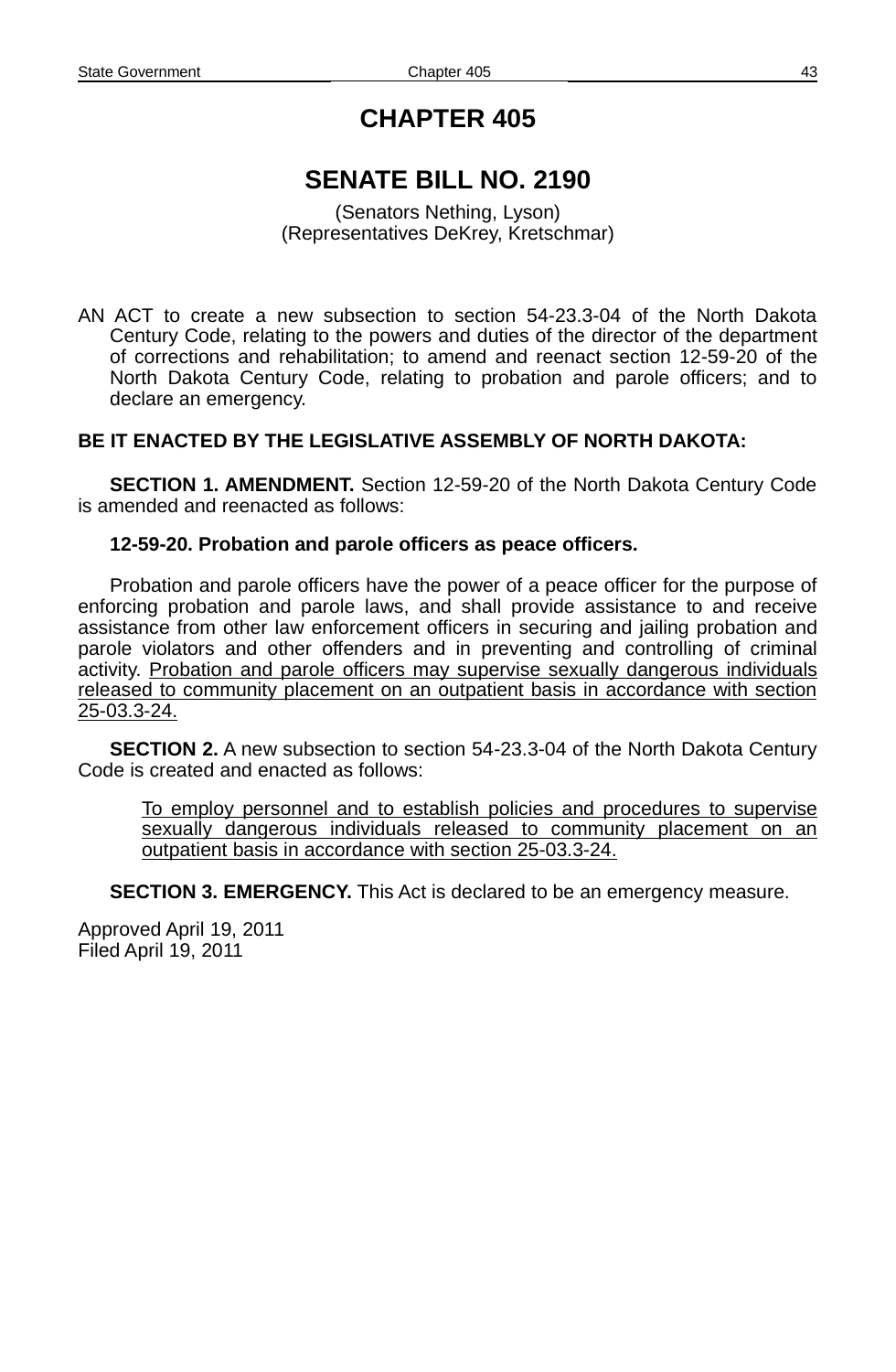## **SENATE BILL NO. 2099**

(Education Committee) (At the request of the State Library)

AN ACT to amend and reenact subsection 7 of section 54-24-03 of the North Dakota Century Code, relating to the state library biennial report to the superintendent of public instruction and the governor.

### **BE IT ENACTED BY THE LEGISLATIVE ASSEMBLY OF NORTH DAKOTA:**

**SECTION 1. AMENDMENT.** Subsection 7 of section 54-24-03 of the North Dakota Century Code is amended and reenacted as follows:

7. Compile statistics on all North Dakota public libraries and their services and their larger counterparts of county and multicounty libraries, regional library cooperatives including, and multitype library authorities, and of the work done at the state library, and make. Make a full biennial report to the superintendent of public instruction and the governor of the work done at the state library. The state librarian may not require a private sector library to submit information relating to the provisions of this subsection.

Approved April 19, 2011 Filed April 20, 2011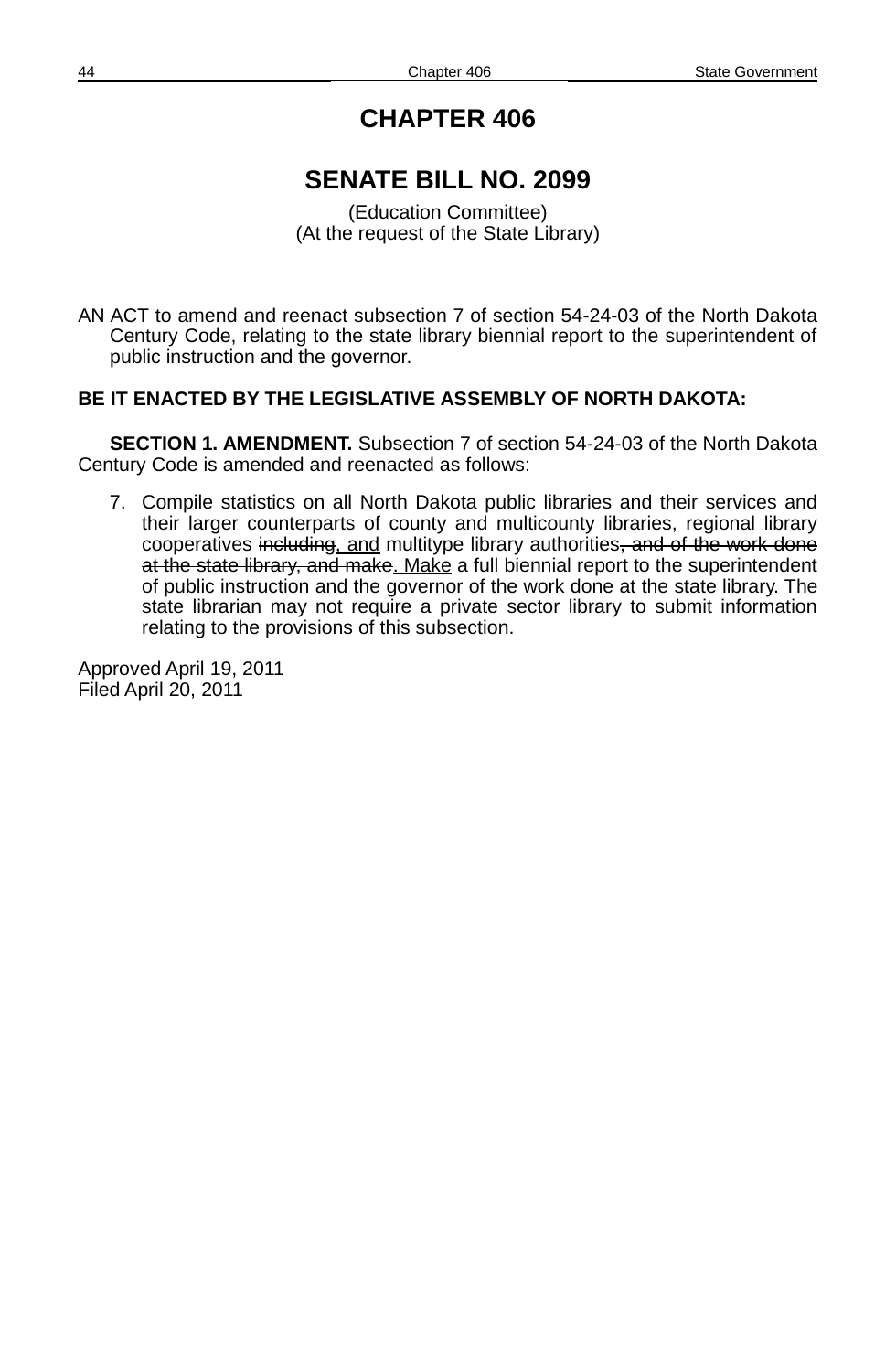# **HOUSE BILL NO. 1089**

(Transportation Committee) (At the request of the State Treasurer)

AN ACT to create and enact a new section to chapter 54-27 of the North Dakota Century Code, relating to effective dates of federal census data for use in tax distributions made by the state treasurer; to amend and reenact section 54-27-19 of the North Dakota Century Code, relating to the highway tax distribution fund; to provide for retroactive application; and to declare an emergency.

### **BE IT ENACTED BY THE LEGISLATIVE ASSEMBLY OF NORTH DAKOTA:**

**SECTION 1. AMENDMENT.** Section 54-27-19 of the North Dakota Century Code is amended and reenacted as follows:

#### **54-27-19. Highway tax distribution fund - State treasurer to make allocation to state, counties, and cities.**

A highway tax distribution fund is created as a special fund in the state treasury into which must be deposited the moneys available by law from collections of motor vehicle registration and related fees, fuels taxes, special fuels taxes, use taxes, and special fuels excise taxes. The state treasurer shall transfer the first five million five hundred thousand dollars per biennium from the highway tax distribution fund to the state highway fund for the purpose of providing administrative assistance to other transferees. After the transfer of the first five million five hundred thousand dollars, any moneys in the highway tax distribution fund must be allocated and transferred monthly by the state treasurer, as follows:

- 1. Sixty-one and three-tenths percent must be transferred monthly to the state department of transportation and placed in a state highway fund.
- 2. Two and seven-tenths percent must be transferred monthly to the township highway fund.
- 3. One and five-tenths percent must be transferred monthly to the public transportation fund.
- 4. Thirty-four and five-tenths percent must be allocated to the counties of this state in proportion to the number of vehicle registrations credited to each county. Each county must be credited with the certificates of title of vehicles registered by residents of the county. The state treasurer shall compute and distribute the counties' share monthly after deducting the incorporated cities' share. All the moneys received by the counties from the highway tax distribution fund must be set aside in a separate fund called the "highway tax distribution fund" and must be appropriated and applied solely for highway purposes in accordance with section 11 of article X of the Constitution of North Dakota. The state treasurer shall compute and distribute monthly the sums allocated to the incorporated cities within each county according to the formula in this subsection on the basis of the per capita population of all of the incorporated cities situated within each county as determined by the last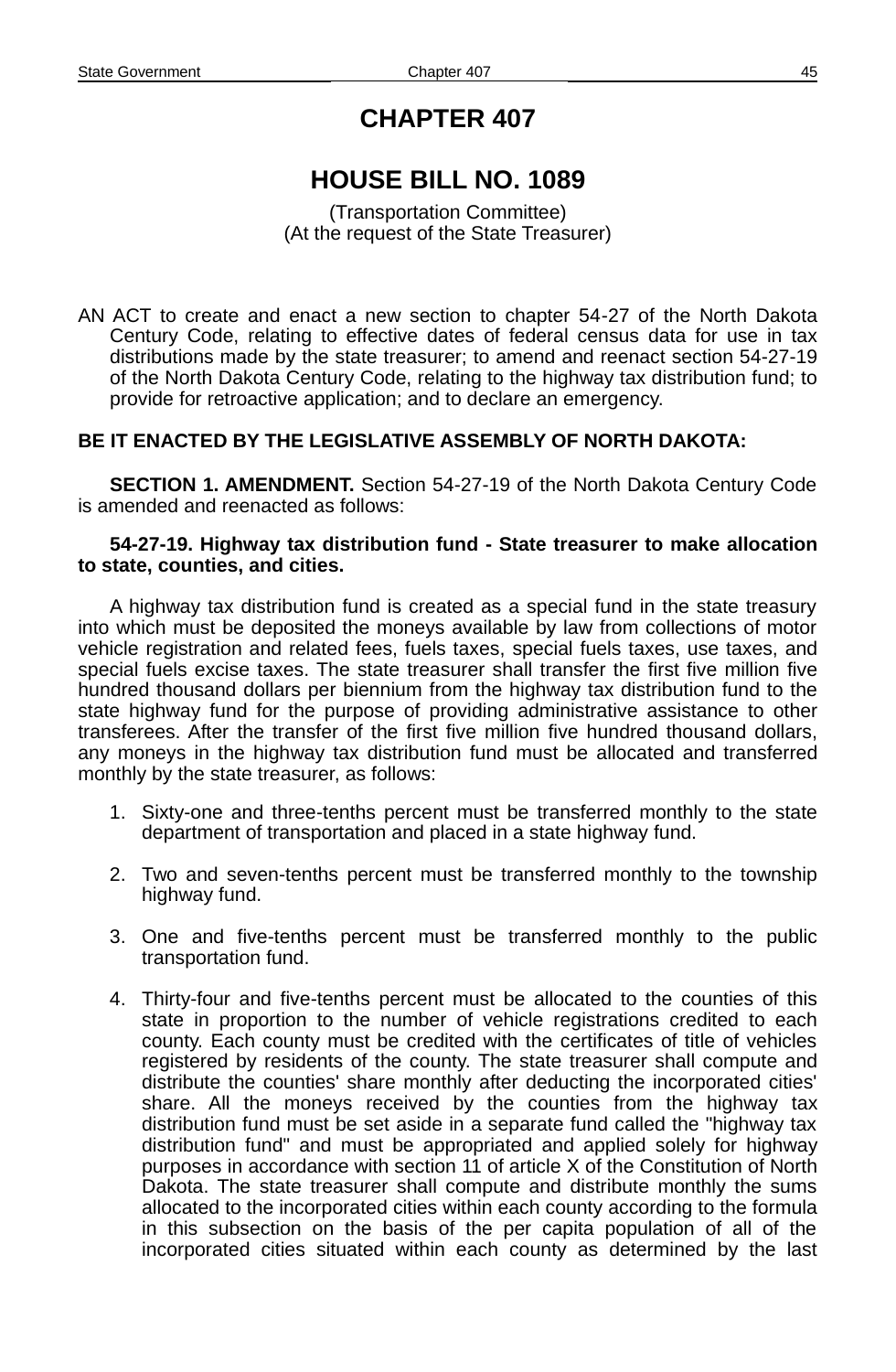official regular or special federal census or the census taken in accordance with the provisions of chapter 40-02 in case of a city incorporated subsequent to the census. However, in

- a. For counties having no cities with a population of ten thousand or more, a statewide per capita average must be used, as determined by calculating twenty-seven percent of the amount allocated to all of the counties under this subsection divided by the total population of all of the incorporated cities in the state. Each city must be paid an amount equal to the product of the statewide per capita and that city's population.
- $b.$  For each county having a city with a population of ten thousand or more, the amount transferred each month into the county highway tax distribution fund must be the difference between the amount allocated to that county pursuant to this subsection and the total amount allocated and distributed to the incorporated cities in that county as computed according to the following formula:
- $\frac{a}{b}$ . (1) A statewide per capita average as determined by calculating twenty-seven percent of the amount allocated to all of the counties under this subsection divided by the total population of all of the incorporated cities in the state.
- $\frac{1}{2}$  The share distributed to each city in the county having a population of less than one thousand must be determined by multiplying the population of that city by the product of 1.50 times the statewide per capita average computed under subdivision a.
- $\epsilon$ . (3) The share distributed to each city in the county having a population of one thousand to four thousand nine hundred ninety-nine, inclusive, must be determined by multiplying the population of that city by the product of 1.25 times the statewide per capita average computed under subdivision a.
- $\frac{d}{dx}$  (4) The share distributed to each city in the county having a population of five thousand or more must be determined by multiplying the population of that city by the statewide per capita average for all such cities, which per capita average must be computed as follows: the total of the shares computed under subdivisions b and c for all cities in the state having a population of less than five thousand must be subtracted from the total incorporated cities' share in the state as computed under subdivision a and the balance remaining must then be divided by the total population of all cities of five thousand or more in the state.
- 5. The moneys allocated to the incorporated cities must be distributed to them monthly by the state treasurer and must be deposited by the cities in a separate fund and may only be used in accordance with section 11 of article X of the Constitution of North Dakota and an incorporated city may use the fund for the construction, reconstruction, repair, and maintenance of public highways within or outside the city pursuant to an agreement entered into between the city and any other political subdivision as authorized by section 54-40-08.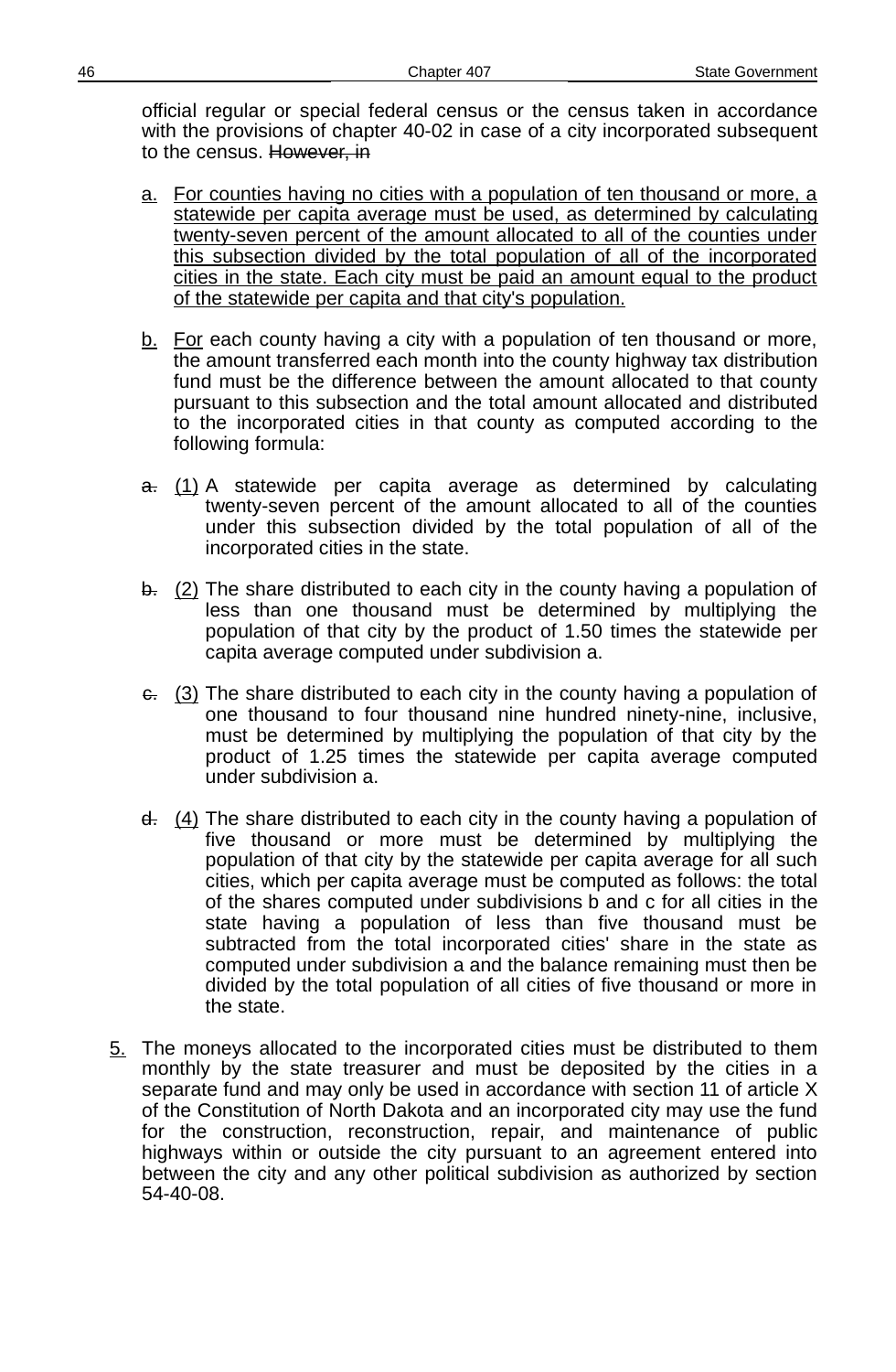**SECTION 2.** A new section to chapter 54-27 of the North Dakota Century Code is created and enacted as follows:

#### **Effective date of census data - Tax distributions.**

Unless otherwise provided by this code, the effective date for federal decennial census data on any population- based tax distributions made by the state treasurer is July first following the release of the federal decennial census data.

**SECTION 3. RETROACTIVE APPLICATION.** Section 2 of this Act is retroactive in application to March 1, 2011.

**SECTION 4. EMERGENCY.** This Act is declared to be an emergency measure.

Approved April 8, 2011 Filed April 11, 2011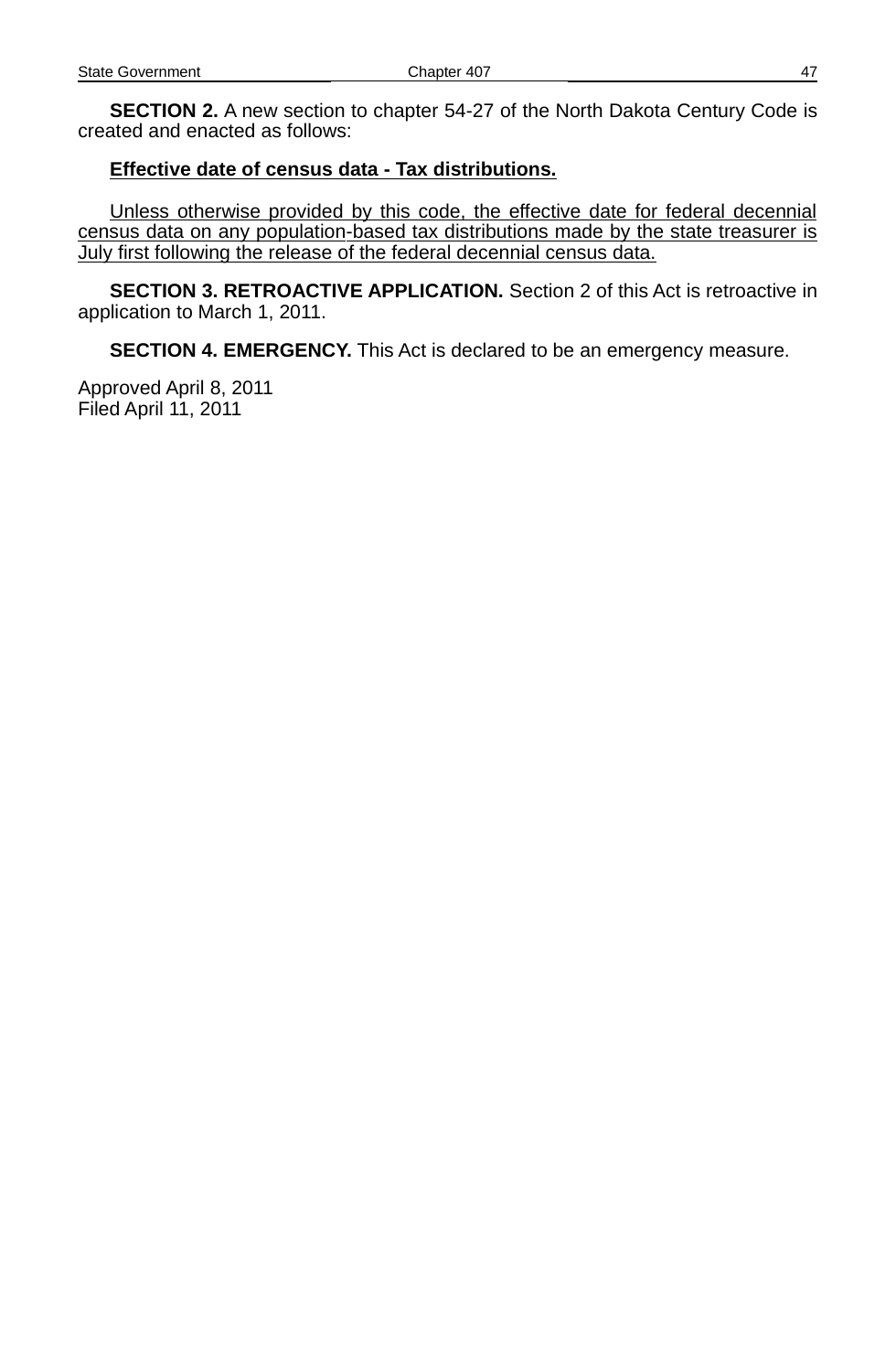## **SENATE BILL NO. 2203**

(Senators Uglem, J. Lee, Nodland) (Representatives Kaldor, Paur, Vigesaa)

AN ACT to amend and reenact section 54-27-26 of the North Dakota Century Code, relating to annual reports for transportation funding; and to declare an emergency.

### **BE IT ENACTED BY THE LEGISLATIVE ASSEMBLY OF NORTH DAKOTA:**

**SECTION 1. AMENDMENT.** Section 54-27-26 of the North Dakota Century Code is amended and reenacted as follows:

#### **54-27-26. Report on transportation funding and expenditures.**

Each county, city, and township shall provide to the tax commissioner an annual report on funding and expenditures relating to transportation projects and programs. The report must be provided within ninety days after the close of a calendar year. The report must contain by fund the beginning balance, revenues by major source, expenditures by major category, the ending balance, and any other information requested by the tax commissioner. A township may provide a copy of the appropriate annual township financial report that was provided to the county as the annual report.

**SECTION 2. EMERGENCY.** This Act is declared to be an emergency measure.

Approved April 27, 2011 Filed April 27, 2011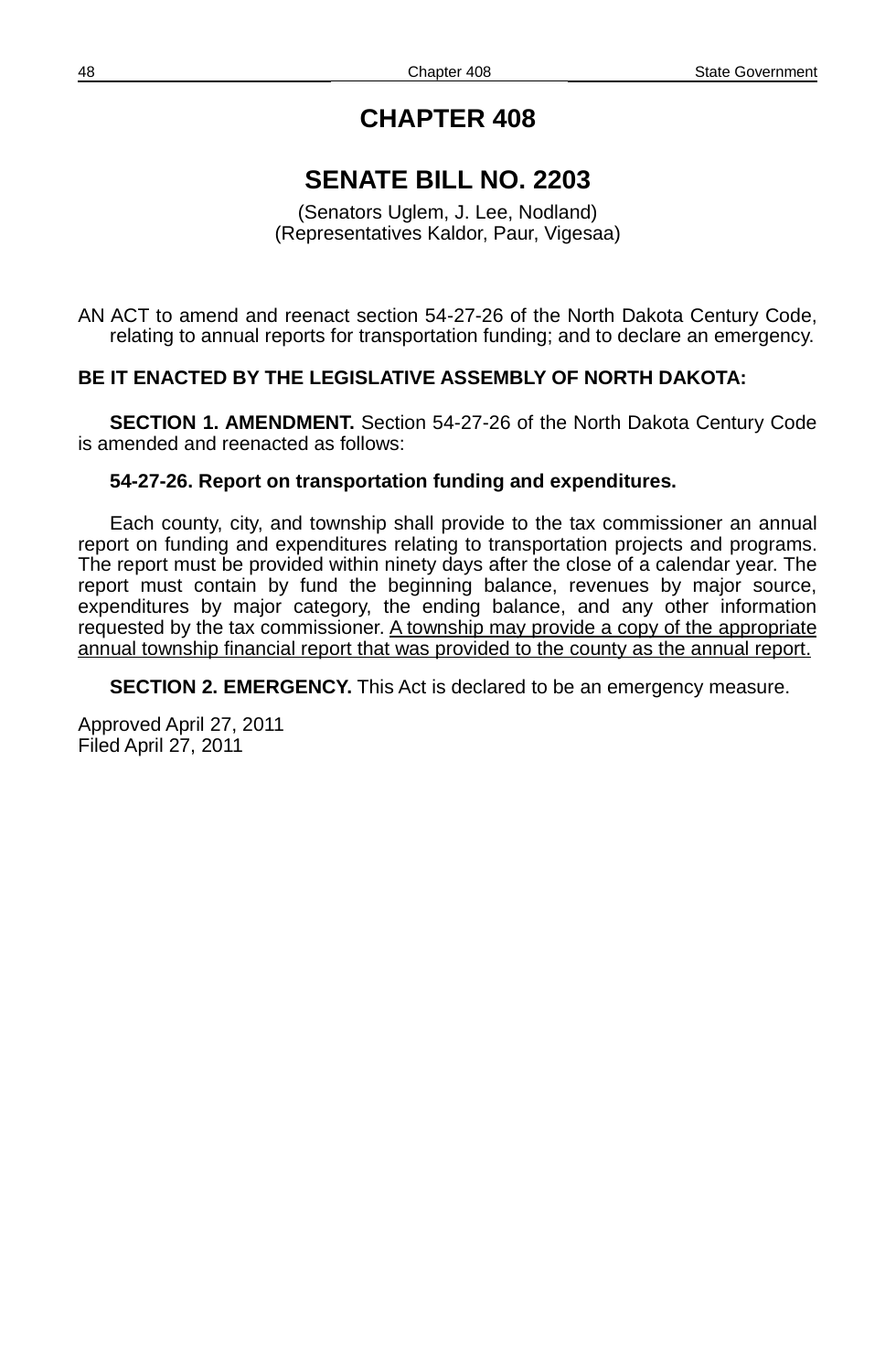# **SENATE BILL NO. 2103**

(Industry, Business and Labor Committee) (At the request of the State Treasurer)

AN ACT to create and enact a new section to chapter 54-27 of the North Dakota Century Code, relating to disposition of interest on closed state funds; and to declare an emergency.

### **BE IT ENACTED BY THE LEGISLATIVE ASSEMBLY OF NORTH DAKOTA:**

**SECTION 1.** A new section to chapter 54-27 of the North Dakota Century Code is created and enacted as follows:

Unless otherwise directed, interest earned on moneys remaining in a fund which has been closed must be credited to the general fund.

**SECTION 2. EMERGENCY.** This Act is declared to be an emergency measure.

Approved April 25, 2011 Filed April 25, 2011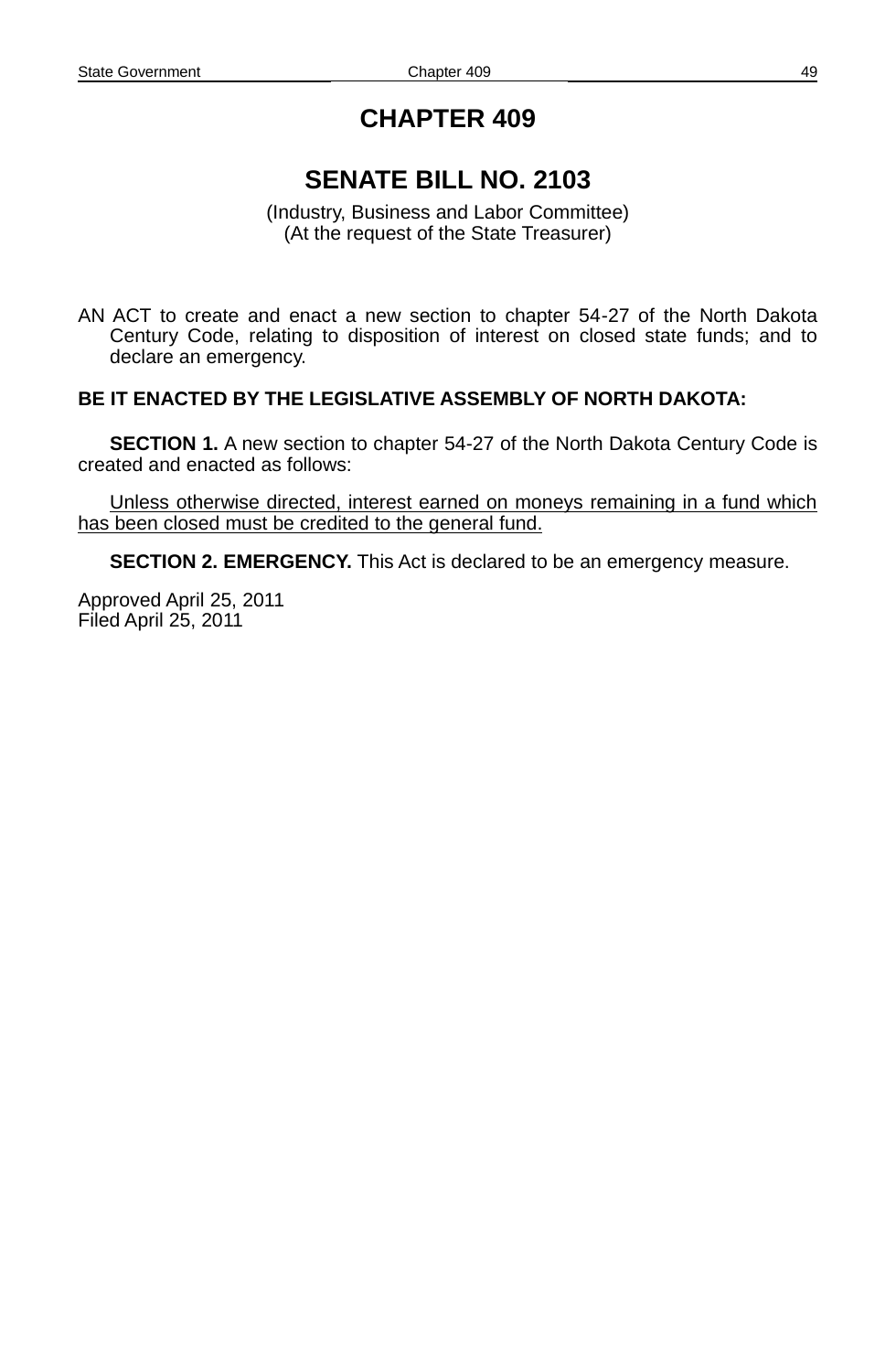# **HOUSE BILL NO. 1397**

(Representative Schatz)

AN ACT to amend and reenact section 54-35-01 of the North Dakota Century Code, relating to the membership of the legislative management; and to declare an emergency.

### **BE IT ENACTED BY THE LEGISLATIVE ASSEMBLY OF NORTH DAKOTA:**

**SECTION 1. AMENDMENT.** Section 54-35-01 of the North Dakota Century Code is amended and reenacted as follows:

### **54-35-01. Legislative management - Created - Members - Vacancy - Terms.**

- 1. The North Dakota legislative management consists of the majority and minority leaders of the house and of the senate plus, the speaker of the house, and six senators and sevensix representatives chosen biennially before the close of each regular legislative session.
- 2. In the house of representatives the speaker of the housemajority leader shall appoint to the legislative management four members recommendedelected by the majority leader and three members recommended bypolitical party with the largest number of members in the house and the minority leader, except that the speaker must by virtue of office be one of the four members appointed from the speaker's factionof the house shall appoint to the legislative management two members elected by the political party with the next largest number of members in the house.
- 3. In the senate the lieutenant governormajority leader shall appoint to the legislative management four members recommendedelected by the majority leader and two members recommended bypolitical party with the largest number of members in the senate and the minority leader shall appoint to the legislative management two members elected by the political party with the next largest number of members in the senate.
- 4. Any vacancy occurring when the legislative assembly is not in session must be filled by the selection of another member of the legislative assembly belonging to the same faction party as the member originally appointed, the selection to be made by the remaining senate or house members of the legislative management, depending upon which body has the vacancy. Each senator and each representative chosen to serve on the legislative management shall serve until a new legislative management has been selected at the next regular legislative session; provided, however, that no senator, not a holdover, who is not reelected to the senate, and no representative, who is not reelected to the house of representatives, may serve as a member of the legislative management beyond the closing day of the term to which elected. Any vacancy occurring because any member of the legislative management is not reelected must be filled for the period from the beginning of the session until a new legislative management is selected, in the same manner as the original legislative management is selected.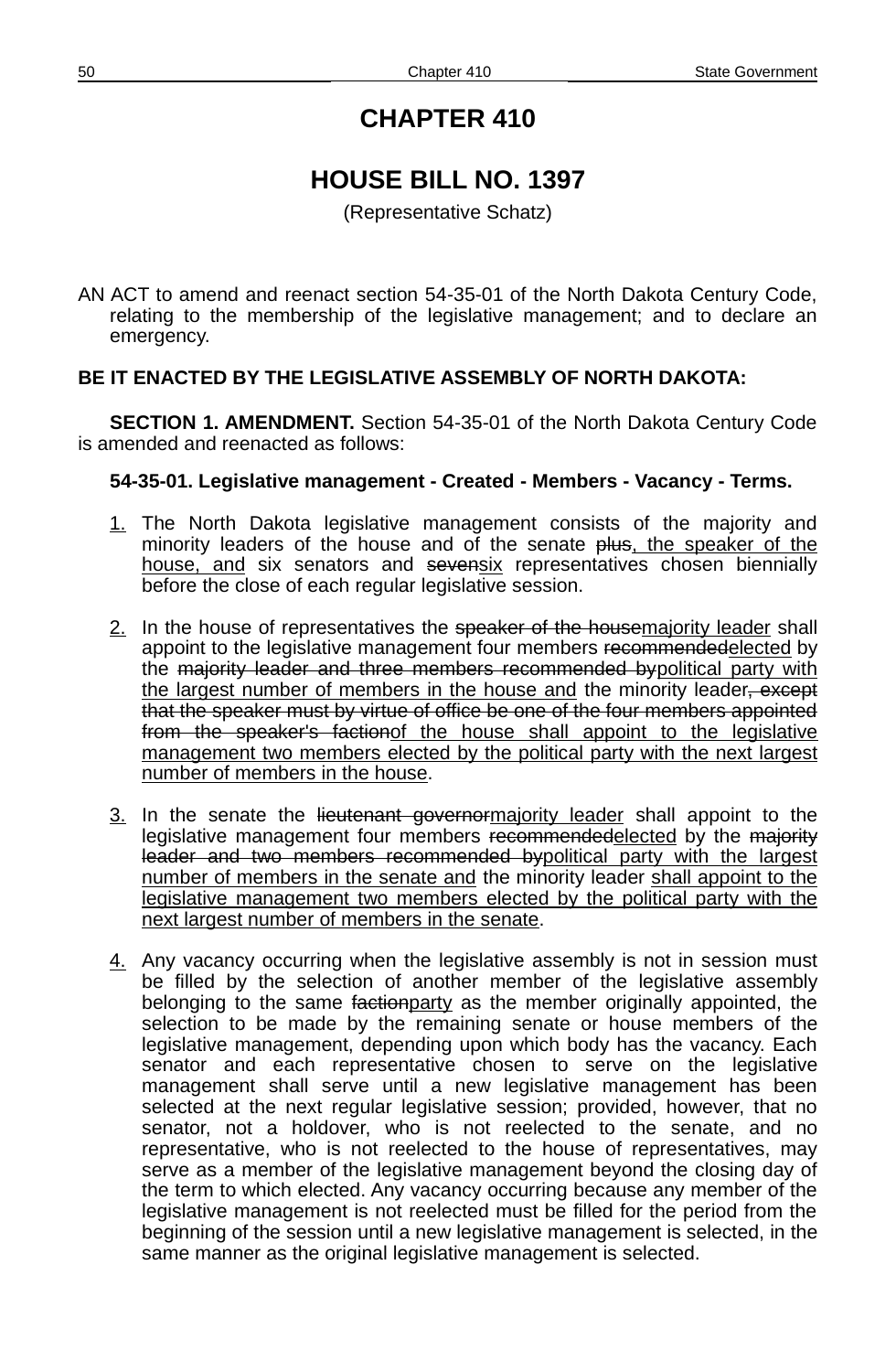**SECTION 2. EMERGENCY.** This Act is declared to be an emergency measure.

Approved April 18, 2011 Filed April 18, 2011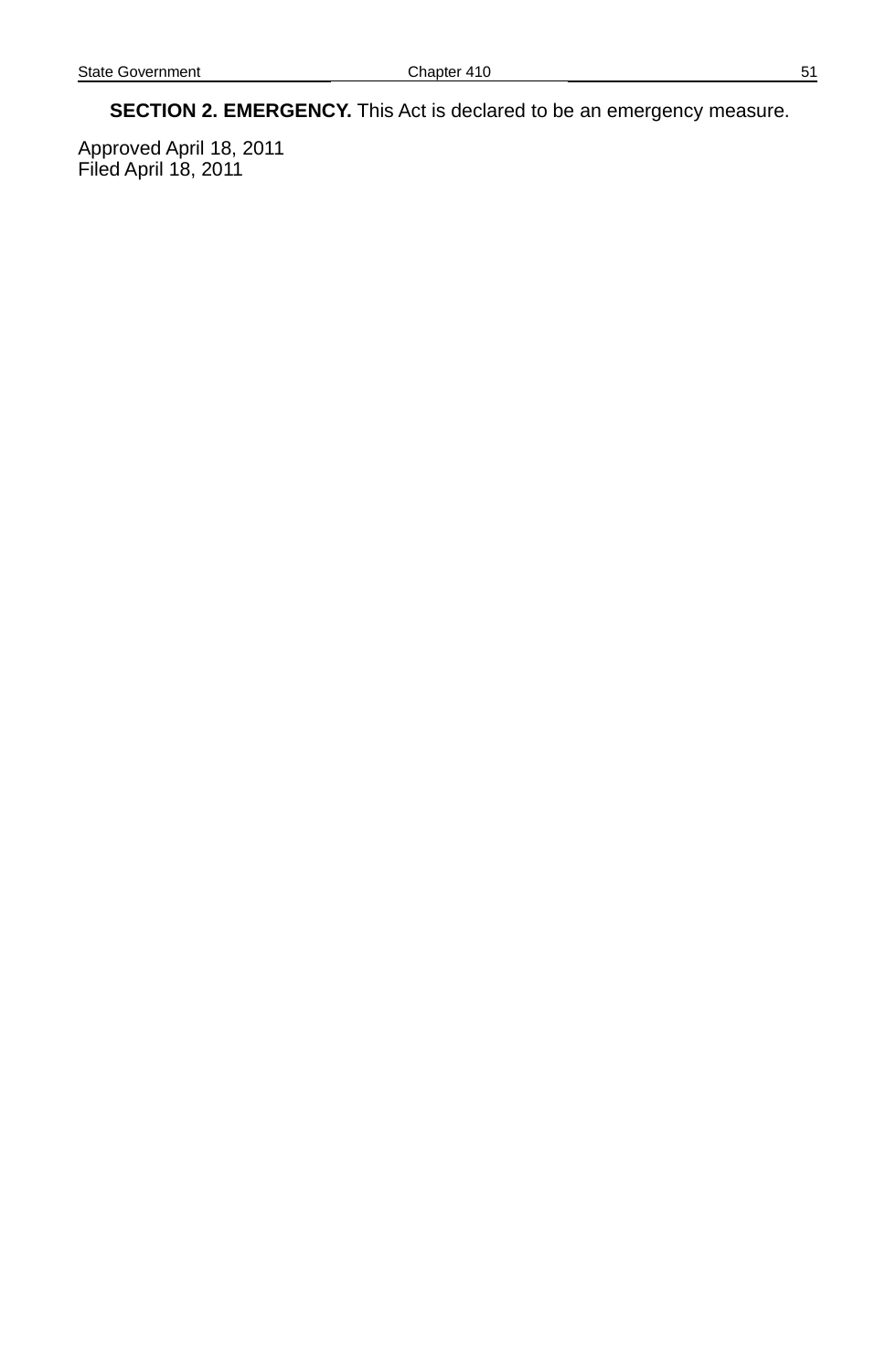## **SENATE BILL NO. 2186**

(Senators Wardner, Nodland, Andrist) (Representatives Brandenburg, Kaldor)

AN ACT to amend and reenact section 54-35-18 of the North Dakota Century Code, relating to the energy development and transmission committee.

#### **BE IT ENACTED BY THE LEGISLATIVE ASSEMBLY OF NORTH DAKOTA:**

**SECTION 1. AMENDMENT.** Section 54-35-18 of the North Dakota Century Code is amended and reenacted as follows:

#### **54-35-18. (Effective through August 1, 2011) Energy development and transmission committee.**

The legislative management, during each biennium, shall appoint an energy development and transmission committee in the same manner as the legislative management appoints other interim committees. The legislative management shall appoint six members of the house of representatives, four of whom must be from the majority political party and two of whom must be from the minority political party, and six members of the senate, four of whom must be from the majority political party and two of whom must be from the minority political party. The chairman of the legislative management shall designate the chairman of the committee. The committee shall operate according to the statutes and procedure governing the operation of other legislative management interim committees. The committee shall study the impact of a comprehensive energy policy for the state and the development of each facet of the energy industry, from the obtaining of the raw natural resource to the sale of the final product in this state, other states, and other countries. The study may include the review of and recommendations relating to policy affecting extraction, generation, processing, transmission, transportation, marketing, distribution, and use of energy, and the taxation of shallow gas to reduce energy costs for all North Dakota residents.

Approved April 19, 2011 Filed April 20, 2011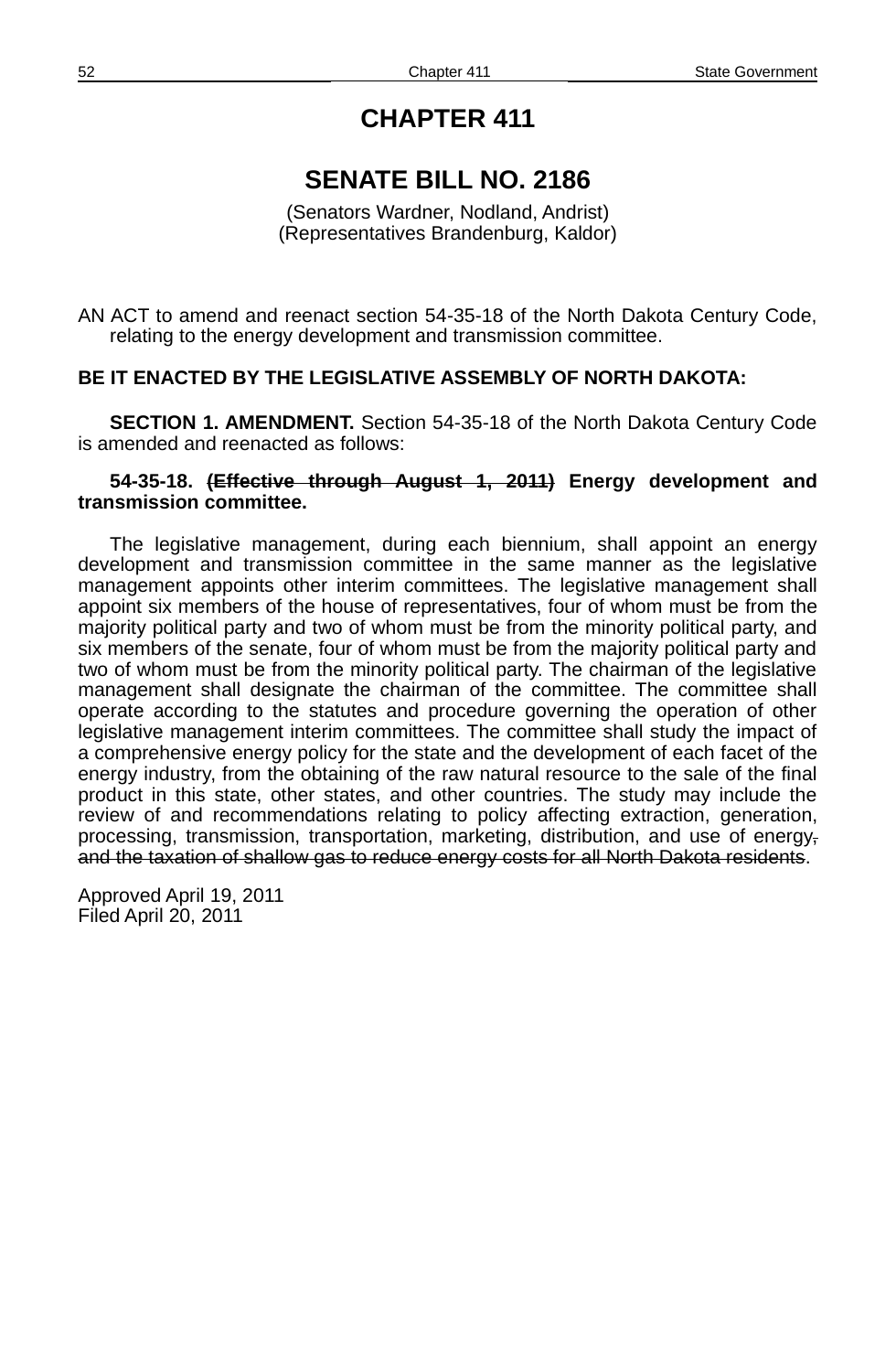# **SENATE BILL NO. 2053**

(Legislative Management) (Tribal and State Relations Committee)

AN ACT to amend and reenact section 54-35-23 of the North Dakota Century Code, relating to extension and duties of the committee on tribal and state relations.

### **BE IT ENACTED BY THE LEGISLATIVE ASSEMBLY OF NORTH DAKOTA:**

**SECTION 1. AMENDMENT.** Section 54-35-23 of the North Dakota Century Code is amended and reenacted as follows:

#### **54-35-23. (Effective through July 31, 20112013) Committee on tribal and state relations - Membership - Duties.**

- 1. The committee on tribal and state relations is composed of seven members as follows:
	- a. The A chairman designated by the chairman of the legislative management or the chairman's designee;
	- b. Three members of the house of representatives, two of whom must be selected by the leader representing the majority faction of the house of representatives and one of whom must be selected by the leader representing the minority faction of the house of representatives; and
	- c. Three members of the senate, two of whom must be selected by the leader representing the majority faction of the senate and one of whom must be selected by the leader representing the minority faction of the senate.
- 2. The chairman of the legislative management, or the chairman's designee, shall serve as chairman of the committee.
- 3. The committee shall meet at such times and places as determined by the chairman. The legislative council shall provide staffing for the committee.
- 4.3. The committee shall conduct joint meetings with the native AmericanNorth Dakota tribal eitizens'governments' task force to study tribal-state issues, including government-to-government relations, the delivery ofhuman services, case management services, child support enforcementeducation, corrections, and issues related to the promotion of economic development. During the 2011-12 interim, the committee also shall study whether the members of the North Dakota tribal governments' task force should be voting members of the committee. After the joint meetings have concluded, the committee shall meet to prepare a report on its findings and recommendations, together with any legislation required to implement those recommendations, to the legislative management.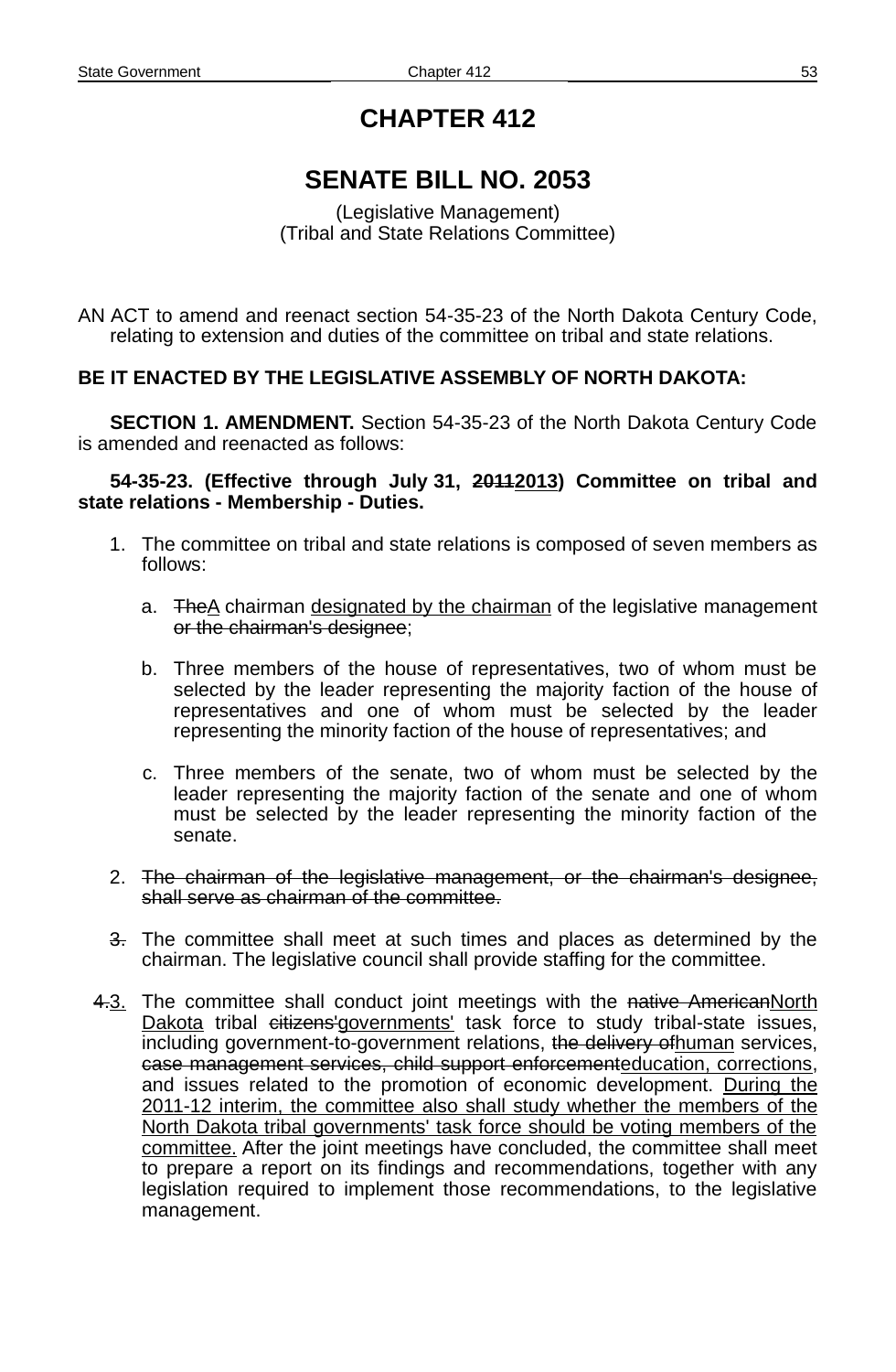- $\frac{5.4}{1}$ . The members of the committee are entitled to compensation from the legislative council for attendance at committee meetings at the rate provided for members of the legislative assembly for attendance at interim committee meetings and are entitled to reimbursement for expenses incurred in attending the meetings in the amounts provided by law for other state officers.
- 6.a.<sub>5</sub>. a. The native AmericanNorth Dakota tribal citizens'governments' task force is composed of six members as follows:
	- (1) The executive director of the Indian affairs commission, or the executive director's designee;
	- (2) The chairman of the Standing Rock Sioux Tribe, or the chairman's designee;
	- (3) The chairman of the Spirit Lake Tribe, or the chairman's designee;
	- (4) The chairman of the Three Affiliated Tribes of the Fort Berthold Reservation, or the chairman's designee;
	- (5) The chairman of the Turtle Mountain Band of Chippewa Indians, or the chairman's designee; and
	- (6) The chairman of the Sisseton-Wahpeton Oyate of the Lake Traverse Reservation, or the chairman's designee.
	- b. If the executive director of the Indian affairs commission or any of the tribal chairmen appoint a designee to serve on the task force, only one individual may serve as that designee during the biennium. A substitute designee may be appointed by the executive director of the Indian affairs commission or a tribal chairman in the event of the death, incapacity, resignation, or refusal to serve of the initial designee.

Approved April 25, 2011 Filed April 25, 2011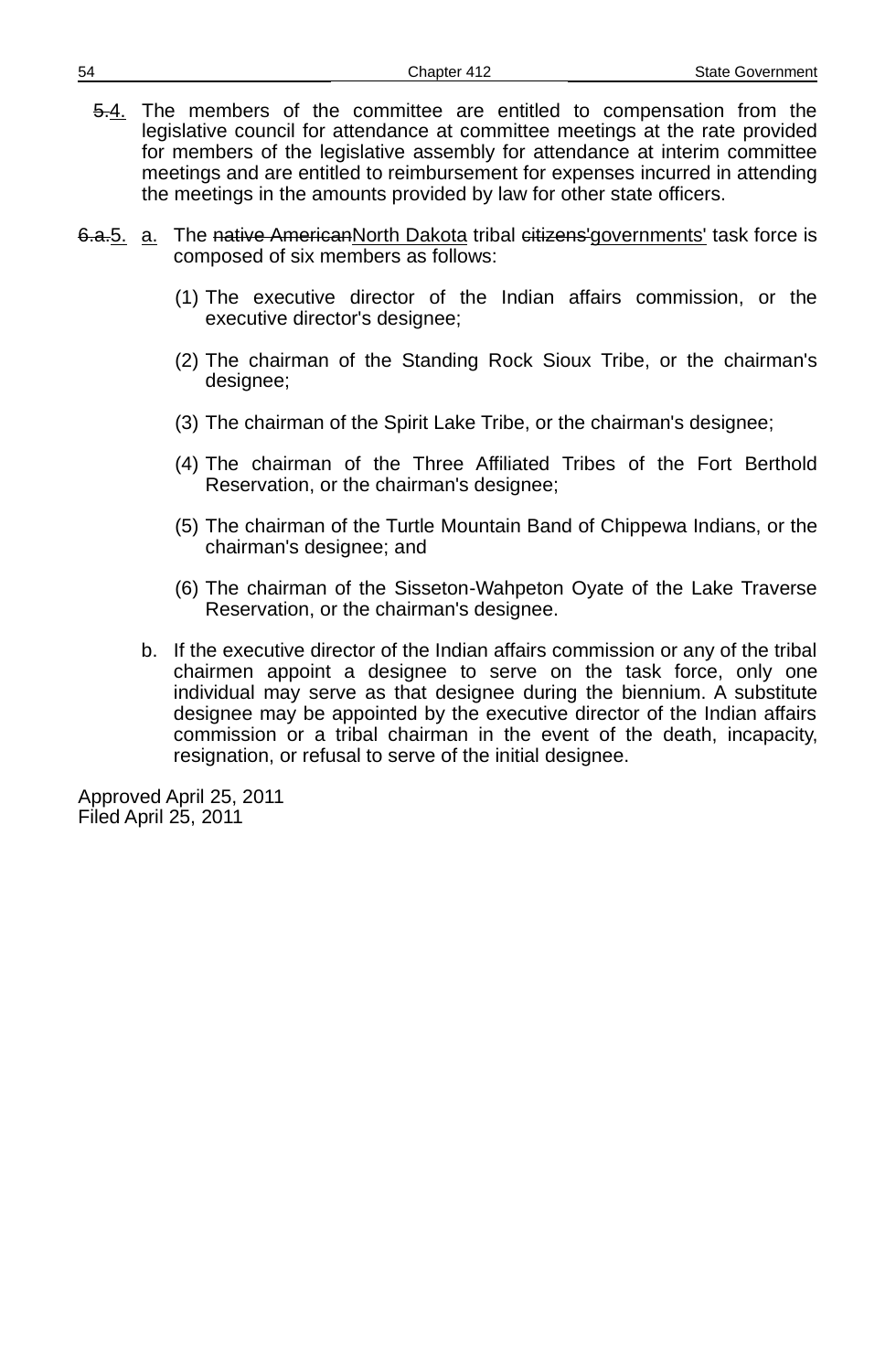# **HOUSE BILL NO. 1252**

(Representative Carlson)

AN ACT to establish a legislative management health care reform review committee.

#### **BE IT ENACTED BY THE LEGISLATIVE ASSEMBLY OF NORTH DAKOTA:**

**SECTION 1. LEGISLATIVE MANAGEMENT HEALTH CARE REFORM REVIEW COMMITTEE.** During the 2011-12 interim, the chairman of the legislative management shall appoint a committee to monitor the impact of the federal Patient Protection and Affordable Care Act, as amended by the Health Care and Education Reconciliation Act of 2010; rules adopted by federal agencies as a result of that legislation; and any amendments to that legislation. The membership of the committee must include the chairmen of the house human services committee and the house industry, business and labor committee and the chairmen of the senate human services committee and the senate industry, business and labor committee. If any of those individuals are unwilling or unable to serve, the chairman of the legislative management shall appoint a replacement who is a member of the same legislative chamber as the individual being replaced. If a special session of the legislative assembly is necessary to adopt legislation in response to the federal legislation, the committee shall report to the legislative management before any special session. The committee shall report its findings and recommendations, together with any legislation required to implement the recommendations, to the legislative management, which shall report the findings and recommendations to the sixty-third legislative assembly.

Approved April 27, 2011 Filed April 27, 2011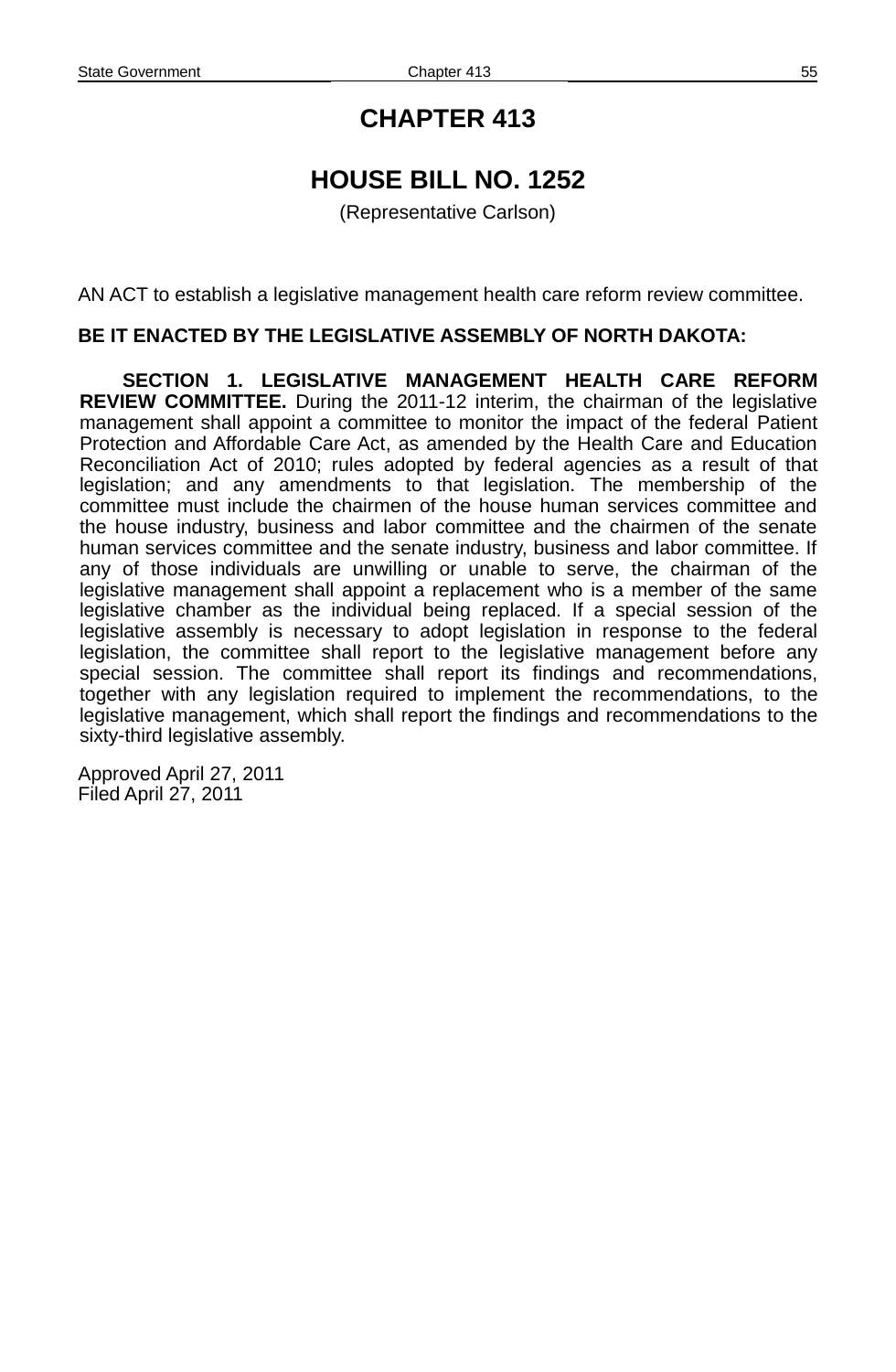# **HOUSE BILL NO. 1267**

(Representatives Carlson, Vigesaa) (Senators Christmann, Stenehjem)

AN ACT to establish a legislative management redistricting committee, to provide for the implementation of a legislative redistricting plan, to exempt drafts of redistricting plans from open records requirements, and to provide for a special legislative session; to provide an expiration date; and to declare an emergency.

### **BE IT ENACTED BY THE LEGISLATIVE ASSEMBLY OF NORTH DAKOTA:**

#### **SECTION 1. LEGISLATIVE MANAGEMENT REDISTRICTING COMMITTEE - OPEN RECORDS EXEMPTION - SPECIAL LEGISLATIVE SESSION.**

- 1. The chairman of the legislative management shall appoint a committee to develop a legislative redistricting plan to be implemented in time for use in the 2012 primary election. The committee must consist of an equal number of members from the senate and the house of representatives appointed by the chairman of the legislative management.
- 2. The committee shall ensure that any legislative redistricting plan submitted to the legislative assembly for consideration must be of compact and contiguous territory and conform to all constitutional requirements with respect to population equality. The committee may adopt additional constitutionally recognized redistricting guidelines and principles to implement in preparing a legislative redistricting plan for submission to the legislative assembly.
- 3. The committee shall submit a redistricting plan and legislation to implement the plan to the legislative management by October 31, 2011.
- 4. A draft of a legislative redistricting plan created by the legislative council or a member of the legislative assembly is an exempt record as defined in section 44-04-17.1 until presented or distributed at a meeting of the legislative management or the legislative assembly. Any version of a redistricting plan created before the completion of the plan is an exempt record regardless of whether the completed plan is subsequently presented or distributed at a meeting.
- 5. The chairman of the legislative management shall request the governor to call a special session of the legislative assembly pursuant to section 7 of article V of the Constitution of North Dakota to allow the legislative assembly to adopt a redistricting plan to be implemented in time for use in the 2012 primary election and to address any other issue that may be necessary, including consideration of legislation in response to federal health care reform legislation.

**SECTION 2. EXPIRATION DATE.** This Act is effective through July 31, 2012, and after that date is ineffective.

**SECTION 3. EMERGENCY.** This Act is declared to be an emergency measure.

Approved April 18, 2011 Filed April 18, 2011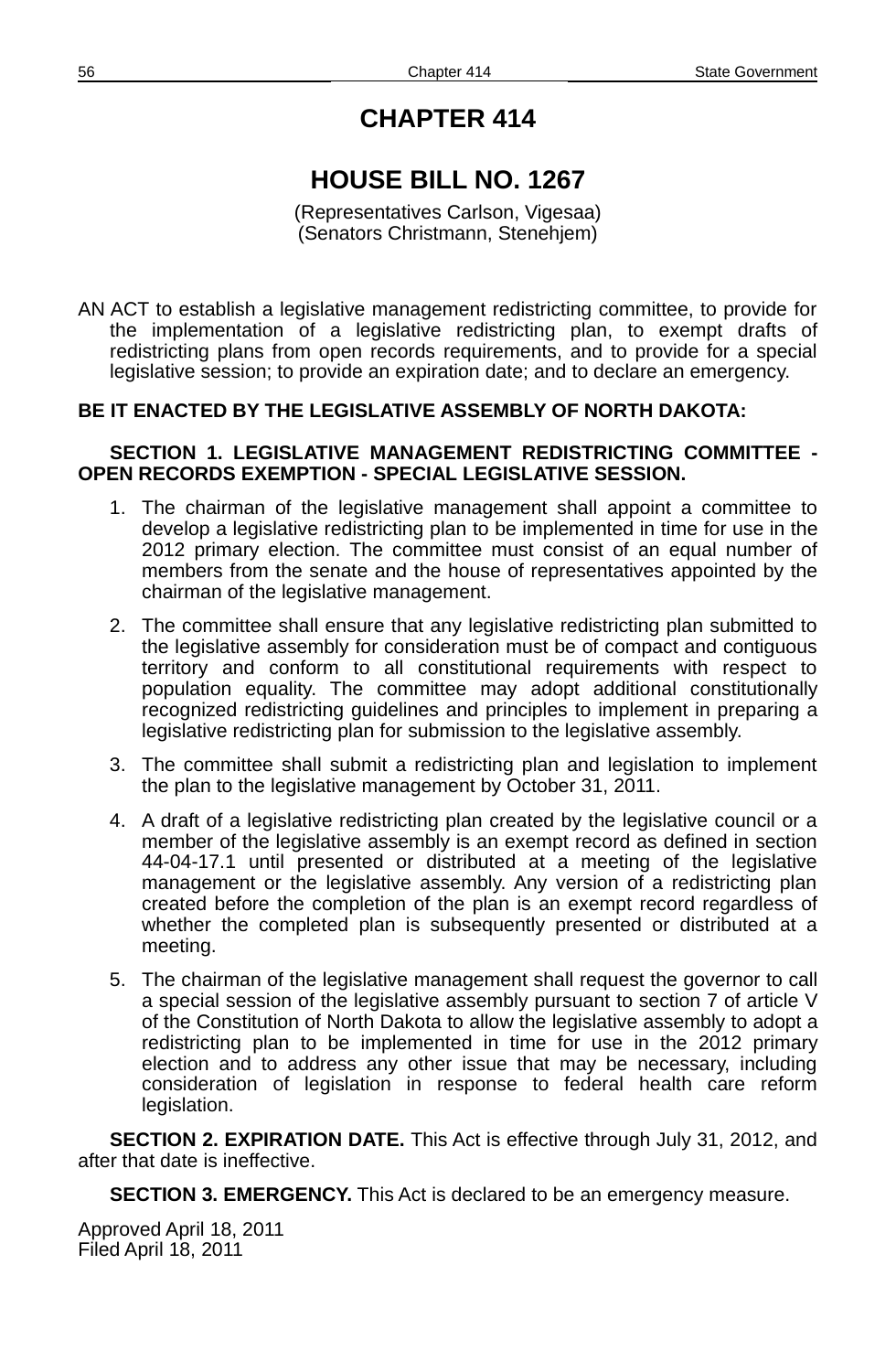## **HOUSE BILL NO. 1036**

(Legislative Management) (Higher Education Committee)

AN ACT to provide for a legislative management study of developmental education issues affecting higher education.

#### **BE IT ENACTED BY THE LEGISLATIVE ASSEMBLY OF NORTH DAKOTA:**

**SECTION 1. LEGISLATIVE MANAGEMENT STUDY - DEVELOPMENTAL EDUCATION.** During the 2011-12 interim, the legislative management shall conduct a study of developmental education issues. The study must include a review with the department of public instruction and the North Dakota university system of the secondary schools attended by students requiring developmental education, the reasons students need developmental education, efforts to reduce the number of developmental education students at higher education institutions, the alignment of elementary and secondary education standards, curriculum, and textbooks with higher education admissions standards, and the best practices for alleviating developmental education at higher education institutions. The legislative management shall report its findings and recommendations, together with any legislation required to implement the recommendations, to the sixty-third legislative assembly.

Approved April 19, 2011 Filed April 20, 2011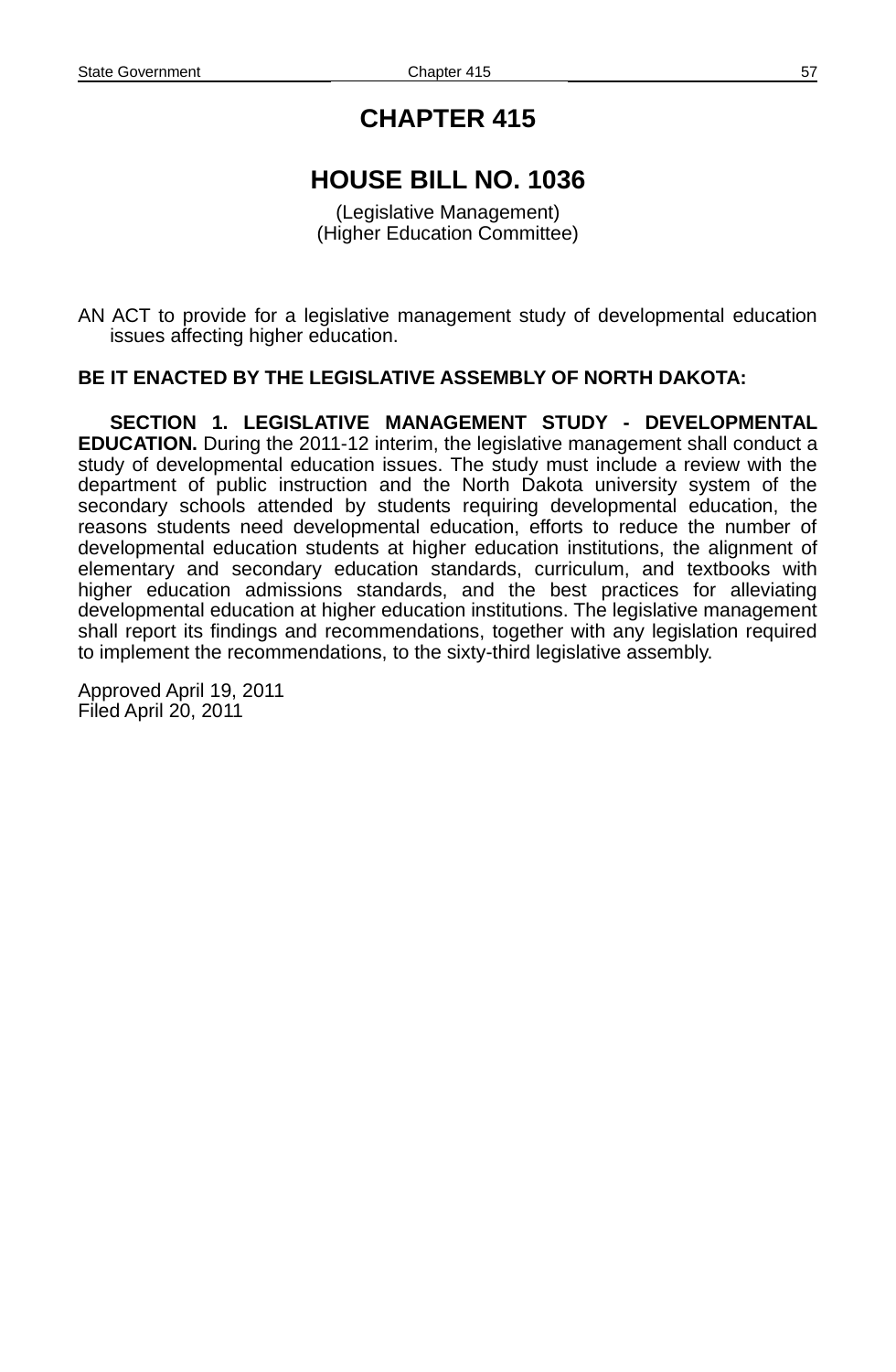# **HOUSE BILL NO. 1199**

(Representatives Keiser, Glassheim) (Senators Wardner, O'Connell)

AN ACT to provide for a study of guardianship services for vulnerable adults in the state; and to provide an appropriation.

#### **BE IT ENACTED BY THE LEGISLATIVE ASSEMBLY OF NORTH DAKOTA:**

**SECTION 1. GUARDIANSHIP SERVICES STUDY.** During the 2011-12 interim, the legislative management shall contract with a consultant to study guardianship services for vulnerable adults in the state. The study must include an analysis of the need for guardianship services in the state; the establishment of guardianships; petitioning costs and other costs associated with providing guardianship services; the entities responsible for guardianship costs; and the interaction between the courts, counties, state agencies, and guardianship organizations regarding guardianship services. The consultant shall provide periodic reports to the legislative management. The consultant shall present the final report and recommendations regarding the study to the legislative management before June 1, 2012. The legislative management shall report the findings and recommendations, together with any legislation required to implement the recommendations, to the sixty-third legislative assembly.

**SECTION 2. APPROPRIATION.** There is appropriated out of any moneys in the general fund in the state treasury, not otherwise appropriated, the sum of \$64,000, or so much of the sum as may be necessary, to the department of human services for the purpose of funding guardianship program enhancements, for the biennium beginning July 1, 2011, and ending June 30, 2013. This funding is to be considered one-time funding and is not considered to be base funding for the 2013-15 biennium.

Approved April 27, 2011 Filed April 27, 2011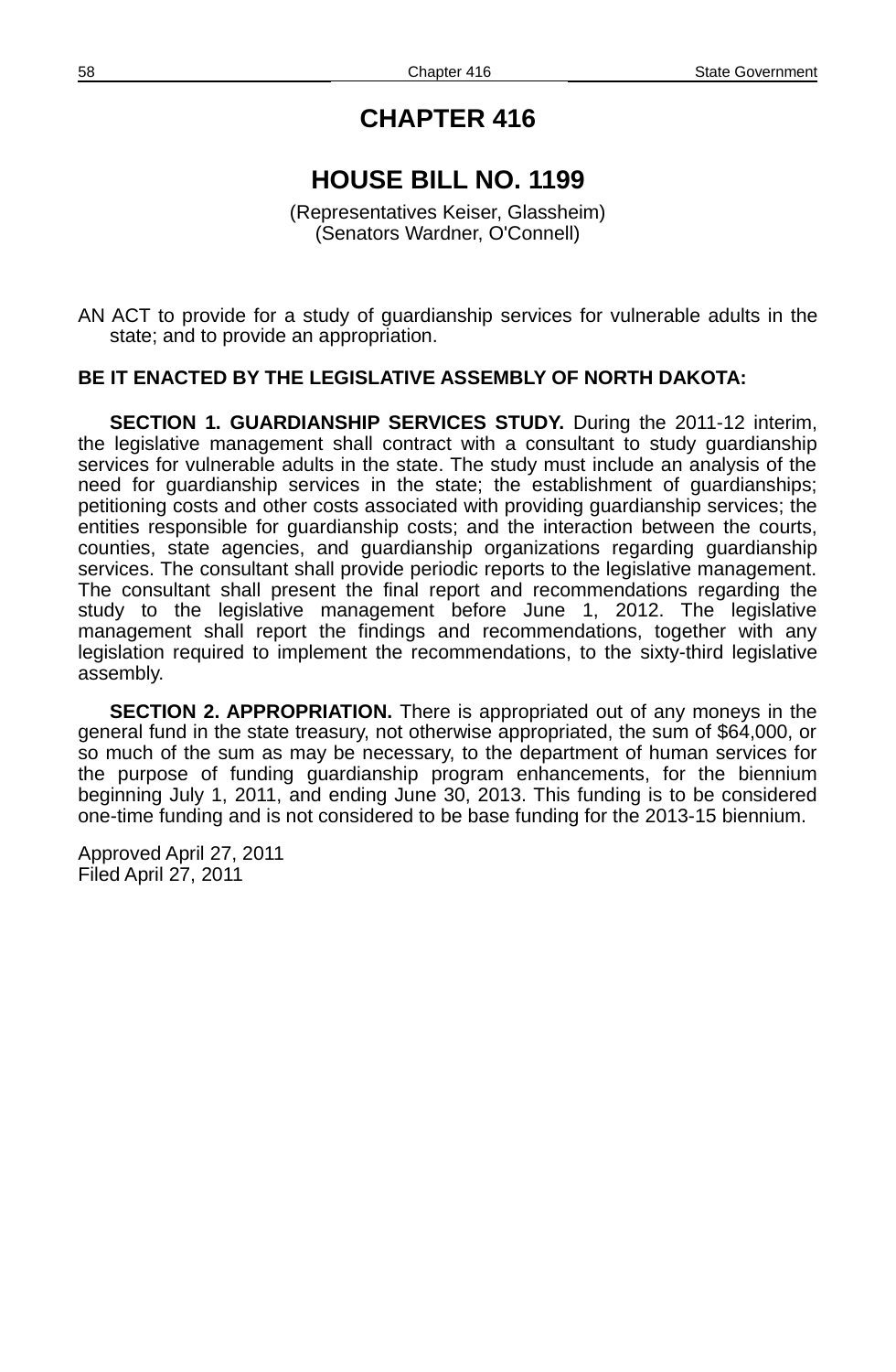# **HOUSE BILL NO. 1365**

(Representatives DeKrey, Streyle, Thoreson) (Senators Klein, Oehlke, Olafson)

AN ACT to provide for a legislative management study of statutes of limitation and venue requirements for civil actions in North Dakota.

#### **BE IT ENACTED BY THE LEGISLATIVE ASSEMBLY OF NORTH DAKOTA:**

**SECTION 1. LEGISLATIVE MANAGEMENT STUDY - STATUTES OF LIMITATION AND VENUE REQUIREMENTS FOR CIVIL ACTIONS.** During the 2011-12 interim, the legislative management shall consider studying statutes of limitation and venue requirements for civil actions in North Dakota. The study must include a review of the limitation on the length of time that has passed since a cause of action arose and whether the time limitations in current law remain appropriate or should be changed, and the extent to which claims are filed in North Dakota courts for claims otherwise prohibited in other states due to the relevant statute of limitation having expired. The study also must review the venue requirements for bringing a civil action in North Dakota and whether the venue requirements should be amended to limit claims being brought in this state by nonresidents who have no connection to this state. The legislative management shall report its findings and recommendations, together with any legislation required to implement the recommendations, to the sixty-third legislative assembly.

Approved March 29, 2011 Filed March 29, 2011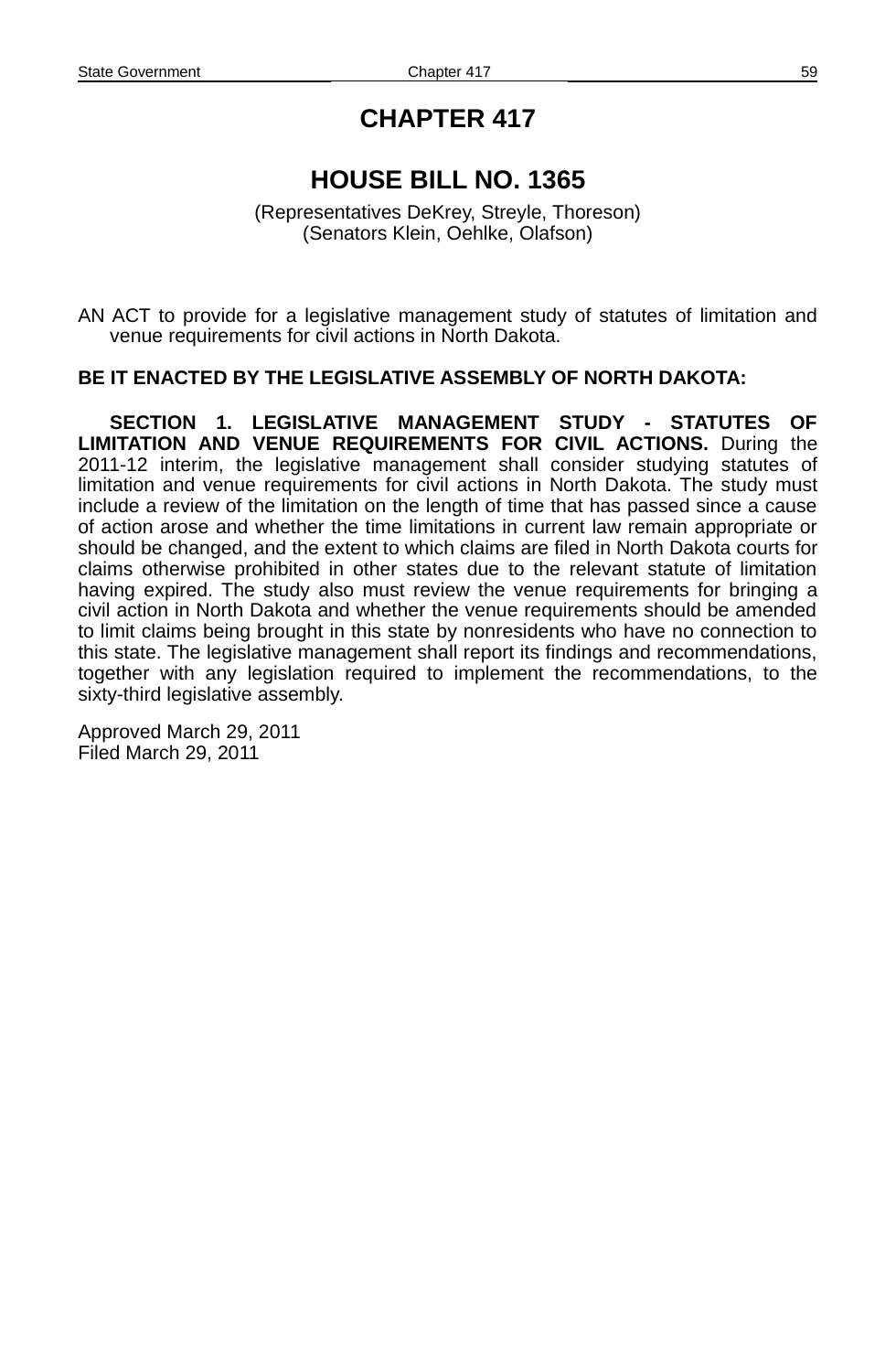## **HOUSE BILL NO. 1375**

(Representative DeKrey)

AN ACT to provide for a legislative management study of national guard member benefits.

#### **BE IT ENACTED BY THE LEGISLATIVE ASSEMBLY OF NORTH DAKOTA:**

**SECTION 1. LEGISLATIVE MANAGEMENT STUDY - NATIONAL GUARD MEMBER BENEFITS.** During the 2011-12 interim, the legislative management shall consider studying the benefits offered in this and other states to national guard members, including life insurance coverage. The legislative management shall report its findings and recommendations, together with any legislation required to implement the recommendations, to the sixty-third legislative assembly.

Approved April 4, 2011 Filed April 4, 2011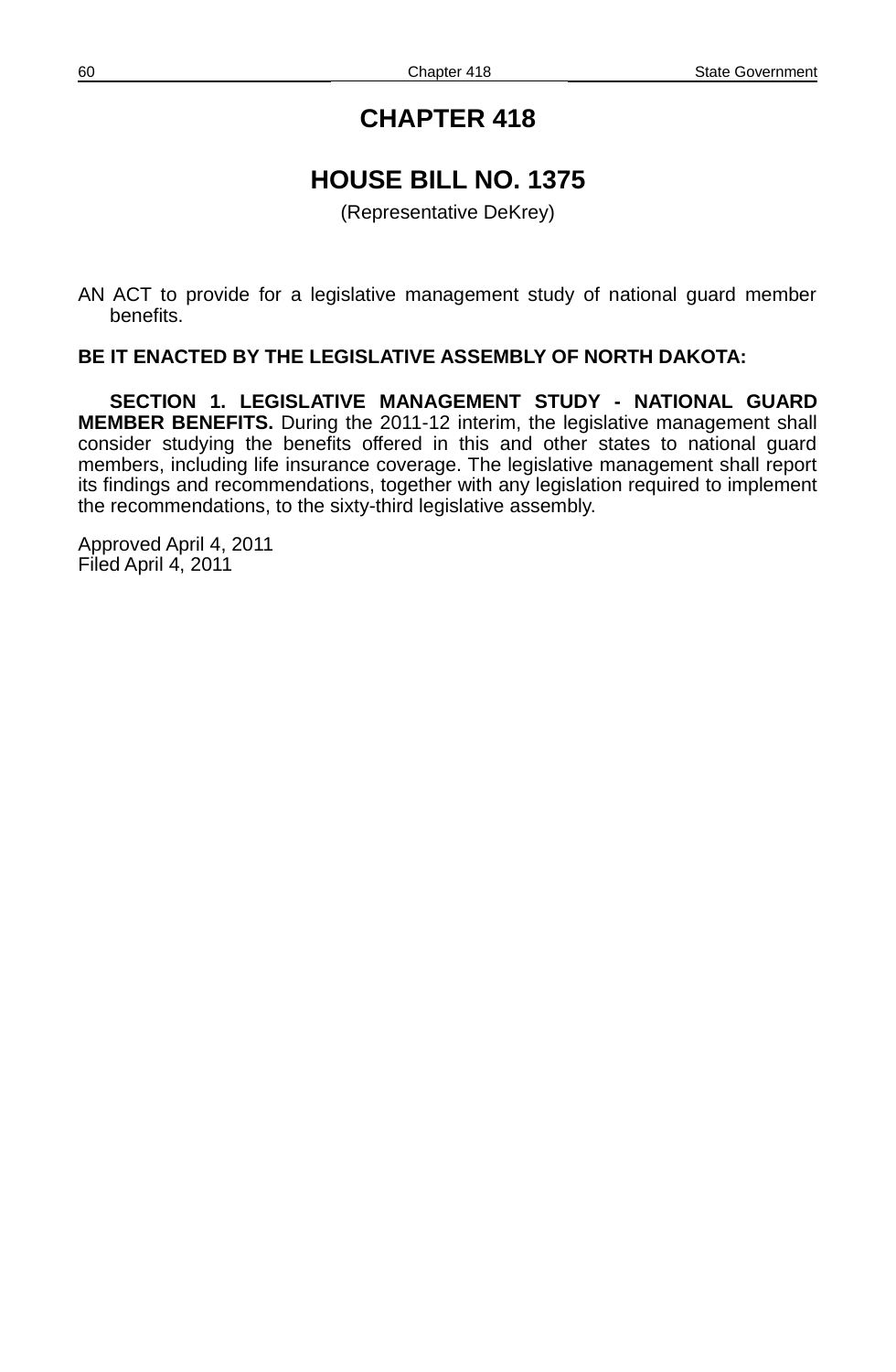# **HOUSE BILL NO. 1386**

(Representatives Onstad, Kempenich, Delmore) (Senators Andrist, Warner)

AN ACT to provide for a legislative management study and a report from the insurance department.

### **BE IT ENACTED BY THE LEGISLATIVE ASSEMBLY OF NORTH DAKOTA:**

#### **SECTION 1. LEGISLATIVE MANAGEMENT STUDY - REPORT FROM INSURANCE DEPARTMENT.**

- 1. During the 2011-12 interim, the legislative management shall consider studying whether steps can be taken to improve health care service providers' access to third-party payer reimbursement network systems in order to improve North Dakotans' access to health care services and to contain their health care costs and out-of-pocket expenses. For purposes of this study, health care services include major medical as well as dental and vision services. The study may include consideration of:
	- a. Whether it would improve patients' freedom of choice by allowing all health care service providers the opportunity to be included in network systems and negotiating deeper discounts with third-party payers;
	- b. Whether a third-party payer for health care services should have the ability to deny a health care service provider the right to provide services or to negotiate a contract for services that do not cover the the provider's entire scope of practice;
	- c. Whether current practices in preferred provider arrangements allow third-party payers to interfere with a patient's continuity of care; and
	- d. The positive or negative impact any changes in the current practice may have on:
		- (1) Insurance companies doing business in the state, including managed care companies and health management organizations; and
		- (2) Health insurance premiums.
- 2. As part of the study, the insurance department may assist the legislative management by gathering information regarding current practices, including whether health care providers are being denied provider contracts by insurance companies and other third-party payers. The department shall make periodic reports to the legislative management on the status of this information gathering.
- 3. The legislative management shall report its findings and recommendations, together with any legislation required to implement the recommendations, to the sixty-third legislative assembly.

Approved April 20, 2011 Filed April 20, 2011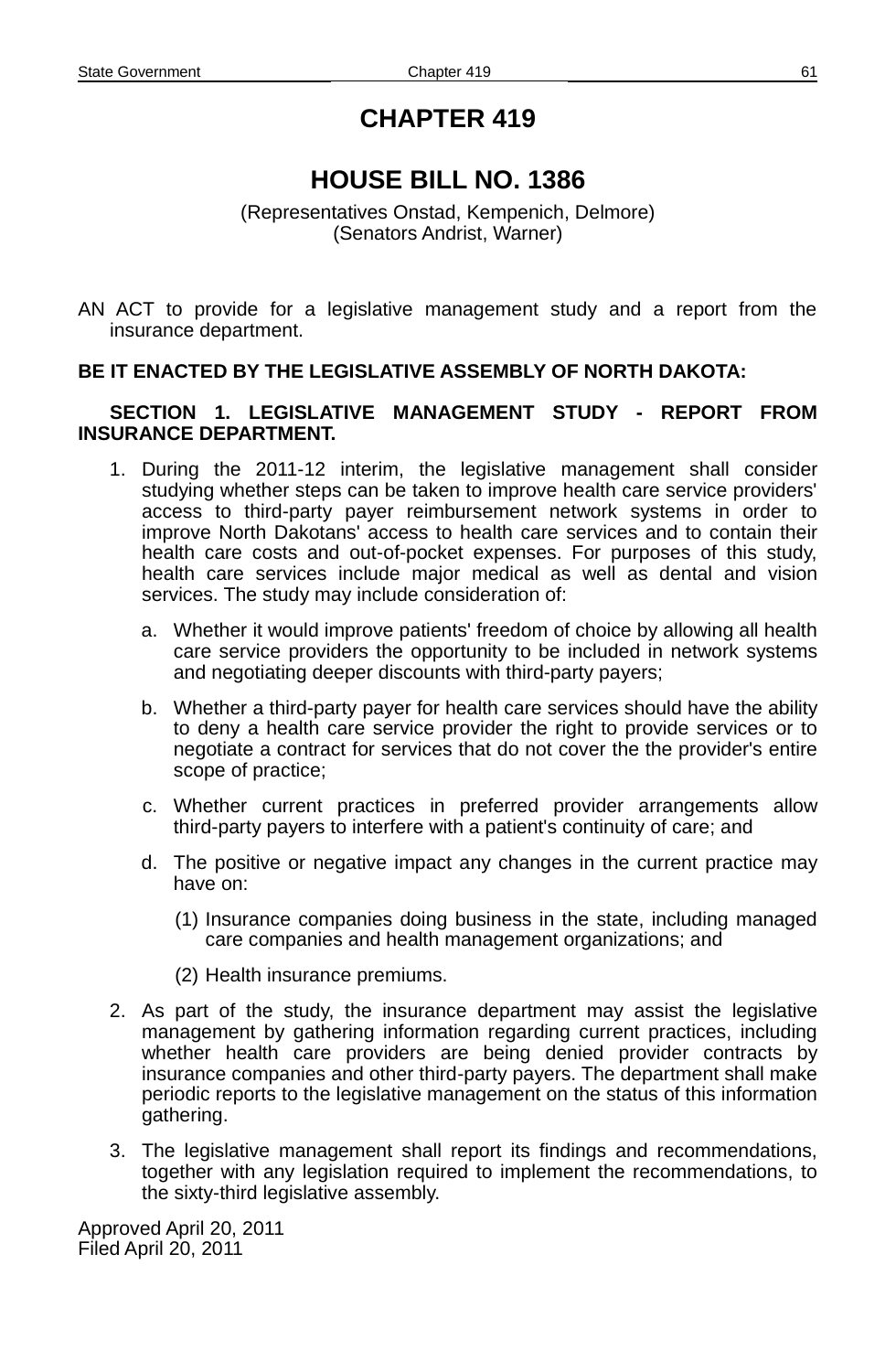# **HOUSE BILL NO. 1417**

(Representatives Mock, Trottier, Anderson, Hogan) (Senators Uglem, Mathern)

AN ACT to provide for a legislative management study.

### **BE IT ENACTED BY THE LEGISLATIVE ASSEMBLY OF NORTH DAKOTA:**

**SECTION 1. LEGISLATIVE MANAGEMENT STUDY - SALES TAX EXEMPTION FOR PURCHASE BY CLINICS.** The legislative management shall consider studying, during the 2011-12 interim, the feasibility and desirability of exempting purchases by health-related clinics from sales and use taxes. The study must address under what circumstances, if any, purchases by health-related clinics should be exempt from sales and use taxes. The legislative management shall report its findings and recommendations, together with any legislation necessary to implement the recommendations, to the sixty-third legislative assembly.

Approved April 25, 2011 Filed April 25, 2011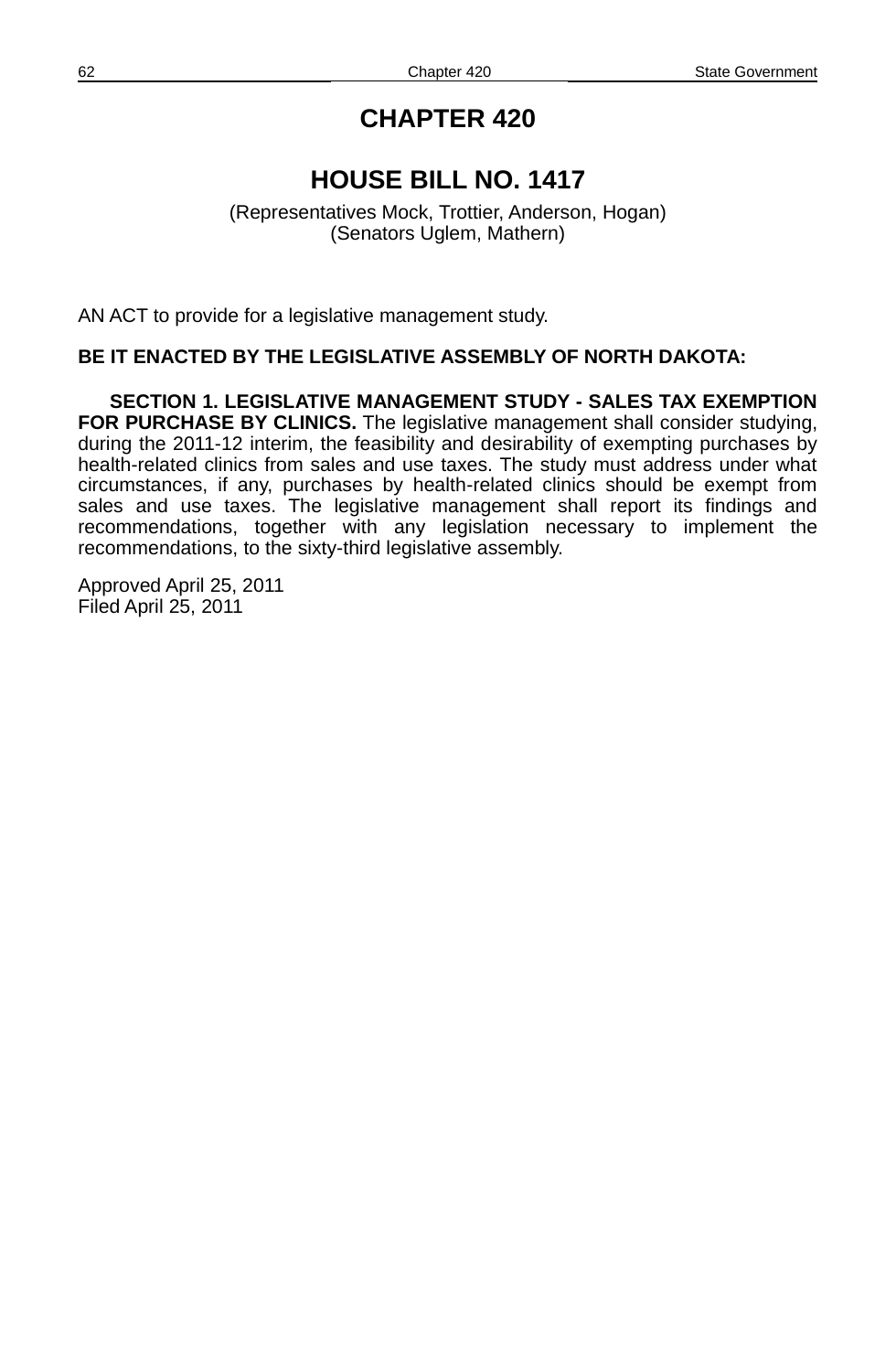# **HOUSE BILL NO. 1442**

(Representatives Ruby, Gruchalla)

AN ACT to provide for a legislative management study relating to consistency of regulations for drivers and motor vehicles.

#### **BE IT ENACTED BY THE LEGISLATIVE ASSEMBLY OF NORTH DAKOTA:**

**SECTION 1. LEGISLATIVE MANAGEMENT STUDY - DRIVERS AND MOTOR VEHICLES.** During the 2011-12 interim, the legislative management shall consider studying the regulations of drivers and of motor vehicles in the North Dakota Century Code for consistency, clarity, and substance. The legislative management shall report its findings and recommendations, together with any legislation required to implement the recommendations, to the sixty-third legislative assembly.

Approved April 25, 2011 Filed April 25, 2011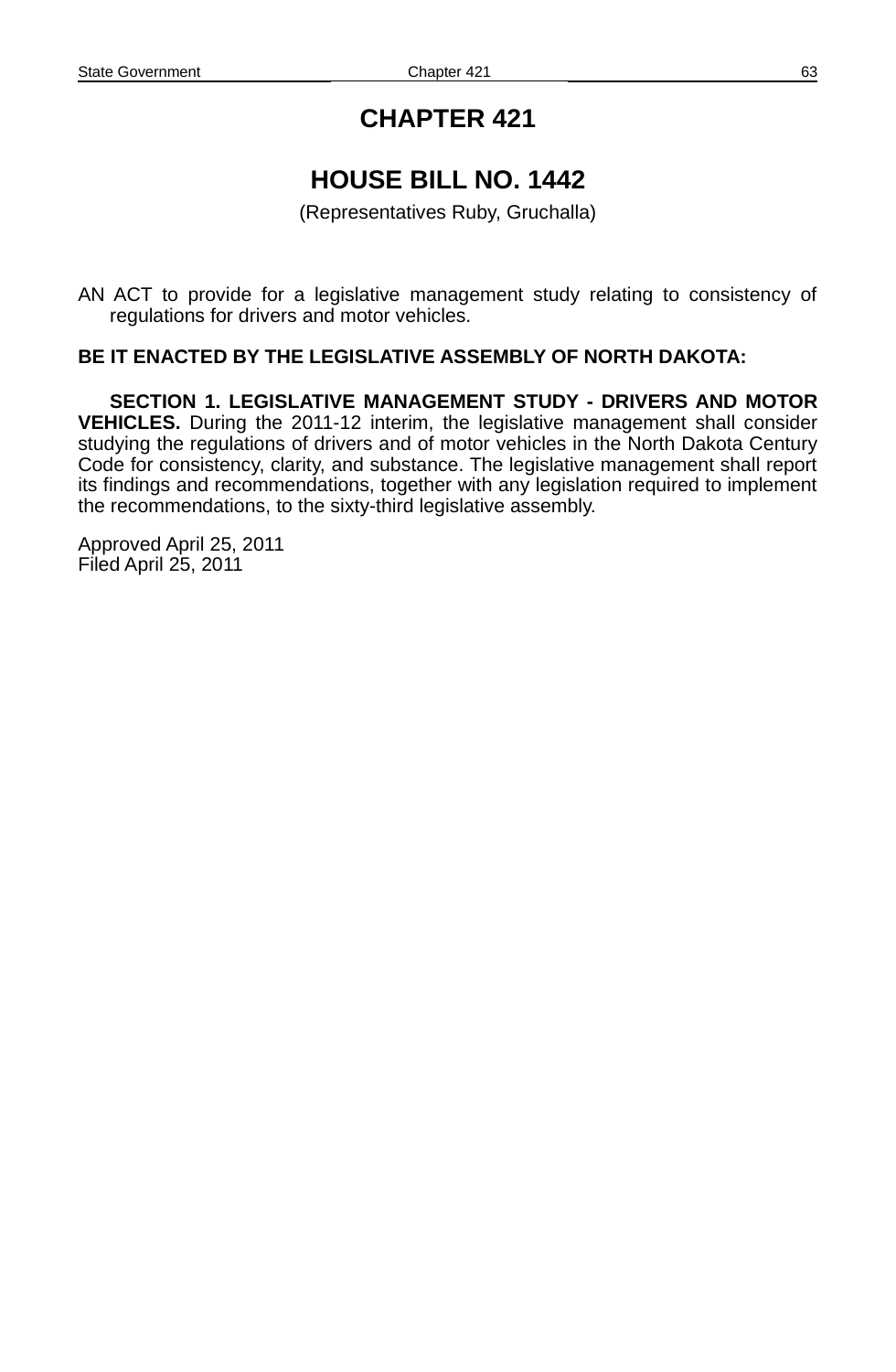# **SENATE BILL NO. 2125**

(Government and Veterans Affairs Committee) (At the request of the Commission on Uniform State Laws)

AN ACT to provide for a legislative management study of the feasibility and desirability of adopting the Uniform Electronic Recording of Custodial Interrogations Act.

### **BE IT ENACTED BY THE LEGISLATIVE ASSEMBLY OF NORTH DAKOTA:**

**SECTION 1. LEGISLATIVE MANAGEMENT STUDY - UNIFORM ELECTRONIC RECORDING OF CUSTODIAL INTERROGATIONS ACT.** During the 2011-12 interim, the legislative management shall consider studying the feasibility and desirability of adopting the Uniform Electronic Recording of Custodial Interrogations Act. The legislative management shall report its findings and recommendations, together with any legislation necessary to implement the recommendations, to the sixty-third legislative assembly.

Approved April 19, 2011 Filed April 19, 2011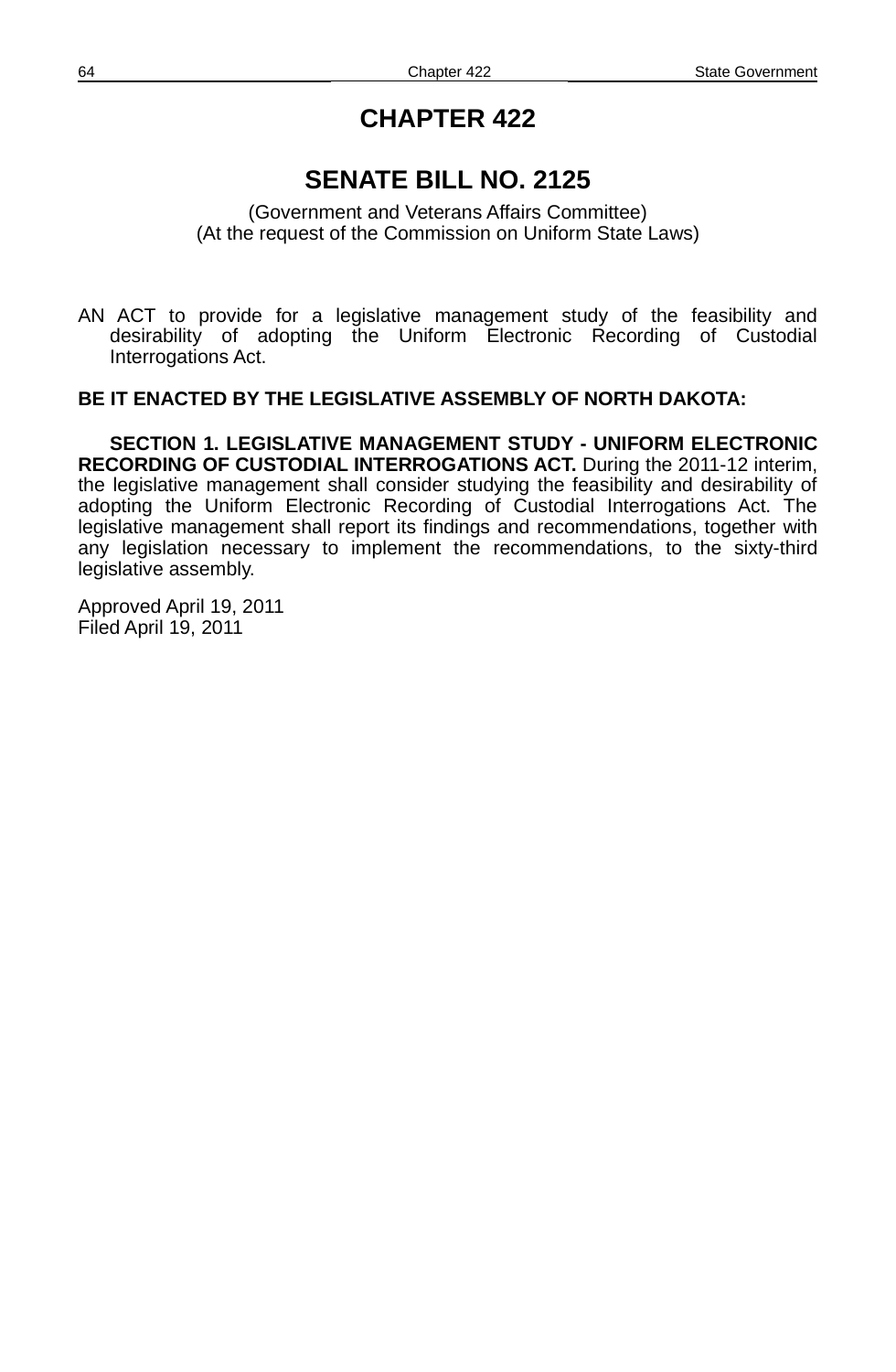# **SENATE BILL NO. 2234**

(Senators Sitte, Cook, Wanzek) (Representatives Brandenburg, Headland, Pollert)

AN ACT to provide for a legislative management study relating to mechanisms for improving coordination and consultation regarding federal designation over land or water resources in North Dakota.

### **BE IT ENACTED BY THE LEGISLATIVE ASSEMBLY OF NORTH DAKOTA:**

**SECTION 1. LEGISLATIVE MANAGEMENT STUDY - LAND OR WATER RESOURCES.** The legislative management shall consider studying, during the 2011-12 interim, various mechanisms for improving coordination and consultation regarding federal designation over land or water resources in North Dakota. The legislative management shall report its findings and recommendations, together with any legislation necessary to implement the recommendations, to the sixty-third legislative assembly.

Approved April 19, 2011 Filed April 20, 2011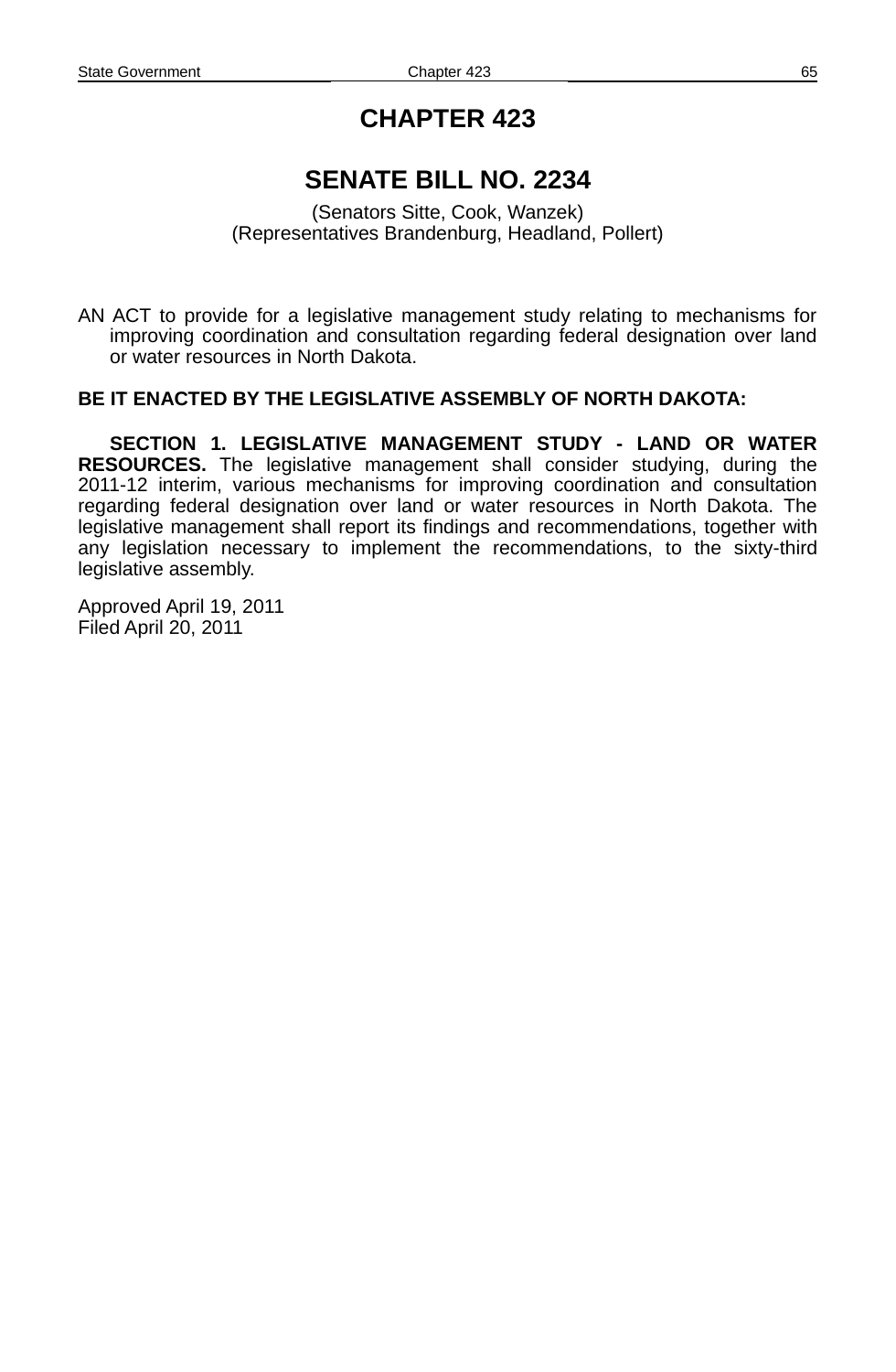## **SENATE BILL NO. 2305**

(Senator Nelson) (Representatives Hawken, Mock)

AN ACT to provide for a legislative management study relating to the extension of juvenile court jurisdiction and the extent of juvenile court jurisdiction in other states.

### **BE IT ENACTED BY THE LEGISLATIVE ASSEMBLY OF NORTH DAKOTA:**

**SECTION 1. LEGISLATIVE MANAGEMENT STUDY - JUVENILE COURT JURISDICTION.** The legislative management shall consider studying, during the 2011-12 interim, the issue of juvenile court jurisdiction and the adult court transfer process and whether any additional juvenile court jurisdictional extensions would serve the best interests of the child and the public in cases in which the child is close to the age of majority. The legislative management shall report its findings and recommendations, together with any legislation necessary to implement the recommendations, to the sixty-third legislative assembly.

Approved April 26, 2011 Filed April 26, 2011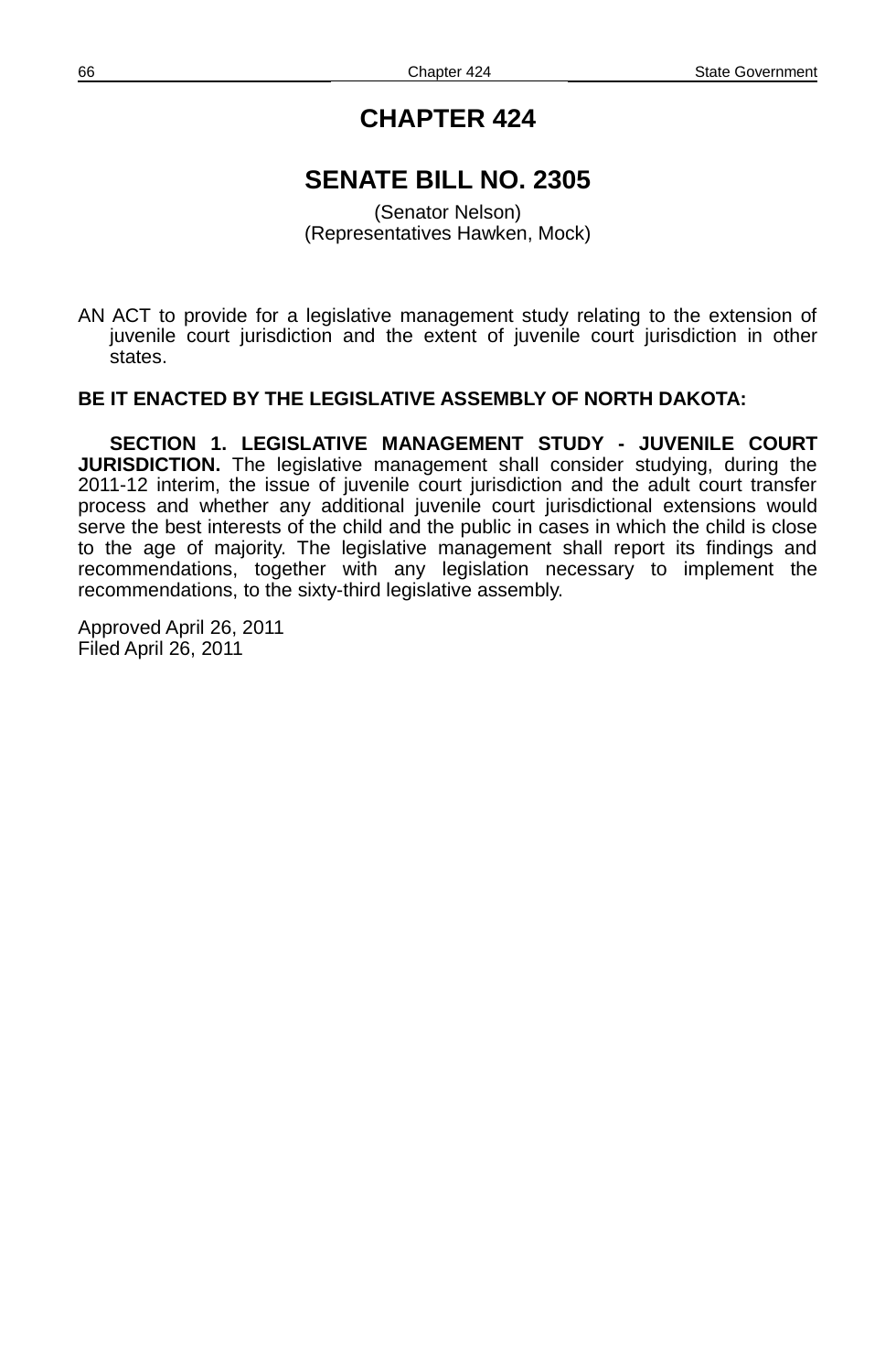# **SENATE BILL NO. 2318**

(Senators Warner, Nodland, Wardner) (Representatives S. Meyer, Onstad)

AN ACT to provide for a legislative management study relating to carbon dioxide storage easements and to the duration of carbon dioxide storage easements.

### **BE IT ENACTED BY THE LEGISLATIVE ASSEMBLY OF NORTH DAKOTA:**

**SECTION 1. LEGISLATIVE MANAGEMENT STUDY - CARBON DIOXIDE STORAGE EASEMENTS.** The legislative management shall consider studying, during the 2011-12 interim, carbon dioxide storage easements and the duration of carbon dioxide storage easements. The legislative management shall report its findings and recommendations, together with any legislation necessary to implement the recommendations, to the sixty-third legislative assembly.

Approved April 19, 2011 Filed April 19, 2011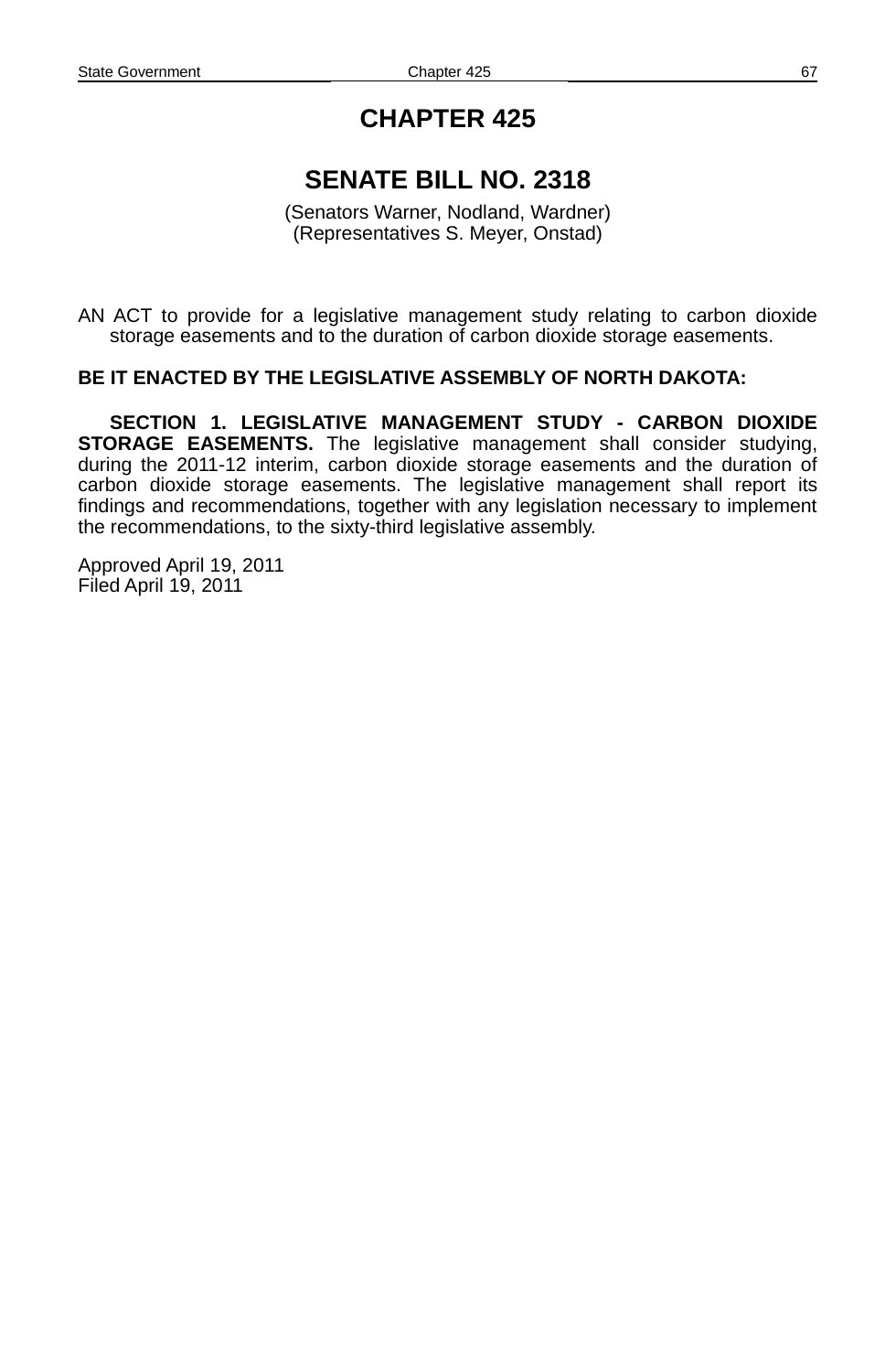## **SENATE BILL NO. 2367**

(Senators Larsen, Sitte, Wanzek) (Representatives Grande, Koppelman, Ruby)

AN ACT to provide for a legislative management study relating to divorce reform and education.

#### **BE IT ENACTED BY THE LEGISLATIVE ASSEMBLY OF NORTH DAKOTA:**

**SECTION 1. LEGISLATIVE MANAGEMENT STUDY - DIVORCE REFORM AND EDUCATION.** During the 2011-12 interim, the legislative management shall consider studying the physical, emotional, and financial effects associated with divorce involving dependent children. The legislative management shall offer legislative policy solutions, including divorce reform legislation and marriage and relational education, which will lead to increasing the number of dependent children living in intact families. The legislative management shall report its findings and recommendations, together with any legislation required to implement the recommendations, to the sixty-third legislative assembly.

Approved April 26, 2011 Filed April 26, 2011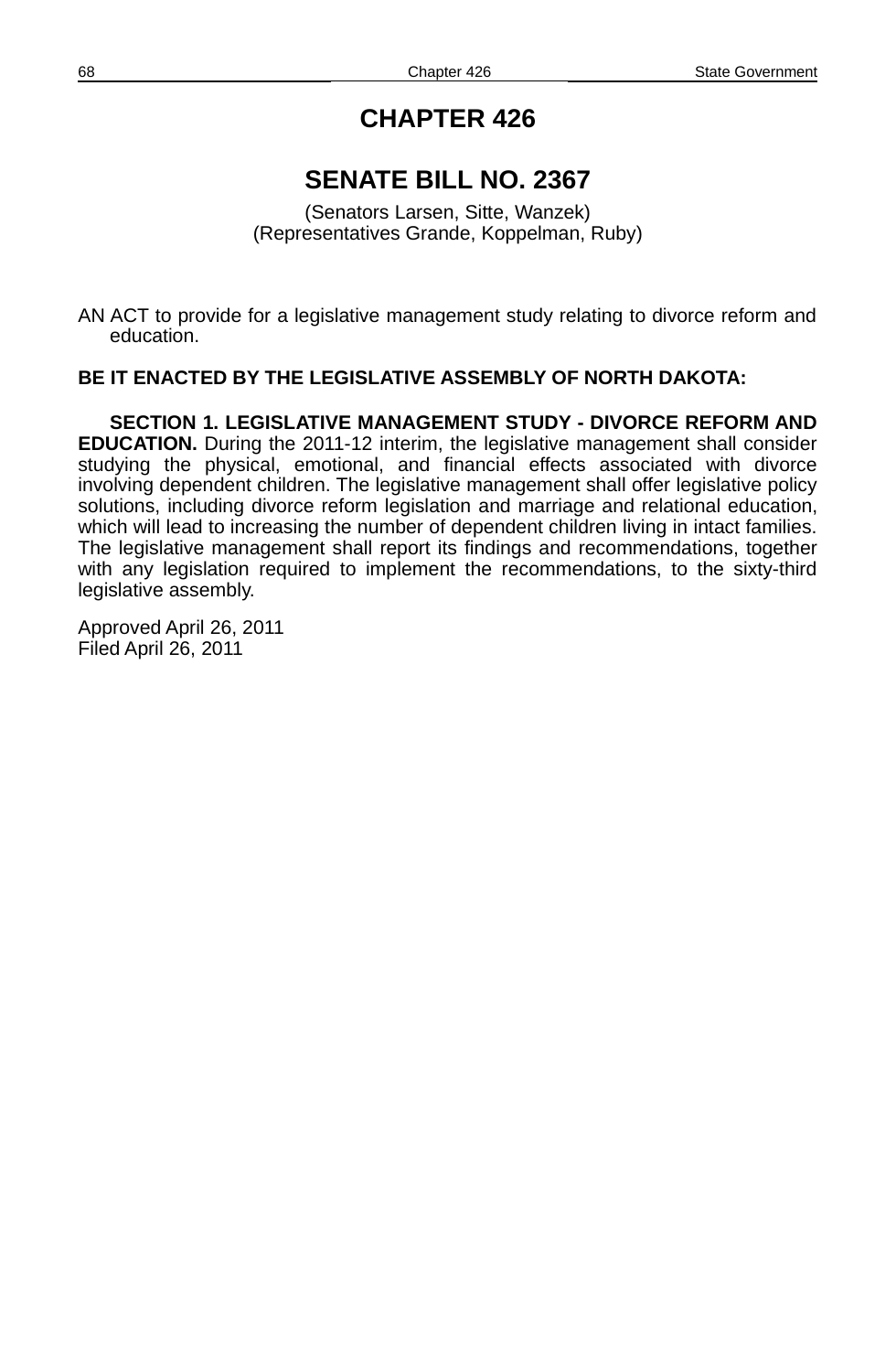## **HOUSE BILL NO. 1033**

(Legislative Management) (Higher Education Committee)

AN ACT to amend and reenact sections 54-44.1-04 and 54-44.1-06 of the North Dakota Century Code, relating to budget requests and block grant appropriations for the North Dakota university system; and to provide for a legislative management study.

#### **BE IT ENACTED BY THE LEGISLATIVE ASSEMBLY OF NORTH DAKOTA:**

**SECTION 1. AMENDMENT.** Section 54-44.1-04 of the North Dakota Century Code is amended and reenacted as follows:

#### **54-44.1-04. (Effective through July 31, 20112013) Budget estimates of budget units filed with the office of the budget - Deadline.**

The head of each budget unit, not later than July fifteenth of each year next preceding the session of the legislative assembly, shall submit to the office of the budget, estimates of financial requirements of the person's budget unit for the next two fiscal years, on the forms and in the manner prescribed by the office of the budget, with such explanatory data as is required by the office of the budget and such additional data as the head of the budget unit wishes to submit. The budget estimates for the North Dakota university system must include block grants for the university system for a base funding component and for an initiative funding component for specific strategies or initiatives and a budget estimate for an asset funding component for renewal and replacement of physical plant assets at the institutions of higher education. The estimates so submitted must bear the approval of the board or commission of each budget unit for which a board or commission is constituted. The director of the budget in the director's discretion may extend the filing date for any budget unit if the director finds there is some circumstance that makes it advantageous to authorize the extension. If a budget unit has not submitted its estimate of financial requirements by the required date or within a period of extension set by the director of the budget, the director of the budget shall prepare the budget unit's estimate of financial requirements except the estimate may not exceed ninety percent of the budget unit's previous biennial appropriation. The director of the budget or a subordinate officer as the director designates shall examine the estimates and shall afford to the heads of budget units reasonable opportunity for explanation in regard thereto and, when requested, shall grant to the heads of budget units a hearing thereon which must be open to the public.

**(Effective after July 31, 20112013) Budget estimates of budget units filed with the office of the budget - Deadline.** The head of each budget unit, not later than July fifteenth of each year next preceding the session of the legislative assembly, shall submit to the office of the budget, estimates of financial requirements of the person's budget unit for the next two fiscal years, on the forms and in the manner prescribed by the office of the budget, with such explanatory data as is required by the office of the budget and such additional data as the head of the budget unit wishes to submit. The estimates so submitted must bear the approval of the board or commission of each budget unit for which a board or commission is constituted. The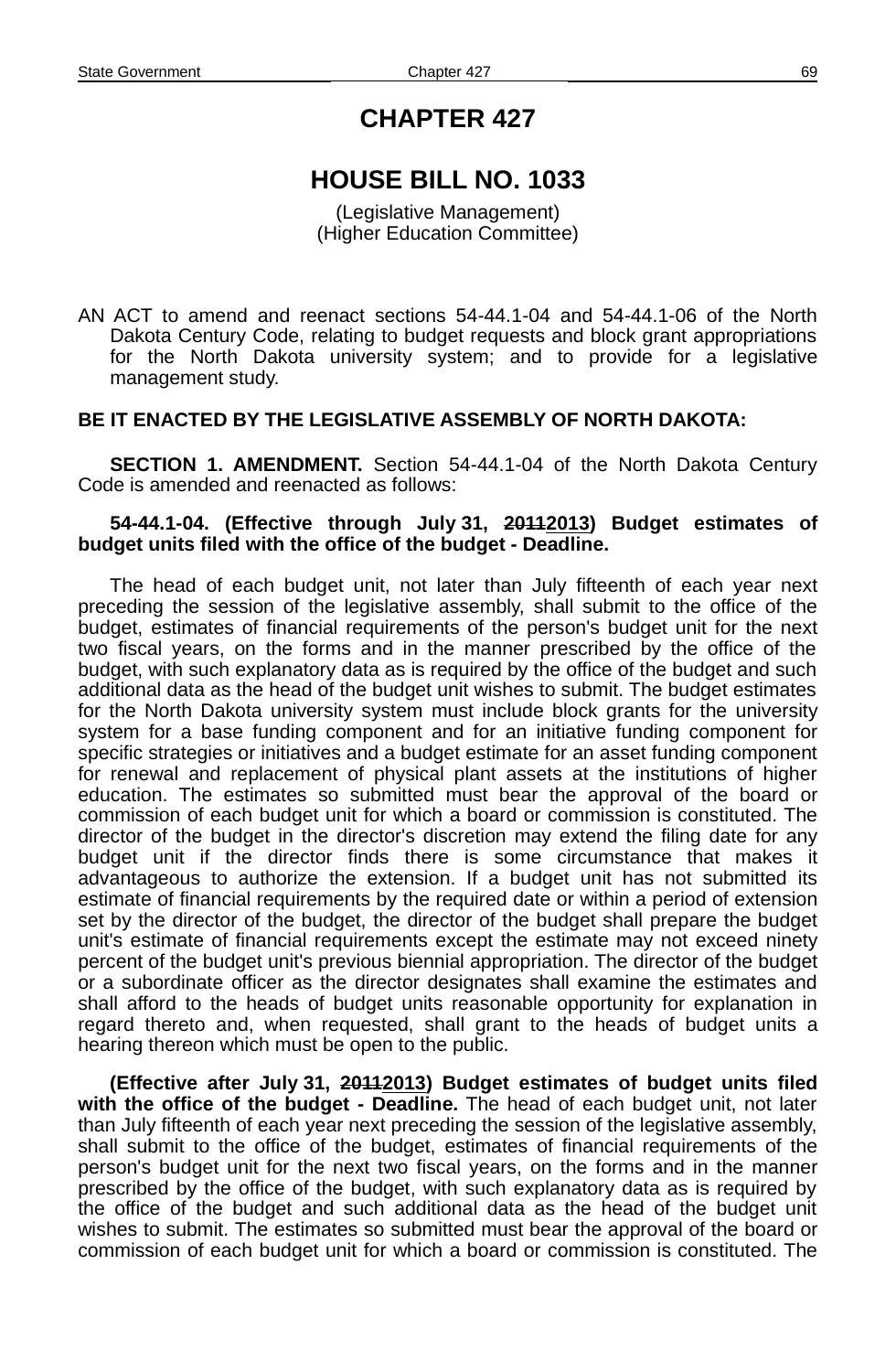director of the budget may extend the filing date for any budget unit if the director finds there is some circumstance that makes it advantageous to authorize the extension. If a budget unit has not submitted its estimate of financial requirements by the required date or within a period of extension set by the director of the budget, the director of the budget shall prepare the budget unit's estimate of financial requirements except the estimate may not exceed ninety percent of the budget unit's previous biennial appropriation. The director of the budget or a subordinate officer as the director shall designate shall examine the estimates and shall afford to the heads of budget units reasonable opportunity for explanation in regard thereto and, when requested, shall grant to the heads of budget units a hearing thereon which must be open to the public.

**SECTION 2. AMENDMENT.** Section 54-44.1-06 of the North Dakota Century Code is amended and reenacted as follows:

### **54-44.1-06. (Effective through July 31, 20112013) Preparation of the budget data - Contents.**

The director of the budget, through the office of the budget, shall prepare budget data which must contain and include the following:

- 1. Summary statements of the financial condition of the state, accompanied by the detailed schedules of assets and liabilities as the director of the budget determines desirable, which must include the following:
	- a. Summary statements of fund balances and assets showing in detail for each fund the surplus or deficit at the beginning of each of the two fiscal years of the previous biennium and the first fiscal year of the present biennium, the actual revenue for those years, the total appropriations for the previous and present biennium, and the total expenditures for those fiscal years; and
	- b. Similar summary statements of the estimated fund balances and assets for the current fiscal year and each of the fiscal years of the next biennium.

Summary statements may include a comparative consolidated balance sheet showing all the assets and liabilities of the state and the surplus or deficit, as the case may be, at the close of the first fiscal year of the current biennium.

- 2. Statements of actual revenue for the previous biennium, the first year of the present biennium, and the estimated revenue of the current fiscal year and of the next biennium, and a statement of unappropriated surplus expected to have accrued in the state treasury at the beginning of the next fiscal year. The statement of unappropriated surplus for the general fund must reflect any projected deficiency appropriations relating to expenditures from the general fund for the present biennium. The statements of revenue and estimated revenue must be classified by sources and by budget unit collecting them. Existing sources of revenue must be analyzed as to their equity, productivity, and need for revision, and any proposed new sources of revenue must be explained.
- 3. Summary statements of expenditures of the previous biennium and first year of the present biennium, itemized by budget units and classified as prescribed by the director of the budget.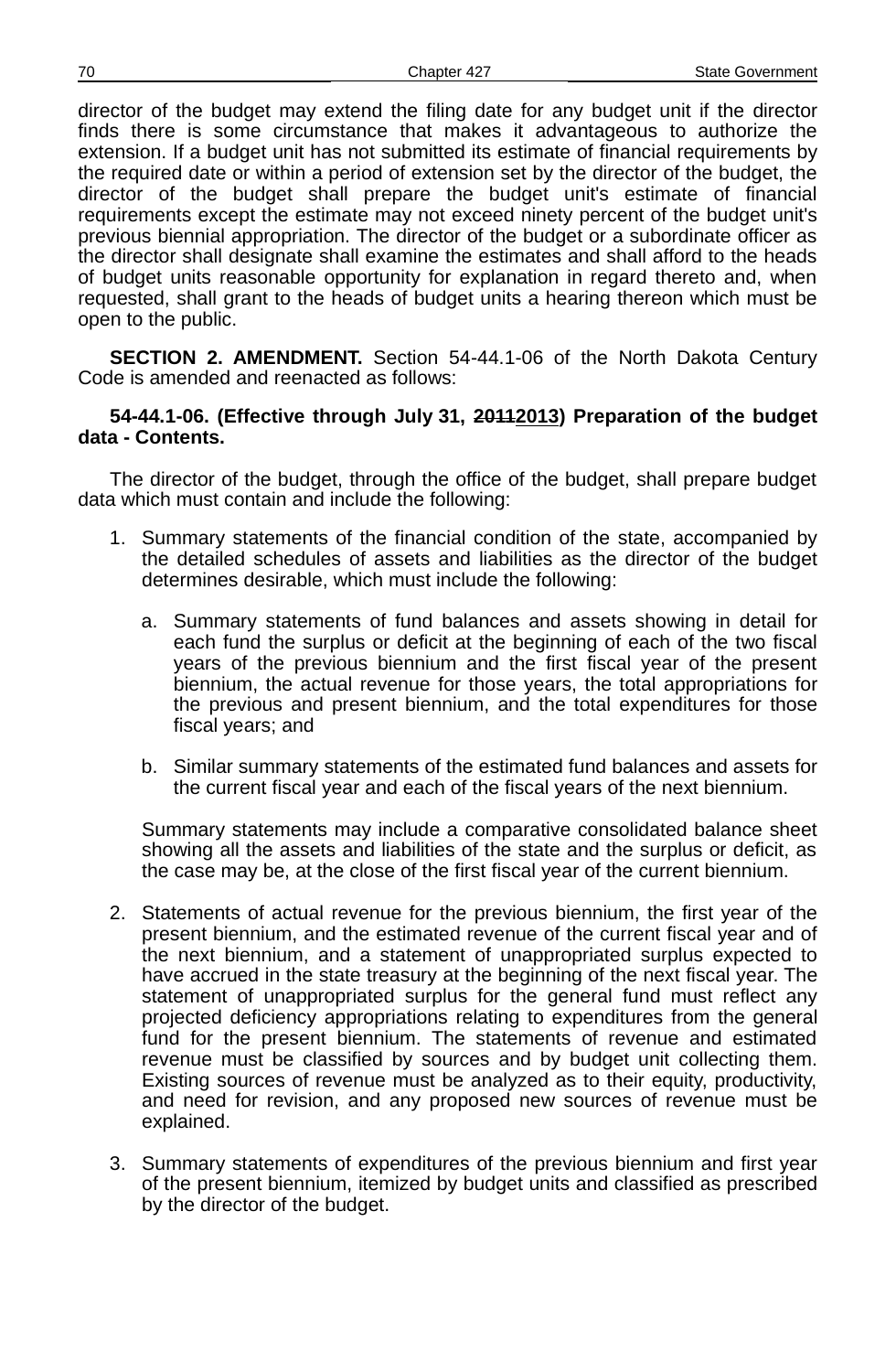- 4. Detailed comparative statements of expenditures and requests for appropriations by funds, budget units and classification of expenditures, showing the expenditures for the previous biennium, the first fiscal year of the present biennium, the budget of the current biennium, and the governor's recommendation for appropriations for each budget unit for the next biennium, all distributed according to the prescribed classification of expenditures. Following the lists of actual and proposed expenditures of each budget unit there must be a brief explanation of the functions of the unit and comments on its policies and plans and on any considerable differences among the amounts recommended, with any descriptive, quantitative, comparative, and other data as to work done, unit costs, and like information as may be considered necessary or desirable. For capital outlay expenditures involving construction projects to be completed in two or more fiscal years, there must be shown the total estimated cost of each such project and the amount thereof recommended to be appropriated and expended in each ensuing fiscal year until completion of the project. Capital outlay needs may be projected for at least two years beyond the period covered by the budget.
- 5. A detailed statement showing the estimate of all moneys required to be raised or appropriated for the payment of interest upon the funded debt of the state and its other obligations bearing interest, and the amount of money required to be contributed in the two next ensuing fiscal years to the general sinking funds maintained for the redemption and payment of the debts of the state.
- 6. A summary statement of the unappropriated fund balance estimated to be available at the beginning of the next biennium, and the estimated revenue of the next biennium, as compared with the total recommended amounts of appropriation for all classes of expenditures for the next biennium, and if the total of the recommended expenditures exceeds the total of the estimated resources, recommendations as to how the deficiency is to be met and estimates of any proposed additional revenue.
- 7. Drafts of proposed general and special appropriations acts embodying the budget data and recommendations of the governor for appropriations for the next biennium and drafts of such revenues and other acts recommended by the governor for putting into effect the proposed financial plan. The recommended general appropriation for each budget unit must be specified in a separate section of the general appropriations act. The draft of the proposed appropriations act for the North Dakota university system must include block grants for a base funding appropriation and for an initiative funding appropriation for specific strategies or initiatives and an appropriation for asset funding for renewal and replacement of physical plant assets at the institutions of higher education.
- 8. A list of every individual asset or service, excluding real estate, with a value of at least fifty thousand dollars and every group of assets and services comprising a single system with a combined value of at least fifty thousand dollars acquired through a capital or operating lease arrangement or debt financing arrangement by a state agency or institution. The list must include assets or services acquired in the current biennium and anticipated assets or services to be acquired in the next biennium.
- 9. Any other information as the director of the budget determines desirable or as is required by law.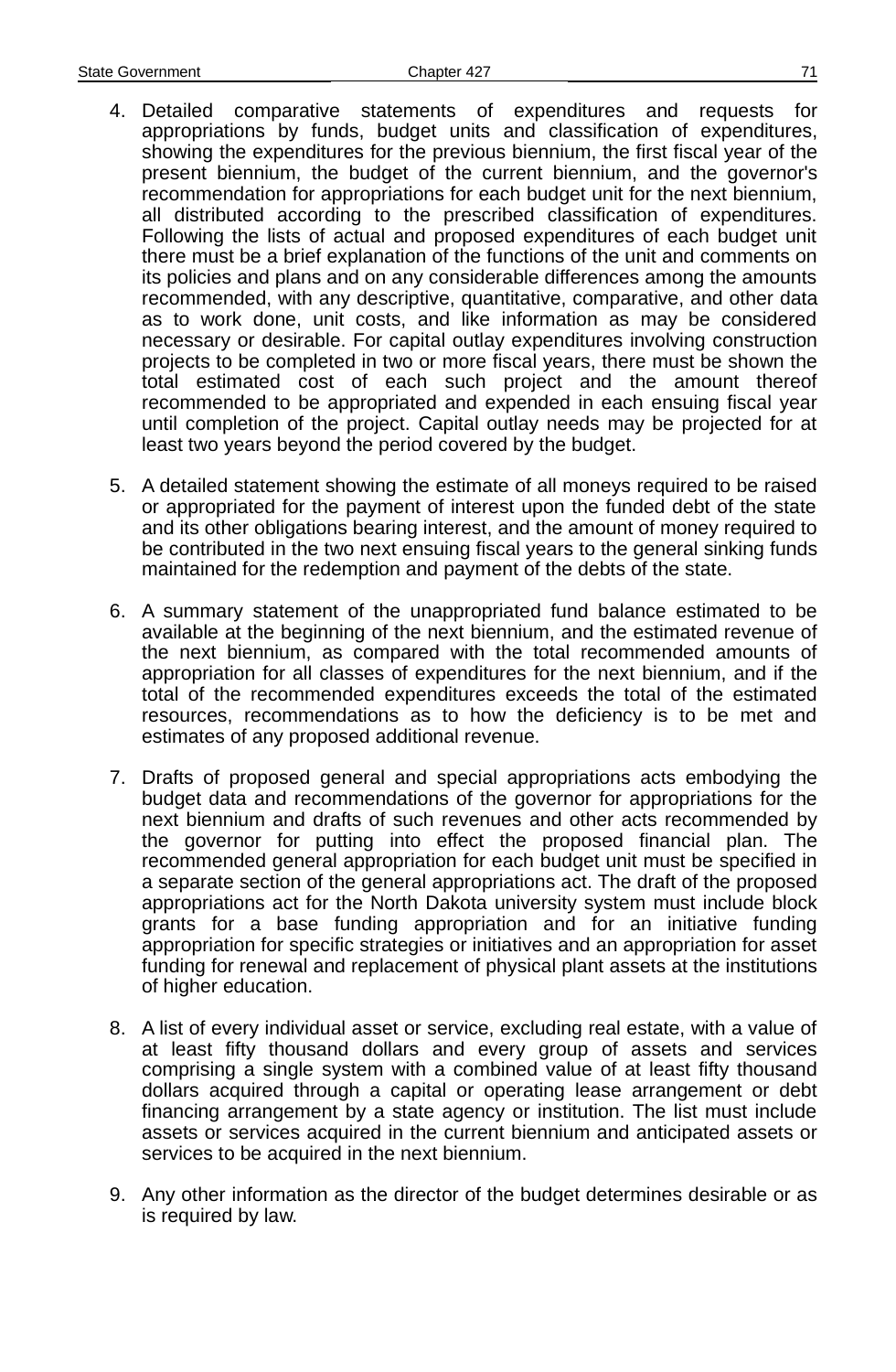(Effective after July 31, 2011-2013) Preparation of the budget data - Contents. The director of the budget, through the office of the budget, shall prepare budget data which must contain and include the following:

- 1. Summary statements of the financial condition of the state, accompanied by the detailed schedules of assets and liabilities as the director of the budget determines desirable, which must include the following:
	- a. Summary statements of fund balances and assets showing in detail for each fund the surplus or deficit at the beginning of each of the two fiscal years of the previous biennium and the first fiscal year of the present biennium, the actual revenue for those years, the total appropriations for the previous and present biennium, and the total expenditures for those fiscal years; and
	- b. Similar summary statements of the estimated fund balances and assets for the current fiscal year and each of the fiscal years of the next biennium.

Summary statements may include a comparative consolidated balance sheet showing all the assets and liabilities of the state and the surplus or deficit, as the case may be, at the close of the first fiscal year of the current biennium.

- 2. Statements of actual revenue for the previous biennium, the first year of the present biennium, and the estimated revenue of the current fiscal year and of the next biennium, and a statement of unappropriated surplus expected to have accrued in the state treasury at the beginning of the next fiscal year. The statement of unappropriated surplus for the general fund must reflect any projected deficiency appropriations relating to expenditures from the general fund for the present biennium. The statements of revenue and estimated revenue must be classified by sources and by budget unit collecting them. Existing sources of revenue must be analyzed as to their equity, productivity, and need for revision, and any proposed new sources of revenue must be explained.
- 3. Summary statements of expenditures of the previous biennium and first year of the present biennium, itemized by budget units and classified as prescribed by the director of the budget.
- 4. Detailed comparative statements of expenditures and requests for appropriations by funds, budget units and classification of expenditures, showing the expenditures for the previous biennium, the first fiscal year of the present biennium, the budget of the current biennium, and the governor's recommendation for appropriations for each budget unit for the next biennium, all distributed according to the prescribed classification of expenditures. Following the lists of actual and proposed expenditures of each budget unit there must be a brief explanation of the functions of the unit and comments on its policies and plans and on any considerable differences among the amounts recommended, with any descriptive, quantitative, comparative, and other data as to work done, unit costs, and like information as may be considered necessary or desirable. For capital outlay expenditures involving construction projects to be completed in two or more fiscal years, there must be shown the total estimated cost of each such project and the amount thereof recommended to be appropriated and expended in each ensuing fiscal year until completion of the project. Capital outlay needs may be projected for at least two years beyond the period covered by the budget.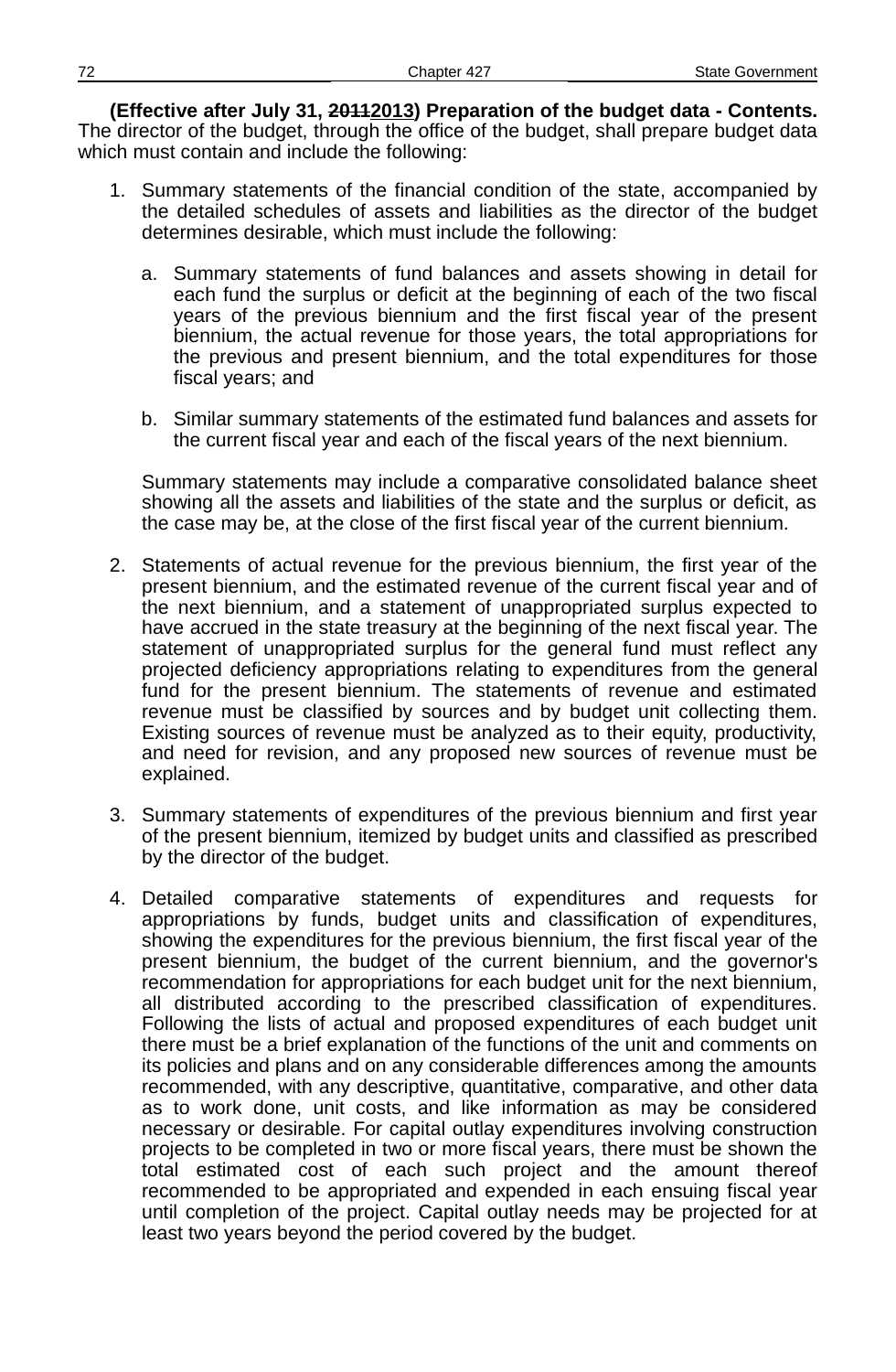- 5. A detailed statement showing the estimate of all moneys required to be raised or appropriated for the payment of interest upon the funded debt of the state and its other obligations bearing interest, and the amount of money required to be contributed in the two next ensuing fiscal years to the general sinking funds maintained for the redemption and payment of the debts of the state.
- 6. A summary statement of the unappropriated fund balance estimated to be available at the beginning of the next biennium, and the estimated revenue of the next biennium, as compared with the total recommended amounts of appropriation for all classes of expenditures for the next biennium, and if the total of the recommended expenditures exceeds the total of the estimated resources, recommendations as to how the deficiency is to be met and estimates of any proposed additional revenue.
- 7. Drafts of a proposed general appropriations act and special appropriations acts embodying the budget data and recommendations of the governor for appropriations for the next biennium and drafts of such revenues and other acts recommended by the governor for putting into effect the proposed financial plan. The recommended general appropriation for each budget unit must be specified in a separate section of the general appropriations act.
- 8. A list of every individual asset or service, excluding real estate, with a value of at least fifty thousand dollars and every group of assets and services comprising a single system with a combined value of at least fifty thousand dollars acquired through a capital or operating lease arrangement or debt financing arrangement by a state agency or institution. The list must include assets or services acquired in the current biennium and anticipated assets or services to be acquired in the next biennium.
- 9. Any other information as the director of the budget determines desirable or as is required by law.

**SECTION 3. LEGISLATIVE MANAGEMENT STUDY - HIGHER EDUCATION.** During the 2011-12 interim, the legislative management chairman may appoint an interim higher education committee to study issues affecting higher education. The study may include a review of:

- 1. Higher education funding mechanisms, including:
	- a. Performance-based funding methods.
	- b. Funding based on student enrollment calculations.
	- c. Funding from grants.
	- d. Funding based on program cost analysis.
- 2. Higher education budget methods, including:
	- a. Block grant funding for operations based on institution type.
	- b. Block grant funding for specific initiatives based on institution type.
	- c. Funding for capital asset maintenance, including deferred maintenance.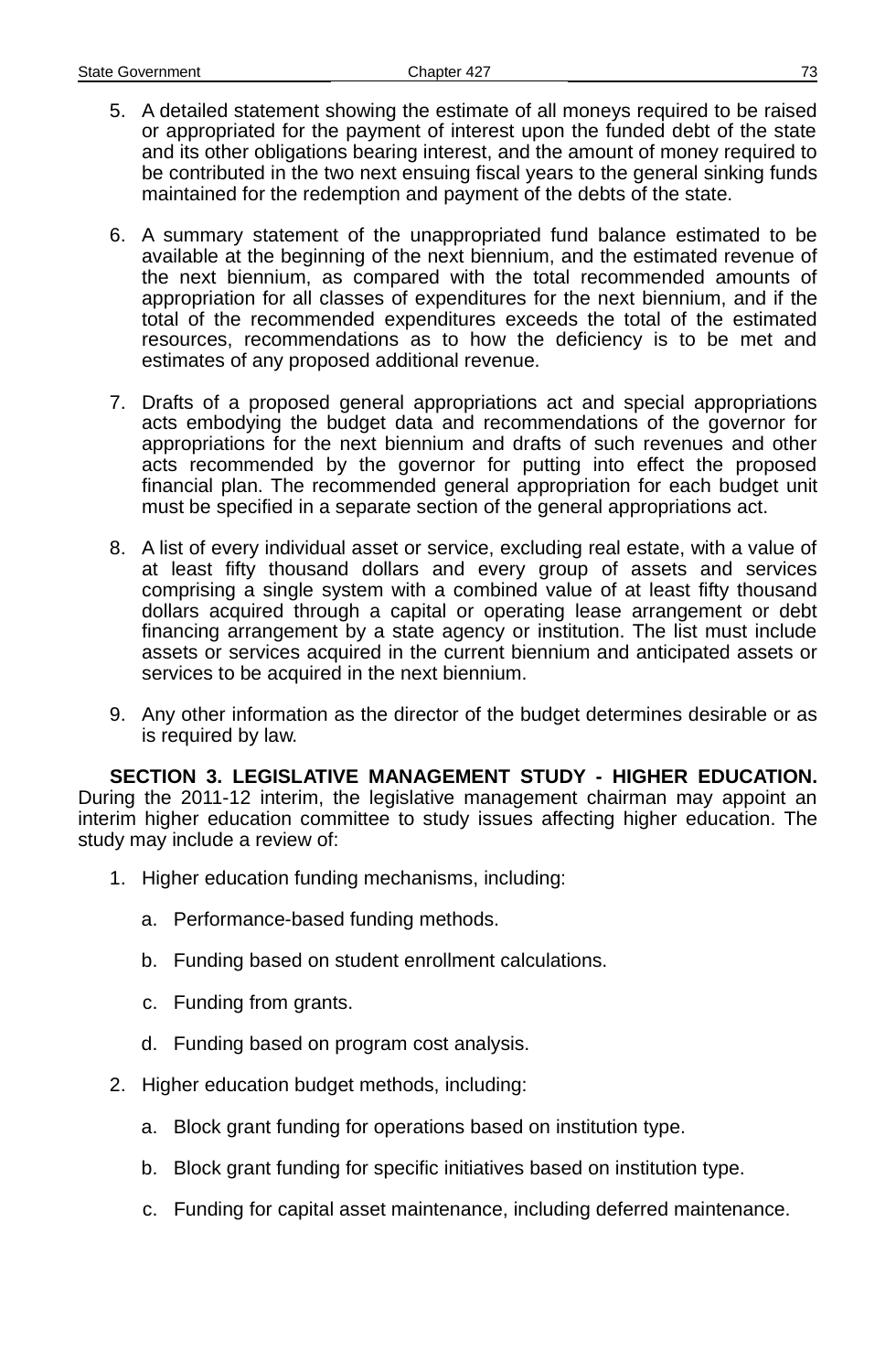The legislative management shall report its findings and recommendations, together with any legislation required to implement the recommendations, to the sixty-third legislative assembly.

Approved May 9, 2011 Filed May 10, 2011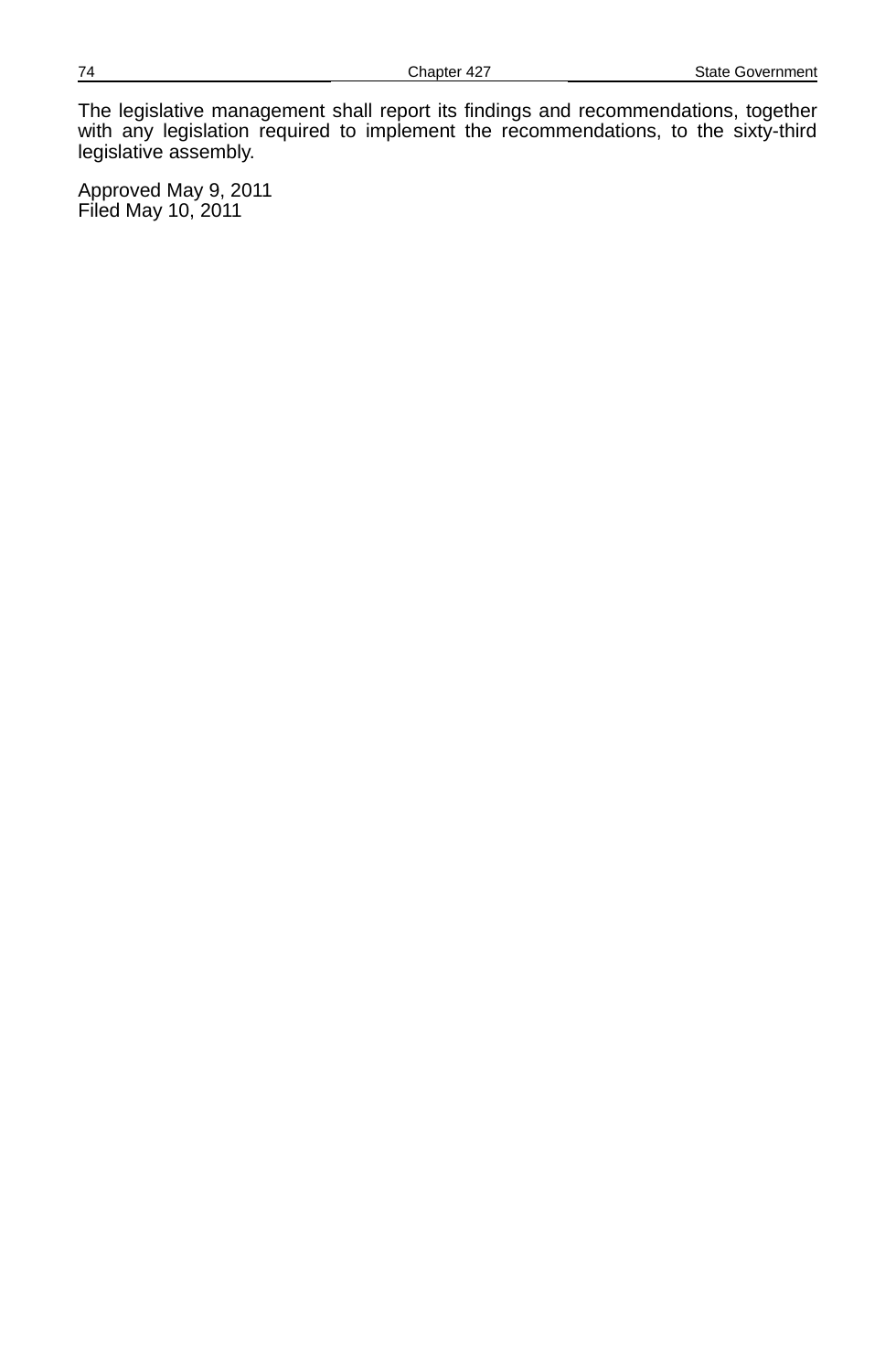# **HOUSE BILL NO. 1034**

(Legislative Management) (Higher Education Committee)

AN ACT to amend and reenact section 54-44.1-11 of the North Dakota Century Code, relating to the cancellation of unexpended appropriations for the North Dakota university system.

## **BE IT ENACTED BY THE LEGISLATIVE ASSEMBLY OF NORTH DAKOTA:**

**SECTION 1. AMENDMENT.** Section 54-44.1-11 of the North Dakota Century Code is amended and reenacted as follows:

#### 54-44.1-11. (Effective through July 31, 20112013) Office of management and **budget to cancel unexpended appropriations - When they may continue.**

Except as otherwise provided by law, the office of management and budget, thirty days after the close of each biennial period, shall cancel all unexpended appropriations or balances of appropriations after the expiration of the biennial period during which they became available under the law. Unexpended appropriations for the state historical society are not subject to this section and the state historical society shall report on the amounts and uses of funds carried over from one biennium to the appropriations committees of the next subsequent legislative assembly. Unexpended appropriations for the North Dakota university system are not subject to this section and the North Dakota university system shall report on the amounts and uses of funds carried over from one biennium to the next to subsequent appropriations committees of the legislative assembly. The chairmen of the appropriations committees of the senate and house of representatives of the legislative assembly with the office of the budget may continue appropriations or balances in force for not more than two years after the expiration of the biennial period during which they became available upon recommendation of the director of the budget for:

- 1. New construction projects.
- 2. Major repair or improvement projects.
- 3. Purchases of new equipment costing more than ten thousand dollars per unit if it was ordered during the first twelve months of the biennium in which the funds were appropriated.
- 4. The purchase of land by the state on a "contract for deed" purchase if the total purchase price is within the authorized appropriation.
- 5. Purchases by the department of transportation of roadway maintenance equipment costing more than ten thousand dollars per unit if the equipment was ordered during the first twenty-one months of the biennium in which the funds were appropriated.
- 6. Authorized ongoing information technology projects.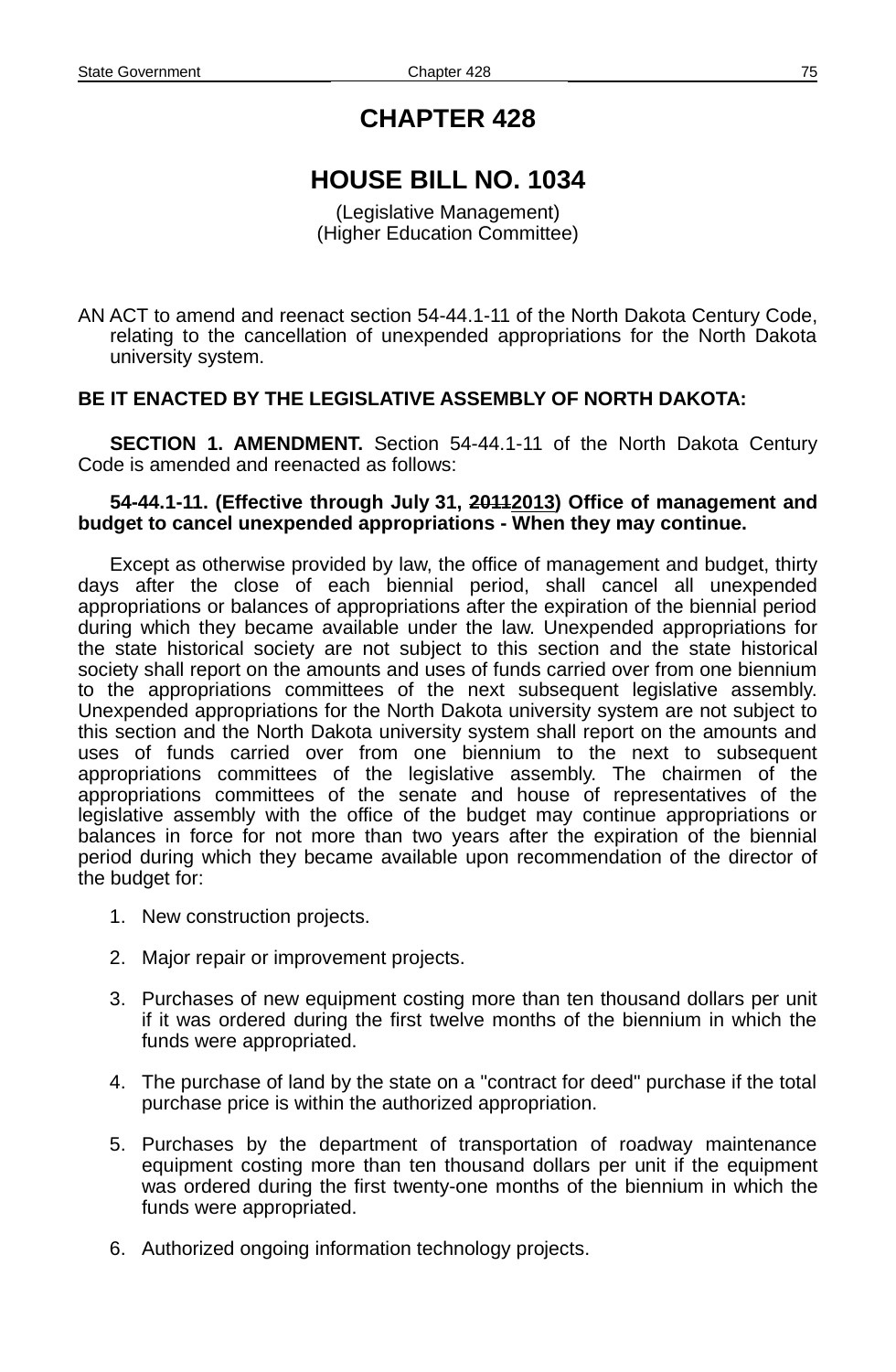**(Effective after July 31, 20112013) Office of management and budget to cancel unexpended appropriations - When they may continue.** The office of management and budget, thirty days after the close of each biennial period, shall cancel all unexpended appropriations or balances of appropriations after the expiration of the biennial period during which they became available under the law. Unexpended appropriations for the state historical society are not subject to this section and the state historical society shall report on the amounts and uses of funds carried over from one biennium to the appropriations committees of the next subsequent legislative assembly. The chairmen of the appropriations committees of the senate and house of representatives of the legislative assembly with the office of the budget may continue appropriations or balances in force for not more than two years after the expiration of the biennial period during which they became available upon recommendation of the director of the budget for:

- 1. New construction projects.
- 2. Major repair or improvement projects.
- 3. Purchases of new equipment costing more than ten thousand dollars per unit if it was ordered during the first twelve months of the biennium in which the funds were appropriated.
- 4. The purchase of land by the state on a "contract for deed" purchase if the total purchase price is within the authorized appropriation.
- 5. Purchases by the department of transportation of roadway maintenance equipment costing more than ten thousand dollars per unit if the equipment was ordered during the first twenty-one months of the biennium in which the funds were appropriated.
- 6. Authorized ongoing information technology projects.

Approved April 19, 2011 Filed April 20, 2011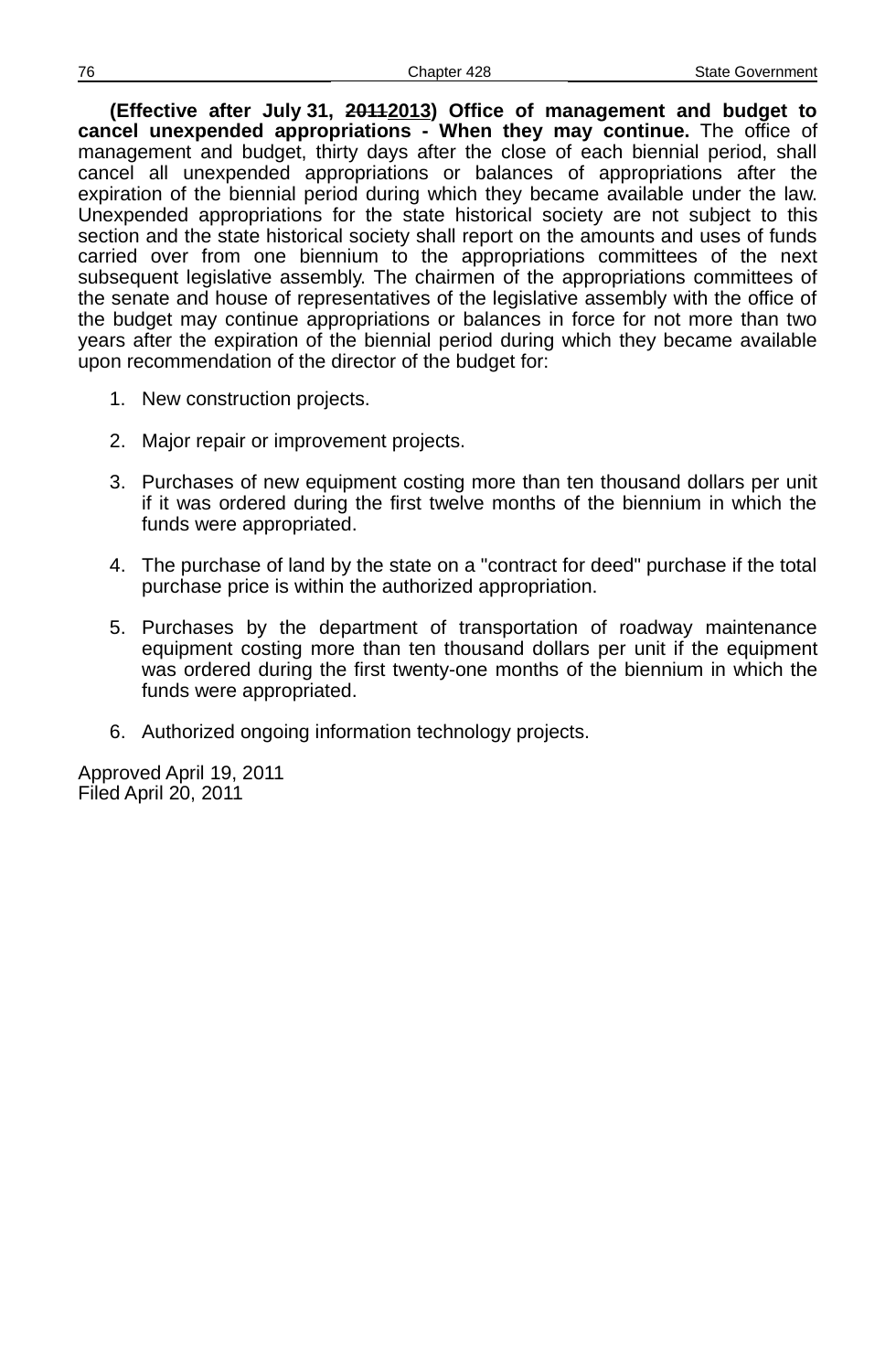# **HOUSE BILL NO. 1031**

(Legislative Management) (Government Services Committee)

AN ACT to create and enact a new section to chapter 54-44.3 of the North Dakota Century Code, relating to a state compensation philosophy statement; to provide for implementation of changes to the classified employee compensation system; to provide for status reports to the sixty-second legislative assembly and to the budget section; and to declare an emergency.

## **BE IT ENACTED BY THE LEGISLATIVE ASSEMBLY OF NORTH DAKOTA:**

**SECTION 1.** A new section to chapter 54-44.3 of the North Dakota Century Code is created and enacted as follows:

#### **Compensation philosophy statement.**

The compensation program for classified state employees must be designed to recruit, retain, and motivate a quality workforce for the purpose of providing efficient and effective services to the citizens of North Dakota. For purposes of this section, "compensation" is defined as base salary and related fringe benefits.

The compensation program must:

- 1. Provide a competitive employee compensation package based on job content evaluation, internal equity, and external competitiveness balanced by the state's fiscal conditions.
- 2. Be based on principles of fairness and equity.
- 3. Include a consistent compensation policy which allows for multiple pay structures to address varying occupational specialties.
- 4. Set the external competitiveness target for salary range midpoints at a competitive level of relevant labor markets. For purposes of this section, "relevant labor markets" is defined as the labor markets from which the state attracts employees in similar positions and the labor markets to which the state loses employees in similar positions.
- 5. Include a process for providing compensation adjustments that considers a combination of factors, including achievement of performance objectives or results, competency determinations, recognition of changes in job content, and acquisition and application of advanced skills or knowledge.
- 6. Provide funding for compensation adjustments based on the dollar amounts determined necessary to provide competitive compensation in accordance with the state's compensation philosophy. Funding for compensation adjustments may not be provided as a statewide percentage increase attributable to all employees nor as part of a statewide pool of funds designated for addressing equity issues.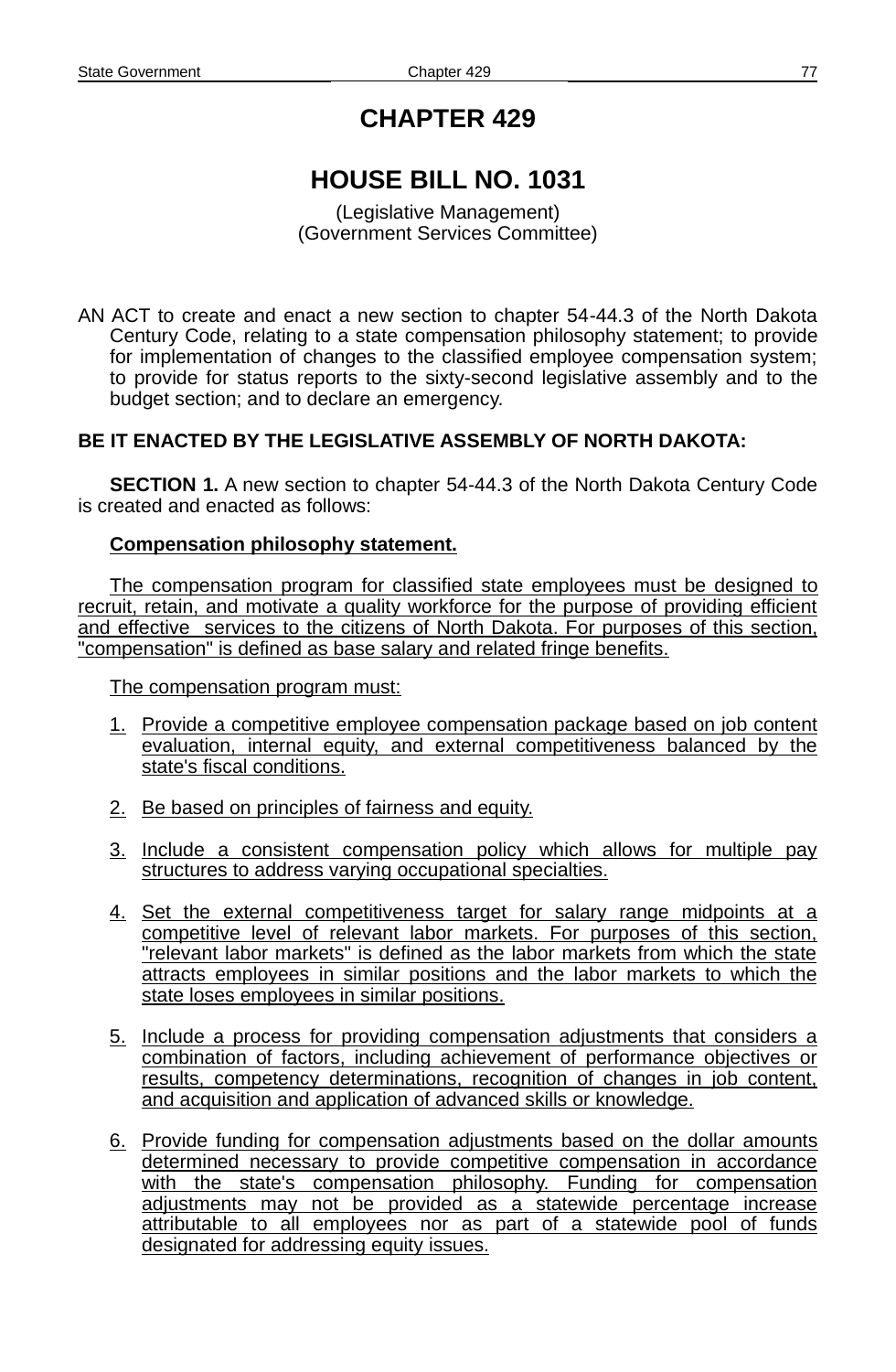7. Consider the needs of the state as an employer and the tax effect on North Dakota citizens.

The office of management and budget shall develop and consistently administer the compensation program for classified state employees and ensure that state agencies adhere to the components of the state's compensation philosophy. The office of management and budget shall regularly conduct compensation comparisons to ensure that the state's compensation levels are competitive with relevant labor markets.

The legislative assembly recognizes the importance of providing annual compensation adjustments to employees based on performance and equity to maintain the market competitiveness of the compensation system.

**SECTION 2. COMPENSATION SYSTEM INITIATIVES - IMPLEMENTATION.** The office of management and budget shall implement the following initiatives relating to the classified state employee compensation system for the period beginning with the effective date of this Act and ending June 30, 2011:

- 1. Adjust the methods used to determine classified state employee classifications by:
	- a. Simplifying the classification and reclassification process.
	- b. Revising classification and reclassification forms to collect additional information, including information from the employee.
	- c. Revising classification specifications to ensure duties and responsibilities increase in complexity within a classification series and that minimum qualifications are appropriate.
	- d. Communicating and educating employees on the classification process.
- 2. Minimize salary inequities both within an agency and within state government by:
	- a. Providing job evaluation training for human resource management services job evaluators.
	- b. Evaluating, reviewing, and refining common job classifications to create a framework of classified positions.
	- c. Reviewing unique job classifications and developing a classification framework that ensures internal equity exists and that all classifications are appropriate.
	- d. Identifying broad compensation system classifications and determining the appropriateness of the classification.
	- e. Identifying jobs that are unique to an agency and assessing the appropriateness of these jobs being included in statewide classifications.
- 3. Develop appropriate market comparisons and methods to set pay grade minimums, maximums, and midpoints by: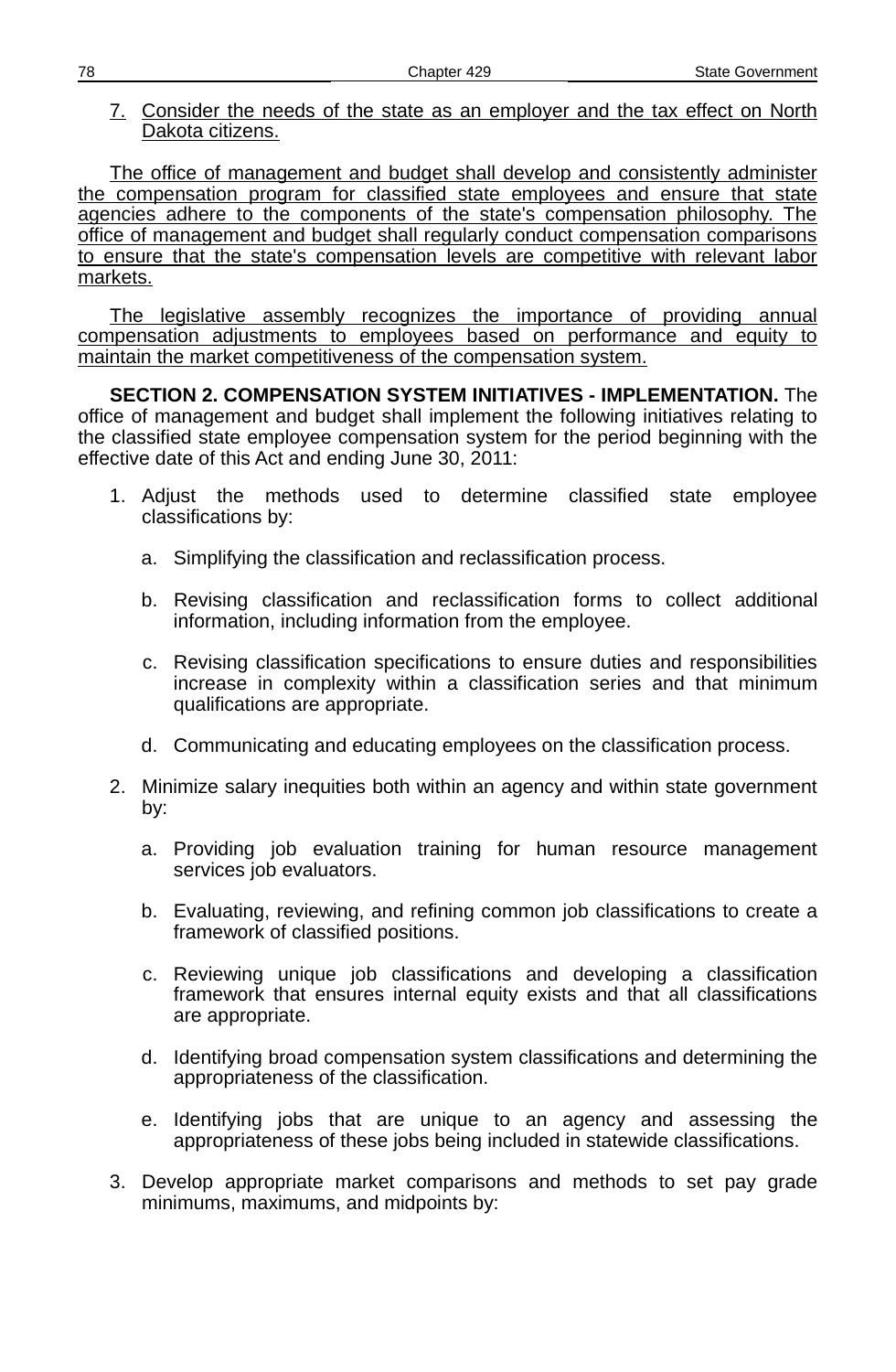- a. Redesigning the grade structure and reassigning common and unique job classifications.
- b. Customizing salary surveys and market analyses for the determined relevant labor market.
- c. Identifying job family and occupational groups that require different pay strategies from regular pay classifications.
- d. Developing salary ranges for the general pay structure and for job family and occupational group structures.
- e. Decreasing the width of salary ranges and performing cost-to-implement analyses.
- f. Performing statewide, agency, and job family and occupational group internal equity analyses.
- 4. Develop cost estimates for potential fringe benefits adjustments relating to:
	- a. Increasing the basic life insurance benefit from the current level of one thousand three hundred dollars to an amount equal to each employee's annual salary level or a benefit level of at least twenty-five thousand dollars.
	- b. Implementing a long-term disability benefit separate from the pension plan.
	- c. Requiring employees to share in the cost of health care insurance premiums.
- 5. Expand recruitment and retention tools by:
	- a. Developing guidelines and amounts for recruitment and retention bonuses.
	- b. Defining the type of performance to be recognized and rewarded through a performance bonus.
	- c. Reviewing the appropriateness of performance bonus maximums.
	- d. Continuing to assist agencies in determining the appropriate utilization of nonmonetary rewards for employee retention efforts.
	- e. Developing a targeted retention program for employees with three to five years of service.
- 6. Develop a consistent long-term salary increase administration policy by determining the funding request for salary adjustments using a single funding allocation method that includes performance and equity components.
- 7. Analyze the effect of:
	- a. Appropriating funds to agencies for accrued employee annual leave and sick leave.
	- b. Defining "vacant" positions and excluding long-term vacant positions fromagency budget requests.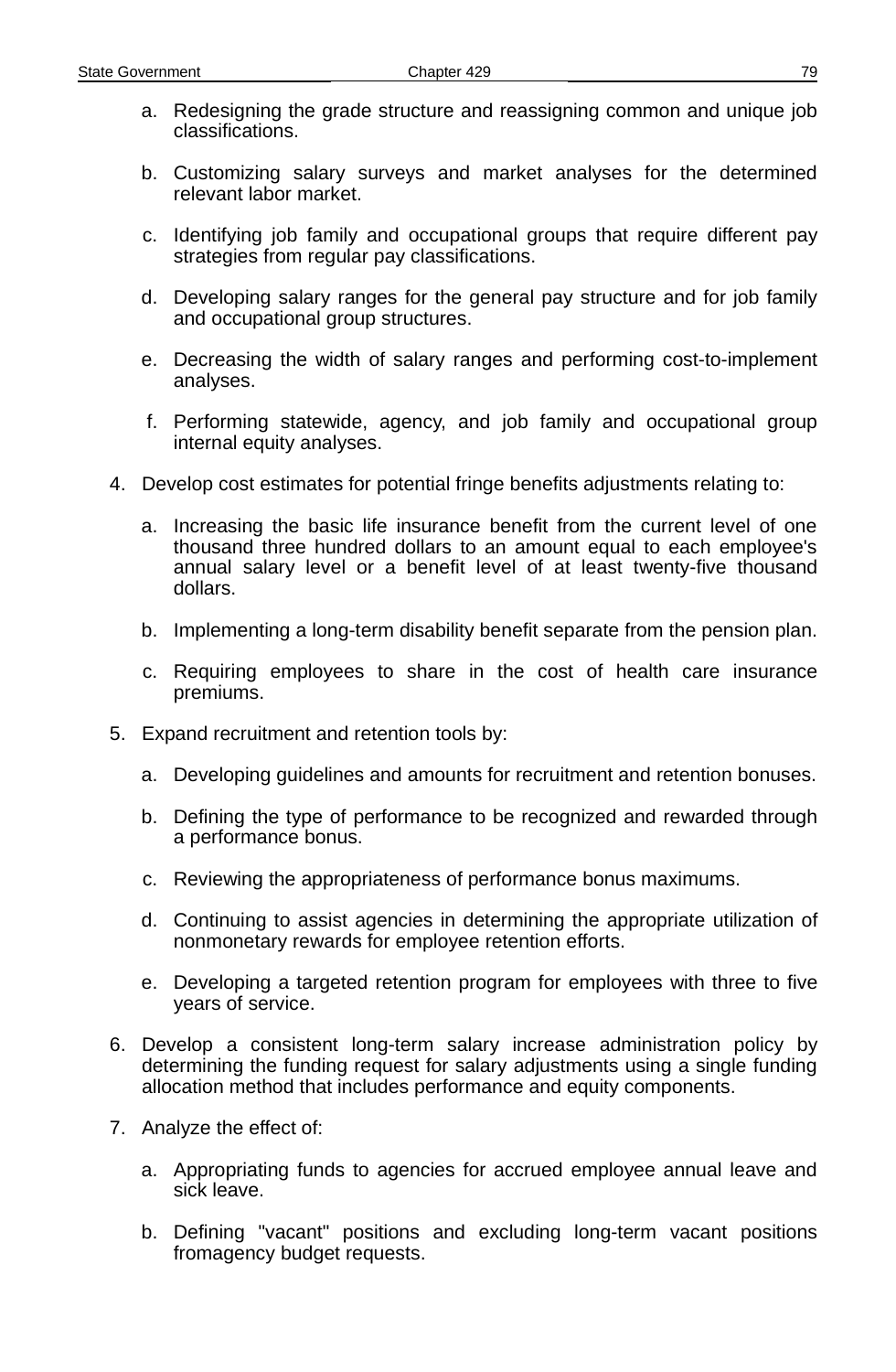**SECTION 3. OFFICE OF MANAGEMENT AND BUDGET STATUS REPORTS TO JOINT LEGISLATIVE COMMITTEE.** The office of management and budget shall provide periodic reports to a joint committee during the sixty-second legislative assembly on the status of implementation of the compensation system changes in accordance with section 2 of this Act for the period beginning with the effective date of this Act and ending with the adjournment of the sixty-second legislative session. The reports must include information on any estimated cost increases resulting from the changes in future bienniums.

**SECTION 4. OFFICE OF MANAGEMENT AND BUDGET STATUS REPORTS TO BUDGET SECTION.** The office of management and budget shall provide periodic reports to the budget section on the status of implementation of the compensation system changes in accordance with section 2 of this Act during the 2011-12 interim.

**SECTION 5. EMERGENCY.** This Act is declared to be an emergency measure.

Approved April 19, 2011 Filed April 19, 2011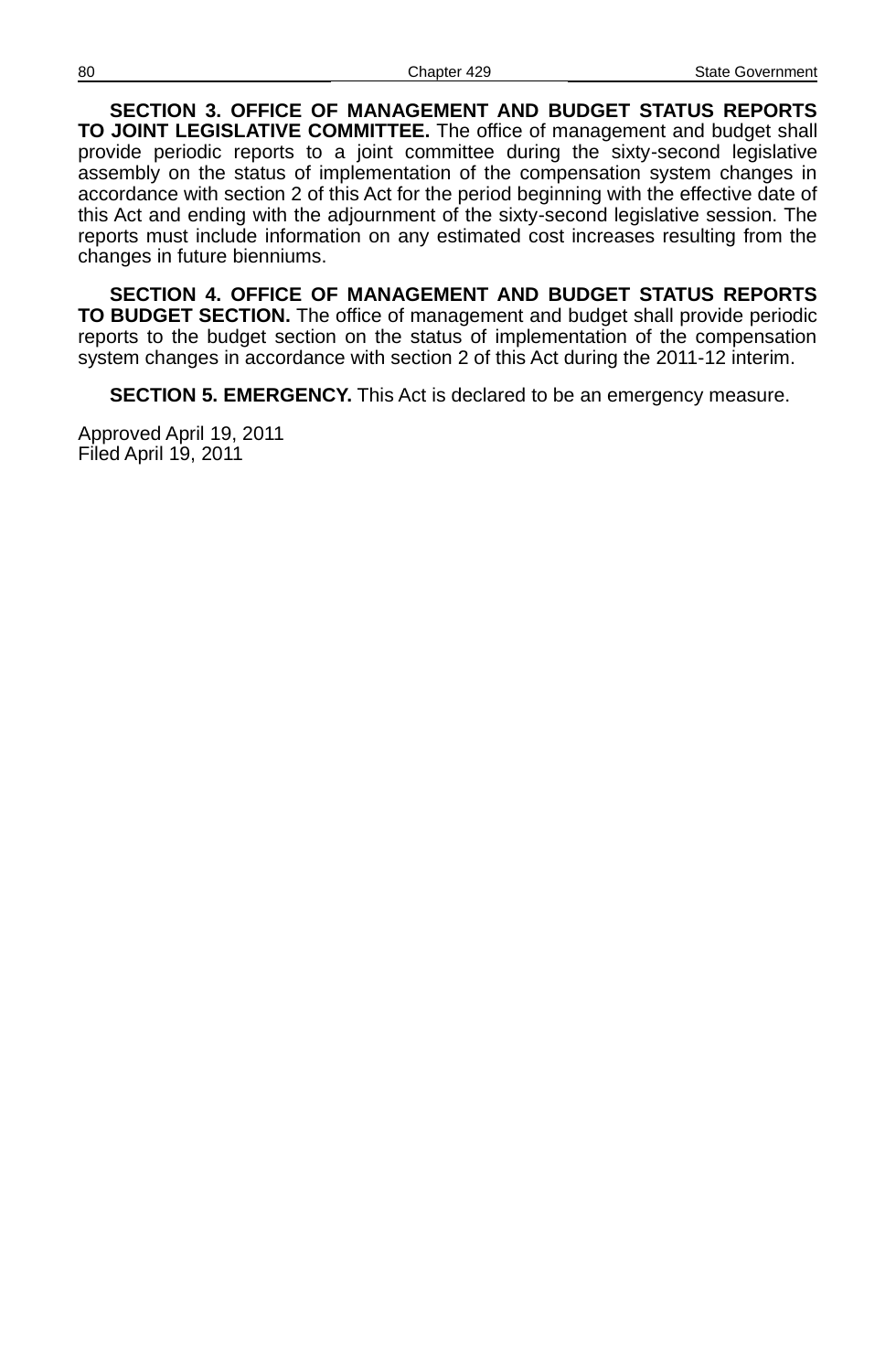# **HOUSE BILL NO. 1075**

(Representative Glassheim) (Senator Andrist) (At the request of the State Historical Society of North Dakota)

AN ACT to amend and reenact subdivision b of subsection 3 of section 54-46-02 and section 54-46-07 of the North Dakota Century Code, relating to the definition of records and the recovery of records.

## **BE IT ENACTED BY THE LEGISLATIVE ASSEMBLY OF NORTH DAKOTA:**

**SECTION 1. AMENDMENT.** Subdivision b of subsection 3 of section 54-46-02 of the North Dakota Century Code is amended and reenacted as follows:

b. A record of the state legislative assembly held by an agency.

**SECTION 2. AMENDMENT.** Section 54-46-07 of the North Dakota Century Code is amended and reenacted as follows:

#### **54-46-07. Records not to be damaged or destroyed or removed.**

All records made or received by or under the authority of or coming into the custody, control, or possession of public officials of this state in the course of their public duties are the property of the state and may not be mutilated, destroyed, transferred, removed, sold, or otherwise damaged or disposed of, in whole or in part, except as provided by law. Each state agency and political subdivision of this state shall notify the state records management administrator of unlawful actions affecting records. Public records that have been unlawfully removed must be returned to the office of origin or to the state archivist.

Approved April 8, 2011 Filed April 11, 2011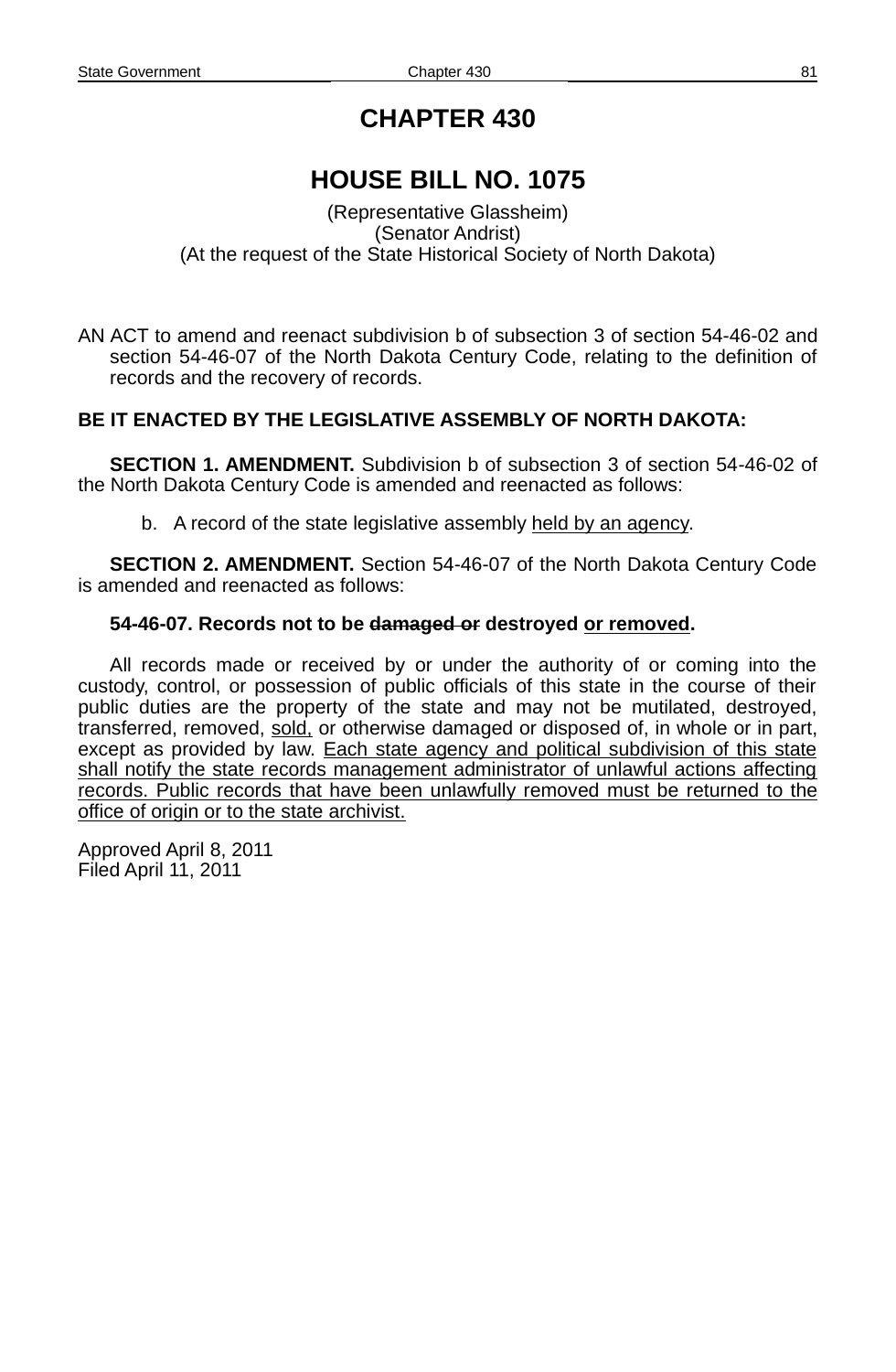## **SENATE BILL NO. 2109**

(Government and Veterans Affairs Committee) (At the request of the Public Employees Retirement System Board)

AN ACT to amend and reenact section 15-10-17, subsection 6 of section 39-03.1-11, sections 39-03.1-11.2 and 39-03.1-14.1, subsection 3 of section 54-52-02.1, section 54-52-03, subsections 3 and 6 of section 54-52-17, sections 54-52-27 and 54-52-28, subsection 3 of section 54-52.1-03, and subsection 3 of section 54-52.6-09 of the North Dakota Century Code, relating to special annuity purchases in the alternate retirement program for university system employees, surviving spouse payment options under the highway patrolmen's retirement plan, calculation of member service credit under the highway patrolmen's retirement plan, election of members to the public employees retirement system board, calculation of normal retirement date for peace officers and correctional officers under the public employees retirement system, payment of member account balances under the public employees retirement system, purchase of sick leave credit under the public employees retirement system, spousal elections to participate in the uniform group insurance program, reporting of employer pickups under the defined contribution retirement plan, and Internal Revenue Code compliance under the highway patrolmen's retirement plan and the public employees retirement system.

## **BE IT ENACTED BY THE LEGISLATIVE ASSEMBLY OF NORTH DAKOTA:**

**SECTION 1. AMENDMENT.** Section 15-10-17 of the North Dakota Century Code is amended and reenacted as follows:

#### **15-10-17. Specific powers and duties of the state board of higher education.**

The state board of higher education has all the powers and shall perform all the duties necessary to the control and management of the institutions described in this chapter. In addition to the powers and duties specified in section 6 of article VIII of the Constitution of North Dakota, the board may:

- 1. a. Appoint and remove the president or other faculty head, and the professors, instructors, teachers, officers, and other employees of the several institutions under its control, and to fix their salaries within the limits of legislative appropriations therefor, and to fix the terms of office and to prescribe the duties thereof, provided that the consideration of the appointment or removal of any such personnel shall be in executive session if the board chooses unless the individual involved requests that the meeting be open to other individuals or to the public.
	- b. Appoint and remove the commissioner of higher education, fix the commissioner's salary within the limits of legislative appropriations, and prescribe the commissioner's duties.
	- c. Appoint and remove all university system office personnel, fix their salaries within the limits of legislative appropriations, fix their terms of office, and prescribe their duties.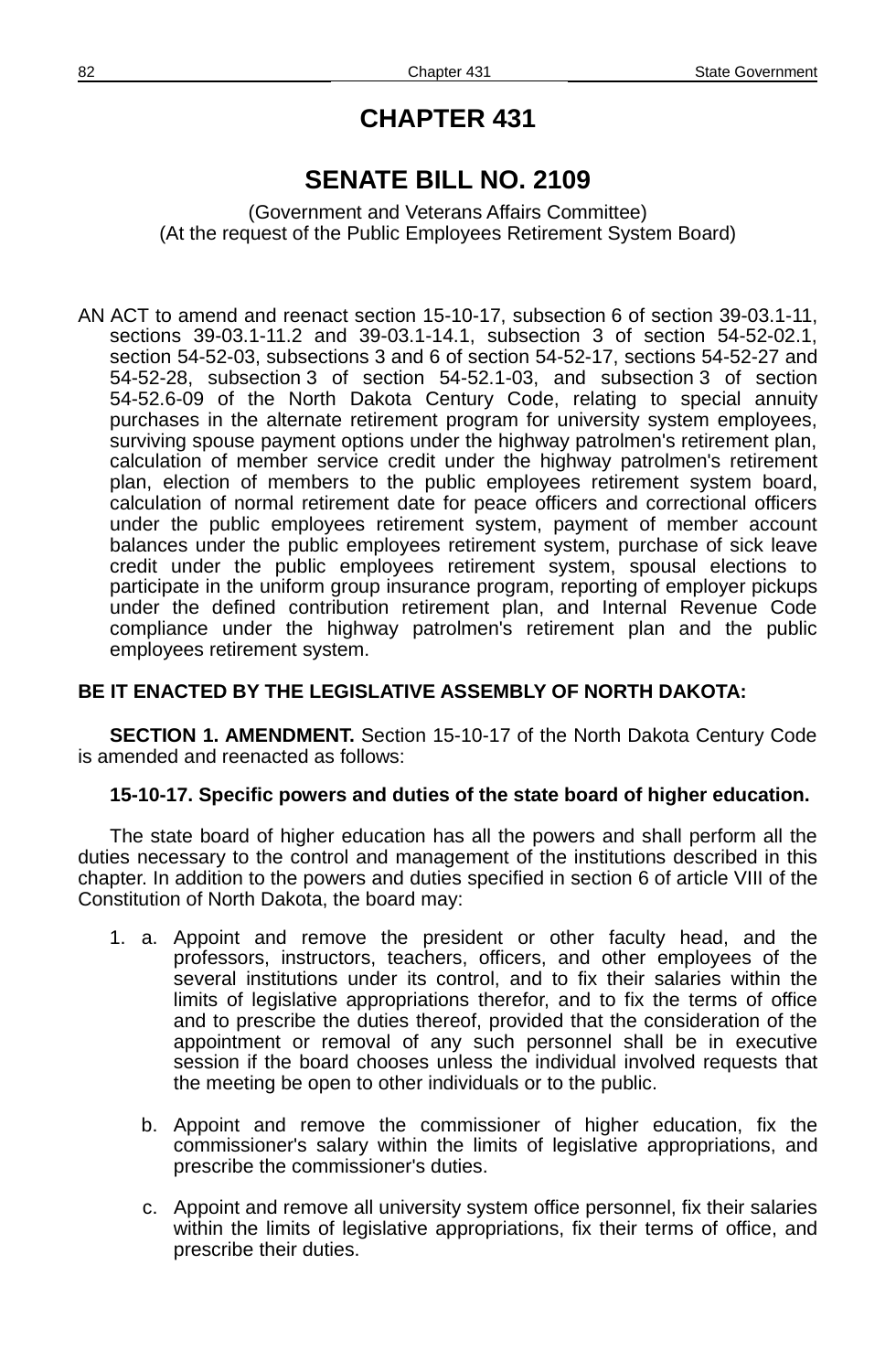- 2. Authorize the employment of law enforcement officers having concurrent jurisdiction with other law enforcement officers to enforce laws and regulations at its institutions.
- 3. Set tuition and fees.
- 4. a. Establish a retirement program as an alternative to chapter 15-39.1 for university system employees subject to the following guidelines:
	- (1) Benefits under the program must be provided through annuity contracts purchased by the board but which become the property of the participants;
	- (2) The cost of the annuity contracts must be defrayed by contributions made pursuant to rules of the state board of higher education;
	- (3) Eligible employees appointed before July 1, 1973, shall participate in the alternate retirement program only by their individual election. When the electing eligible employee is a member of the teachers' fund for retirement, the employee's assessments and employer's contributions together with interest credited at the current rate for one-year certificates then being paid by the Bank of North Dakota must be transferred to the employee's account in the alternate program. The election must be made before July 1, 1980, and shall relinquish all rights the eligible employee or the employee's beneficiary may have to benefits provided in chapters 15-39 and 15-39.2; and
	- (4) Employees of the university system who are members of the public employees retirement system under chapter 54 - 52 or 54 - 52.6 and who become entitled to participate in the alternate retirement program are entitled to a special annuity purchase in the alternate retirement program in accordance with this subdivision. An eligible employee who consents to have that employee's contribution included is entitled to have that employee's contribution and employer's contribution, with interest, in the public employees retirement system fund, used by the retirement board of the public employees retirement system to purchase for that employee an annuity in the alternate retirement program in lieu of any other rights under the public employees retirement fund. However, before the employer's contribution may be used for an annuity purchase, the employee's combined years of service with the public employees retirement system and the alternate retirement program must equal or exceed the years of service necessary to be eligible for retirement benefits under the public employees retirement system. An employee who transferred from the public employees retirement system before March 30, 1987, and who received a refund of that employee's contribution is entitled to have the employer's contribution, with interest, used to purchase an annuity even if that employee did not purchase an annuity in the alternate employee program with the employee's contribution. If an employee makes the election allowed under this subdivision, that employee relinquishes all rights the employee or any of the employee's beneficiaries may have had to benefits provided under chapterchapters 54-52 and 54-52.6.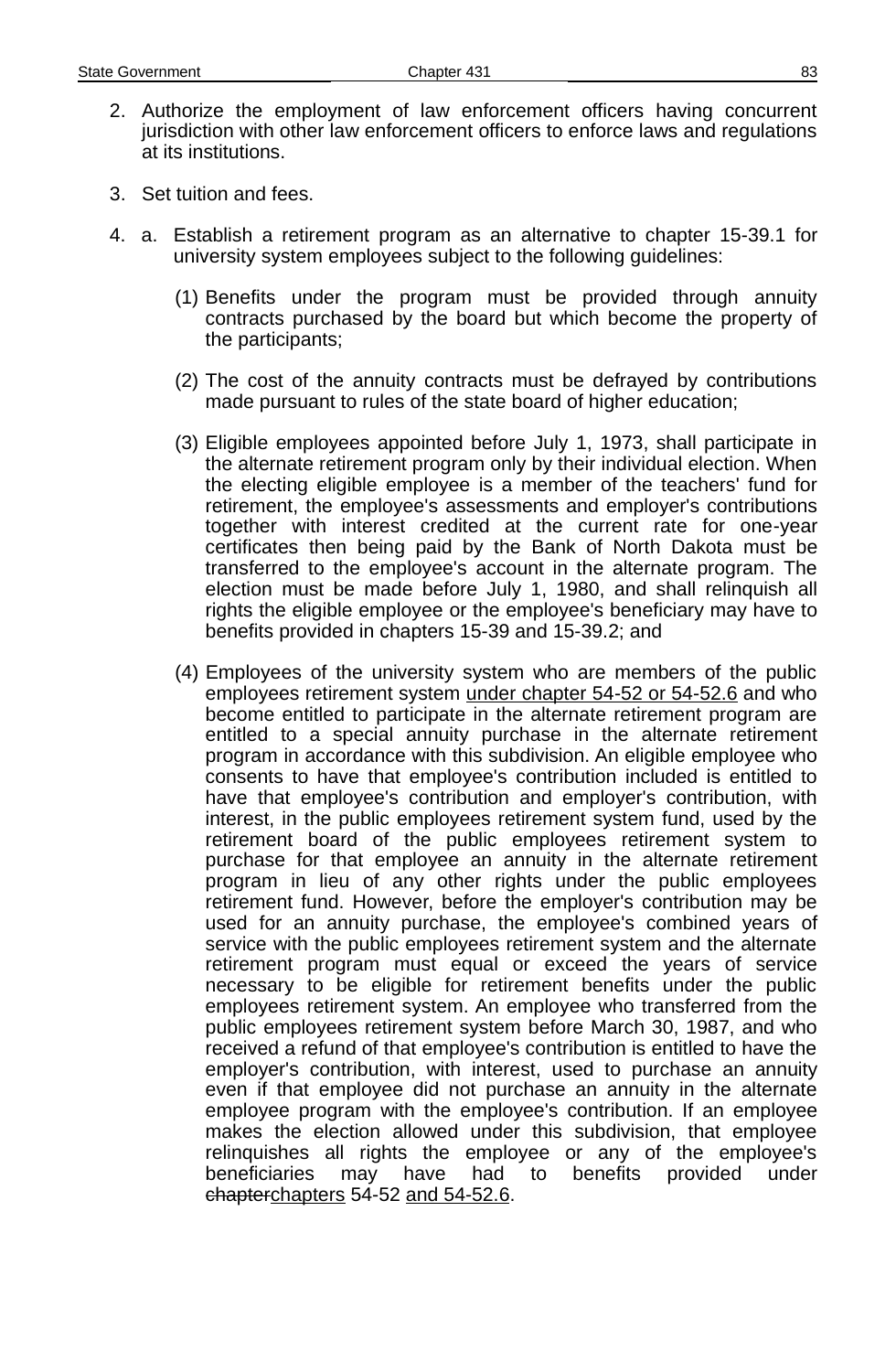- b. Provide for the administration of the alternate retirement program and establish rules for the program consistent with this subsection. This subsection does not derogate any existing retirement programs approved by the board.
- 5. Determine policy for purchasing by the university system in coordination with the office of management and budget as provided by law.
- 6. Establish by rule an early retirement program for faculty and officers of the board as defined by the board. The limitations on severance pay pursuant to section 54-14-04.3 and on requiring the employee to pay contributions to continue on the state uniform group insurance program upon retirement or upon termination of employment pursuant to section 54-52.1-03 do not apply to the early retirement program.
- 7. Adopt rules to protect the confidentiality of student records, medical records, and, consistent with section 44-04-18.4, trade secret, proprietary, commercial, and financial information.
- 8. Authorize and encourage university system entities to enter into partnerships, limited liability companies, joint ventures, or other contractual arrangements with private business and industry for the purpose of business or industrial development or fostering basic and applied research or technology transfer.
- 9. Adopt rules promoting research, encouraging development of intellectual property and other inventions and discoveries by university system employees, and protecting and marketing the inventions and discoveries. The rules must govern ownership or transfer of ownership rights and distribution of income that may be derived from an invention or discovery resulting from research or employment in the university system. The rules may provide for transfer of ownership rights or distribution of income to a private, nonprofit entity created for the support of the university system or one of its institutions.

**SECTION 2. AMENDMENT.** Subsection 6 of section 39-03.1-11 of the North Dakota Century Code is amended and reenacted as follows:

6. If before retiring a contributor dies after completing ten years of eligible employment, the board shall pay the contributor's accumulated deductions to the contributor's designated beneficiary as provided in this subsection. If the contributor has designated an alternate beneficiary with the surviving spouse's written consent, the board shall pay the contributor's account balance to the named beneficiary. If the contributor has named more than one primary beneficiary, the board shall pay the contributor's account balance to the named primary beneficiaries in the percentages designated by the contributor or, if the contributor has not designated a percentage for the beneficiaries, in equal percentages. If one or more of the primary beneficiaries has predeceased the contributor, the board shall pay the predeceased beneficiary's share to the remaining primary beneficiaries. If there are no remaining primary beneficiaries, the board shall pay the contributor's account balance to the contingent beneficiaries in the same manner. If there are no remaining designated beneficiaries, the board shall pay the contributor's account balance to the contributor's estate. If the contributor has not designated an alternate beneficiary under this section or the surviving spouse is the beneficiary, the surviving spouse of the contributor may select one of the following optional forms of payment: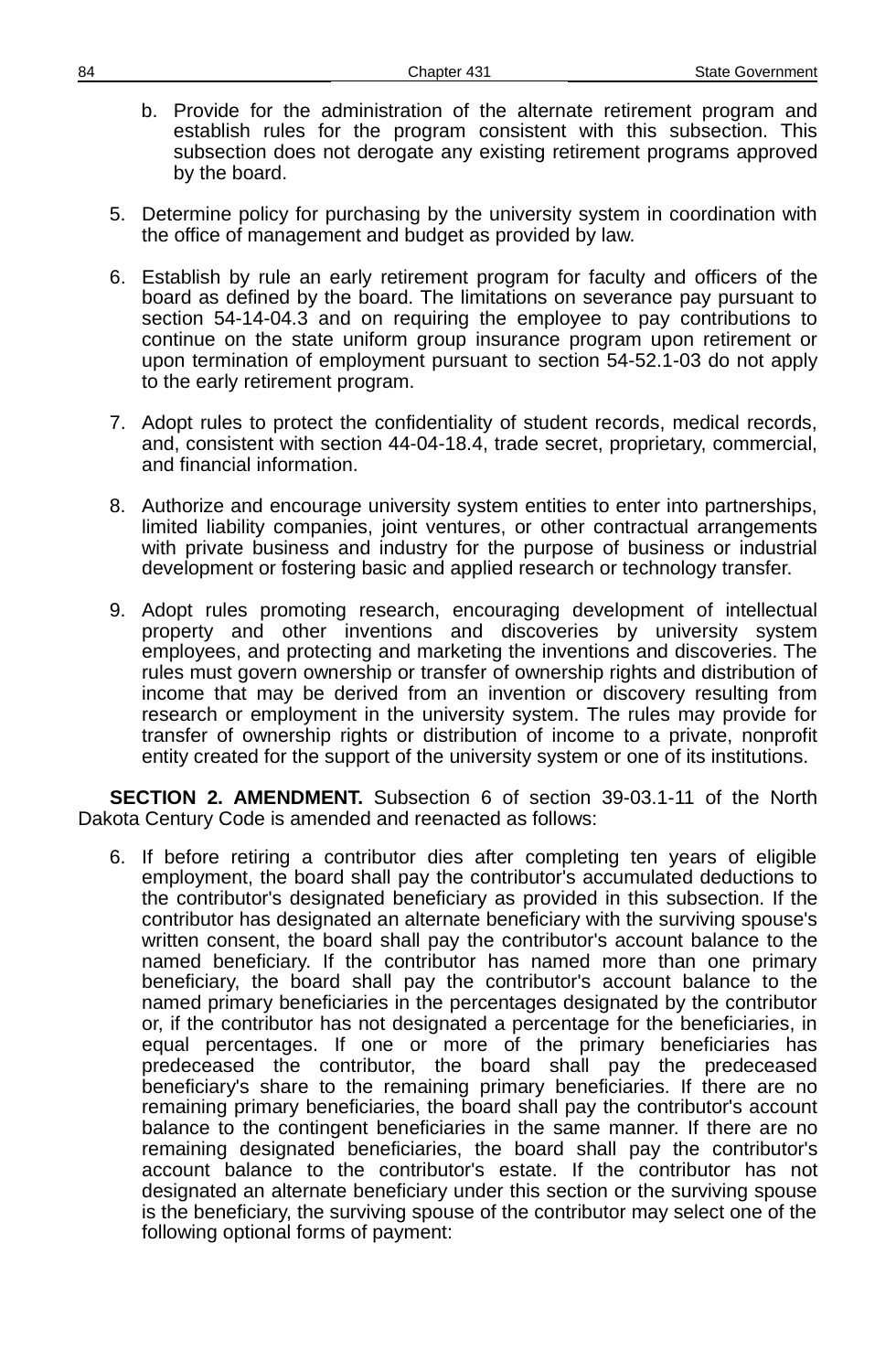- a. A lump sum payment of the contributor's accumulated deductions as of the date of death.
- b. Payments for sixty months as calculated for the deceased contributor as if the contributor were age fifty-five at the date of death.
- $\epsilon$ . Payment of a monthly retirement benefit equal to fifty percent of the deceased contributor's accrued normal retirement benefits until the spouse dies.

**SECTION 3. AMENDMENT.** Section 39-03.1-11.2 of the North Dakota Century Code is amended and reenacted as follows:

## **39-03.1-11.2. Internal Revenue Code compliance.**

1. The board shall administer the plan in compliance with section 415, section 401(a)(9), section 401(a)(17), and section 401(a)(31)the following sections of the Internal Revenue Code in effect on August 1, 20092011, as it applies for governmental plans.

- 2.1. Section 415, including the defined benefit dollar limitation under section 415(b) (1)(A) of the Internal Revenue Code.
	- $a$ . The defined benefit dollar limitation under section  $415(b)(1)(A)$  of the Internal Revenue Code, as approved by the legislative assembly, must be adjusted under section 415(d) of the Internal Revenue Code, effective January first of each year following a regular legislative session. The adjustment of the defined benefit dollar limitation under section 415(d) applies to participating members who have had a separation from employment, but that member's benefit payments may not reflect the adjusted limit prior to January first of the calendar year in which the adjustment applies.
	- $\frac{3}{2}$ . b. If a participating member's benefit is increased by plan amendment after the commencement of benefit payments, the member's annual benefit may not exceed the defined benefit dollar limitation under section 415(b) (1)(A) of the Internal Revenue Code, as adjusted under section 415(d) for the calendar year in which the increased benefit is payable.
	- 4. c. If a participating member is, or ever has been, a participant in another defined benefit plan maintained by the employer, the sum of the participant's annual benefits from all the plans may not exceed the defined benefit dollar limitation under section 415(b)(1)(A) of the Internal Revenue Code. If the participating member's employer-provided benefits under all such defined benefit plans would exceed the defined benefit dollar limitation, the benefit must be reduced to comply with section 415 of the Internal Revenue Code. This reduction must be made pro rata between the plans, in proportion to the participating member's service in each plan.
	- 2. The minimum distribution rules under section 401(a)(9) of the Internal Revenue Code, including the incidental death benefit requirements under section 401(a)(9)(G), and the regulations issued under that provision to the extent applicable to governmental plans. Accordingly, benefits must be distributed or begin to be distributed no later than a member's required beginning date, and the required minimum distribution rules override any inconsistent provision of this chapter. A member's required beginning date is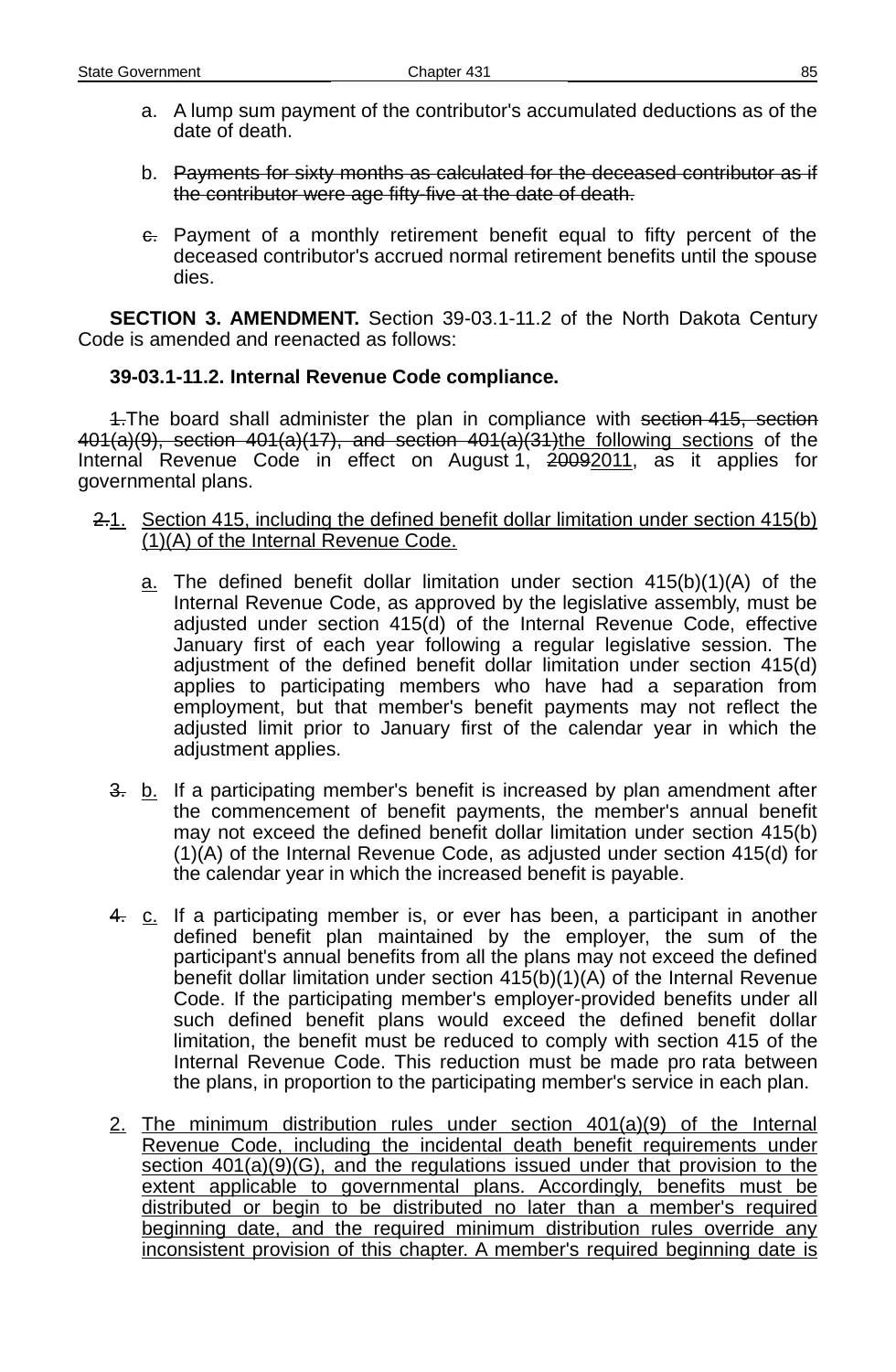April first of the calendar year following the later of the calendar year in which the member attains age seventy and one-half or terminates employment.

- 3. The annual compensation limitation under section 401(a)(17) of the Internal Revenue Code, as adjusted for cost-of-living increases under section 401(a)  $(17)(B)$ .
- 4. The rollover rules under section 401(a)(31) of the Internal Revenue Code. Accordingly, a distributee may elect to have an eligible rollover distribution, as defined in section 402(c)(4) of the Internal Revenue Code, paid in a direct rollover to an eligible retirement plan, as defined in section 402(c)(8)(B) of the Internal Revenue Code, specified by the distributee.
- 5. If the plan of retirement benefits set forth in this chapter is terminated or discontinued, the rights of all affected participating members to accrued retirement benefits under this chapter as of the date of termination or discontinuance is nonforfeitable, to the extent then funded.

**SECTION 4. AMENDMENT.** Section 39-03.1-14.1 of the North Dakota Century Code is amended and reenacted as follows:

#### **39-03.1-14.1. Multiple plan membership - Eligibility for benefits - Amount of benefits.**

- 1. For the purpose of determining eligibility for benefits under this chapter, a member's years of service is the total of the years of service earned under this chapter and the years of service employment or years of service credit earned in any number of the following, the total of which may not exceed twelve months of credit per year:
	- a. The public employees retirement system.
	- b. The teachers' fund for retirement.
	- c. The teachers' insurance and annuity association of America college retirement equities fund (TIAA-CREF), for service credit earned while employed by North Dakota institutions of higher education.
- 2. If a member terminates eligible employment under this chapter, if that member has not received a refund of the member's accumulated deductions, and if that member begins eligible employment in a plan described in subdivision a or b of subsection 1, that member may elect to remain an inactive member of the system without refund of the member's accumulated deductions. The election must be made within ninety days after beginning the eligible employment. The board shall terminate the inactive status of a member under this subsection if the member gains eligible employment under this chapter or if the member terminates eligible employment under a plan described in subdivision a or b of subsection 1.
- 3. Pursuant to rules adopted by the board, a member who has service credit in the system and in any of the alternate plans described in subdivision a or b of subsection 1 is entitled to benefits under this chapter. The employee may elect to have benefits calculated using the benefit formula in section 39-03.1-11 under either of the following calculation methods: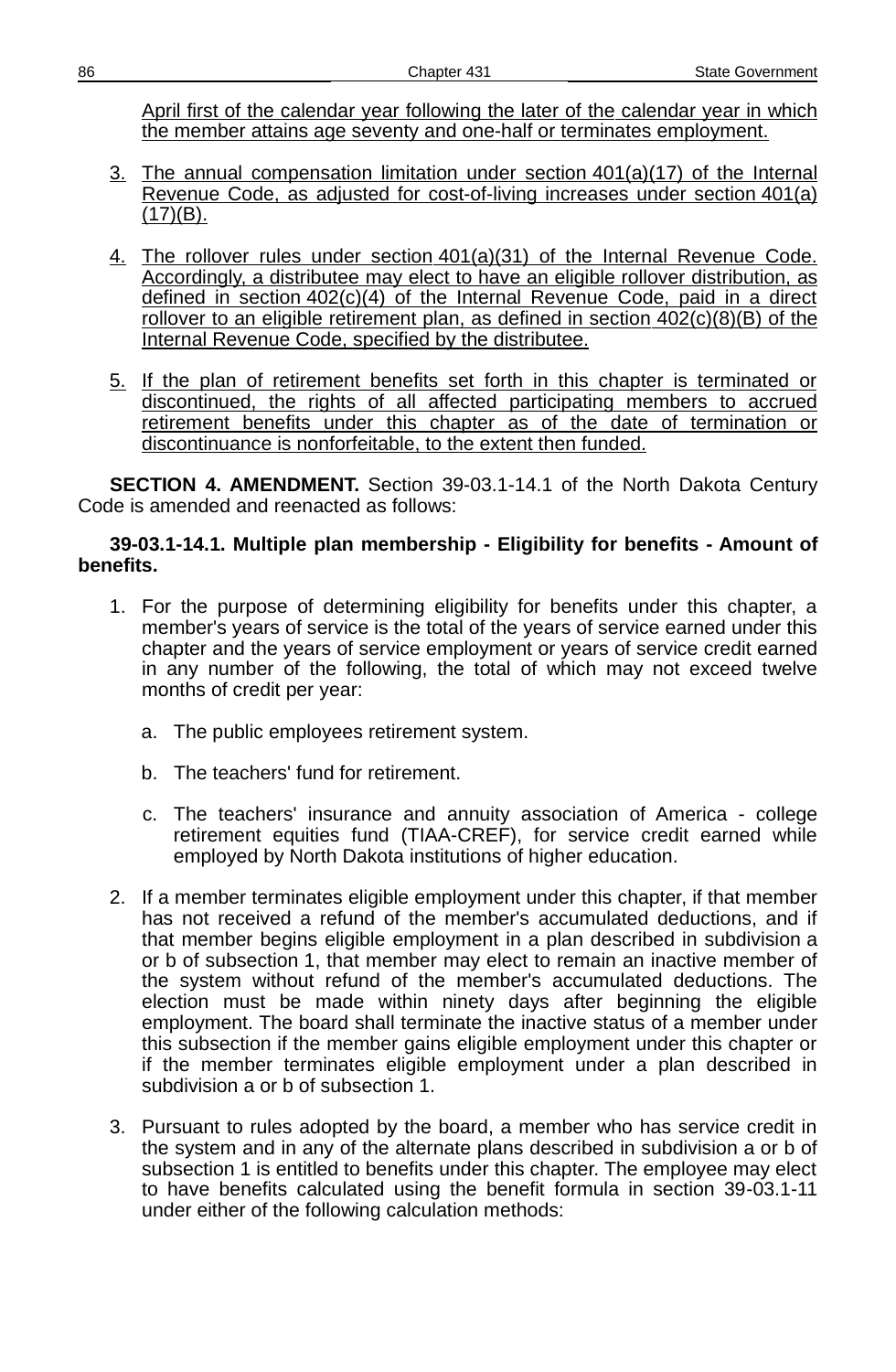- a. By using the average of the highest salary received by the member for any consecutive thirty-six months employed during the last one hundred twenty months of employment in the highway patrolmen's retirement system. If the participating member has worked for less than thirty-six months at retirement, the final average salary is the average salary for the total months of employment.
- b. Using the average of the highest salary received by the member for any thirty-six consecutive months during the last one hundred twenty months of employment, with service credit not to exceed one month in any month when combined with the service credit earned in the alternate retirement system.

The board shall calculate benefits for an employee under this subsection by using only those years of service employment earned under this chapter.

**SECTION 5. AMENDMENT.** Subsection 3 of section 54-52-02.1 of the North Dakota Century Code is amended and reenacted as follows:

3. Notwithstanding any other provision of this chapter, a political subdivision of this state not currently participating in the public employees retirement system may not become a participant in the retirement system until an actuarial study is performed under the direction of the board to calculate the required employer contribution. The for any past service liability and the required employer contribution must be an amount determined sufficient to fund the normal cost and amortize and fund any past service liability over a period not to exceed thirty years as determined by the board. Any fees incurred in performing the actuarial study must be paid for by the political subdivision in a manner determined by the board.

[134](#page-86-0) **SECTION 6. AMENDMENT.** Section 54-52-03 of the North Dakota Century Code is amended and reenacted as follows:

## **54-52-03. Governing authority.**

A state agency is hereby created to constitute the governing authority of the system to consist of a board of seven persons known as the retirement board. No more than one elected member of the board may be in the employ of a single department, institution, or agency of the state or in the employ of a political subdivision. No employee of the public employees retirement system or the state retirement and investment office may serve on the board.

- 1. One member of the board must be appointed by the governor to serve a term of five years. The appointee must be a North Dakota citizen who is not a state or political subdivision employee and who by experience is familiar with money management. The citizen member is chairman of the board.
- 2. One member of the board must be appointed by the attorney general from the attorney general's legal staff and shall serve a term of five years.
- 3. The state health officer appointed under section 23-01-05 is a member of the board.

<span id="page-86-0"></span><sup>134</sup> Section 54-52-03 was also amended by section 6 of Senate Bill No. 2022, chapter 48.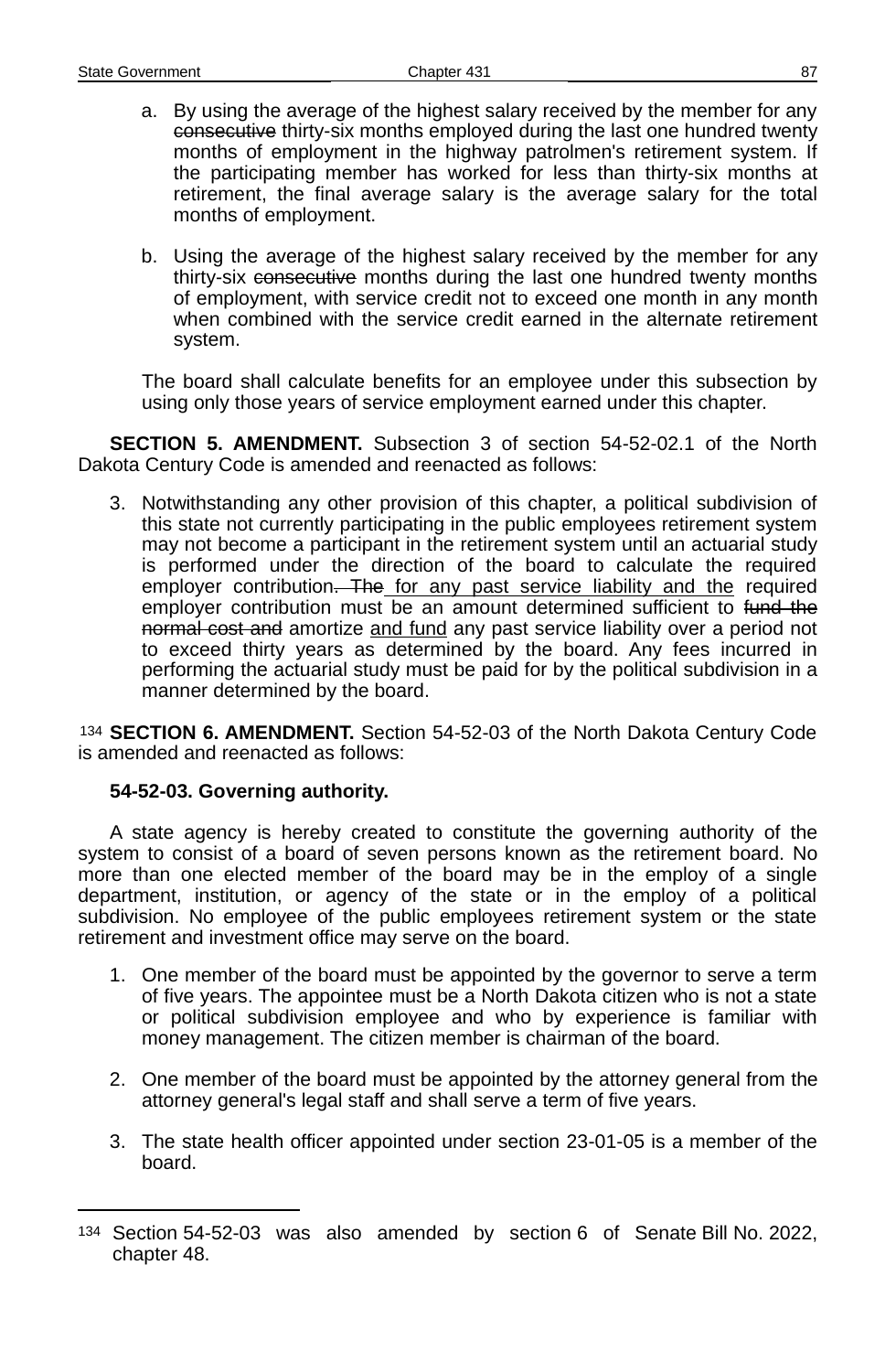- 4. Three board members must be elected by and from among the active participating members, members of the retirement plan established under chapter 54-52.6, members of the retirement plan established under chapter 39-03.1, and members of the job service North Dakota retirement plan. Employees who have terminated their employment for whatever reason are not eligible to serve as elected members of the board under this subsection. Board members must be elected to a five-year term pursuant to an election called by the board. Notice of board elections must be given to all active participating members. The time spent in performing duties as a board member may not be charged against any employee's accumulated annual or any other type of leave.
- 5. One board member must be elected by and from among those persons who are receiving retirement benefits or who are eligible to receive deferred vested retirement benefits under this chapter. The board shall call the election and must give prior notice of the election to the persons eligible to participate in the election pursuant to this subsection. The board member shall serve a term of five years.
- 6. The members of the board are entitled to receive sixty-two dollars and fifty cents per day compensation and necessary mileage and travel expenses as provided in sections 44-08-04 and 54-06-09. This is in addition to any other pay or allowance due the chairman or a member, plus an allowance for expenses they may incur through service on the board.
- 7. A board member shall serve a five-year term and until the board member's successor qualifies. Each board member is entitled to one vote, and four of the seven board members constitute a quorum. Four votes are necessary for resolution or action by the board at any meeting.

**SECTION 7. AMENDMENT.** Subsections 3 and 6 of section 54-52-17 of the North Dakota Century Code are amended and reenacted as follows:

- 3. Retirement dates are defined as follows:
	- a. Normal retirement date, except for a national guard security officer or firefighter or a peace officer or correctional officer employed by the bureau of criminal investigation or by a political subdivision, is:
		- (1) The first day of the month next following the month in which the member attains the age of sixty-five years; or
		- (2) When the member has a combined total of years of service credit and years of age equal to eighty-five and has not received a retirement benefit under this chapter.
	- b. Normal retirement date for a national guard security officer or firefighter is the first day of the month next following the month in which the national guard security officer or firefighter attains the age of fifty-five years and has completed at least three consecutive years of employment as a national guard security officer or firefighter immediately preceding retirement.
	- c. Normal retirement date for a peace officer or correctional officer employed by a political subdivision is: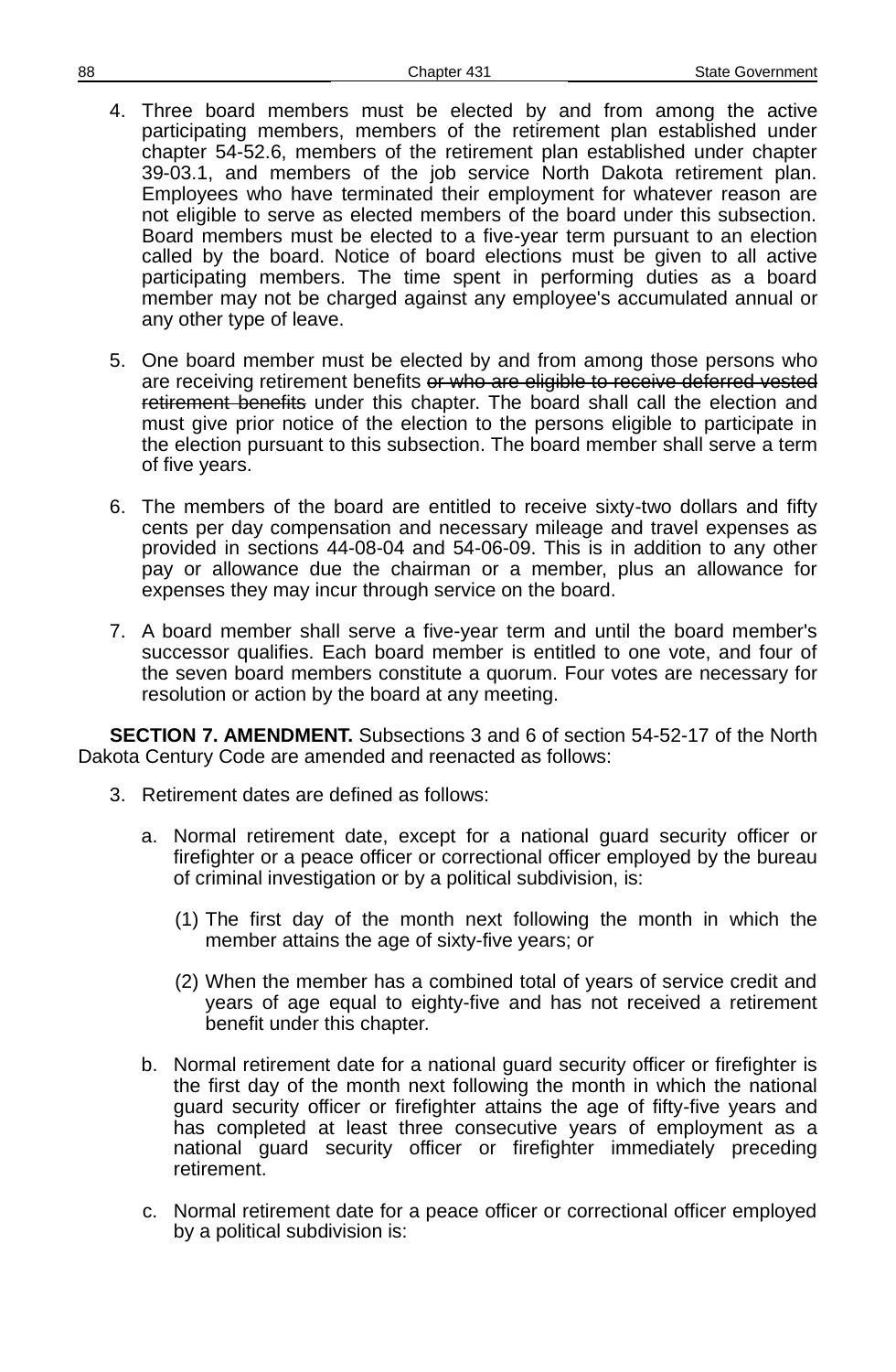- (1) The first day of the month next following the month in which the peace officer or correctional officer attains the age of fifty-five years and has completed at least three consecutive years of employment as a peace officer or correctional officer immediately preceding retirement; or
- (2) When the peace officer or correctional officer has a combined total of years of service credit and years of age equal to eighty-five and has not received a retirement benefit under this chapter.
- d. Normal retirement date for a peace officer employed by the bureau of criminal investigation is:
	- (1) The first day of the month next following the month in which the peace officer attains the age of fifty-five years and has completed at least three consecutive years of employment as a peace officer immediately preceding retirement; or
	- (2) When the peace officer has a combined total of years of service credit and years of age equal to eighty-five and has not received a retirement benefit under this chapter.
- e. Postponed retirement date is the first day of the month next following the month in which the member, on or after July 1, 1977, actually severs or has severed the member's employment after reaching the normal retirement date.
- f. Early retirement date, except for a national guard security officer or firefighter or a peace officer or correctional officer employed by the bureau of criminal investigation or by a political subdivision, is the first day of the month next following the month in which the member attains the age of fifty-five years and has completed three years of eligible employment. For a national guard security officer or firefighter, early retirement date is the first day of the month next following the month in which the national guard security officer or firefighter attains the age of fifty years and has completed at least three years of eligible employment. For a peace officer or correctional officer employed by the bureau of criminal investigation or by a political subdivision, early retirement date is the first day of the month next following the month in which the peace officer or correctional officer attains the age of fifty years and has completed at least three years of eligible employment.
- g. Disability retirement date is the first day of the month after a member becomes permanently and totally disabled, according to medical evidence called for under the rules of the board, and has completed at least one hundred eighty days of eligible employment. For supreme and district court judges, permanent and total disability is based solely on a judge's inability to perform judicial duties arising out of physical or mental impairment, as determined pursuant to rules adopted by the board or as provided by subdivision a of subsection 3 of section 27-23-03. A member is eligible to receive disability retirement benefits only if the member:
	- (1) Became disabled during the period of eligible employment; and
	- (2) Applies for disability retirement benefits within twelve months of the date the member terminates employment.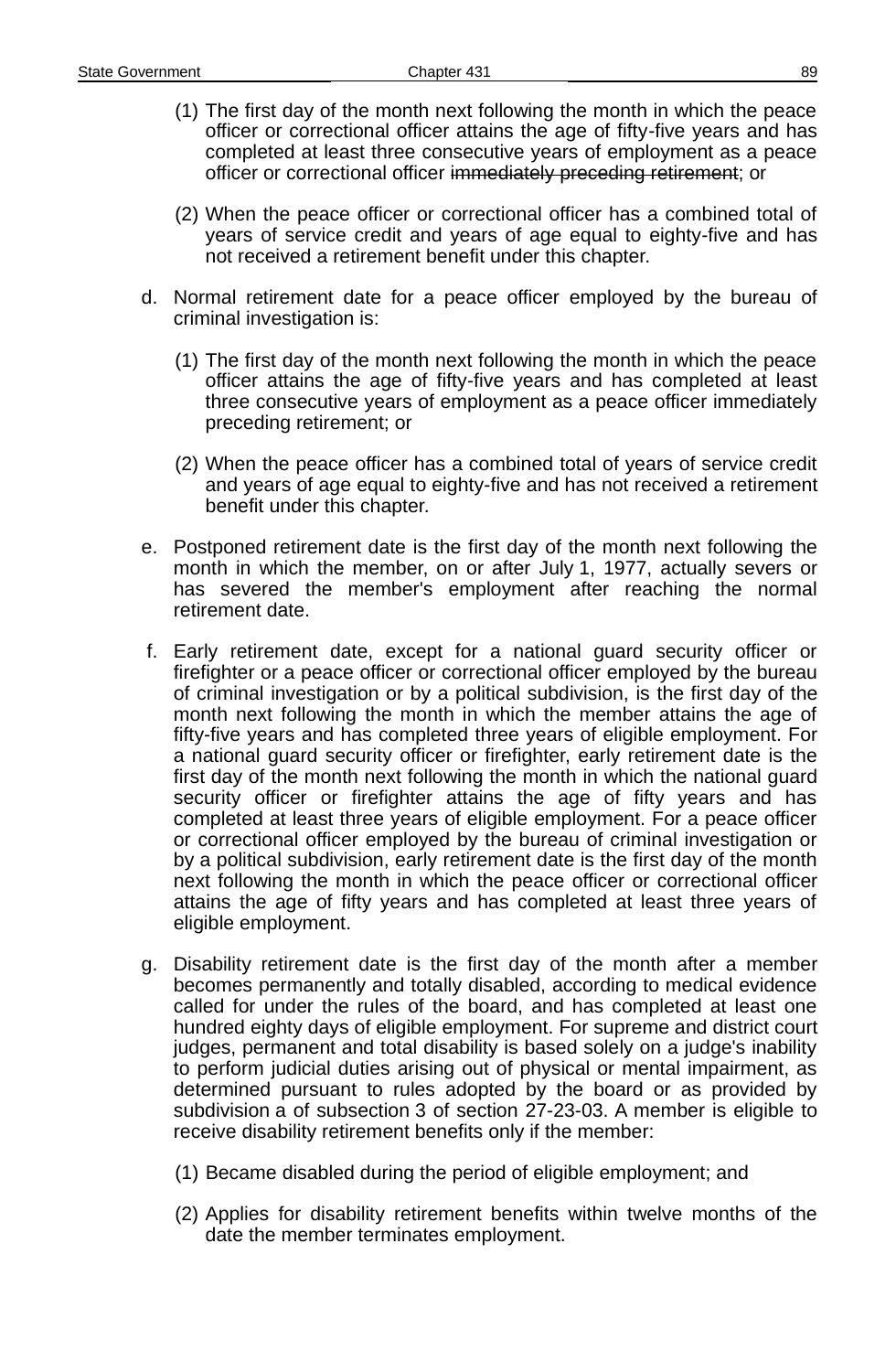A member is eligible to continue to receive disability benefits as long as the permanent and total disability continues and the member submits the necessary documentation and undergoes medical testing required by the board, or for as long as the member participates in a rehabilitation program required by the board, or both. If the board determines that a member no longer meets the eligibility definition, the board may discontinue the disability retirement benefit. The board may pay the cost of any medical testing or rehabilitation services it deems necessary and these payments are appropriated from the retirement fund for those purposes.

- 6. If before retiring a member dies after completing three years of eligible employment, except for supreme and district court judges, who must have completed five years of eligible employment, the board shall pay the member's account balance to the member's designated beneficiary as provided in this subsection. If the member has designated an alternate beneficiary with the surviving spouse's written consent, the board shall pay the member's account balance to the named beneficiary. If the member has named more than one primary beneficiary, the board shall pay the member's account balance to the named primary beneficiaries in the percentages designated by the member or, if the member has not designated a percentage for the beneficiaries, in equal percentages. If one or more of the primary beneficiaries has predeceased the member, the board shall pay the predeceased beneficiary's share to the remaining primary beneficiaries. If any beneficiary survives the member, yet dies before distribution of the beneficiary's share, the beneficiary must be treated as if the beneficiary predeceased the member. If there are no remaining primary beneficiaries, the board shall pay the member's account balance to the contingent beneficiaries in the same manner. If there are no remaining designated beneficiaries, the board shall pay the member's account balance to the member's estate. If the member has not designated an alternate beneficiary or the surviving spouse is the beneficiary, the surviving spouse of the member may select a form of payment as follows:
	- a. If the member was a supreme or district court judge, the surviving spouse may select one of the following optional forms of payment:
		- (1) A lump sum payment of the member's retirement account as of the date of death.
		- (2) Payments as calculated for the deceased member as if the member was of normal retirement age at the date of death, payable until the spouse dies.
	- b. The surviving spouse of all other members may select one of the following options:
		- (1) A lump sum payment of the member's retirement account as of the date of death.
		- (2) Payment of a monthly retirement benefit equal to fifty percent of the deceased member's accrued single life retirement benefits until the spouse dies.
		- (3) If the member dies on or after the member's normal retirement date, the payment of a monthly retirement benefit equal to an amount that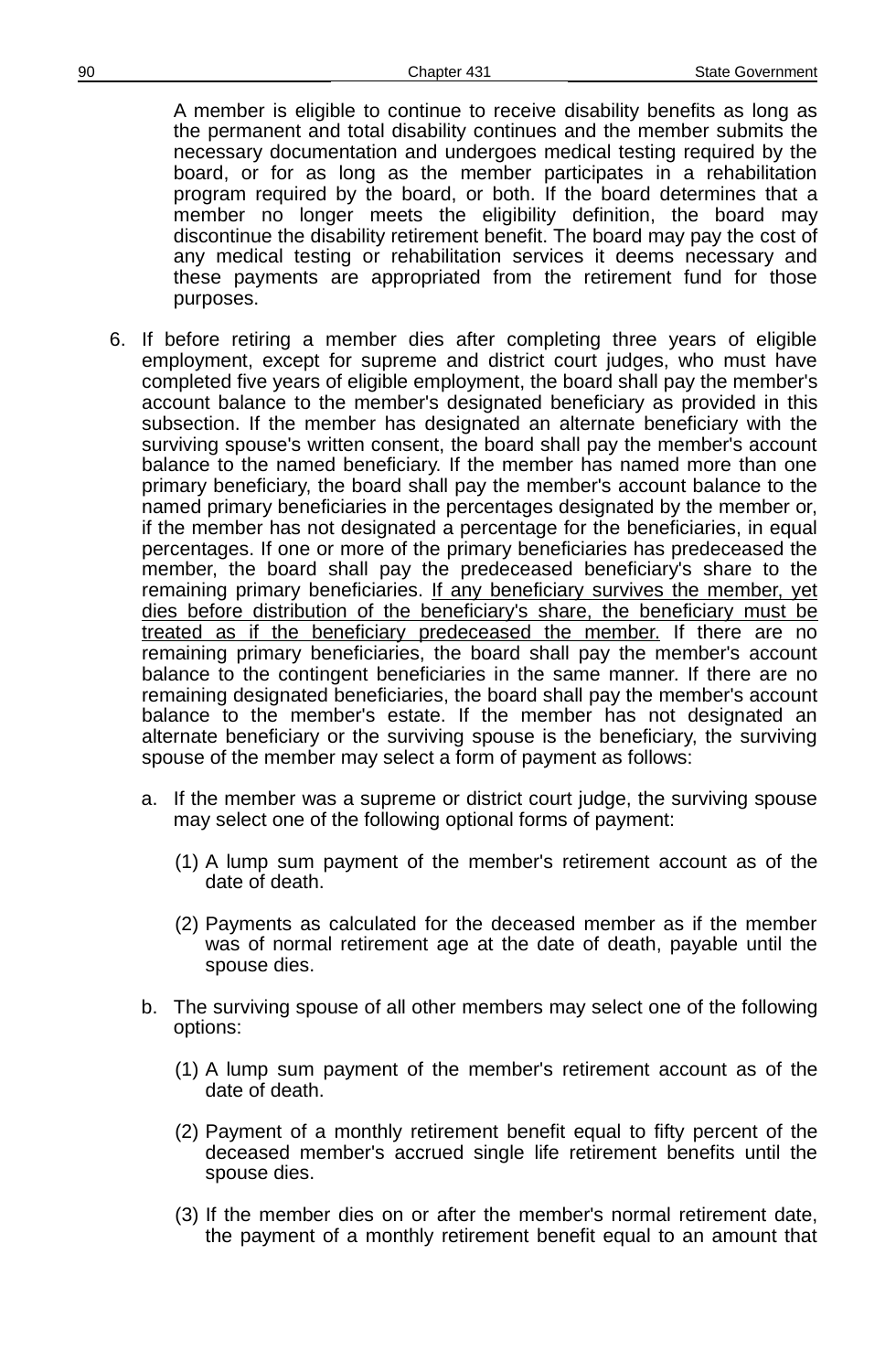would have been paid to the surviving spouse if the member had retired on the day of the member's death and had selected a one hundred percent joint and survivor annuity, payable until the spouse dies. A surviving spouse who received a benefit under this subsection as of July 31, 1995, is entitled to the higher of that person's existing benefit or the equivalent of the accrued benefit available under the one hundred percent joint and survivor provision as if the deceased member were of normal retirement age, with the increase payable beginning August 1, 1995.

**SECTION 8. AMENDMENT.** Section 54-52-27 of the North Dakota Century Code is amended and reenacted as follows:

#### **54-52-27. Purchase of sick leave credit.**

A member is entitled to credit in the retirement system for each month of unused sick leave, as certified by the member's employer, if the member or the member's employer pays an amount equal to the member's final average salary, times the number of months of sick leave converted, times the percent of employer and employee contributions to the retirement program of the member, plus the required contribution for the retiree health benefits program. Hours of sick leave equal to a fraction of a month are deemed to be a full month for purposes of conversion to service credit. A member may convert all of the member's certified sick leave or a part of the member's certified sick leave. All conversion payments must be made within sixty days of termination of employment and before the member receives a retirement annuity unless the member has submitted an approved payment plan to the board.

**SECTION 9. AMENDMENT.** Section 54-52-28 of the North Dakota Century Code is amended and reenacted as follows:

## **54-52-28. Internal Revenue Code compliance.**

4. The board shall administer the plan in compliance with section 415, section 401(a)(9), section 401(a)(17), and section 401(a)(31)the following sections of the Internal Revenue Code in effect on August 1, 20092011, as it applies for governmental plans.

- 2.1. Section 415, including the defined benefit dollar limitation under section 415(b)  $(1)(A)$  of the Internal Revenue Code.
	- $a$ . The defined benefit dollar limitation under section  $415(b)(1)(A)$  of the Internal Revenue Code, as approved by the legislative assembly, must be adjusted under section 415(d) of the Internal Revenue Code, effective January first of each year following a regular legislative session. The adjustment of the defined benefit dollar limitation under section 415(d) applies to participating members who have had a separation from employment, but that member's benefit payments may not reflect the adjusted limit prior to January first of the calendar year in which the adjustment applies.
	- 3. b. If a participating member's benefit is increased by plan amendment after the commencement of benefit payments, the member's annual benefit may not exceed the defined benefit dollar limitation under section 415(b) (1)(A) of the Internal Revenue Code, as adjusted under section 415(d) for the calendar year in which the increased benefit is payable.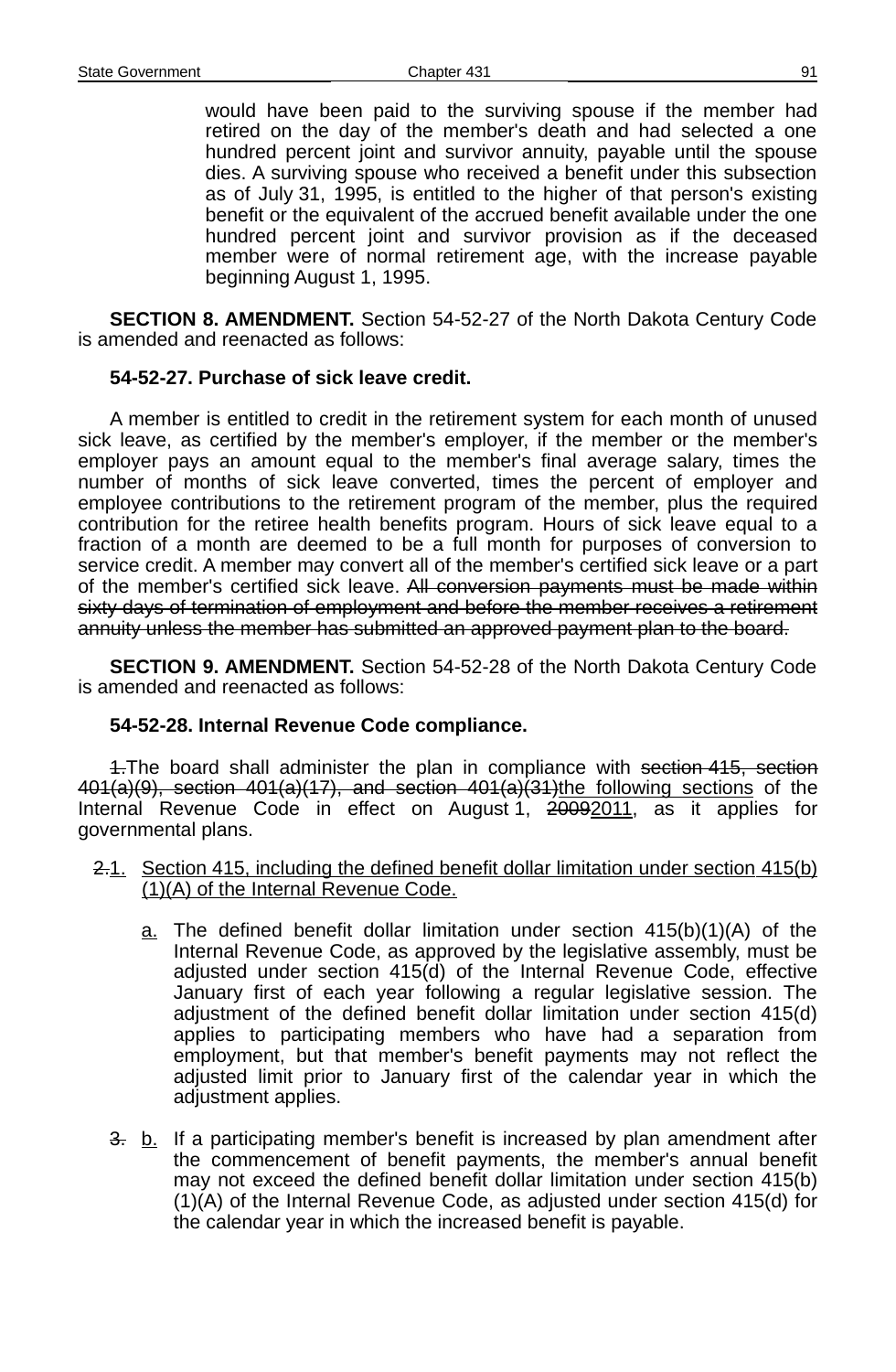- 4. c. If a participating member is, or ever has been, a participant in another defined benefit plan maintained by the employer, the sum of the participant's annual benefits from all the plans may not exceed the defined benefit dollar limitation under section 415(b)(1)(A) of the Internal Revenue Code. If the participating member's employer-provided benefits under all such defined benefit plans would exceed the defined benefit dollar limitation, the benefit must be reduced to comply with section 415 of the Internal Revenue Code. The reduction must be made pro rata between the plans, in proportion to the participating member's service in each plan.
- 2. The minimum distribution rules under section 401(a)(9) of the Internal Revenue Code, including the incidental death benefit requirements under section  $401(a)(9)(G)$ , and the regulations issued under that provision to the extent applicable to governmental plans. Accordingly, benefits must be distributed or begin to be distributed no later than a member's required beginning date, and the required minimum distribution rules override any inconsistent provision of this chapter. A member's required beginning date is April first of the calendar year following the later of the calendar year in which the member attains age seventy and one-half or terminates employment.
- $3.$  The annual compensation limitation under section  $401(a)(17)$  of the Internal Revenue Code, as adjusted for cost-of-living increases under section  $401(a)$  $(17)(B)$ .
- 4. The rollover rules under section 401(a)(31) of the Internal Revenue Code. Accordingly, a distributee may elect to have an eligible rollover distribution, as defined in section 402(c)(4) of the Internal Revenue Code, paid in a direct rollover to an eligible retirement plan, as defined in section  $402(c)(8)(B)$  of the Internal Revenue Code, specified by the distributee.
- 5. If the plan of retirement benefits set forth in this chapter is terminated or discontinued, the rights of all affected participating members to accrued retirement benefits under this chapter as of the date of termination or discontinuance is nonforfeitable, to the extent then funded.

**SECTION 10. AMENDMENT.** Subsection 3 of section 54-52.1-03 of the North Dakota Century Code is amended and reenacted as follows:

3. A retiree who has accepted a periodic distribution from the defined contribution retirement plan pursuant to section 54-52.6-13 who the board determines is eligible for participation in the uniform group insurance program or has accepted a retirement allowance from the public employees retirement system, the highway patrolmen's retirement system, the teachers' insurance and annuity association of America - college retirement equities fund for service credit earned while employed by North Dakota institutions of higher education, the retirement system established by job service North Dakota under section 52-11-01, the judges' retirement system established under chapter 27-17, or the teachers' fund for retirement may elect to participate in the uniform group under this chapter without meeting minimum requirements at age sixty-five, when the member's spouse reaches age sixty-five, upon the receipt of a benefit, or when the spouse terminates employment. If a retiree or surviving spouse does not elect to participate at the times specified in this subsection, the retiree or surviving spouse must meet the minimum requirements established by the board. Subject to sections 54-52.1-03.2 and 54-52.1-03.3, each retiree or surviving spouse shall pay directly to the board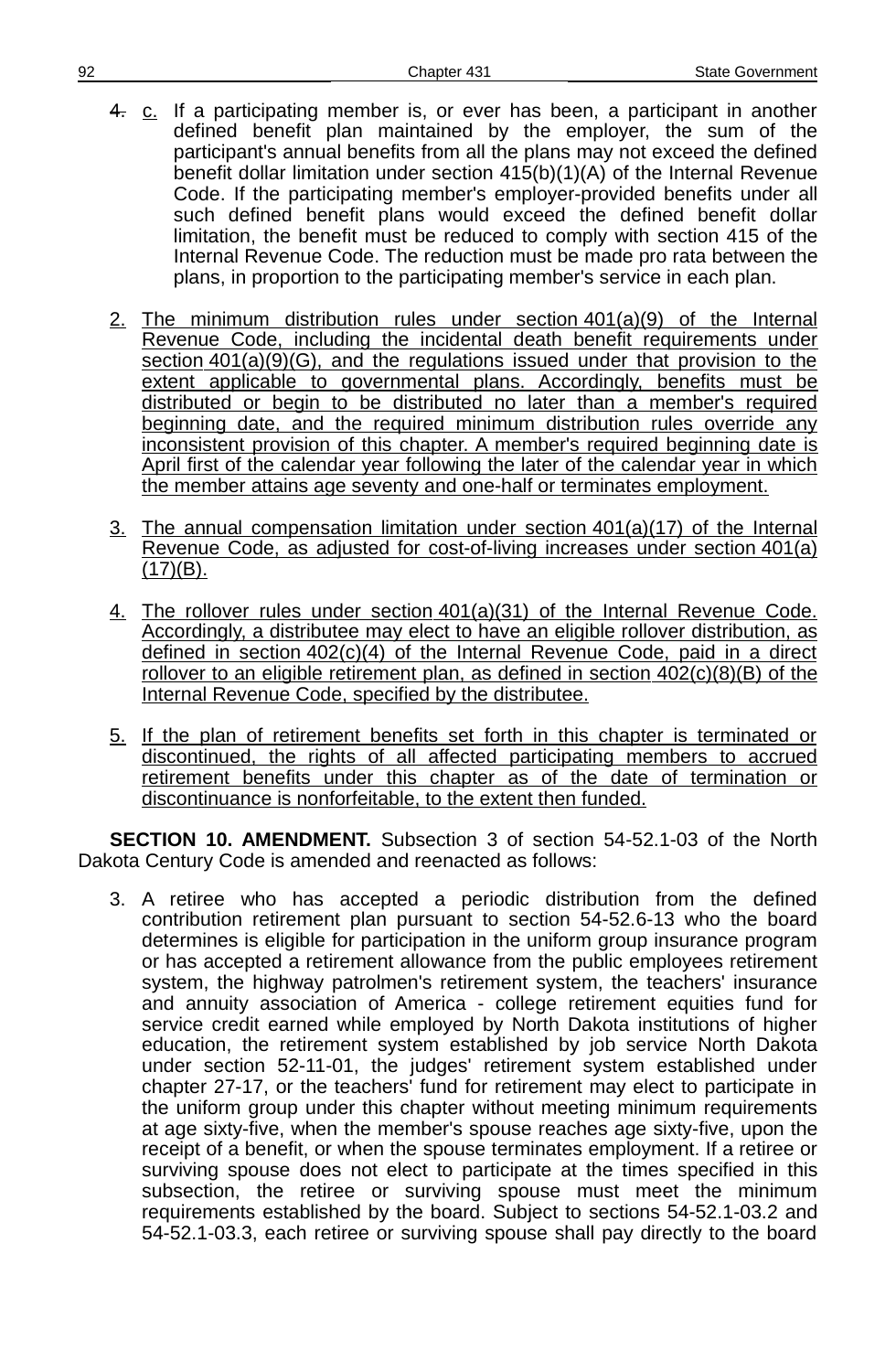the premiums in effect for the coverage then being provided. A retiree or surviving spouse who has met the initial eligibility requirements of this subsection to begin participation in the uniform group insurance program remains eligible as long as the retiree maintains the retiree's participation in the program by paying the required premium pursuant to rules adopted by the board.

[135](#page-92-0) **SECTION 11. AMENDMENT.** Subsection 3 of section 54-52.6-09 of the North Dakota Century Code is amended and reenacted as follows:

3. Each employer, at its option, may pay the employee contributions required by this section for all compensation earned after December 31, 1999. The amount paid must be paid by the employer in lieu of contributions by the employee. If the employer decides not to pay the contributions, the amount that would have been paid will continue to be deducted from the employee's compensation. If contributions are paid by the employer, they must be treated as employer contributions in determining tax treatment under this code and the federal Internal Revenue Code. Contributions paid by the employer may not be included as gross income of the employee in determining tax treatment under this code and the federal Internal Revenue Code until they are distributed or made available. The employer shall pay these employee contributions from the same source of funds used in paying compensation to the employee. The employer shall pay these contributions by effecting an equal cash reduction in the gross salary of the employee or by an offset against future salary increases or by a combination of a reduction in gross salary and offset against future salary increases. Employee contributions paid by the employer must be treated for the purposes of this chapter in the same manner and to the same extent as employee contributions made before the date on which employee contributions were assumed by the employer. An employer shall exercise its option under this subsection by December 1, 1999, and shall reportreporting its choice to the board in writing. The option chosen may not be revoked for the remainder of the biennium. Thereafter, the option choice must be forwarded to the board, in writing, by June fifteenth of each odd-numbered year.

Approved April 25, 2011 Filed April 25, 2011

<span id="page-92-0"></span><sup>135</sup> Section 54-52.6-09 was also amended by section 10 of Senate Bill No. 2108, chapter 432.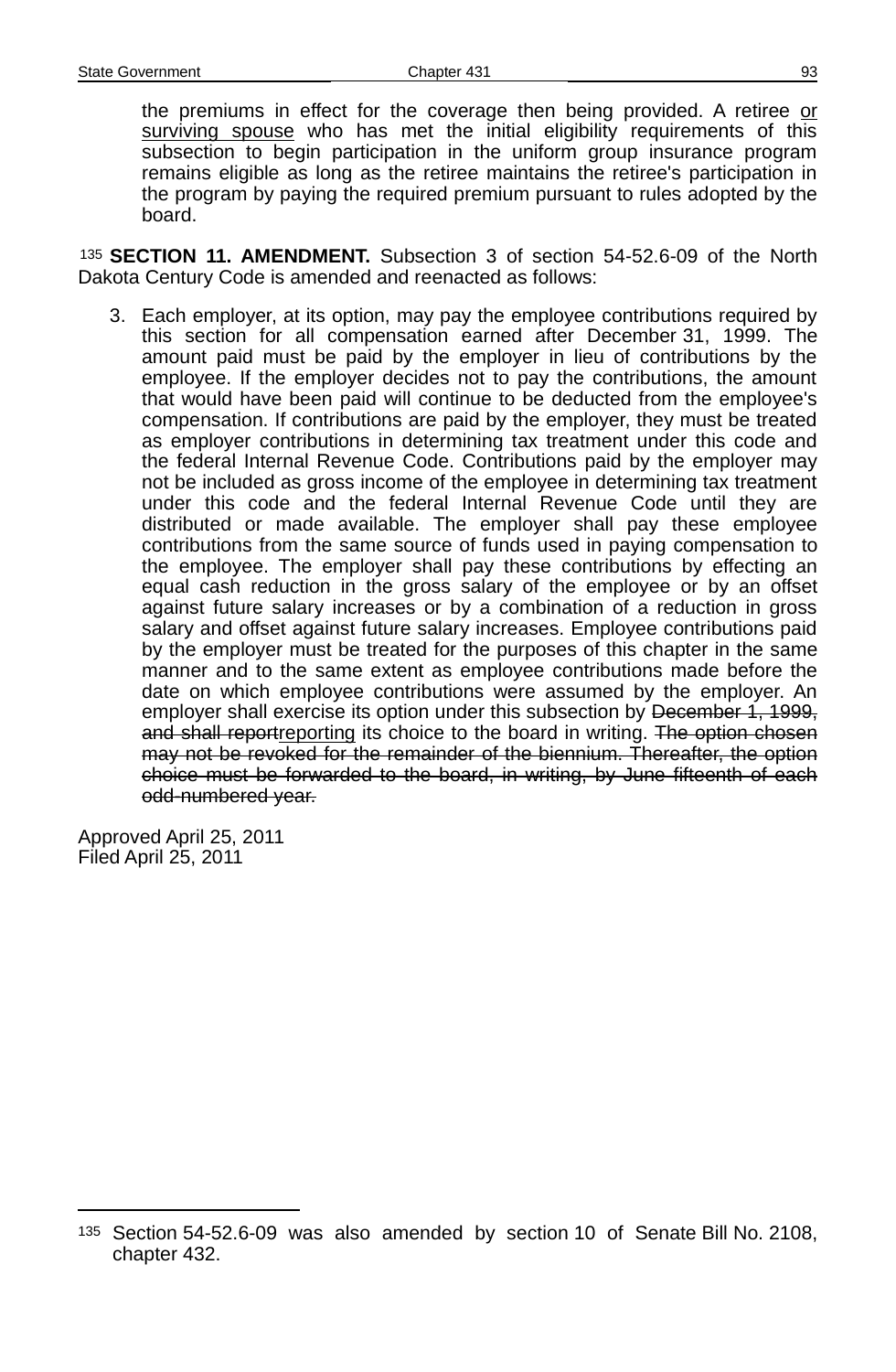# **SENATE BILL NO. 2108**

(Government and Veterans Affairs Committee) (At the request of the Public Employees Retirement System Board)

AN ACT to amend and reenact sections 39-03.1-09, 39-03.1-10, 54-52-02.9, 54-52-05, 54-52-06, 54-52-06.1, 54-52-06.3, and 54-52-06.4, subsection 6 of 54-52.6-02, and section 54-52.6-09 of the North Dakota Century Code, relating to increased employer and employee contributions under the highway patrolmen's retirement plan and public employees retirement system.

## **BE IT ENACTED BY THE LEGISLATIVE ASSEMBLY OF NORTH DAKOTA:**

**SECTION 1. AMENDMENT.** Section 39-03.1-09 of the North Dakota Century Code is amended and reenacted as follows:

#### **39-03.1-09. Payments by contributors - Employer payment of employee contribution.**

- 1. Every member, except as provided in section 39-03.1-07, shall contribute into the fund ten and thirty-hundredths percent of the member's monthly salary, which sum must be deducted from the member's salary and credited to the member's account in the fund. Member contributions increase by one percent of the member's monthly salary beginning with the monthly reporting period of January 2012, and with an additional increase of one percent, beginning with the reporting period of January 2013.
- 2. The state of North Dakota, at its option, may pay the member contributions required by subsection 1 for all compensation earned after June 30, 1983, and may pay the member contributions required to purchase service credit on a pretax basis pursuant to subsection 8 of section 39-03.1-08.2. The amount paid must be paid by the state in lieu of contributions by the member. A member may not receive the contributed amounts directly once the employer has elected to pay the member contributions. If the state decides not to pay the contributions, the amount that would have been paid will continue to be deducted from compensation. If contributions are paid by the state, they must be treated as employer contributions in determining tax treatment under this code and the federal Internal Revenue Code. If contributions are paid by the state, they must not be included as gross income of the member in determining tax treatment under this code and the Internal Revenue Code until they are distributed or made available. The state shall pay these member contributions from the same source of funds used in paying compensation to the members. The state shall pay these contributions by effecting an equal cash reduction in the gross salary of the employee or by an offset against future salary increases or by a combination of a reduction in gross salary and offset against future salary increases. If member contributions are paid by the state, they must be treated for the purposes of this chapter in the same manner and to the same extent as member contributions made prior to the date the contributions were assumed by the state. The option given employers by this subsection must be exercised in accordance with rules adopted by the board.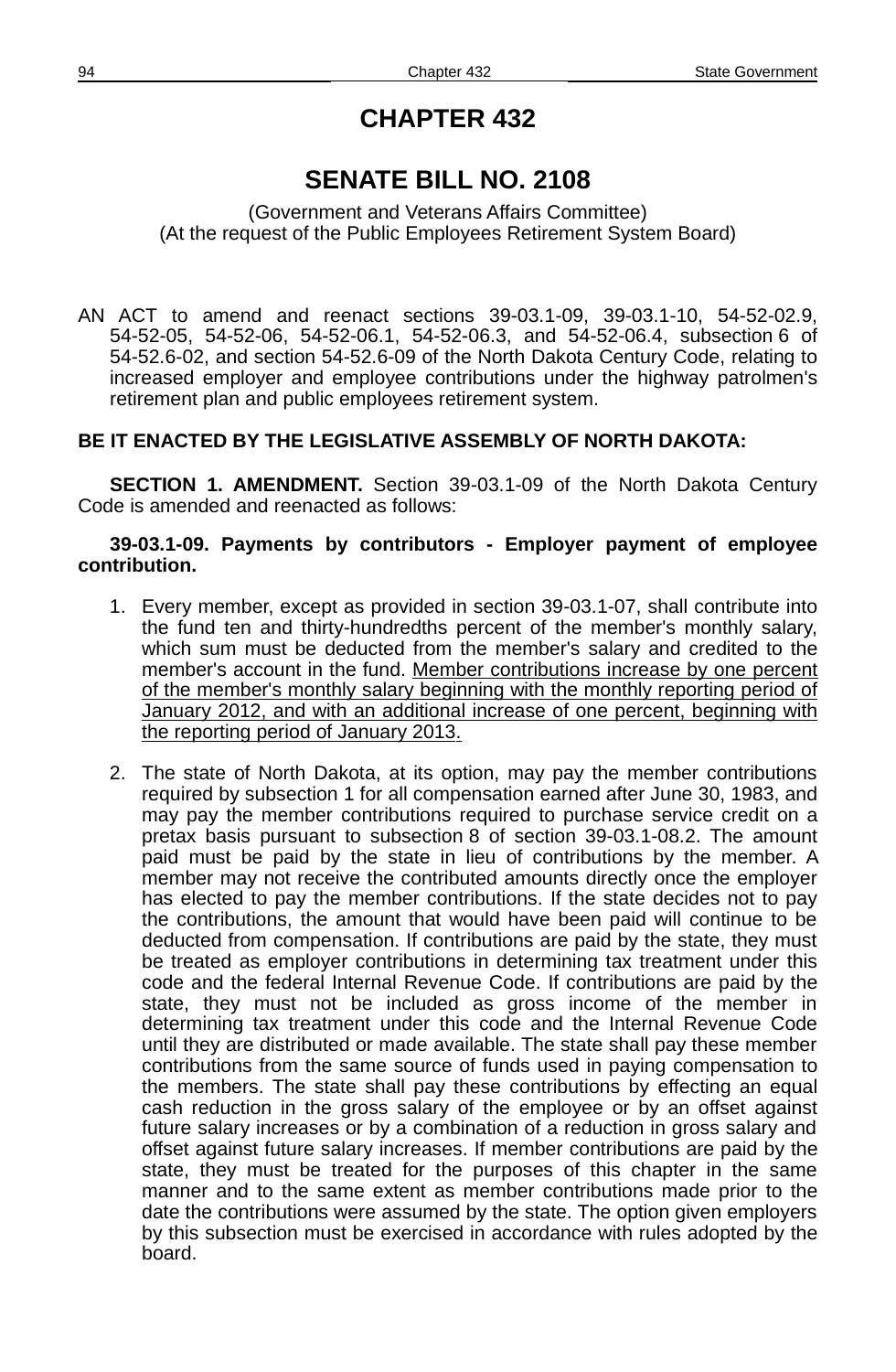3. For compensation earned after August 1, 2009, all employee contributions required under subsection 1, and not otherwise paid under subsection 2, must be paid by the state in lieu of contributions by the member. All contributions paid by the state under this subsection must be treated as employer contributions in determining tax treatment under this code and the federal Internal Revenue Code. Contributions paid by the state under this subsection may not be included as gross income of the member in determining tax treatment under this code and the Internal Revenue Code until the contributions are distributed or made available. Contributions paid by the state in accordance with this subsection must be treated for the purposes of this chapter in the same manner and to the same extent as member contributions made before the date the contributions were assumed by the state. The state shall pay these member contributions from the same source of funds used in paying compensation to the members. The state shall pay these contributions by effecting an equal cash reduction in the gross salary of the employee. The state shall continue making payments under this section unless otherwise specifically provided for under the agency's biennial appropriation or by law.

**SECTION 2. AMENDMENT.** Section 39-03.1-10 of the North Dakota Century Code is amended and reenacted as follows:

#### **39-03.1-10. Contributions by the state.**

The state shall contribute to the fund a sum equal to sixteen and seventy-hundredths percent of the monthly salary or wage of a participating member. State contributions increase by one percent of the monthly salary or wage of a participating member beginning with the monthly reporting period of January 2012, and with an additional increase of one percent, beginning with the reporting period of January 2013. If the member's contribution is paid by the state under subsection 2 of section 39-03.1-09, the state shall contribute, in addition, an amount equal to the required member's contribution. The state shall pay the associated employer contribution for those members who elect to exercise their rights under subsection 3 of section 39-03.1-10.1.

**SECTION 3. AMENDMENT.** Section 54-52-02.9 of the North Dakota Century Code is amended and reenacted as follows:

## **54-52-02.9. Participation by temporary employees.**

A temporary employee may elect, within one hundred eighty days of beginning employment, to participate in the public employees retirement system and receive credit for service after enrollment. The temporary employee shall pay monthly to the fund an amount equal to eight and twelve-hundredths percent times the temporary employee's present monthly salary. The amount required to be paid by a temporary employee increases by two percent times the temporary employee's present monthly salary beginning with the monthly reporting period of January 2012, and with an additional two percent increase, beginning with the reporting period of January 2013. The temporary employee shall also pay the required monthly contribution to the retiree health benefit fund established under section 54-52.1-03.2. This contribution must be recorded as a member contribution pursuant to section 54-52.1-03.2. An employer may not pay the temporary employee's contributions. A temporary employee may continue to participate as a temporary employee in the public employees retirement system until termination of employment or reclassification of the temporary employee as a permanent employee. A temporary employee may not purchase any additional credit, including additional credit under section 54-52-17.4 or past service under section 54-52-02.6.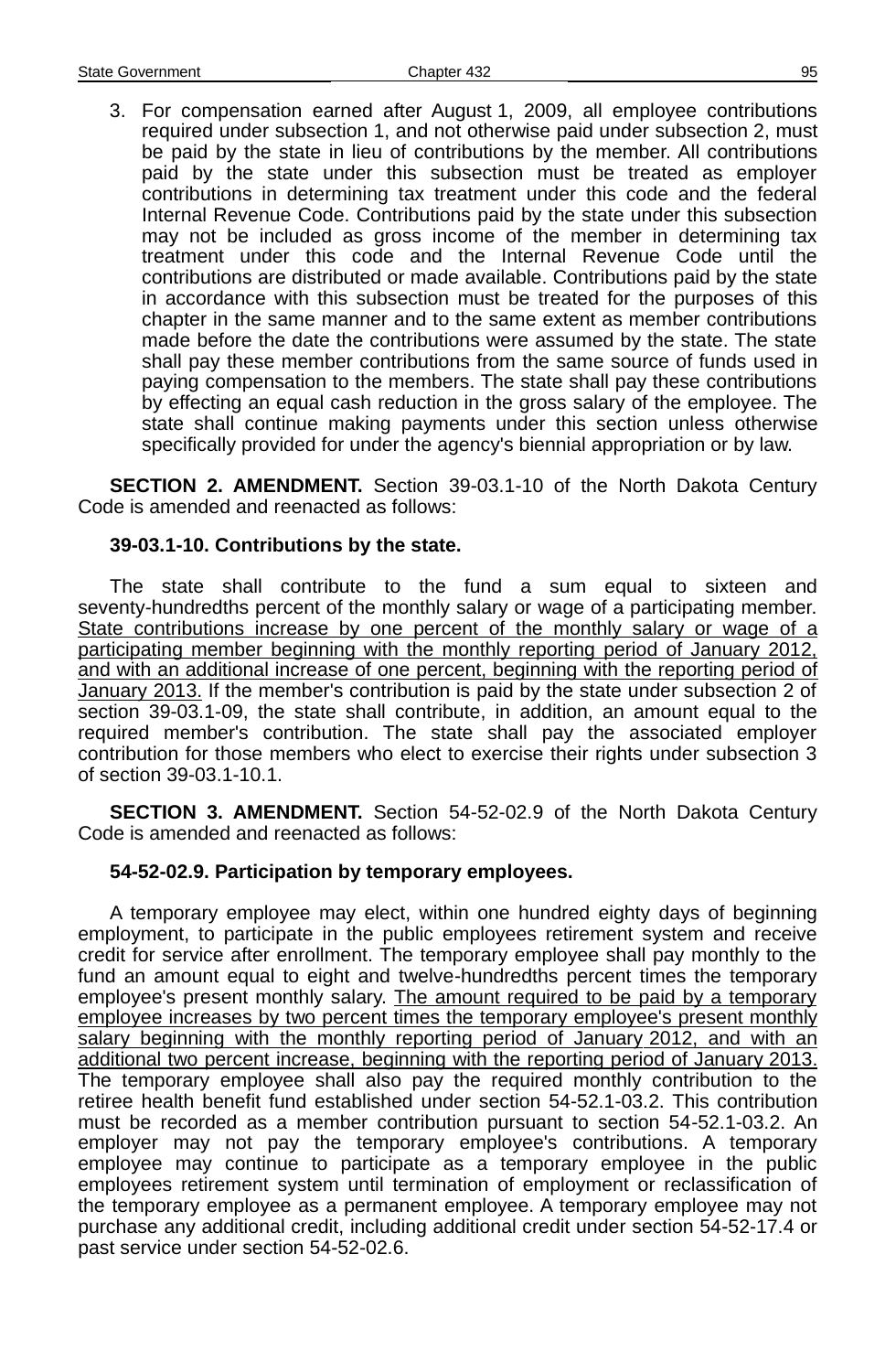**SECTION 4. AMENDMENT.** Section 54-52-05 of the North Dakota Century Code is amended and reenacted as follows:

#### **54-52-05. Membership and assessments - Employer payment of employee contributions.**

- 1. Every eligible governmental unit employee concurring in the plan must so state in writing and all future eligible employees are participating members. An employee who was not enrolled in the retirement system when eligible to participate must be enrolled immediately upon notice of the employee's eligibility, unless the employee waives in writing the employee's right to participate for the previous time of eligibility, to avoid contributing to the fund for past service. An employee who is eligible for normal retirement who accepts a retirement benefit under this chapter and who subsequently becomes employed with a participating employer other than the employer with which the employee was employed at the time the employee retired under this chapter may, before reenrolling in the retirement plan, elect to permanently waive future participation in the retirement plan and the retiree health program and maintain that employee's retirement status. An employee making this election is not required to make any future employee contributions to the public employees retirement system nor is the employee's employer required to make any further contributions on behalf of that employee.
- 2. Each member must be assessed and required to pay monthly four percent of the monthly salary or wage paid to the member, and such assessment must be deducted and retained out of such salary in equal monthly installments commencing with the first month of employment. Member contributions increase by one percent of the monthly salary or wage paid to the member beginning with the monthly reporting period of January 2012, and with an additional increase of one percent, beginning with the reporting period of January 2013.
- 3. Each employer, at its option, may pay all or a portion of the employee contributions required by subsection 2 and sections 54-52-06.1, 54-52-06.2, 54-52-06.3, and 54-52-06.4 or the employee contributions required to purchase service credit on a pretax basis pursuant to subsection 5 of section 54-52-17.4. Employees may not receive the contributed amounts directly once the employer has elected to pay the employee contributions. The amount paid must be paid by the employer in lieu of contributions by the employee. If the state determines not to pay the contributions, the amount that would have been paid must continue to be deducted from the employee's compensation. If contributions are paid by the employer, they must be treated as employer contributions in determining tax treatment under this code and the federal Internal Revenue Code. If contributions are paid by the employer, they may not be included as gross income of the employee in determining tax treatment under this code and the Internal Revenue Code until they are distributed or made available. The employer shall pay these employee contributions from the same source of funds used in paying compensation to the employee or from the levy authorized by subsection 5 of section 57-15-28.1. The employer shall pay these contributions by effecting an equal cash reduction in the gross salary of the employee or by an offset against future salary increases or by a contribution of a reduction in gross salary and offset against future salary increases. If employee contributions are paid by the employer, they must be treated for the purposes of this chapter in the same manner and to the same extent as employee contributions made prior to the date on which employee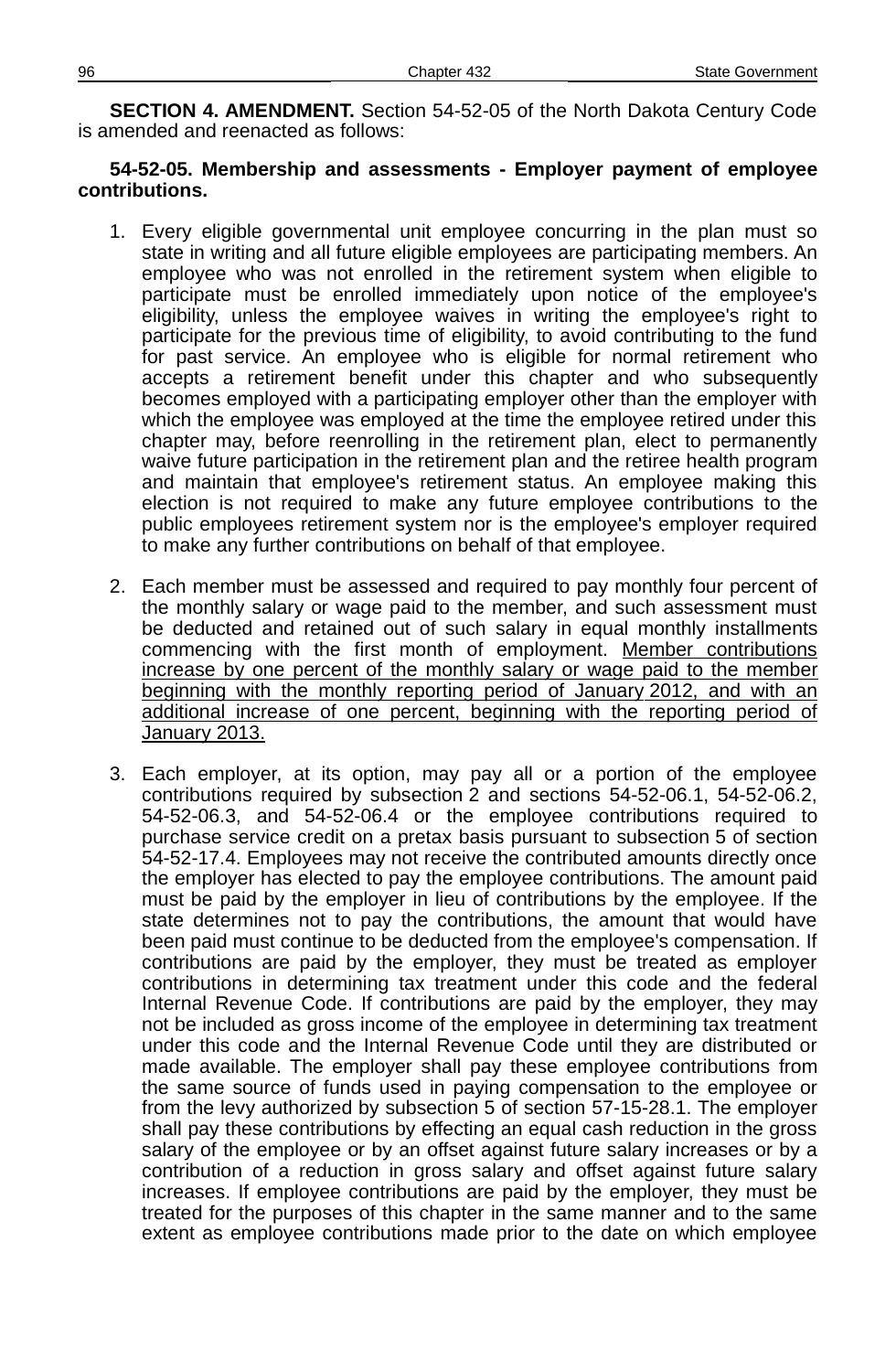contributions were assumed by the employer. An employer exercising its option under this subsection shall report its choice to the board in writing.

4. For compensation earned after August 1, 2009, all employee contributions required under section 54-52-06.1 and the job service North Dakota retirement plan, and not otherwise paid under subsection 3, must be paid by the employer in lieu of contributions by the member. All contributions paid by the employer under this subsection must be treated as employer contributions in determining tax treatment under this code and the Internal Revenue Code. Contributions paid by the employer under this subsection may not be included as gross income of the member in determining tax treatment under this code and the Internal Revenue Code until the contributions are distributed or made available. Contributions paid by the employer in accordance with this subsection must be treated for the purposes of this chapter in the same manner and to the same extent as member contributions made before the date the contributions were assumed by the employer. The employer shall pay these member contributions from the same source of funds used in paying compensation to the employee. The employer shall pay these contributions by effecting an equal cash reduction in the gross salary of the employee. The employer shall continue making payments under this section unless otherwise specifically provided for under the agency's biennial appropriation or by amendment to law.

**SECTION 5. AMENDMENT.** Section 54-52-06 of the North Dakota Century Code is amended and reenacted as follows:

## **54-52-06. Employer's contribution to retirement plan.**

Each governmental unit shall contribute an amount equal to four and twelve-hundredths percent of the monthly salary or wage of a participating member. Governmental unit contributions increase by one percent of the monthly salary or wage of a participating member beginning with the monthly reporting period of January 2012, and with an additional increase of one percent, beginning with the reporting period of January 2013. For those members who elect to exercise their rights under section 54-52-17.14, the employing governmental unit, or in the case of a member not presently under covered employment the most recent employing governmental unit, shall pay the associated employer contribution. If the employee's contribution is paid by the governmental unit under subsection 3 of section 54-52-05, the employer unit shall contribute, in addition, an amount equal to the required employee's contribution. Each governmental unit shall pay the contribution monthly, or in the case of an election made pursuant to section 54-52-17.14 a lump sum, into the retirement fund from its funds appropriated for payroll and salary or any other funds available for these purposes. Any governmental unit failing to pay the contributions monthly, or in the case of an election made pursuant to section 54-52-17.14 a lump sum, is subject to a civil penalty of fifty dollars and, as interest, one percent of the amount due for each month of delay or fraction thereof after the payment became due. In lieu of assessing a civil penalty or one percent per month, or both, interest at the actuarial rate of return may be assessed for each month the contributions are delinquent. If contributions are paid within ninety days of the date they became due, penalty and interest to be paid on delinquent contributions may be waived. An employer is required to submit contributions for any past eligible employee who was employed after July 1, 1977, for which contributions were not made if the employee would have been eligible to become vested had the employee participated and if the employee elects to join the public employees retirement system. Employer contributions may not be assessed for eligible service that an employee has waived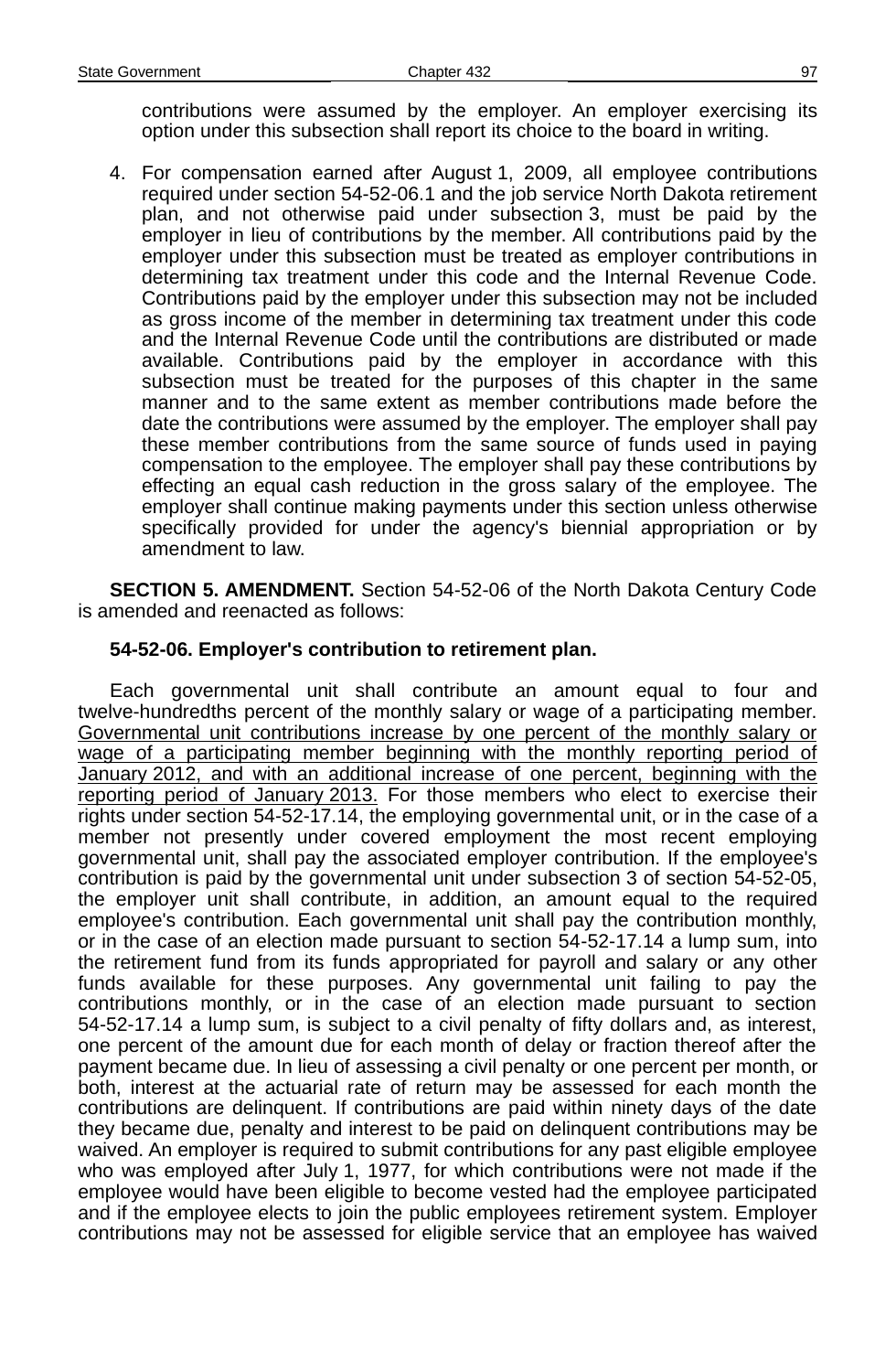pursuant to subsection 1 of section 54-52-05. The board shall report to each session of the legislative assembly the contributions necessary, as determined by the actuarial study, to maintain the fund's actuarial soundness.

**SECTION 6. AMENDMENT.** Section 54-52-06.1 of the North Dakota Century Code is amended and reenacted as follows:

#### **54-52-06.1. Contribution by supreme and district court judges - Employer contribution.**

Each judge of the supreme or district court who is a member of the public employees retirement system must be assessed and required to pay monthly five percent of the judge's monthly salary. Member contributions increase by one percent of the judge's monthly salary beginning with the monthly reporting period of January 2012, and with an additional increase of one percent, beginning with the reporting period of January 2013. The assessment must be deducted and retained out of the judge's salary in equal monthly installments. The state shall contribute an amount equal to fourteen and fifty-two one-hundredths percent of the monthly salary of a supreme or district court judge who is a participating member of the system, which matching contribution must be paid from its funds appropriated for salary, or from any other funds available for such purposes. State contributions increase by one percent of the monthly salary of a supreme or district court judge who is a participating member of the system beginning with the monthly reporting period of January 2012, and with an additional increase of one percent, beginning with the reporting period of January 2013. If the judge's contribution is paid by the state under subsection 3 of section 54-52-05, the state shall contribute, in addition, an amount equal to the required judge's contribution.

**SECTION 7. AMENDMENT.** Section 54-52-06.3 of the North Dakota Century Code is amended and reenacted as follows:

#### **54-52-06.3. Contribution by peace officers and correctional officers employed by political subdivisions - Employer contribution.**

Each peace officer or correctional officer employed by a political subdivision that enters into an agreement with the retirement board on behalf of its peace officers and correctional officers separately from its other employees and who is a member of the public employees retirement system is assessed and shall pay monthly four percent of the employee's monthly salary. Peace officer or correctional officer contributions increase by one-half of one percent of the member's monthly salary beginning with the monthly reporting period of January 2012, and with an additional increase of one-half of one percent, beginning with the reporting period of January 2013. The assessment must be deducted and retained out of the employee's salary in equal monthly installments. The peace officer's or correctional officer's employer shall contribute an amount determined by the board to be actuarially required to support the level of benefits specified in section 54-52-17. If the peace officer's or correctional officer's assessment is paid by the employer under subsection 3 of section 54-52-05, the employer shall contribute, in addition, an amount equal to the required peace officer's or correctional officer's assessment.

**SECTION 8. AMENDMENT.** Section 54-52-06.4 of the North Dakota Century Code is amended and reenacted as follows: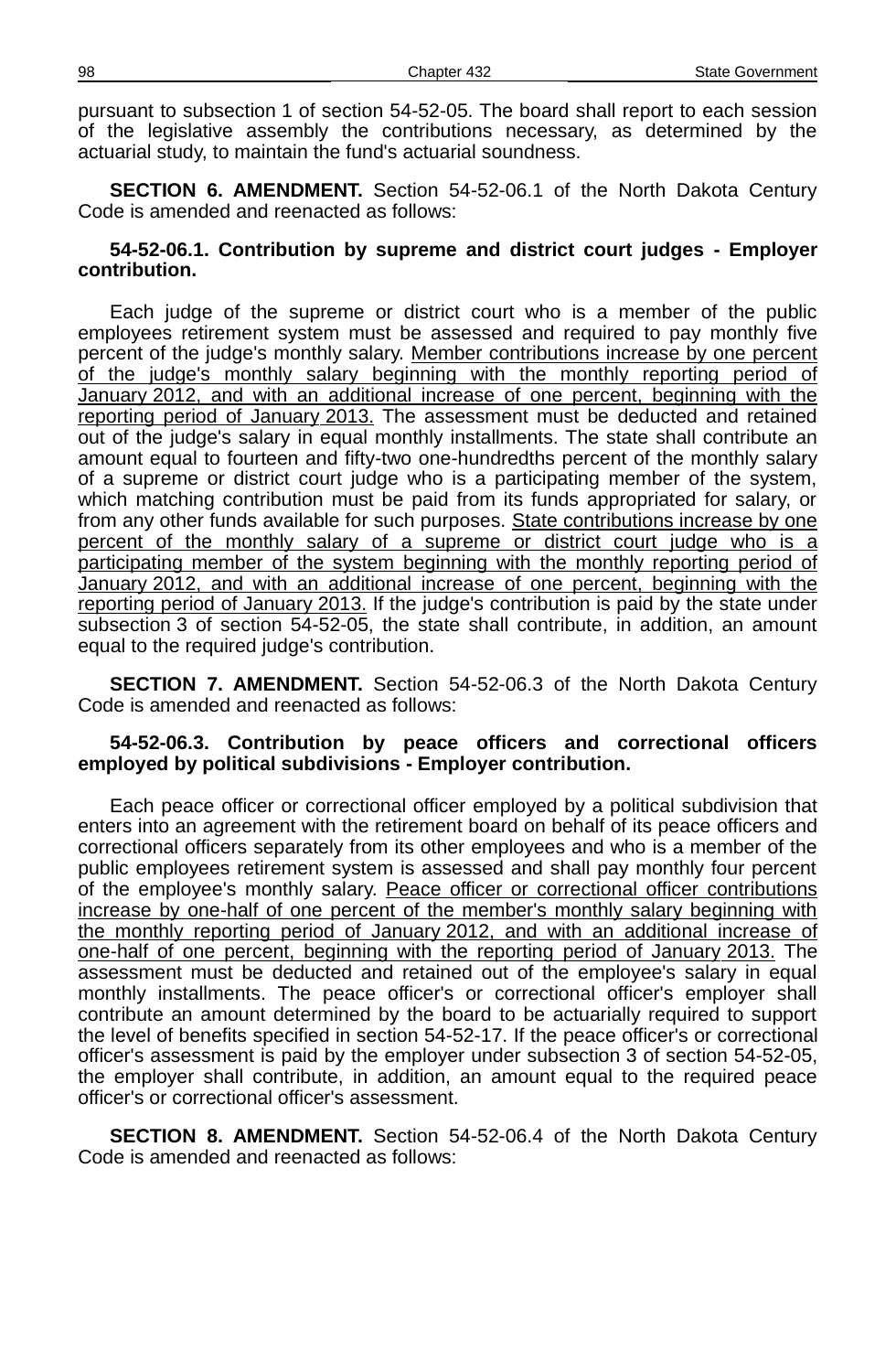#### **54-52-06.4. Contribution by peace officers employed by the bureau of criminal investigation - Employer contribution.**

Each peace officer employed by the bureau of criminal investigation who is a member of the public employees retirement system is assessed and shall pay monthly four percent of the employee's monthly salary. Peace officer contributions increase by one percent of the member's monthly salary beginning with the monthly reporting period of January 2012, and with an additional increase of one percent, beginning with the reporting period of January 2013. The assessment must be deducted and retained out of the employee's salary in equal monthly installments. The peace officer's employer shall contribute an amount determined by the board to be actuarially required to support the level of benefits specified in section 54-52-17. The employer's contribution must be paid from funds appropriated for salary or from any other funds available for such purposes. If the peace officer's assessment is paid by the employer under subsection 3 of section 54-52-05, the employer shall contribute, in addition, an amount equal to the required peace officer's assessment.

**SECTION 9. AMENDMENT.** Subsection 6 of section 54-52.6-02 of the North Dakota Century Code is amended and reenacted as follows:

6. A participating member who becomes a temporary employee may still participate in the defined contribution retirement plan upon filing an election with the board within one hundred eighty days of transferring to temporary employee status. The participating member may not become a member of the defined benefit plan as a temporary employee. The temporary employee electing to participate in the defined contribution retirement plan shall pay monthly to the fund an amount equal to eight and twelve-hundredths percent times the temporary employee's present monthly salary. The amount required to be paid by a temporary employee increases by two percent times the temporary employee's present monthly salary beginning with the monthly reporting period of January 2012, and with an additional increase of two percent, beginning with the reporting period of January 2013. The temporary employee shall also pay the required monthly contribution to the retiree health benefit fund established under section 54-52.1-03.2. This contribution must be recorded as a member contribution pursuant to section 54-52.1-03.2. An employer may not pay the temporary employee's contributions. A temporary employee may continue to participate as a temporary employee until termination of employment or reclassification of the temporary employee as a permanent employee.

[136](#page-98-0) **SECTION 10. AMENDMENT.** Section 54-52.6-09 of the North Dakota Century Code is amended and reenacted as follows:

## **54-52.6-09. Contributions - Penalty.**

1. Each participating member shall contribute monthly four percent of the monthly salary or wage paid to the participant, and this assessment must be deducted from the participant's salary in equal monthly installments commencing with the first month of participation in the defined contribution retirement plan established under this chapter. Participating member contributions increase by one percent of the monthly salary or wage paid to the participant beginning with the monthly reporting period of January 2012,

<span id="page-98-0"></span><sup>136</sup> Section 54-52.6-09 was also amended by section 11 of Senate Bill No. 2109, chapter 431.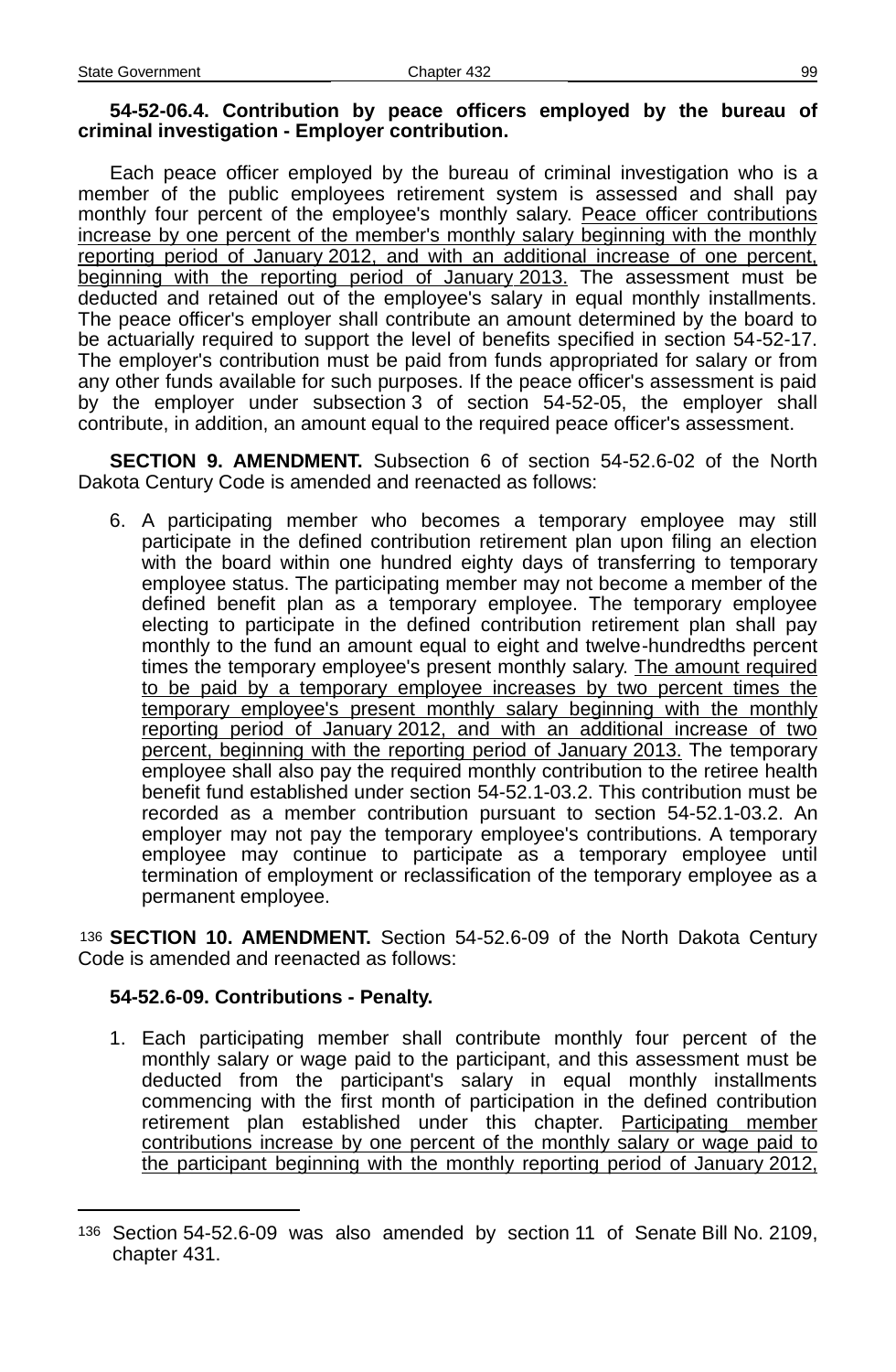and with an additional increase of one percent, beginning with the reporting period of January 2013.

- 2. The employer shall contribute an amount equal to four and twelve-hundredths percent of the monthly salary or wage of a participating member. Employer contributions increase by one percent of the monthly salary or wage of a participating member beginning with the monthly reporting period of January 2012, and with an additional increase of one percent, beginning with the reporting period of January 2013 . If the employee's contribution is paid by the employer under subsection 3, the employer shall contribute, in addition, an amount equal to the required employee's contribution. The employer shall pay monthly such contribution into the participating member's account from its funds appropriated for payroll and salary or any other funds available for such purposes. If the employer fails to pay the contributions monthly, it is subject to a civil penalty of fifty dollars and, as interest, one percent of the amount due for each month of delay or fraction thereof after the payment became due.
- 3. Each employer, at its option, may pay the employee contributions required by this section for all compensation earned after December 31, 1999. The amount paid must be paid by the employer in lieu of contributions by the employee. If the employer decides not to pay the contributions, the amount that would have been paid will continue to be deducted from the employee's compensation. If contributions are paid by the employer, they must be treated as employer contributions in determining tax treatment under this code and the federal Internal Revenue Code. Contributions paid by the employer may not be included as gross income of the employee in determining tax treatment under this code and the federal Internal Revenue Code until they are distributed or made available. The employer shall pay these employee contributions from the same source of funds used in paying compensation to the employee. The employer shall pay these contributions by effecting an equal cash reduction in the gross salary of the employee or by an offset against future salary increases or by a combination of a reduction in gross salary and offset against future salary increases. Employee contributions paid by the employer must be treated for the purposes of this chapter in the same manner and to the same extent as employee contributions made before the date on which employee contributions were assumed by the employer. An employer shall exercise its option under this subsection by December 1, 1999, and shall report its choice to the board in writing. The option chosen may not be revoked for the remainder of the biennium. Thereafter, the option choice must be forwarded to the board, in writing, by June fifteenth of each odd-numbered year.

Approved April 26, 2011 Filed April 26, 2011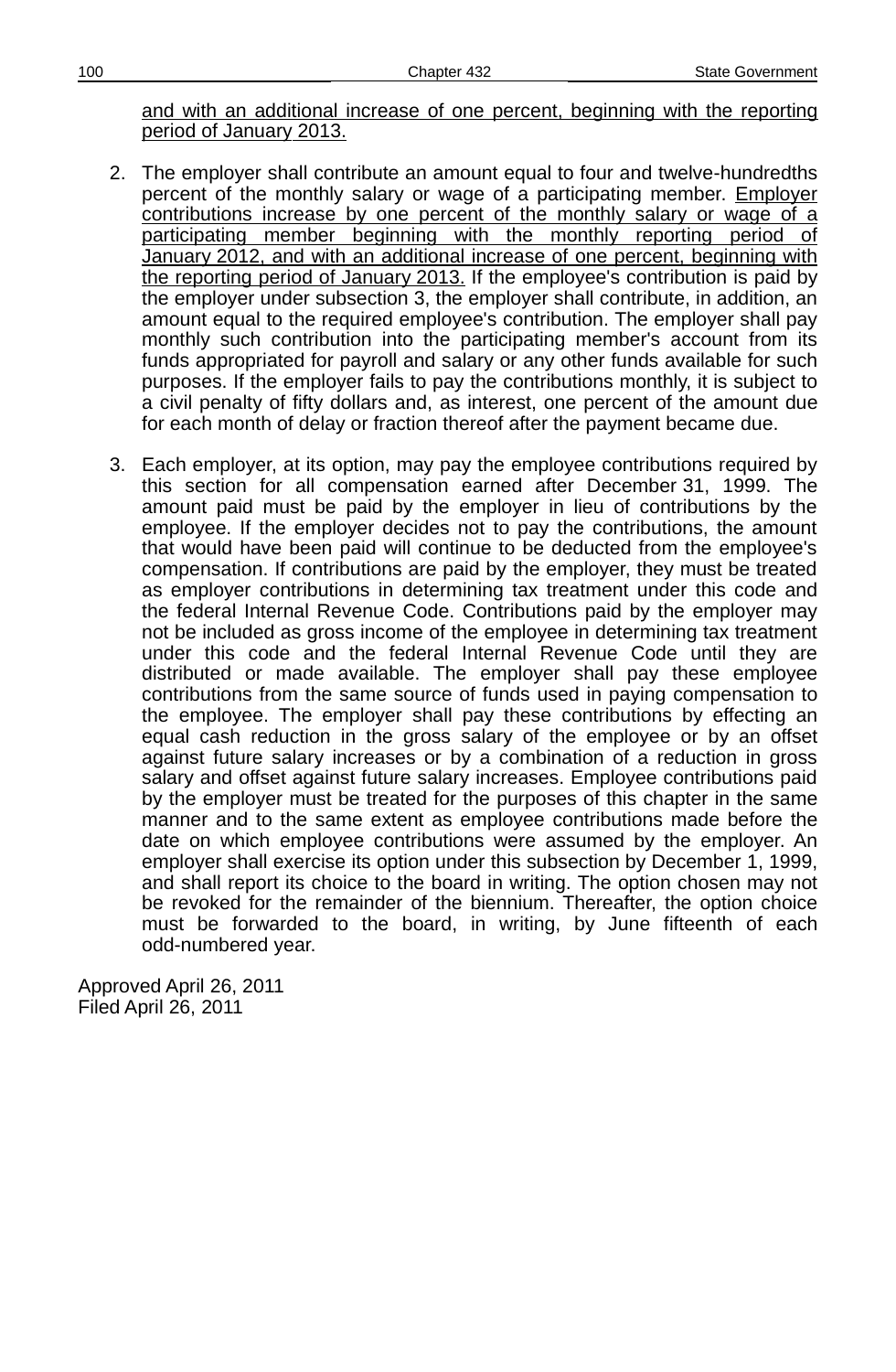# **SENATE BILL NO. 2110**

(Industry, Business and Labor Committee) (At the request of the Public Employees Retirement System Board)

AN ACT to amend and reenact sections 54-52.1-02, 54-52.1-04, 54-52.1-04.2, and 54-52.1-04.3 of the North Dakota Century Code, relating to subgroups, receiving bids for prescription drug coverage, self-insurance for prescription drug coverage, and contingency reserve fund requirements under the uniform group insurance program.

## **BE IT ENACTED BY THE LEGISLATIVE ASSEMBLY OF NORTH DAKOTA:**

**SECTION 1. AMENDMENT.** Section 54-52.1-02 of the North Dakota Century Code is amended and reenacted as follows:

#### **54-52.1-02. Uniform group insurance program created - Formation into subgroups.**

In order to promote the economy and efficiency of employment in the state's service, reduce personnel turnover, and offer an incentive to high-grade men and womenindividuals to enter and remain in the service of state employment, there is hereby created a uniform group insurance program. The uniform group must be composed of eligible and retired employees and be formed to provide hospital benefits coverage, medical benefits coverage, and life insurance benefits coverage in the manner set forth in this chapter. The uniform group may be divided into the following subgroups at the discretion of the board:

- 1. Medical and hospital benefits coverage group consisting of active eligible employees and retired employees not eligible for medicare. In determining premiums for coverage under this subsection for retired employees not eligible for medicare, the rate for a non-medicare retiree single plan is one hundred fifty percent of the active member single plan rate, the rate for a non-medicare retiree family plan of two people is twice the non-medicare retiree single plan rate, and the rate for a non-medicare retiree family plan of three or more persons is two and one-half times the non-medicare retiree single plan rate.
- 2. In addition to the coverage provided in subsection 1, another coverage option may be provided for retired employees not eligible for medicare, provided the option does not increase the implicit subsidy as determined by the governmental accounting standards board's other postemployment benefit reporting procedure. In offering this additional option, the board may have an open enrollment but thereafter enrollment for this option must be as specified in section 54-52.1-03.
- 3. Retired medicare-eligible employee group medical and hospital benefits coverage.
- 3.4. Active eligible employee life insurance benefits coverage.
- 4.5. Retired employee life insurance benefits coverage.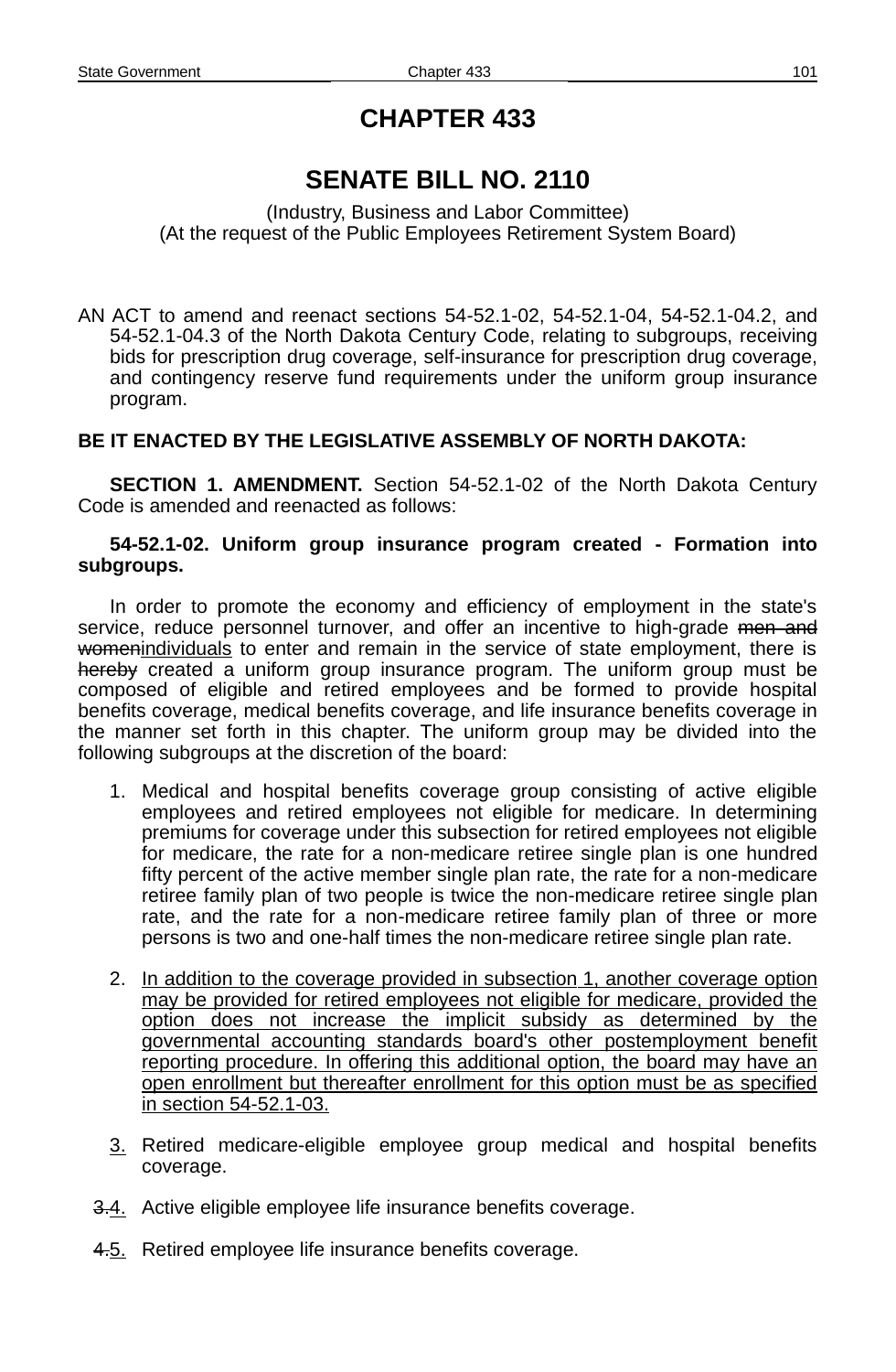- 5.6. Terminated employee continuation group medical and hospital benefits coverage.
- 6.7. Terminated employee conversion group medical and hospital benefits coverage.
- 7.8. Dental benefits coverage.
- 8.9. Vision benefits coverage.
- 9.10. Long-term care benefits coverage.
- 40.11. Employee assistance benefits coverage.
- 11.12. Retired medicare-eligible employee group prescriptionPrescription drug coverage.

**SECTION 2. AMENDMENT.** Section 54-52.1-04 of the North Dakota Century Code is amended and reenacted as follows:

#### **54-52.1-04. Board to contract for insurance.**

The board shall receive bids for the providing of hospital benefits coverage, medical benefits coverage, life insurance benefits coverage for a specified term, and employee assistance program services; may receive bids separately for retired medicare-eligible employee group prescription drug coverage; and shall accept the bidone or more bids of and contract with the earriercarriers that in the judgment of the board best serves the interests of the state and its eligible employees. Solicitations must be made not later than ninety days before the expiration of an existing uniform group insurance contract. Bids must be solicited by advertisement in a manner selected by the board that will provide reasonable notice to prospective bidders. In preparing bid proposals and evaluating bids, the board may utilize the services of consultants on a contract basis in order that the bids received may be uniformly compared and properly evaluated. In determining which bid, if any, will best serve the interests of eligible employees and the state, the board shall give adequate consideration to the following factors:

- 1. The economy to be effected.
- 2. The ease of administration.
- 3. The adequacy of the coverages.
- 4. The financial position of the carrier, with special emphasis as to its solvency.
- 5. The reputation of the carrier and any other information that is available tending to show past experience with the carrier in matters of claim settlement, underwriting, and services.

The board may reject any or all bids and, in the event it does so, shall again solicit bids as provided in this section. The board may establish a plan of self-insurance for providing health insurance benefits coverage only under an administrative services only (ASO) contract or a third-party administrator (TPA) contract.

**SECTION 3. AMENDMENT.** Section 54-52.1-04.2 of the North Dakota Century Code is amended and reenacted as follows: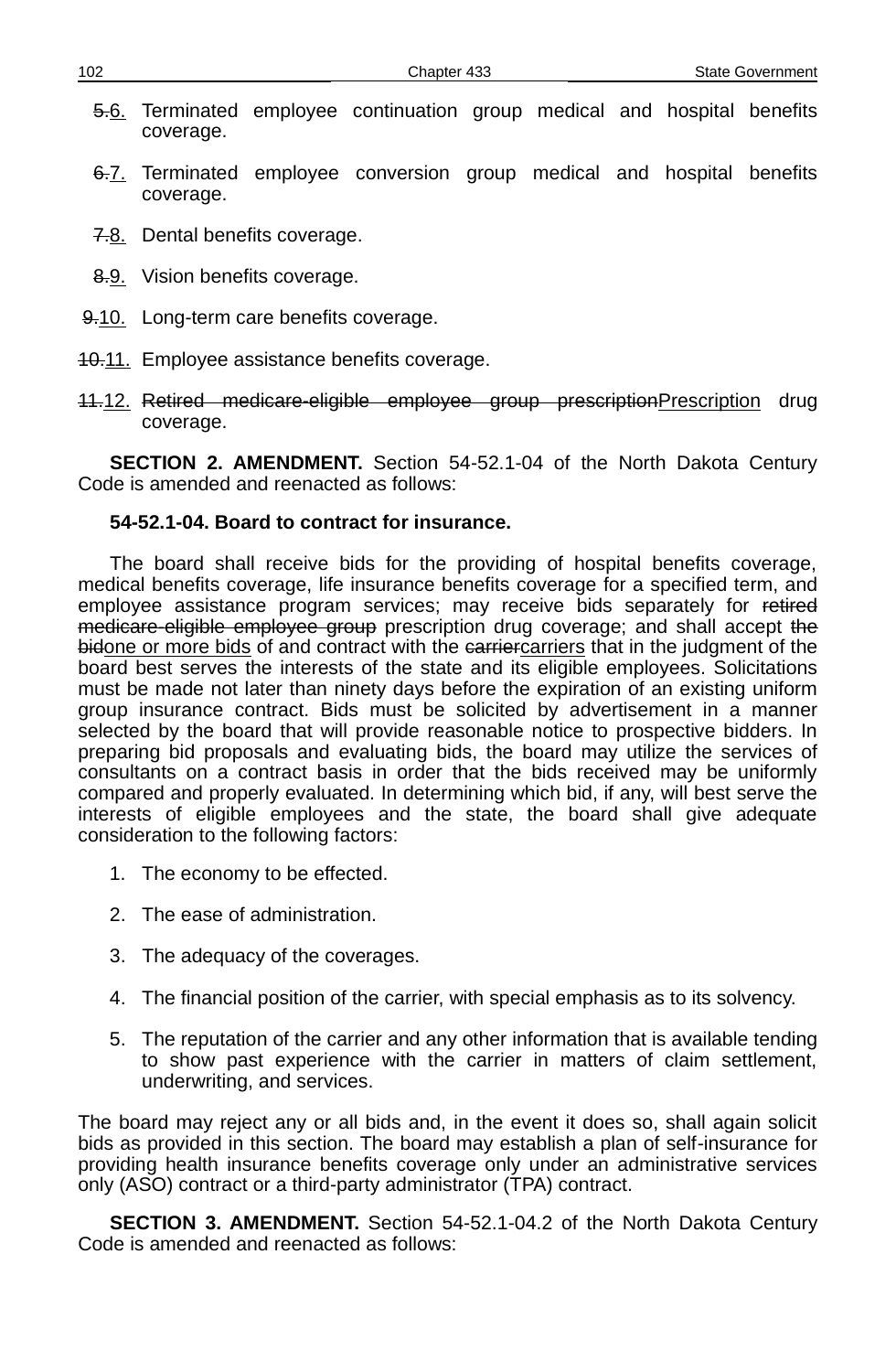## **54-52.1-04.2. Self-insurance plan for hospital and medical benefits coverage.**

- 1. The board may establish a self-insurance plan for providing health:
	- a. Health insurance benefits coverage;
	- b. Health insurance benefits coverage excluding all or part of prescription drug coverage; or
	- c. All or part of prescription drug coverage.
- 2. Any self-insurance plan under this section must be provided under an administrative services only (ASO) contract or a third-party administrator (TPA) contract under the uniform group insurance program, and may be established only if it is determined by the board that an administrative services only or third-party administrator plan is less costly than the lowest bid submitted by a carrier for underwriting the plan with equivalent contract benefits. Upon establishing a self-insurance plan, the board shall solicit bids for an administrative services only or third-party administrator contract only every other biennium, and the board is authorized to renegotiate an existing administrative services only or third-party administrator contract during the interim. In addition, individual stop-loss coverage insured by a carrier authorized to do business in this state must be made part of any self-insured plan. All bids under this section are due no later than January first, and must be awarded no later than March first, preceding the end of each biennium. All bids under this section must be opened at a public meeting of the board.

**SECTION 4. AMENDMENT.** Section 54-52.1-04.3 of the North Dakota Century Code is amended and reenacted as follows:

#### **54-52.1-04.3. Contingency reserve fund - Continuing appropriation.**

The board shall establish under a self-insurance plan a contingency reserve fund to provide for adverse fluctuations in future charges, claims, costs, or expenses of the uniform group insurance program. The board shall determine the amount necessary to provide a balance in the contingency reserve fund equal to between one and one-half months and three and one-half months of claims paid based on the average monthly claims paid during the twelve-month period immediately preceding March first of each year. The board also shall determine the amount necessary to provide an additional balance in the contingency reserve fund between one month and one and one-half months for claims incurred but not yet reported. The board may arrange for the services of an actuarial consultant to assist the board in making the determinationthese determinations. Upon the initial changeover from a contract for insurance pursuant to section 54-52.1-04 to a self-insurance plan pursuant to section 54-52.1-04.2, the board must have a plan in place which is reasonably calculated to meet the funding requirements of this chapter within sixty months. All moneys in the contingency reserve fund, not otherwise appropriated, are appropriated for the payment of claims and other costs of the uniform group insurance program during periods of adverse claims or cost fluctuations.

Approved April 20, 2011 Filed April 20, 2011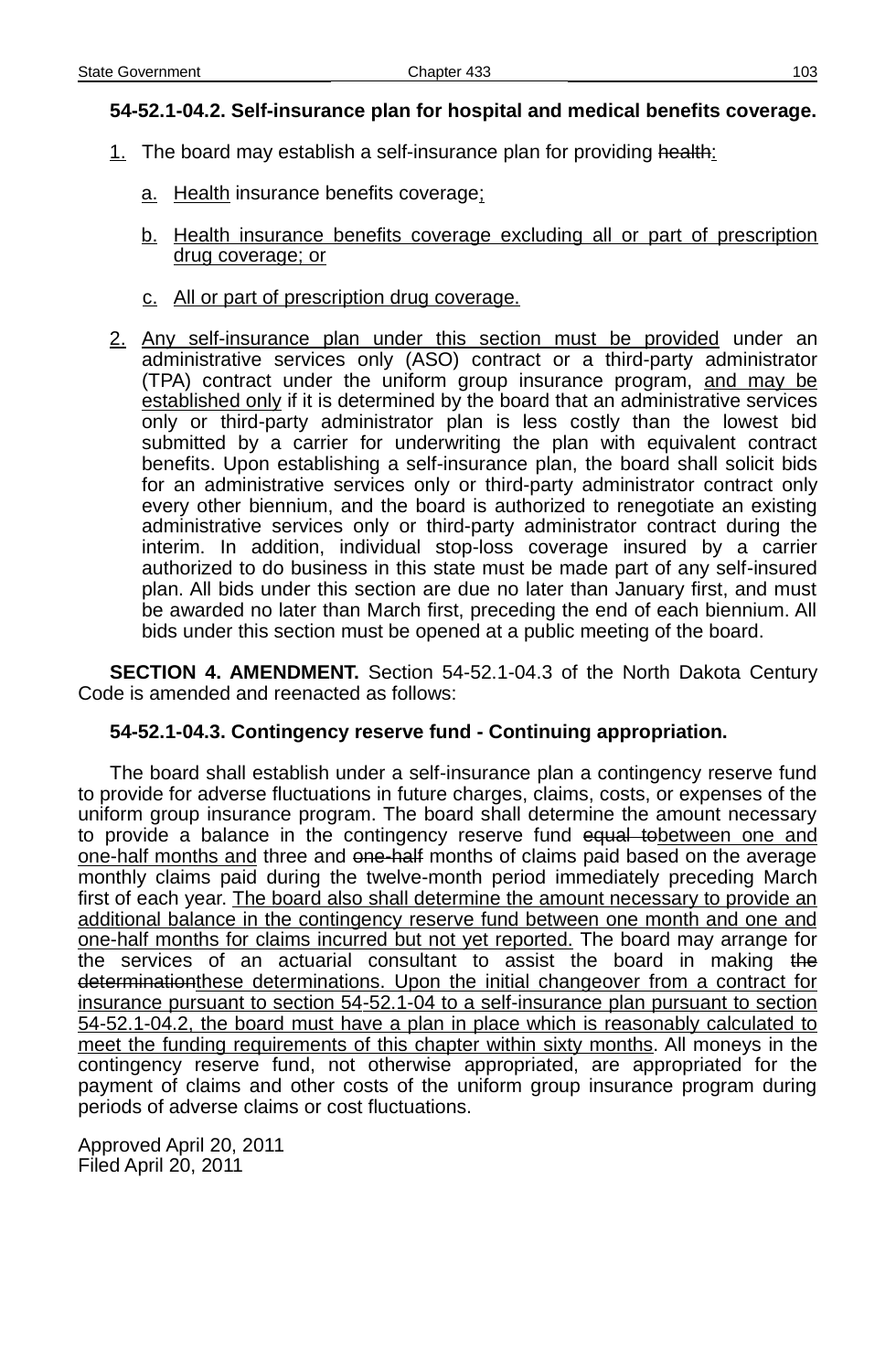# **HOUSE BILL NO. 1364**

(Representative Carlson)

AN ACT to create and enact a new section to chapter 54-52.1 of the North Dakota Century Code, relating to the creation of a high-deductible health plan with a health savings account; and to provide an appropriation.

## **BE IT ENACTED BY THE LEGISLATIVE ASSEMBLY OF NORTH DAKOTA:**

**SECTION 1.** A new section to chapter 54-52.1 of the North Dakota Century Code is created and enacted as follows:

## **High-deductible health plan alternative with health savings account option.**

The board shall develop and implement a high-deductible health plan with a health savings account as an alternative to the plan under section 54-52.1-06. The high - deductible health plan alternative must be made available to state employees by January 1, 2012, and may be offered, at the discretion of the board, to political subdivisions after June 30, 2013. Health savings account fees must be paid by the employer. The difference between the cost of the single and family premium for eligible state employees under section 54-52.1-06 and the premium for those employees electing to participate under the high - deductible health plan under this section must be deposited in a health savings account for the benefit of each participating employee. For political subdivision employees, the board shall deposit into a health savings account for the benefit of the participating political subdivision employee, an amount equal to the difference between the primary plan premium as established by the board and the premium for the high-deductible health plan under this section. Each new employee of a participating employer under this section must be provided the opportunity to elect the high-deductible health plan. At least once each biennium, the board shall have an open enrollment period allowing existing employees of a participating employer under this section to change their coverage.

**SECTION 2. APPROPRIATION.** There is appropriated out of any funds received under chapter 54-52.1, not otherwise appropriated, the sum of \$91,000, or so much of the sum as may be necessary, to the public employees retirement system board for the purpose of implementing section 1 of this Act, for the biennium beginning July 1, 2011, and ending June 30, 2013.

Approved April 19, 2011 Filed April 20, 2011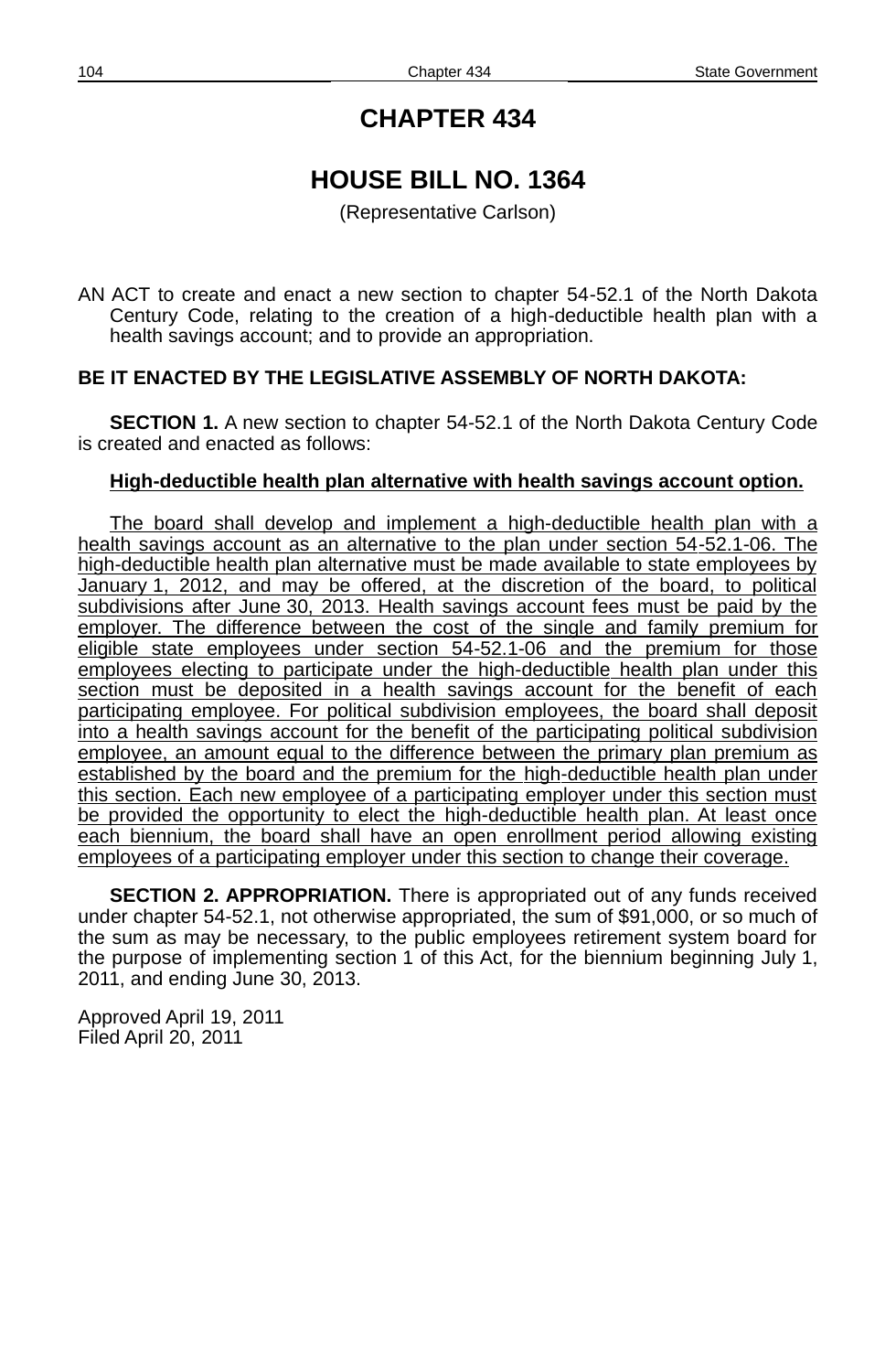## **SENATE BILL NO. 2213**

(Senators Nething, Oehlke, Schneider) (Representatives N. Johnson, Karls, Kretschmar)

AN ACT to amend and reenact section 54-52.4-03 of the North Dakota Century Code, relating to family medical leave for state employees; and to declare an emergency.

## **BE IT ENACTED BY THE LEGISLATIVE ASSEMBLY OF NORTH DAKOTA:**

**SECTION 1. AMENDMENT.** Section 54-52.4-03 of the North Dakota Century Code is amended and reenacted as follows:

#### **54-52.4-03. Use of other available leave for care of parent, spouse, or child.**

An employer that provides leave for its employees for illnesses or other medical or health reasons shall grant an employee's request to use that leave to care for the employee's child, spouse, or parent if the child, spouse, or parent has a serious health condition. An employee may take not more than fortyeighty hours of leave under this section in any twelve-month period and, upon approval of the employee's supervisor and pursuant to rules adopted by the director of the office of management and budget, the employee may take, in any twelve - month period, up to an additional ten percent of the employee's accrued sick leave to care for the employee's child, spouse, or parent if the child, spouse, or parent has a serious health condition. The employer shall compensate the employee for leave used by the employee under this section on the same basis as the employee would be compensated if the leave had been taken due to the employee's own illness.

**SECTION 2. EMERGENCY.** This Act is declared to be an emergency measure.

Approved April 26, 2011 Filed April 26, 2011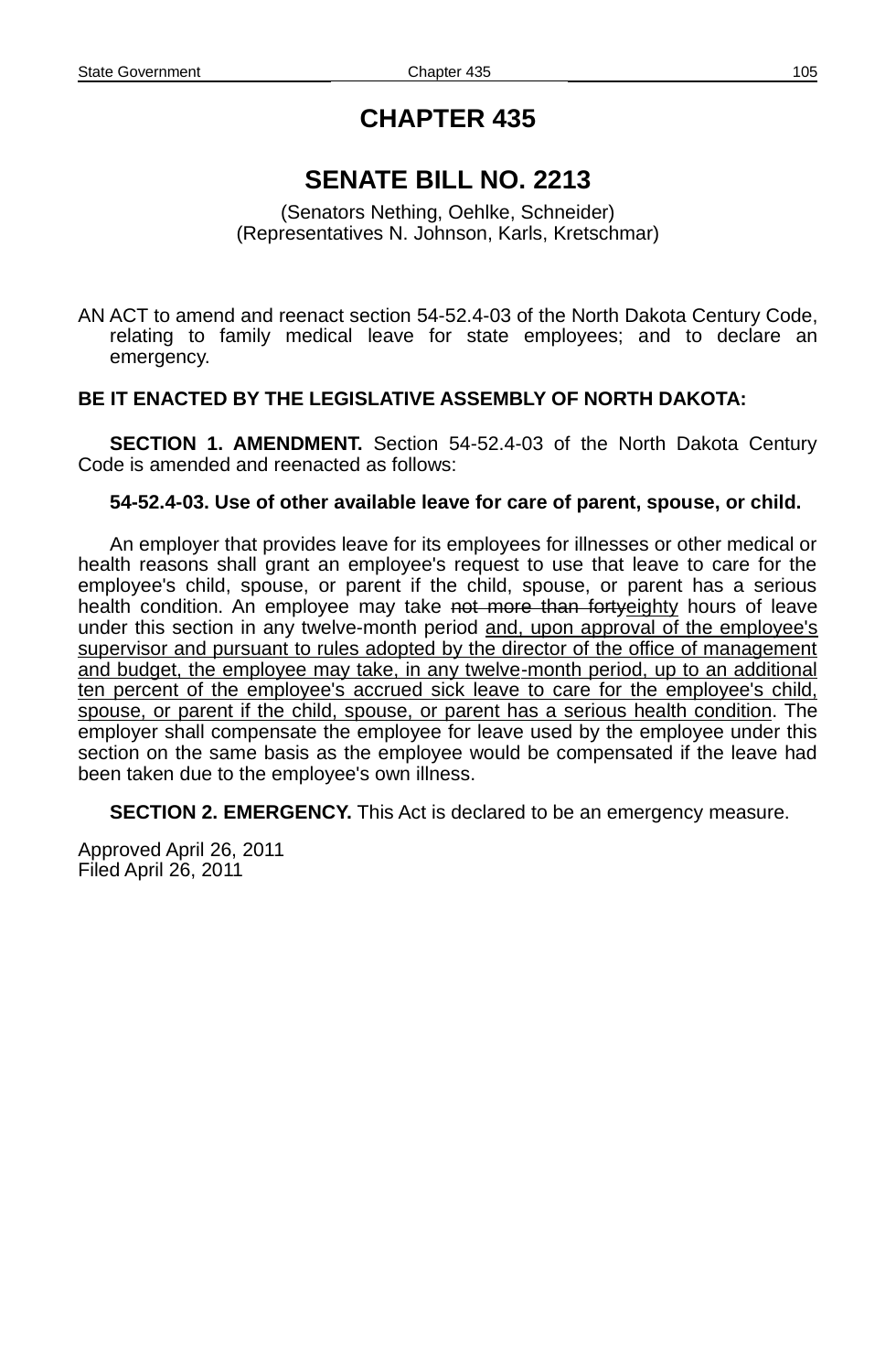# **HOUSE BILL NO. 1200**

(Representatives Brandenburg, Boe) (Senators Klein, Wardner)

AN ACT to amend and reenact section 54-53-02 of the North Dakota Century Code, relating to members of the advisory transportation council to the upper great plains transportation institute.

## **BE IT ENACTED BY THE LEGISLATIVE ASSEMBLY OF NORTH DAKOTA:**

**SECTION 1. AMENDMENT.** Section 54-53-02 of the North Dakota Century Code is amended and reenacted as follows:

## **54-53-02. Advisory transportation council - Composition.**

- 1. There is established a transportation council that shall serve in an advisory capacity to the upper great plains transportation institute. The director of the institute shall serve as the executive secretary of the council. The council shall elect its own chairman. The council membership consists of one representative from and appointed by the following:
- 4. a. The North Dakota chamber of commerce.
- 2. b. The North Dakota public service commission.
- 3. The North Dakota farm bureau.
- 4. c. The North Dakota farmers union.
- 5. d. The North Dakota grain growers association.
- 6. e. The North Dakota wheat commission.
- 7. f. The North Dakota department of commerce.
- 8. g. The North Dakota grain dealers association.
- 9. h. The North Dakota motor carriers association.
- 40. i. The North Dakota aeronautics commission.
- **11.** j. The North Dakota department of transportation.
- 42. k. The North Dakota department of agriculture.
- 43. I. The associated general contractors of North Dakota.
- 14. m. The North Dakota railway industry, appointed by the council.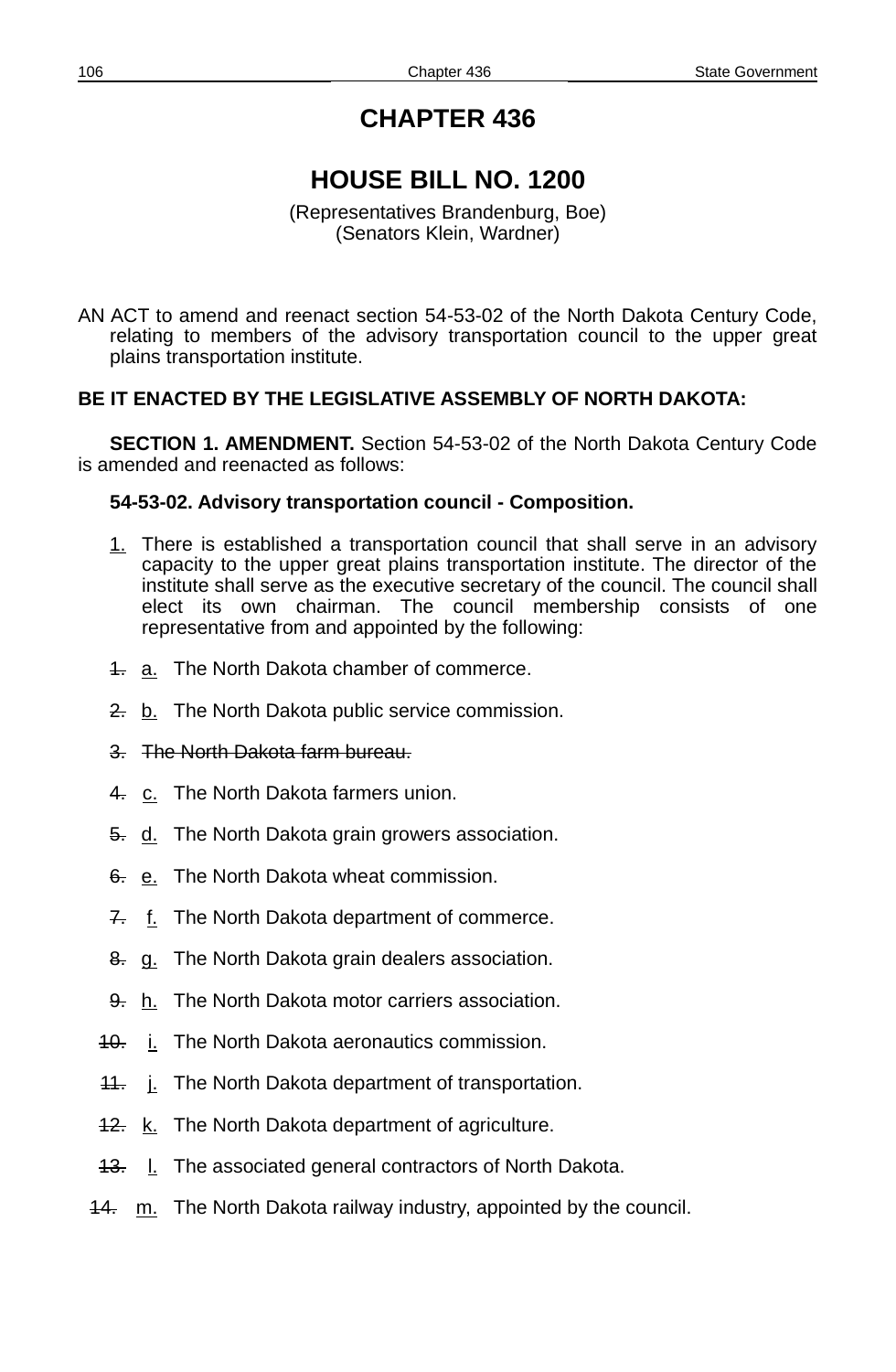- 45. n. The North Dakota primary sector of manufacturing, appointed by the council.
- 46. o. The North Dakota association of counties.
- **17.** p. The North Dakota league of cities.
- 48. q. The lignite energy council.
- 49. r. A North Dakota member of the dakota transit association.
	- s. The North Dakota corn council.
	- 2. Members of the council shall serve without pay, but they may receive reimbursement for actual and necessary expenses incurred in the performance of their duties, if authorized by the director.
	- 3. The council shall consult with the institute in matters of policy affecting the administration of this chapter and in the development of transportation in the state of North Dakota. The council shall meet at the call of the chairman or director or upon the written request of three or more members of the council.

Approved April 11, 2011 Filed April 11, 2011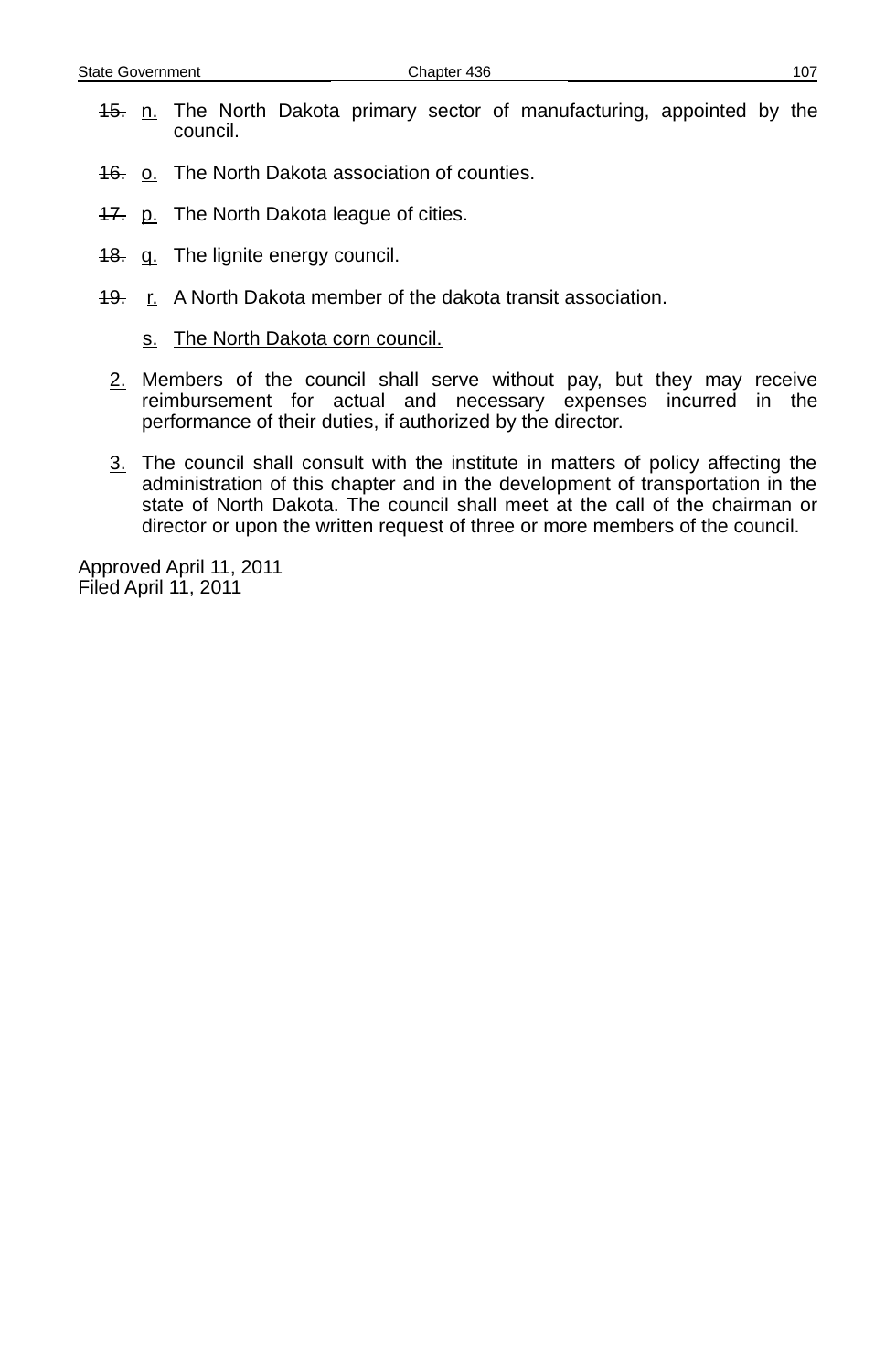# **HOUSE BILL NO. 1240**

(Representative Kretschmar)

AN ACT to amend and reenact section 54-55-01 of the North Dakota Century Code, relating to the qualifications of members of the commission on uniform state laws.

#### **BE IT ENACTED BY THE LEGISLATIVE ASSEMBLY OF NORTH DAKOTA:**

**SECTION 1. AMENDMENT.** Section 54-55-01 of the North Dakota Century Code is amended and reenacted as follows:

#### **54-55-01. Commission on uniform state laws - Membership.**

The commission on uniform state laws consists of an individual engaged in the practice of law in this state, the dean or a full-time member of the faculty of the law school of the university of North Dakota, a law-trained judge of a court of record in this state, a member of the house of representatives and a member of the senate of the legislative assembly, and a member of the legislative council. The commission also consists of any residents of this state who, because of long service in the cause of uniformity of state legislation, have been elected life members of the national conference of commissioners on uniform state laws, and may also consist of any residents of this state who have been previously appointed to at least five years of service on the commission. Commissioners, except Except for the members of the legislative assembly, the member of the legislative council, and life members, commissioners first appointed after July 21, 2011, must be residents of the state, must be appointed by the governor for terms of four years each, commencing on the first day of September following each presidential election, and shall serve until their respective successors are appointed. The members of the legislative assembly on the commission must be appointed by the legislative management for a term not to exceed four years as prescribed by the legislative management, and the member of the legislative council must be appointed by the chairman of the legislative management.

Approved March 29, 2011 Filed March 29, 2011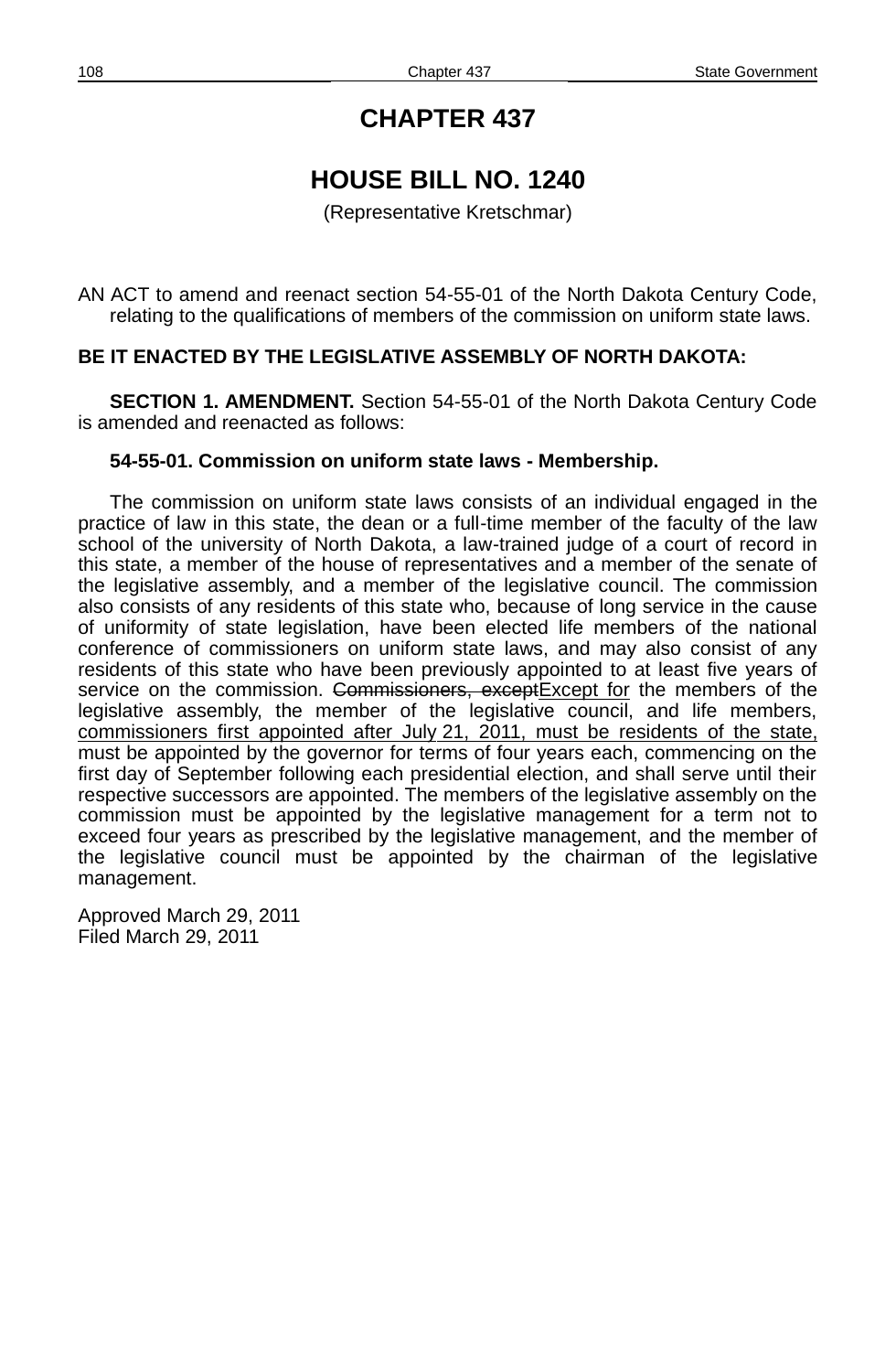## **CHAPTER 438**

## **SENATE BILL NO. 2037**

(Legislative Management) (Information Technology Committee)

AN ACT to create and enact four new sections to chapter 54-59 of the North Dakota Century Code, relating to the confidentiality of health information under the health information exchange and participation in the health information exchange; to amend and reenact sections 23-06.5-19, 54-59-25, and 54-59-26 of the North Dakota Century Code, relating to health information technology; to provide a penalty; and to provide an effective date.

## **BE IT ENACTED BY THE LEGISLATIVE ASSEMBLY OF NORTH DAKOTA:**

**SECTION 1. AMENDMENT.** Section 23-06.5-19 of the North Dakota Century Code is amended and reenacted as follows:

### **23-06.5-19. Health care record registry - Fees.**

- 1. As used in this section:
	- a. "Health care record" means a health care directive or a revocation of a health care directive executed in accordance with this chapter.
	- b. "Registration form" means a form prescribed by the secretary of stateinformation technology department to facilitate the filing of a health care record.
- 2. a. The secretary of stateinformation technology department may establish and maintain a health care record registry, through which a health care record may be filed. The registry must be accessible through a website maintained by the secretary of stateinformation technology department.
	- b. An individual who is the subject of a health care record, or that individual's agent, may submit to the secretary of stateinformation technology department for registration, using a registration form, a health care record executed in accordance with this chapter.
- 3. Failure to register a health care record with the secretary of stateinformation technology department under this section does not affect the validity of the health care record. Failure to notify the secretary of stateinformation technology department of the revocation of a health care record filed under this section does not affect the validity of a revocation that otherwise meets the statutory requirements for revocation.
- 4. a. Upon receipt of a health care record and completed registration form, the secretary of stateinformation technology department shall create a digital reproduction of the health care record, enter the reproduced health care record into the health care record registry database, and assign each registration a unique file number. The secretary of state information technology department is not required to review a health care record to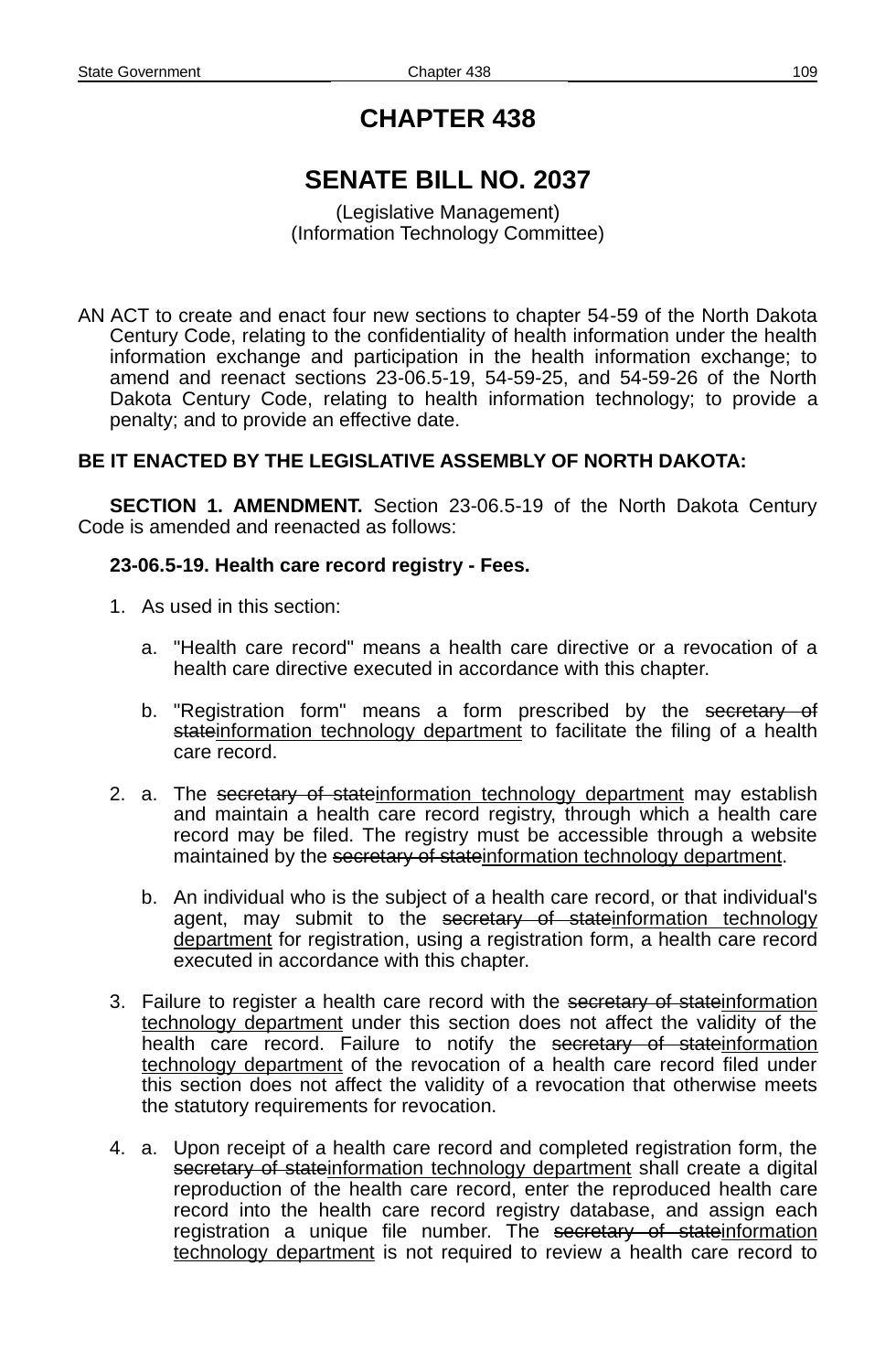ensure the health care record complies with any particular statutory requirements that may apply to the health care record.

- b. The secretary of stateinformation technology department shall delete a health care record filed with the registry under this section upon receipt of a revocation of the health care record along with that document's file number.
- c. The entry of a health care record under this section does not affect or otherwise create a presumption regarding the validity of the health care record or the accuracy of the information contained in the health care record.
- 5. a. The registry must be accessible by entering the file number and password on the internet website. Registration forms, file numbers, and other information maintained by the secretary of stateinformation technology department under this section are confidential and the state may not disclose this information to any person other than the subject of the document, or the subject's agent. The <del>secretary of state</del>information technology department may not use information contained in the registry except as provided under this chapter.
	- b. At the request of the subject of the health care record, or the subject's agent, the secretary of stateinformation technology department may transmit the information received regarding the health care record to the registry system of another jurisdiction as identified by the requester.
	- c. This section does not require a health care provider to seek to access registry information about whether a patient has executed a health care record that may be registered under this section. A health care provider who makes good-faith health care decisions in reliance on the provisions of an apparently genuine health care record received from the registry is immune from criminal and civil liability to the same extent and under the same conditions as prescribed in section 23-06.5-12. This section does not affect the duty of a health care provider to provide information to a patient regarding health care directives as may be required under federal law.
- 6. The secretary of state may accept a gift, grant, donation, bequest, or other form of voluntary contribution to establish, support, promote, and maintain the registry. Any funds contributed under this subsection and any fees collected under this section must be deposited in the secretary of state's general services operating fund. The secretary of state shallinformation technology department may charge and collect a reasonable fee for filing a health care record and a revocation of a health care record.

**SECTION 2. AMENDMENT.** Section 54-59-25 of the North Dakota Century Code is amended and reenacted as follows:

## **54-59-25. Health information technology advisory committee - Duties.**

1. The health information technology advisory committee consists of the state chief information officer or the chief information officer's designee, the state health officer or the state health officer's designee, the governor or the governor's designee, the executive director of the department of human services or the executive director's designee, the chairman of the house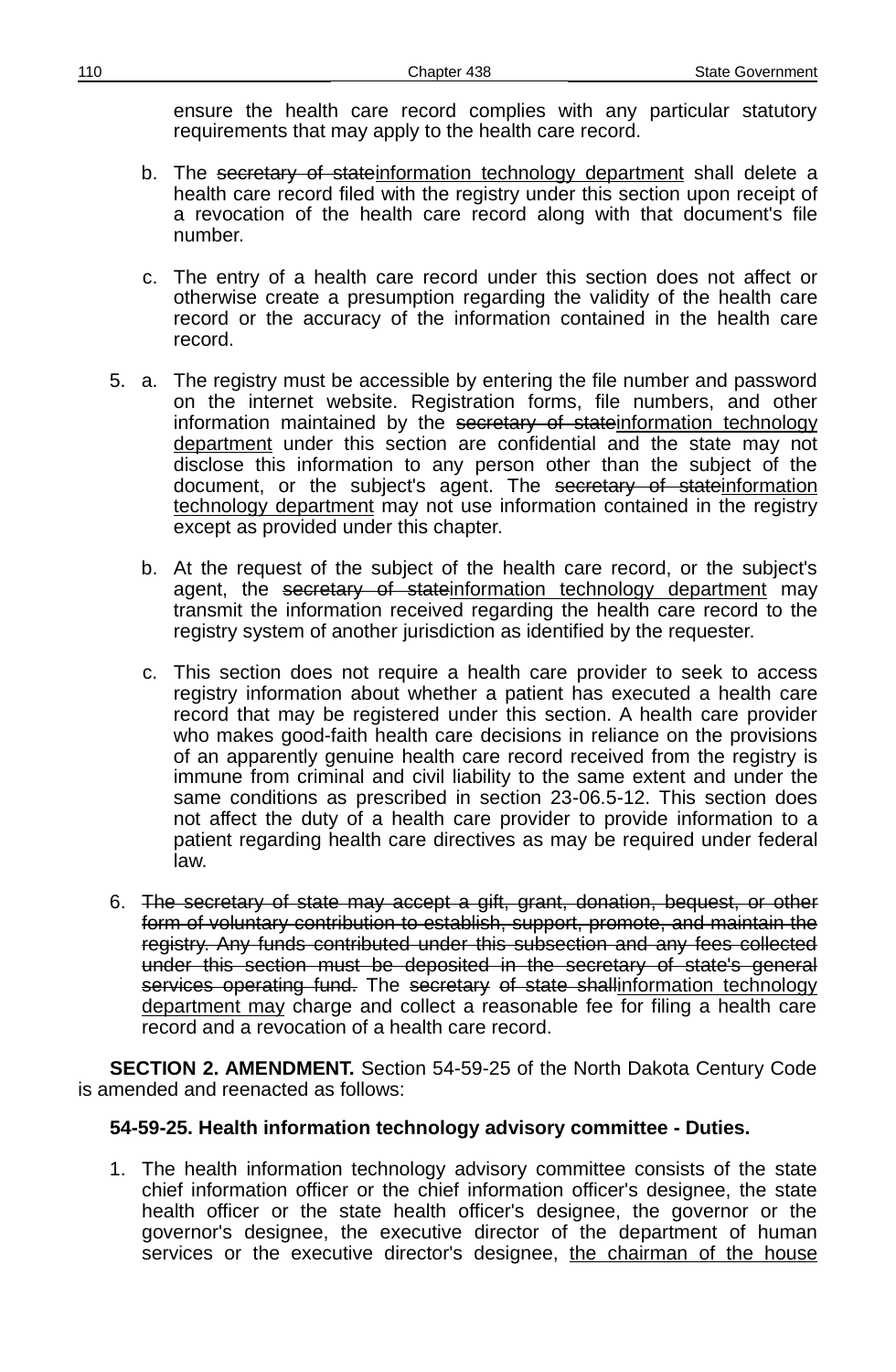human services committee and the chairman of the senate human services committee or if either or both of them are unwilling or unable to serve then the chairman of the legislative management shall appoint a replacement who is a member of the same legislative chamber as the individual being replaced, and individuals appointed by the governor and the state health officer to represent a broad range of public and private health information technology stakeholders.

- 2. The health information technology advisory committee shall collaborate with and make recommendations to the health information technology office, as provided under sections 6-09-42, 6-09-43, 54-59-26, and 54-59-27.
- 3. As requested by the health information technology advisory committee, the department shall provide or arrange for administrative services to assist the health information technology advisory committee.
- 4. The health information technology advisory committee may employ an executive director who serves at the pleasure of and under the direct supervision of the health information technology advisory committee. The executive director may employ personnel as necessary for the administration of this section.
- 5. The health information technology advisory committee may accept private contributions, gifts, and grants from any source to carry out the purposes of the committee and the health information technology office.

**SECTION 3. AMENDMENT.** Section 54-59-26 of the North Dakota Century Code is amended and reenacted as follows:

### **54-59-26. Health information technology office - Duties - Loan and grant programs.**

- 1. The health information technology office is created in the department. The health information technology advisory committee shall make recommendations to the health information technology office for implementing a statewide interoperable health information infrastructure that is consistent with emerging national standards; promote the adoption and use of electronic health records and other health information technologies; and promote interoperability of health information systems for the purpose of improving health care quality, patient safety, and the overall efficiency of health care and public health services.
- 2. The health information technology office director, in collaboration with the health information technology advisory committee, shall:
	- a. Apply for federal funds that may be available to assist the state and health care providers in implementing and improving health information technology.
	- b. Implement and administer a health information exchange that utilizes information infrastructure and systems in a secure and cost-effective manner to facilitate the collection, storage, and transmission of health records.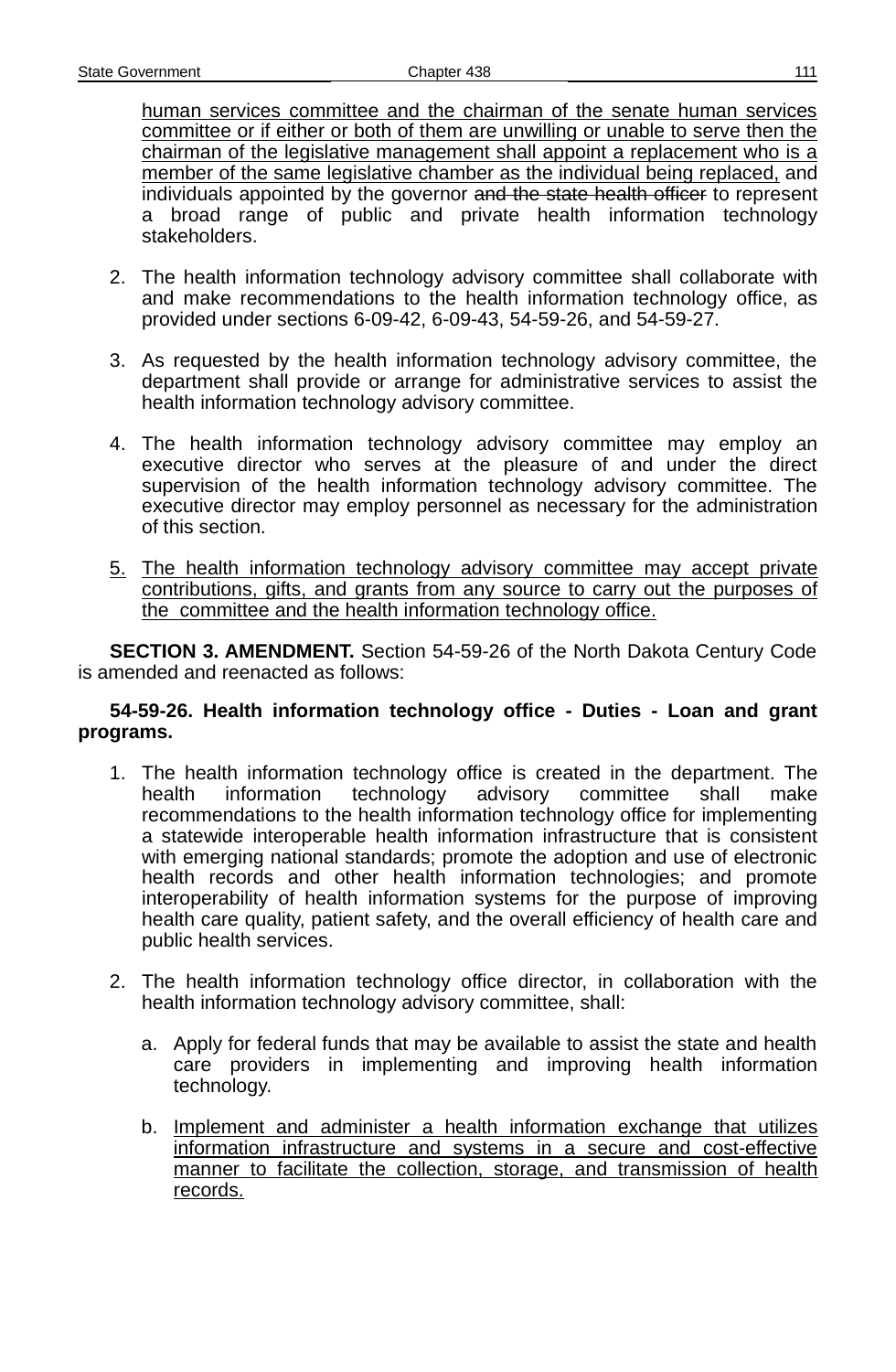- c. Adopt rules under chapter 28-32 for the use of health information. use of the health information exchange, and participation in the health information exchange.
- d. Adopt rules under chapter 28-32 for accessing the health information exchange to ensure appropriate and required privacy and security protections and relating to the authority of the director to suspend, eliminate, or terminate the right to participate in the health information exchange.
- e. Establish a health information technology loan program to provide loans to health care providers for the purpose of purchasing and upgrading certified electronic health record technology, training personnel in the use of such technology, and improving the secure electronic exchange of health information, and for any other purpose under section 6-09-42.
- e.f. Establish a health information technology planning loan program to provide low-interest loans to health care entities to assist those entities in improving their health information technology infrastructure under section 6-09-43.
- d.g. Facilitate and expand electronic health information exchange in the state, directly or by awarding grants.
- e.h. Establish an application process and eligibility criteria for and accept and process applications for loans and grants under subdivisions be, cf, and dg. The eligibility criteria must be consistent with federal requirements associated with federal funds received under subdivision a. The eligibility criteria for loans under subdivision ef must include a requirement that the recipient's approved health information technology be strategically aligned with the state's health information technology plan and the associated federal standards and that the recipient has passed an onsite electronic medical record readiness assessment conducted by an assessment team determined by the health information technology advisory committee and the health information technology office director.
	- i. Determine fees and charges for access and participation in the health information exchange. Any moneys collected under this subdivision must be deposited in the electronic health information exchange fund.
	- j. Consult and coordinate with the state department of health and the department of human services to facilitate the collection of health information from health care providers and state agencies for public health purposes, including identifiable health information that may be used by state agencies, departments, or institutions to comply with applicable state or federal laws.
- 3. If the health information technology advisory committee determines that establishing a health information exchange with another state or states will assist in providing health information exchange services in a cost-effective manner, the health information technology office director, in collaboration with the health information technology advisory committee, may join with another state or states to establish, implement, and administer a health information exchange consistent with other provisions of this chapter.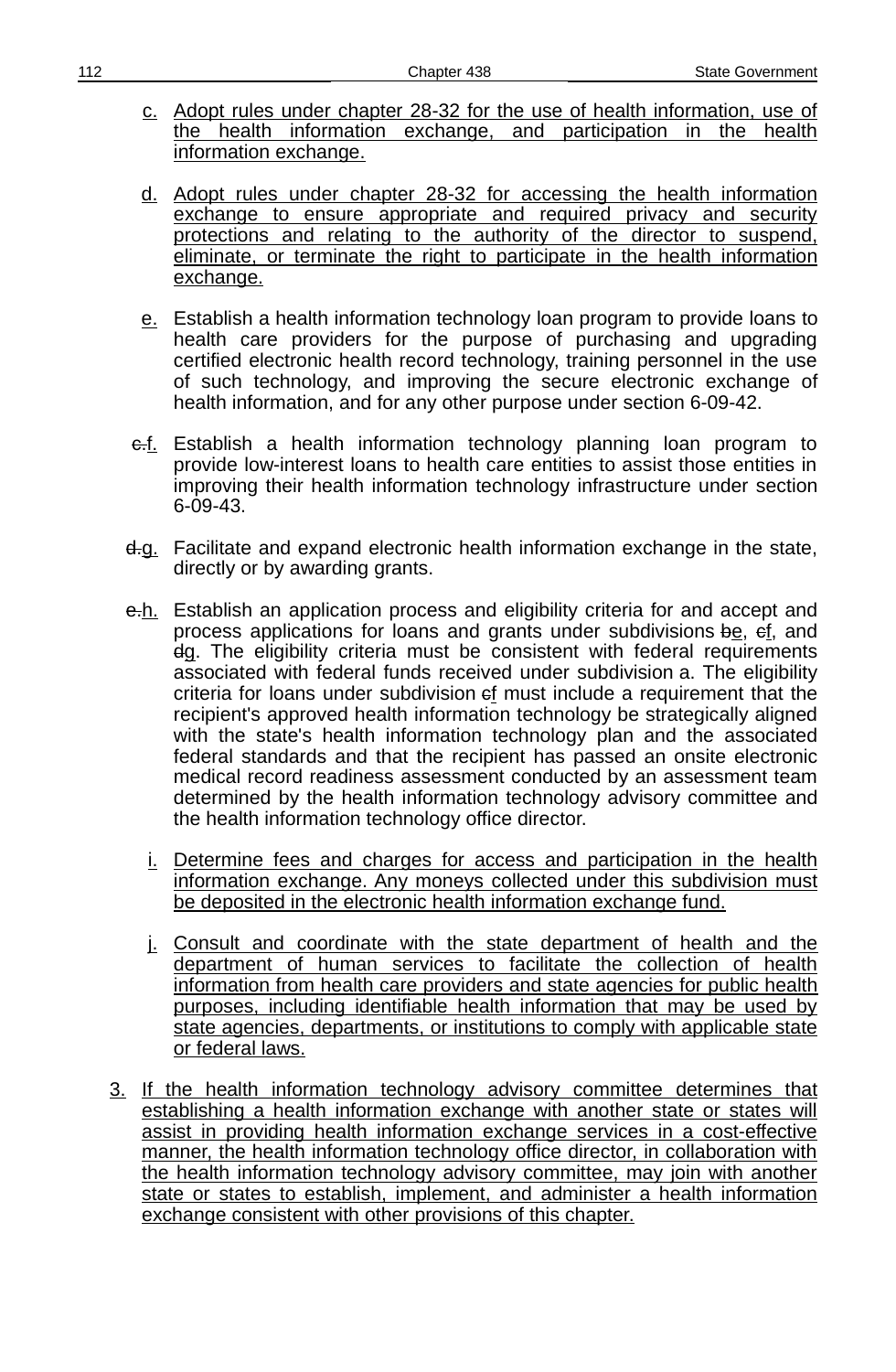**SECTION 4.** A new section to chapter 54-59 of the North Dakota Century Code is created and enacted as follows:

### **Participation in the health information exchange by executive branch state agencies and institutions of higher education.**

- 1. Before January 1, 2015, each executive branch state agency and each institution of higher education that implements, acquires, or upgrades health information technology systems shall use health information technology systems and products that meet minimum standards adopted by the health information technology office for accessing the health information exchange. A state agency or institution of higher education that participates in or has health information that supports or develops the health information exchange shall provide access to patient-specific data to complete the patient record within the health information exchange. Notwithstanding any other provision of law, each participating agency and institution shall provide patient-specific data to the health information exchange.
- 2. Participation in the health information exchange by a state agency or institution has no effect on the content, use, or disclosure of health information of patient participants which is held in locations other than the exchange. This section does not limit or change the obligation of an agency or institution to exchange health information in accordance with other applicable federal and state laws or rules.

**SECTION 5.** A new section to chapter 54-59 of the North Dakota Century Code is created and enacted as follows:

## **Health information exchange - Confidential records.**

Any individually identifiable health information, as defined under the federal Health Insurance Portability and Accountability Act of 1996 [Pub. L. 104-191], submitted to, stored in, or transmitted by the health information exchange under chapter 54 -59 and any such data or record in the possession of the health information technology office is confidential. Any other information relating to patients, individuals, or individually identifiable demographic information contained in a master client index submitted to, stored in or transmitted by the health information exchange or in the possession of the health information technology office is an exempt record.

**SECTION 6.** A new section to chapter 54-59 of the North Dakota Century Code is created and enacted as follows:

## **Immunity for reliance on data from the health information exchange.**

A health care provider that relies in good faith upon any information provided through the health information exchange in the treatment of a patient is immune from criminal or civil liability arising from any damages caused by that good-faith reliance. The immunity granted under this section does not apply to acts or omissions constituting gross negligence or reckless, wanton, or intentional misconduct.

**SECTION 7.** A new section to chapter 54-59 of the North Dakota Century Code is created and enacted as follows: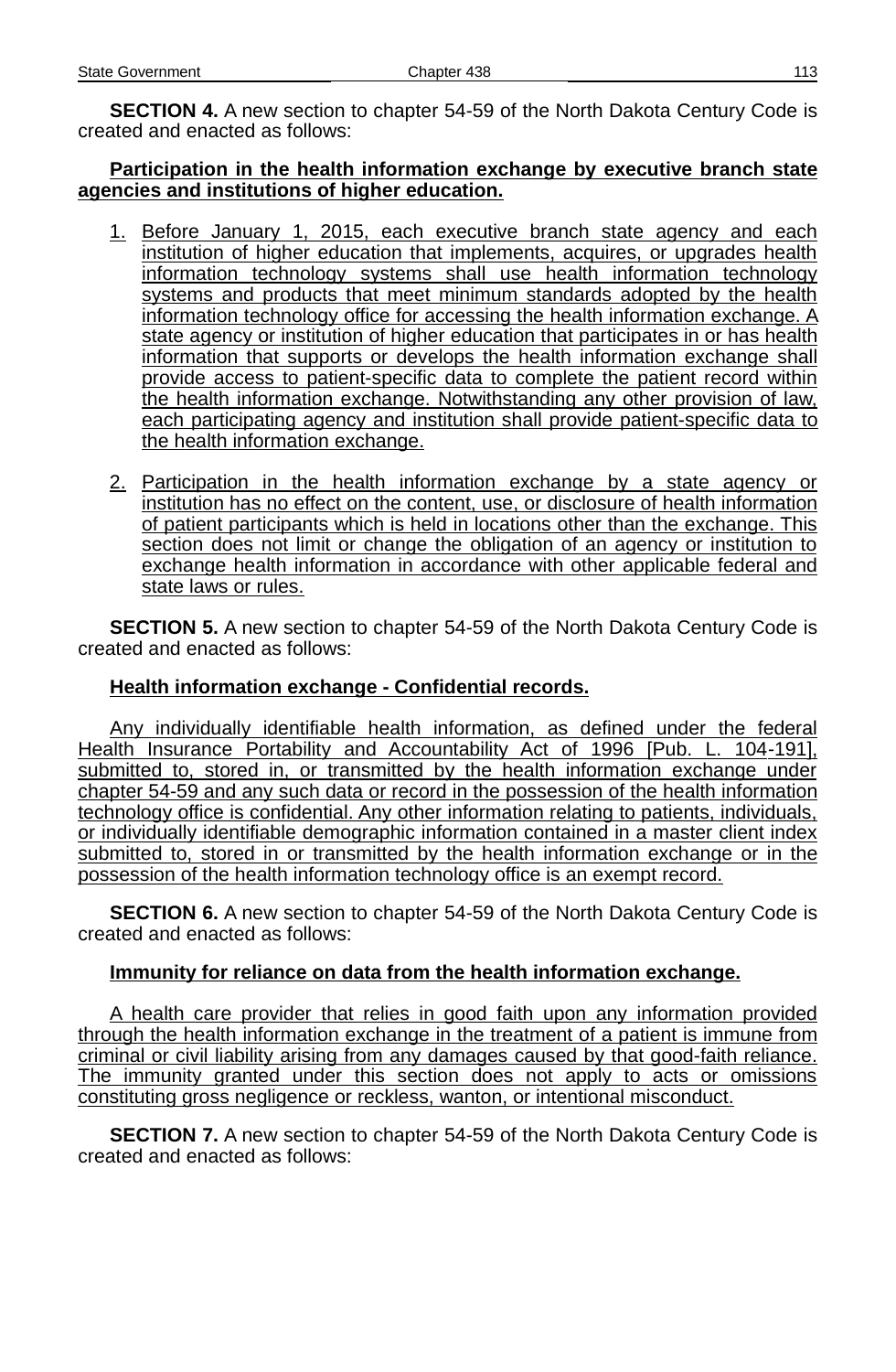### **Certified electronic health records systems.**

An executive branch state agency, an institution of higher education, and any health care provider or other person participating in the health information exchange may use only an electronic health record system for use in the exchange which is certified under rules adopted by the office of the national coordinator for health information technology.

**SECTION 8. EFFECTIVE DATE.** Section 7 of this Act becomes effective on January 1, 2015.

Approved April 25, 2011 Filed April 25, 2011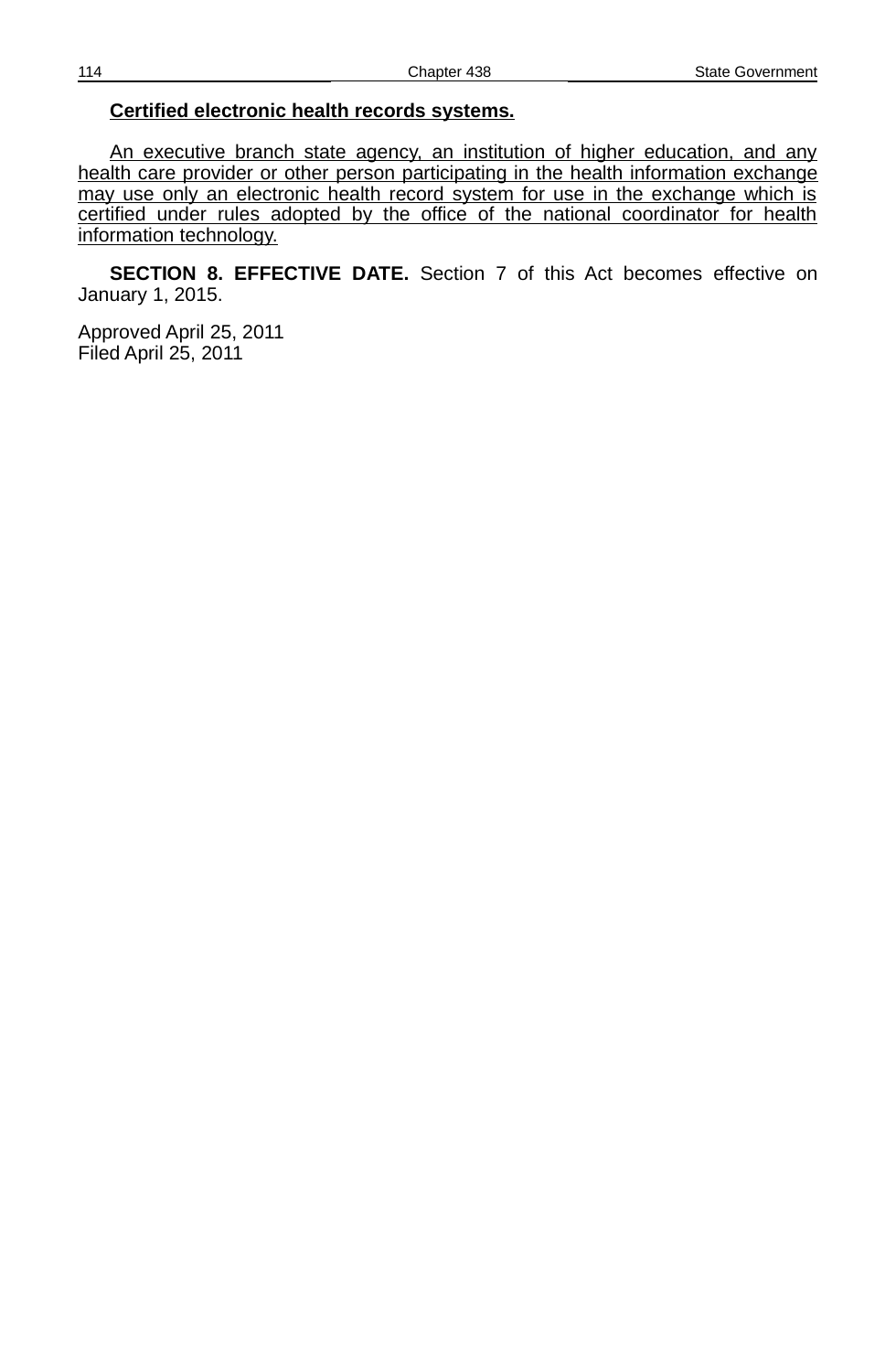## **CHAPTER 439**

# **HOUSE BILL NO. 1122**

(Industry, Business and Labor Committee) (At the request of the Department of Commerce)

AN ACT to amend and reenact sections 54-34.4-03, 54-44.5-04, 54-60-02, 54-60-04, 54-60-16, and 54-60-25 of the North Dakota Century Code, relating to the state tourism policy, division of community services, department of commerce, North Dakota economic development foundation, North Dakota international business and trade office, and North Dakota rural development council; to repeal sections 4-14.1-01.1 and 54-34.3-12 of the North Dakota Century Code, relating to the definition of eligible facility and the value-added agriculture promotion board; to provide an effective date; and to declare an emergency.

## **BE IT ENACTED BY THE LEGISLATIVE ASSEMBLY OF NORTH DAKOTA:**

**SECTION 1. AMENDMENT.** Section 54-34.4-03 of the North Dakota Century Code is amended and reenacted as follows:

## **54-34.4-03. State tourism policy.**

- 1. The legislative assembly declares that:
	- a. This state is endowed with scenic beauty, historical sites, cultural resources, local festivals, attractions, recreational facilities, and a population whose ethnic diversity and traditions are attractive to visitors;
	- b. These human and physical resources should be preserved and nurtured, not only because they are appreciated by other Americans and by visitors from other lands, but because they are valued by the state's residents;
	- $e$ . Tourism contributes to economic well-being by creating job opportunities, generating revenues for local businesses, and creating new wealth in the economy;
	- d. Tourism is an educational and informational medium for personal growth which informs residents about their state's geography and history, their political institutions, their cultural resources, their environment, and about each other;
	- e.c. Tourism instills state pride and a sense of common interest among the state's residents;
	- f.d. Tourism enhances the quality of life and well-being of the state's residents by affording opportunities for recreation, new experiences, and relief from job stress;
	- g.e. Tourism advertising and marketing improves the image of North Dakota and helps educate and create awareness among residents and visitors alike;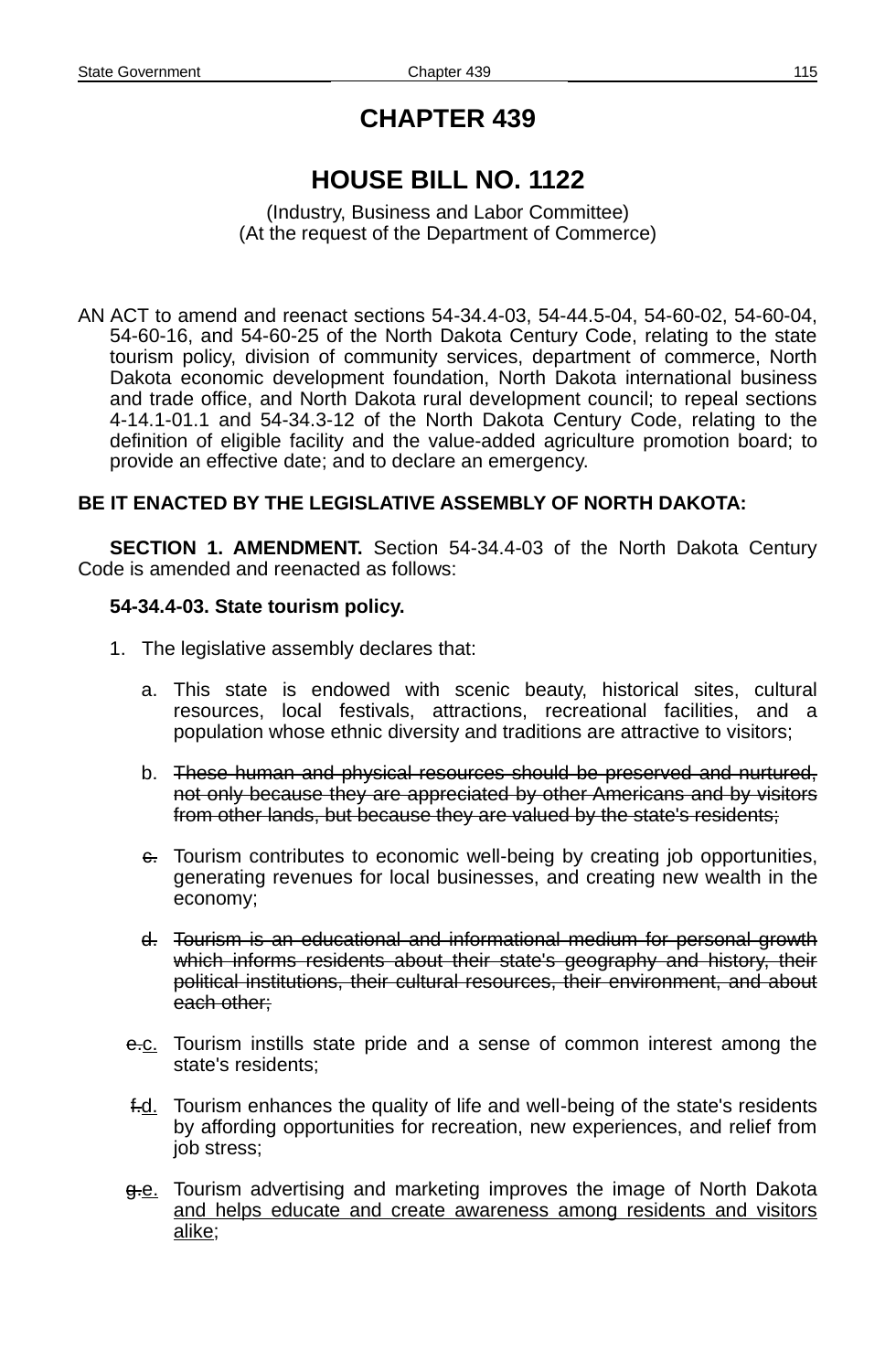- h.f. Tourism promotes international understanding and good will, and contributes to intercultural appreciation;
	- i. Tourism engenders appreciation of the state's cultural, architectural, technological, agricultural, and industrial achievements and is helpful in attracting new residents;
	- j. The development and promotion of tourism to and within the state is in the interest of the people of this state;
	- k. Tourism should develop in an orderly manner in order to provide the maximum benefit to the state and its residents;
- **H.g.** The development of a strong and competitive state visitor industry depends upon the availability of trained personnel, necessary infrastructure, and a receptive climate for tourism investment; and
- m.h. A comprehensive tourism policy is essential if tourism in the state is to grow in an orderly manner.
- 2. The legislative assembly declares it is the policy of this state to:
	- a. EncouragePromote and encourage the orderly growth and development of tourism to, and within, the state;
	- b. Promote the availability of public tourism training to increase the skills and productivity of the tourism labor force and to broaden access to employment opportunities and the visitor industry;
	- c. Encourage a healthy competitiveness in the visitor industry;
	- d. Promote the availability of reliable public highways and transport services between the state's principal tourism destinations and the main tourism generating markets;
	- e. Expand off-season tourism to the state and thereby increase the productivity of the accommodation sector and reduce seasonal layoffs within the visitor and visitor-related industries;
	- f.c. Promote a sense of history in the state's young people by encouraging family visits to state historic sites, and promoting the preservation and restoration of historic sites, trails, buildings, and districts;
	- g.d. Promote the mental, emotional, and physical well-being of the American people by encouraging outdoor recreational activities within the state;
		- h. Encourage the talents and strengthen the economic independence of the state's residents by encouraging the preservation of traditional craft skills, the production of handicrafts and native and folk art by private artisans and crafts people, and the holding of craft demonstrations;
		- i. Encourage an optimum of satisfaction and high quality service to visitors;
		- j. Promote a tourist environment that respects our visitors' rights as consumers;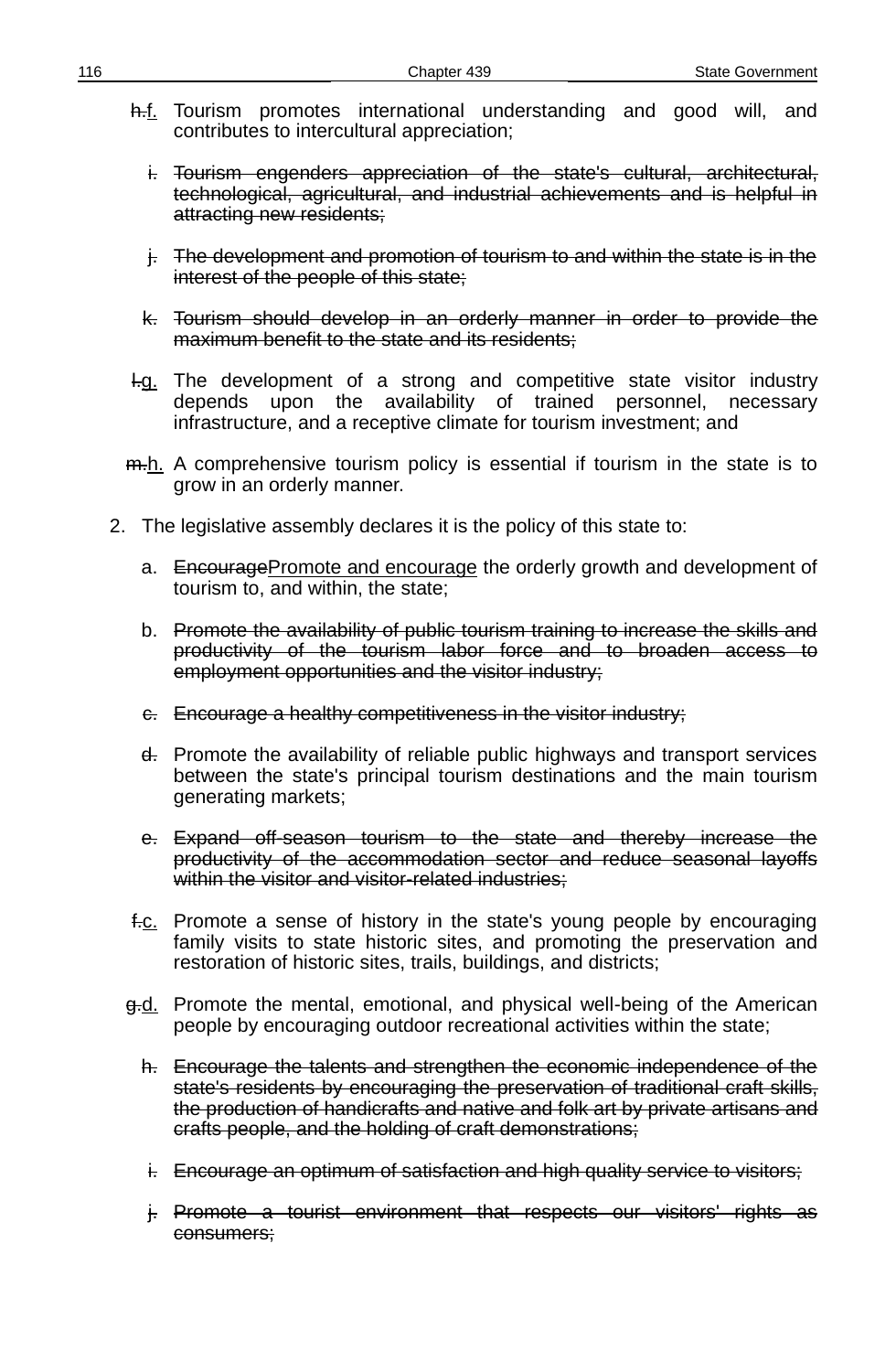- k. Afford visitors and residents the best possible conditions of public sanitation;
- H.e. Facilitate tourism to, and within, the state by developing an essential tourism infrastructure, providing investment incentives to tourism businesses, and encouraging city and county officials to plan for tourism needs and capitalize on local tourism resources;
- m. Promote a better understanding among the state's residents of the social and economic importance of tourism through appropriate formal and informal learning experiences about tourism, and foster among all citizens the capacity for courtesy to visitors;
- n.f. Encourage the holding of conventions, trade shows, and expositions throughout the state;
- o. Promote tourism in a manner that fosters visitors' understanding and respect for native and religious beliefs, customs, and ethnic traditions of the state's residents;
- p. Monitor tourist impact on the basic human rights of the state's residents and ensure equal access by visitors and residents to public recreational resources;
- $q_{\overline{12}}$ . Take measures to protect wildlife and natural resources in the preservation of geological, archaeological, and cultural treasures in tourist areas;
- $F_{\text{th}}$ . Encourage, assist, and coordinate when possible the tourism activities of local and area promotional organizations and tribes; and
	- i. Provide hospitality training opportunities for frontline employees and provide resources to law enforcement personnel, border security, transportation security administration officials, and all state employees to assist, whenever possible, the tourism industry in helping visitors enjoy their North Dakota experience; and
- $\frac{1}{2}$ . Ensure that the tourism interest of the state is considered fully by state agencies and the legislative assembly in their deliberations; and harmonize to the maximum extent possible, all state activities in support of tourism with the needs of the general public, the political subdivisions of the state, and the visitor industry.

**SECTION 2. AMENDMENT.** Section 54-44.5-04 of the North Dakota Century Code is amended and reenacted as follows:

## **54-44.5-04. Division of community services - Powers and duties.**

The division of community services shall:

- 1. Provide relevant information on pertinent topics and issues which relate to public policy development, interpretation, modification, and implementation.
- 2. Research, analyze, and recommend public policy for the office of management and budget and the executive office.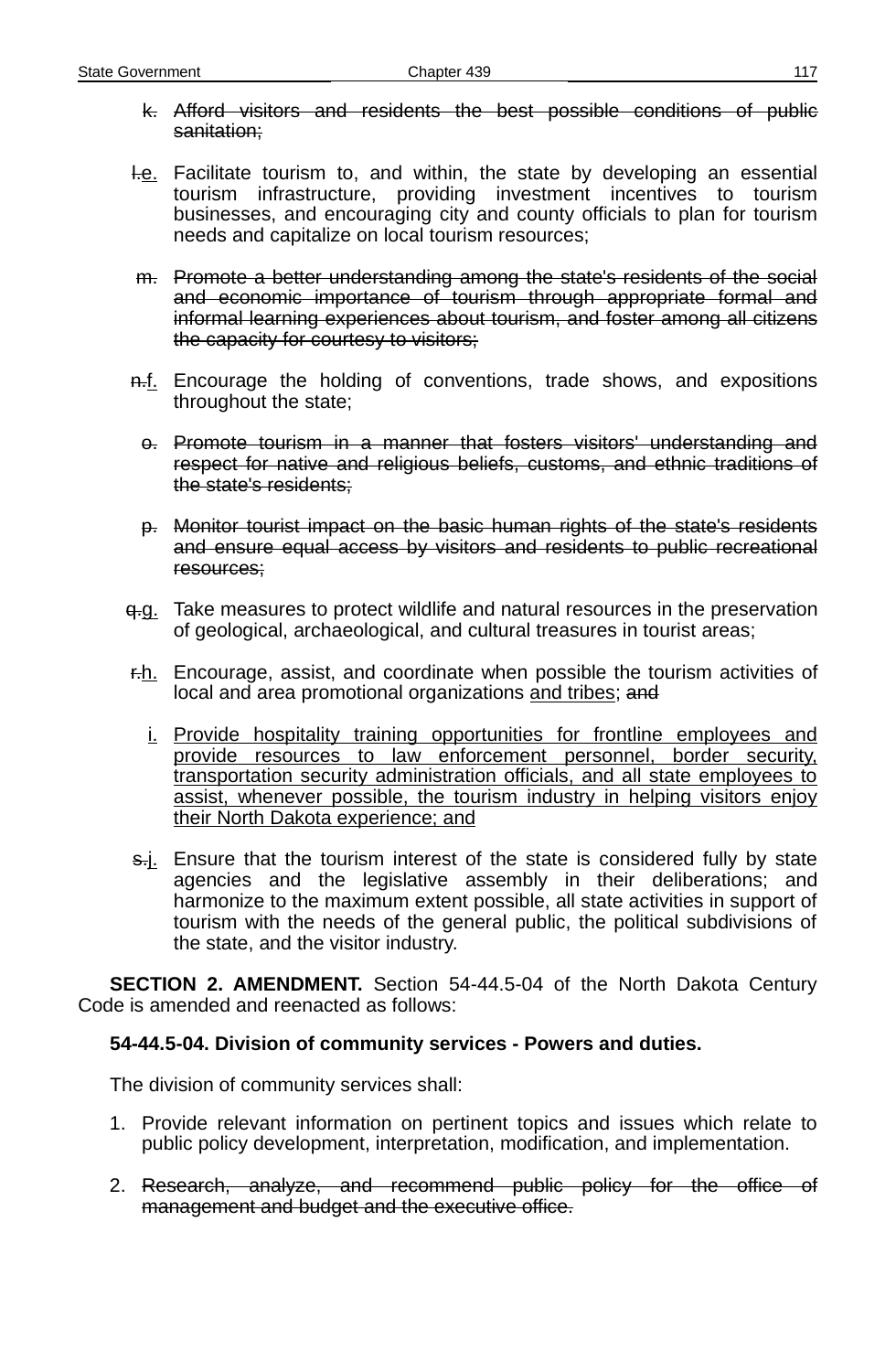- 3. Coordinate public policy implementation within the state. Powers conferred upon departments, agencies, or instrumentalities of the state, counties, townships, or cities by any existing state or local law may not be derogated by this duty.
- 4. Develop state energy conservation policy and manage federal energy conservation program activities between all levels of the public and private sectors regarding the prudent and efficient use of energy resources.
- 5.3. Develop, implement, and administer federal categorical and block grant programs assigned to the division.
- 6.4. Advise, coordinate, and assist cities, political subdivisions, and the state in all phases of state and local planning for the physical development of the state.
- 7.5. Render financial assistance to any government planning agency within federal law or regulation.
- 8.6. Advise, consult, coordinate, assist, and contract with or on behalf of the various planning agencies in developing and harmonizing planning activities of the state.
- 9.7. Implement a state facility energy improvement program.

**SECTION 3. AMENDMENT.** Section 54-60-02 of the North Dakota Century Code is amended and reenacted as follows:

#### **54-60-02. Department of commerce - Divisions.**

The North Dakota department of commerce is created. All records, materials, supplies, and equipment used by the division of community services, department of economic development and finance, and the department of tourism are transferred to the department.

- 1. The department must consist of:
	- a. A division of community services;
	- b. A division of economic development and finance;
	- c. A division of tourism;
	- d. A division of workforce development; and
	- e. Any division or office the commissioner determines necessary to carry out this chapter.
- 2. The commissioner shall appoint the director of each division of the department. Each director appointed by the commissioner serves at the pleasure of the commissioner and is entitled to receive a salary set by the commissioner within the limits of legislative appropriations.

**SECTION 4. AMENDMENT.** Section 54-60-04 of the North Dakota Century Code is amended and reenacted as follows: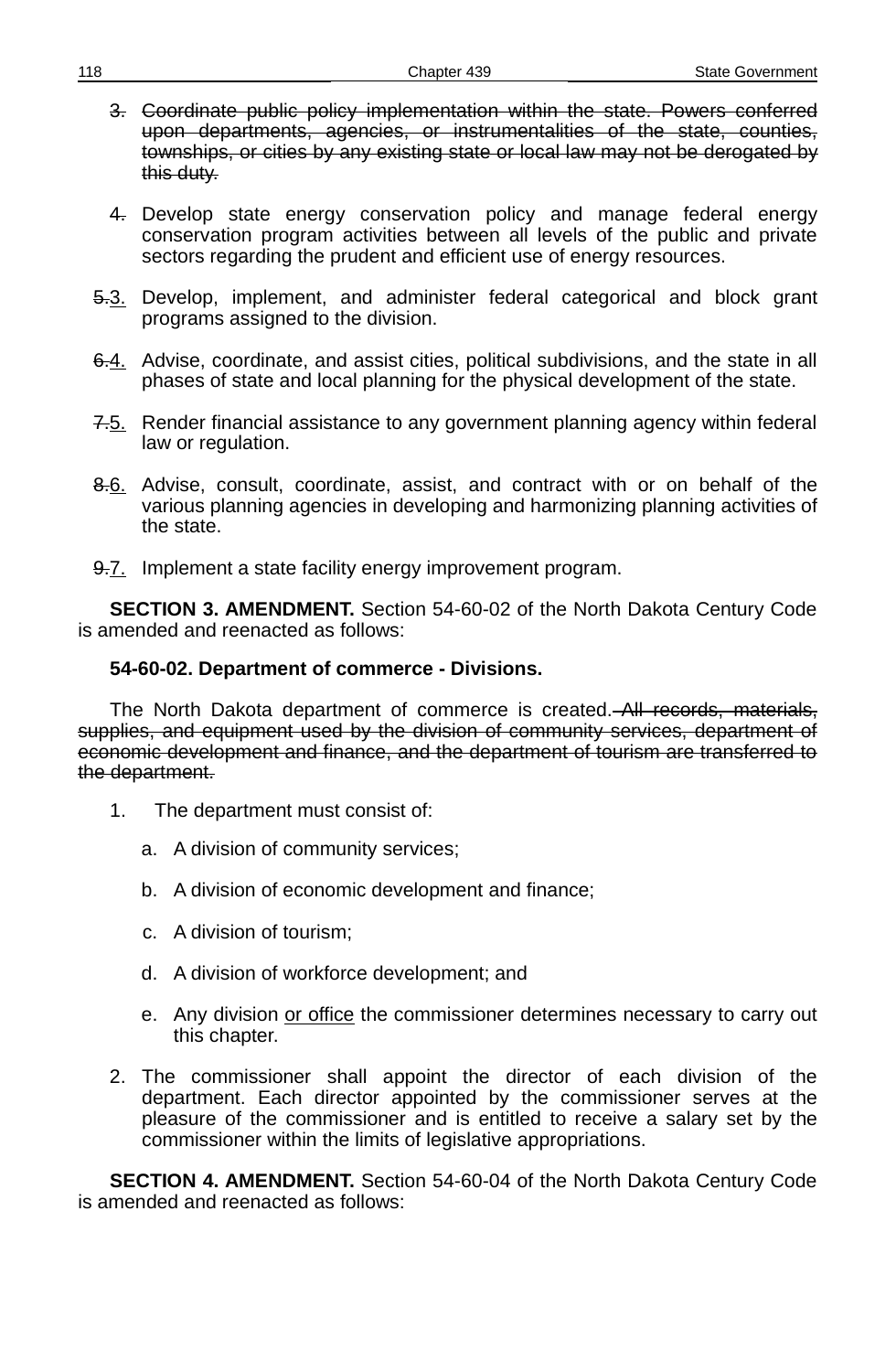### **54-60-04. North Dakota economic development foundation - Executive committee - Duties.**

The North Dakota economic development foundation is created.

- 1. The foundation is composed of a minimum of fifteen and a maximum of thirty members appointed by the governor for two-year terms, except the governor shall appoint approximately one-half of the initial foundation members to one-year terms in order to initiate a cycle of staggered terms. Appointment of the foundation members must ensure a cross section of business, tourism, and economic development representation, and must ensure that at least one member represents rural concerns.
- 2. The foundation members shall elect an executive committee with a minimum of five and a maximum of seven foundation members, which shall include a chairman, vice chairman, secretary, treasurer, and up to three members at large.
- 3. The foundation shall seek funding for administrative expenses from private sector sources and shall seek and distribute private sector funds for use in commerce-related activities of the state. The private sector funds are not public moneys for any purpose and are not subject to section 12 of article X of the Constitution of North Dakota.
- 4. The foundation shall:
	- a. Provide the governor advice and counsel in selecting the commissioner.
	- b. Serve in an advisory role to the commissioner.
	- c. Develop a strategic plan for economic development in the state and set accountability standards, measurements, and benchmarks to evaluate the effectiveness of the department in implementing the strategic plan.
	- d. Develop a strategic plan for the development of value-added agriculture in the state.
	- e. Monitor tourism and economic development activities and initiatives of the department.
	- f.e. Recommend state and federal legislation relating to strengthening the state's economy and increasing the state's population.
	- $g.f.$  Monitor state and federal legislation and initiatives that may impact the state's economy and population.
	- h.g. Serve as a source of expertise for developing public and private initiatives to strengthen the state's economy and increase the state's population.

**SECTION 5. AMENDMENT.** Section 54-60-16 of the North Dakota Century Code is amended and reenacted as follows: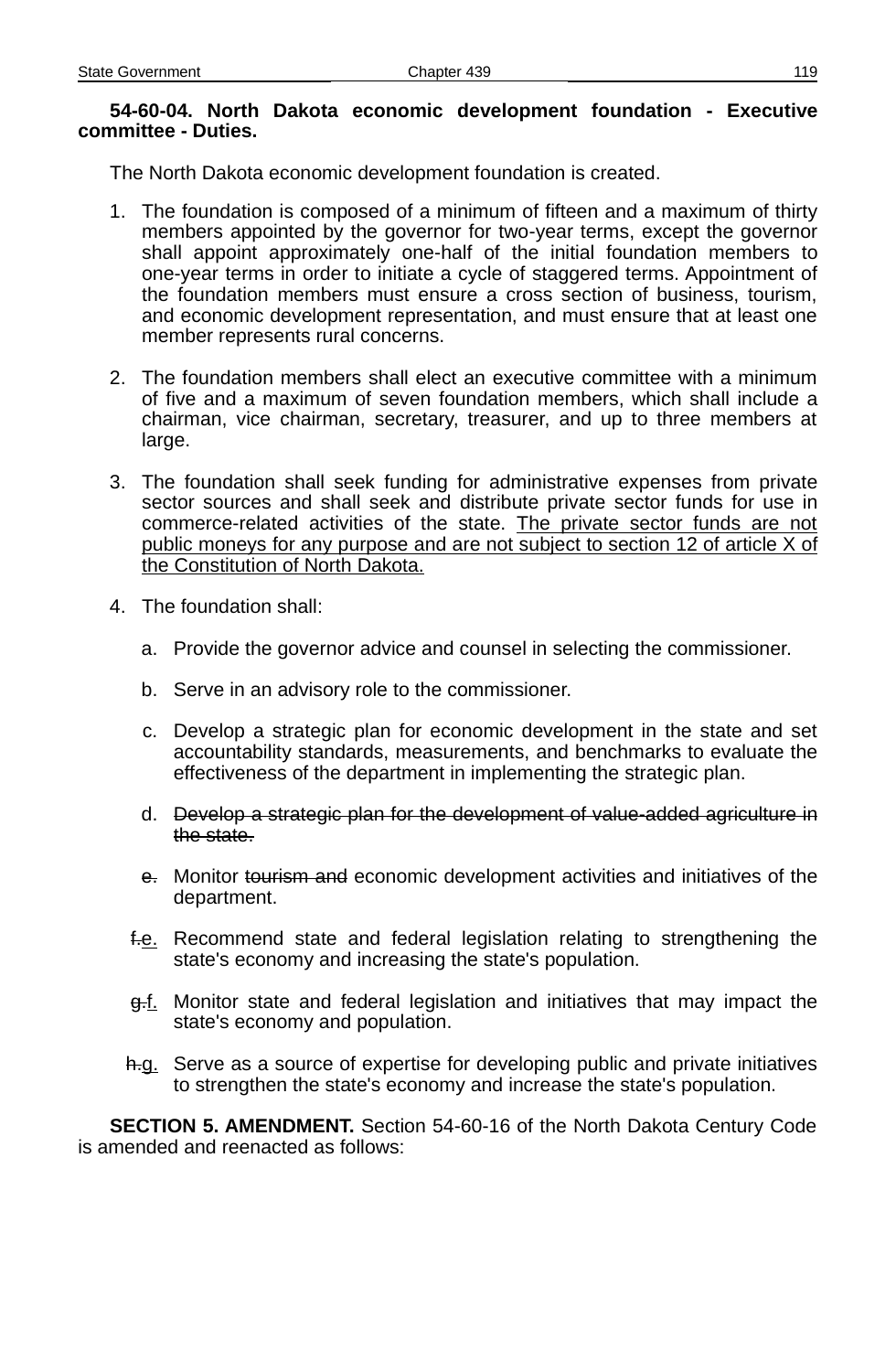#### **54-60-16. (Effective through June 30, 2011) International business and trade office - Advisory board.**

- 1. The commissioner shall administer the international business and trade office. The purpose of the office is to assist North Dakota businesses expand exports to international markets by:
	- a. Advocating for exporters;
	- b. Offering export educational opportunities to North Dakota businesses;
	- c. Researching and raising awareness of export opportunities, issues, and challenges impacting North Dakota businesses;
	- d. Assisting North Dakota businesses in identifying, developing, and cultivating international markets for products; and
	- e. Organizing and carrying out trade missions that seek to facilitate contact and communication between North Dakota businesses and international markets.
- 2. The commissioner may designate a nonprofit corporation incorporated in this state that has the primary purpose of assisting North Dakota exporters or contract with a third party for the provision of services for the international business and trade office. If the commissioner designates a nonprofit corporation or contracts with a third party under this subsection, all data and data bases collected and created by the third party in performing services for the office are the property of the department and the third party.
- 3. The department may seek and accept any gift, grant, or donation of funds, property, services, or other assistance from public or private sources for the purpose of furthering the objectives of the international business and trade office.
- 4. The commissioner may establish an international business and trade office advisory board with which the director may consult in administering the international business and trade office. Each member of the advisory board created under this subsection is entitled to receive per diem compensation at a rate established by the director not exceeding sixty-two dollars and fifty cents and reimbursement of expenses as provided by law for state officers, while attending meetings or performing duties directly related to board membership, except that per diem compensation under this section may not be paid to any member who receives compensation or salary as a regular state employee or official.

### **(Effective after June 30, 2011) International business and trade office - Advisory board.**

- 1. The commissioner shall administer the international business and trade office. The purpose of the office is to assist North Dakota businesses expand exports to international markets by:
	- a. Advocating for exporters;
	- b. Offering export educational opportunities to North Dakota businesses;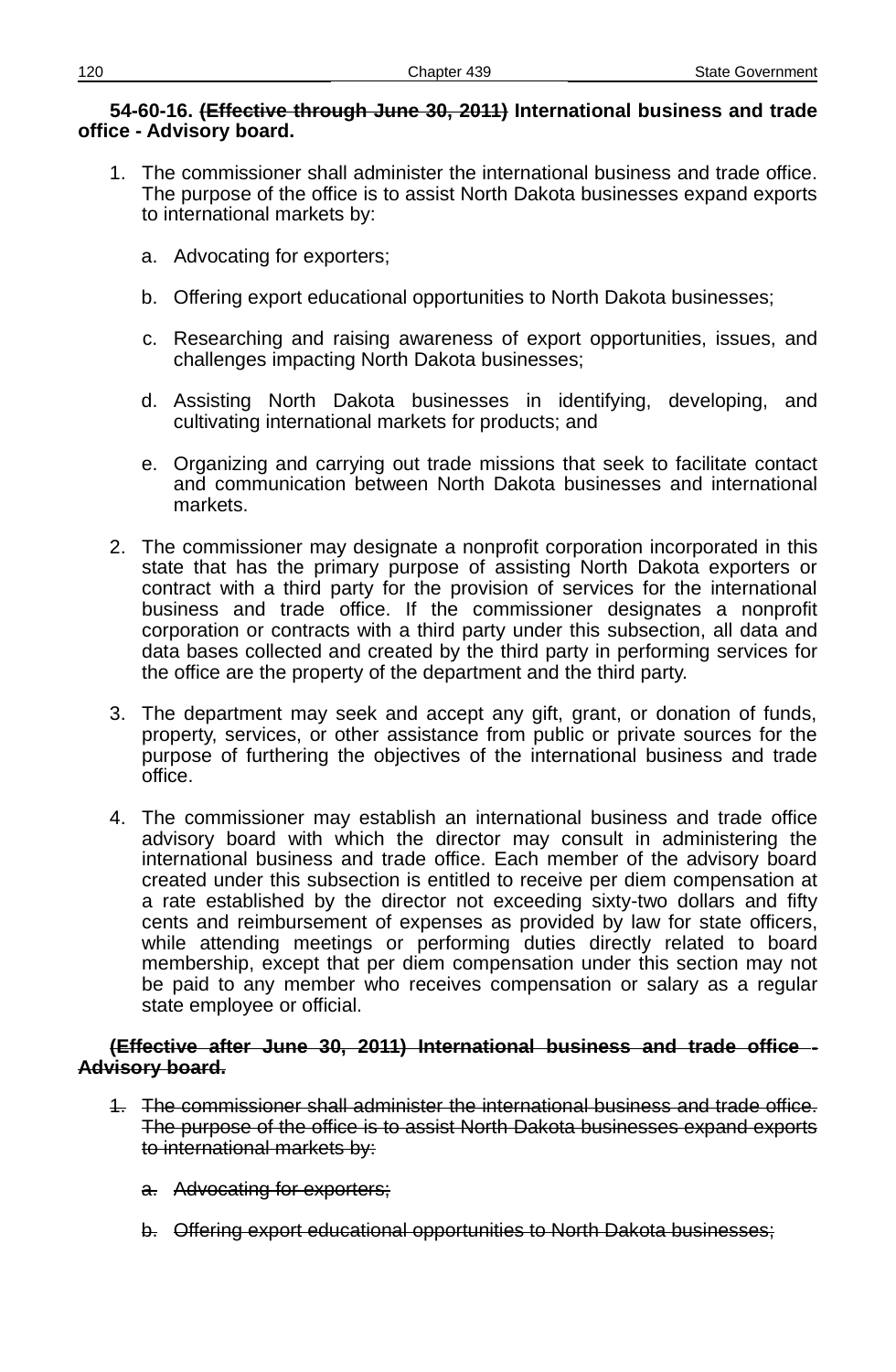- c. Researching and raising awareness of export opportunities, issues, and challenges impacting North Dakota businesses;
- d. Assisting North Dakota businesses in identifying, developing, and cultivating international markets for products; and
- e. Organizing and carrying out trade missions that seek to facilitate contact and communication between North Dakota businesses and international markets.
- 2. The commissioner may contract with a third party for the provision of services for the international business and trade office. If the commissioner contracts with a third party under this subsection, all data and data bases collected and created by the third party in performing services for the office are the property of the department and the third party.
- 3. The department may seek and accept any gift, grant, or donation of funds, property, services, or other assistance from public or private sources for the purpose of furthering the objectives of the international business and trade office.
- 4. The commissioner may establish an international business and trade office advisory board with which the director may consult in administering the international business and trade office. Each member of the advisory board created under this subsection is entitled to receive per diem compensation at a rate established by the director not exceeding sixty-two dollars and fifty cents and reimbursement of expenses as provided by law for state officers, while attending meetings or performing duties directly related to board membership, except that per diem compensation under this section may not be paid to any member who receives compensation or salary as a regular state employee or official.

**SECTION 6. AMENDMENT.** Section 54-60-25 of the North Dakota Century Code is amended and reenacted as follows:

## **54-60-25. North Dakota rural development council - Composition.**

The North Dakota rural development council is created.

- 1. The North Dakota rural development council is composed of a minimum of nine and a maximum of seventeen members. The commissioner is an ex officio voting member of the council. The governor shall appoint council members for two-year terms, except the governor shall appoint approximately one-half of the initial council members to one-year terms in order to initiate a cycle of staggered terms. Appointment of the council members must ensure representation from eightfour regions designated by the commissioner. Members of the council serve at the pleasure of the governor.
- 2. The council shall select its own officers who shall serve for a term of two years commencing on October first of each year.
- 3. The council shall have at least two meetings each year and such additional meetings as the chairman determines necessary at a time and place to be fixed by the chairman. Special meetings must be called by the chairman on written request of any four members. A simple majority of the council constitutes a quorum and may act upon any matter coming before the council.